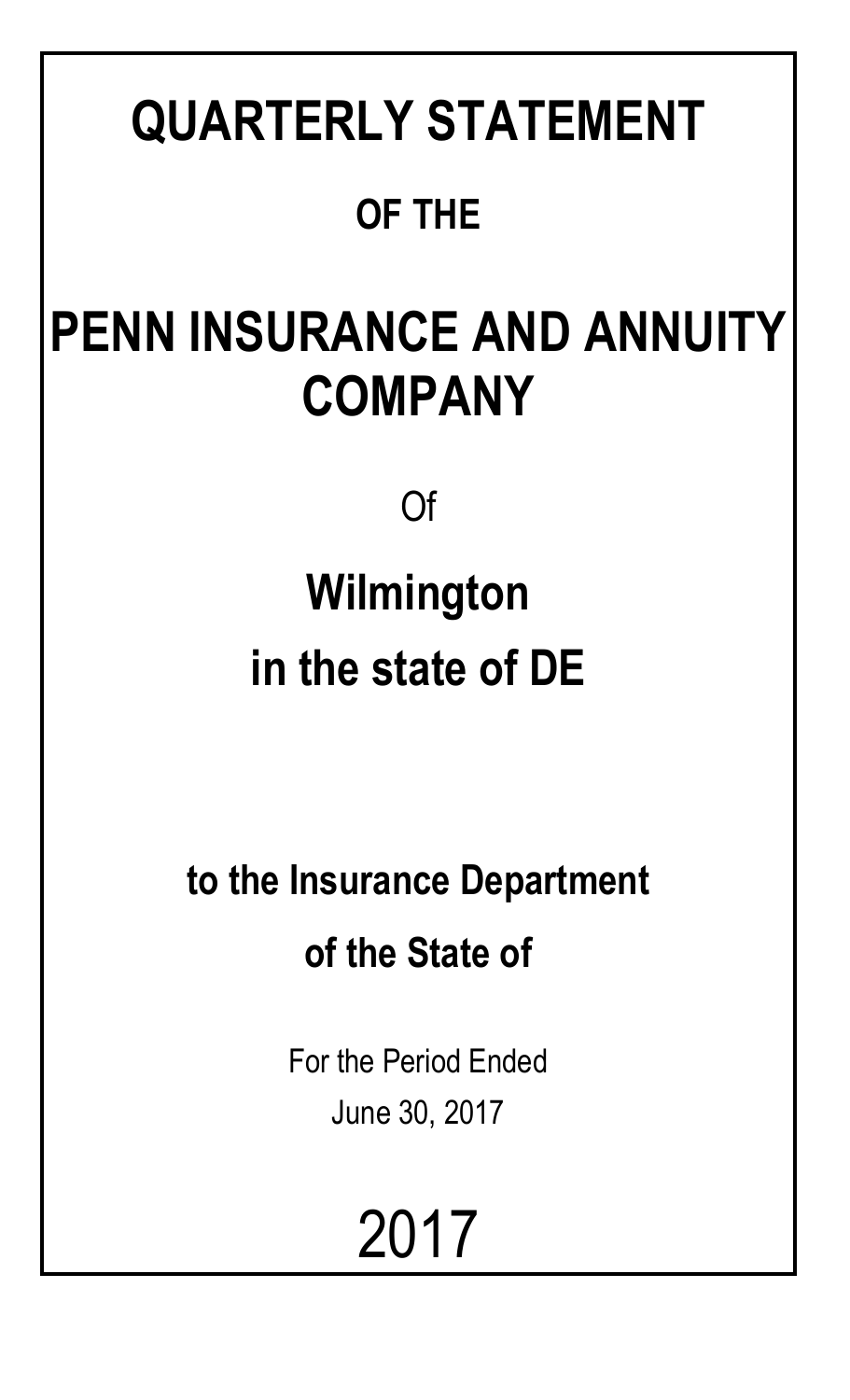# **QUARTERLY STATEMENT**

As of June 30, 2017 of the Condition and Affairs of the

# PENN INSURANCE AND ANNUITY COMPANY

| NAIC Group Code850, 850<br>(Current Period) (Prior Period)                                            | NAIC Company Code 93262                                                                                                                      |                                                                                 | Employer's ID Number 23-2142731                                                            |
|-------------------------------------------------------------------------------------------------------|----------------------------------------------------------------------------------------------------------------------------------------------|---------------------------------------------------------------------------------|--------------------------------------------------------------------------------------------|
| Organized under the Laws of DE<br>Incorporated/Organized July 3, 1980<br><b>Statutory Home Office</b> | State of Domicile or Port of Entry DE<br>1209 Orange Street Wilmington  DE  US  19801<br>(Street and Number)                                 | Commenced Business April 9, 1981<br>(City or Town, State, Country and Zip Code) | Country of Domicile<br>US.                                                                 |
| Main Administrative Office                                                                            | 600 Dresher Road Horsham  PA  US  19044<br>(Street and Number)                                                                               | (City or Town, State, Country and Zip Code)                                     | 215-956-8000<br>(Area Code) (Telephone Number)                                             |
| Mail Address                                                                                          | Penn Insurance & Annuity Company Philadelphia  PA  US  19172<br>(Street and Number or P. O. Box) (City or Town, State, Country and Zip Code) |                                                                                 |                                                                                            |
| Primary Location of Books and Records                                                                 | 600 Dresher Road Horsham  PA  US  19044<br>(Street and Number)                                                                               |                                                                                 | 215-956-8000                                                                               |
| Internet Web Site Address                                                                             | www.pennmutual.com                                                                                                                           | (City or Town, State, Country and Zip Code)                                     | (Area Code) (Telephone Number)                                                             |
| <b>Statutory Statement Contact</b>                                                                    | Bethanne Doyle Adamsky<br>(Name)<br>adamsky.bethanne@pennmutual.com<br>(E-Mail Address)                                                      |                                                                                 | 215-956-8120<br>(Area Code) (Telephone Number) (Extension)<br>215-956-8145<br>(Fax Number) |
|                                                                                                       |                                                                                                                                              | <b>OFFICERS</b>                                                                 |                                                                                            |
| <b>Name</b>                                                                                           | <b>Title</b>                                                                                                                                 | <b>Name</b>                                                                     | <b>Title</b>                                                                               |
| 1. Eileen Claire McDonnell                                                                            | Chairman & CEO                                                                                                                               | 2. Susan Twine Deakins                                                          | Executive VP & Chief Financial<br>Officer                                                  |
| 3. Franklin Luther Best Jr.                                                                           | Secretary & Counsel                                                                                                                          | 4. David Michael O'Malley<br><b>OTHER</b>                                       | President & Chief Operating Officer                                                        |
| Thomas Henry Harris                                                                                   | Executive VP, Distribution                                                                                                                   | Jay T Lewellen                                                                  | VP & Chief Actuary                                                                         |
|                                                                                                       |                                                                                                                                              |                                                                                 |                                                                                            |

Thomas Henry Harris Bethanne Doyle Adamsky

**DIRECTORS OR TRUSTEES** 

Eileen Claire McDonnell Thomas Henry Harris

David Michael O'Malley

Controller & Treasurer

Susan Twine Deakins

Gregory Joseph Driscoll

State of... County of.....

Pennsylvania Montgomery

The officers of this reporting entity being duly swom, each depose and say that they are the described officers of said reporting entity, and that on the reporting period stated above, all of the herein described assets were the absolute property of the said reporting entity, free and clear from any liens or claims thereon, except as herein stated, and that this statement, together with related exhibits, schedules and explanations therein contained, annexed or referred to, is a full and true statement of all the assets and liabilities and of the condition and affairs of the said reporting entity as of the reporting period stated above, and of its income and deductions therefrom for the period ended, and have been completed in accordance with the NAIC Annual Statement Instructions and Accounting Practices and Procedures manual except to the extent that: (1) state law may differ; or, (2) that state rules or regulations require differences in reporting not related to accounting practices and procedures, according to the best of their information, knowledge and belief, respectively. Furthermore, the scope of this attestation by the described officers also includes the related corresponding electronic filing with the NAIC, when required, that is an exact copy (except for formatting differences due to electronic filing) of the enclosed statement. The electronic filing may be requested by various regulators in lieu of or in addition to the enclosed statement.

Mesm USSu ı (Signature) (Signature) (Signature) Eileen Claire McDonnell **Susan Twine Deakins** Franklin Luther Best Jr. 1. (Printed Name) 2. (Printed Name) 3. (Printed Name) Chairman & CEO Executive VP & Chief Financial Officer Secretary & Counsel (Title)  $(Title)$ (Title) Subscribed and swom to before me a. Is this an original filing? Yes  $[X]$  No  $[ ]$ This . day of b. If no: 1. State the amendment number 2. Date filed 3. Number of pages attached <u>Commonwealth of pennsylvania</u> Notarial Seal Marianne C. Bechtel, Notary Public Horsham Twp., Montgomery County<br>My Commission Expires Dec. 26, 2017 MEMBER, PENNSYLVANIA ASSOCIATION OF NOTARIES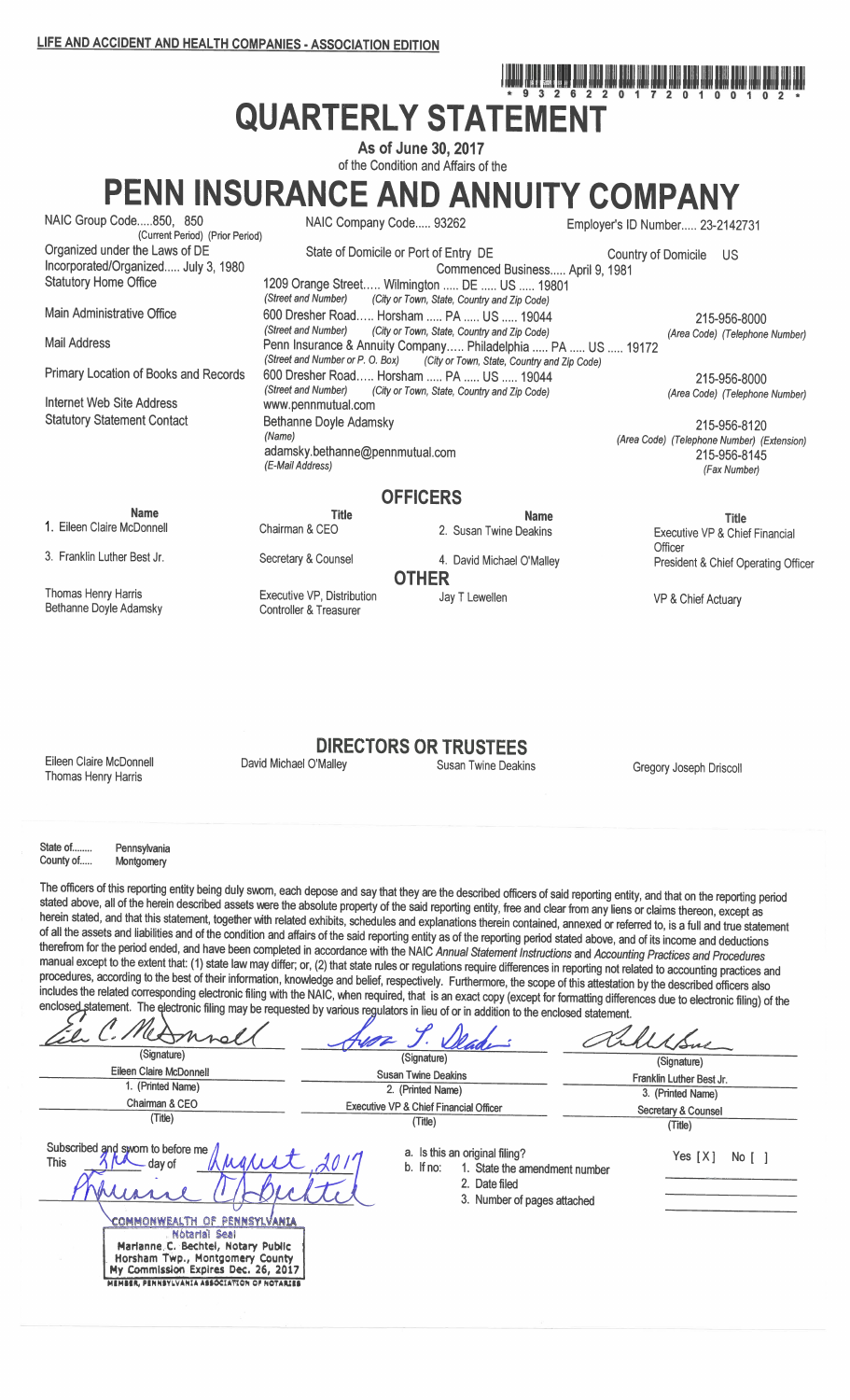|                                                                                                                                                     |                                                                     | <b>Current Statement Date</b> |                                                | 4                                                       |
|-----------------------------------------------------------------------------------------------------------------------------------------------------|---------------------------------------------------------------------|-------------------------------|------------------------------------------------|---------------------------------------------------------|
|                                                                                                                                                     | 1<br>Assets                                                         | Nonadmitted<br>Assets         | 3<br>Net Admitted<br>Assets<br>$(Cols. 1 - 2)$ | December 31<br>Prior Year Net<br><b>Admitted Assets</b> |
| $\mathbf{1}$ .                                                                                                                                      | 2,892,210,051                                                       |                               | $\ldots$ 2,892,210,051                         | $\ldots$ 2,600,530,973                                  |
| 2.<br>Stocks:                                                                                                                                       |                                                                     |                               |                                                |                                                         |
| 2.1                                                                                                                                                 | 20,991,096                                                          |                               |                                                | 19,022,292                                              |
| 2.2                                                                                                                                                 | 162,083,737                                                         |                               |                                                | 56,461,645                                              |
| 3.<br>Mortgage loans on real estate:                                                                                                                |                                                                     |                               |                                                |                                                         |
| 3.1                                                                                                                                                 |                                                                     |                               |                                                |                                                         |
| 3.2                                                                                                                                                 |                                                                     |                               |                                                |                                                         |
| 4.<br>Real estate:                                                                                                                                  |                                                                     |                               |                                                |                                                         |
| 4.1<br>Properties occupied by the company (less \$0                                                                                                 |                                                                     |                               |                                                |                                                         |
| Properties held for the production of income (less \$0<br>4.2                                                                                       |                                                                     |                               |                                                |                                                         |
| 4.3                                                                                                                                                 |                                                                     |                               |                                                |                                                         |
| Cash (\$8,978,415), cash equivalents (\$0)<br>5.                                                                                                    |                                                                     |                               |                                                |                                                         |
|                                                                                                                                                     |                                                                     |                               |                                                |                                                         |
| 6.                                                                                                                                                  |                                                                     |                               |                                                |                                                         |
| 7.                                                                                                                                                  |                                                                     |                               |                                                |                                                         |
| 8.                                                                                                                                                  |                                                                     |                               |                                                |                                                         |
| 9.                                                                                                                                                  |                                                                     |                               |                                                | 130,601                                                 |
| 10.                                                                                                                                                 |                                                                     |                               |                                                |                                                         |
| 11.                                                                                                                                                 |                                                                     |                               |                                                |                                                         |
| 12.                                                                                                                                                 |                                                                     |                               |                                                |                                                         |
| 13.                                                                                                                                                 |                                                                     |                               |                                                |                                                         |
| 14.                                                                                                                                                 |                                                                     |                               |                                                | 1.166                                                   |
| Premiums and considerations:<br>15.                                                                                                                 |                                                                     |                               |                                                |                                                         |
| 15.1 Uncollected premiums and agents' balances in the course of collection                                                                          |                                                                     |                               |                                                |                                                         |
| 15.2 Deferred premiums, agents' balances and installments booked but deferred<br>15.3 Accrued retrospective premiums (\$0) and contracts subject to |                                                                     |                               | 0<br>                                          |                                                         |
| Reinsurance:<br>16.                                                                                                                                 |                                                                     |                               |                                                |                                                         |
|                                                                                                                                                     | │………………82,078,146 │……………………………… │………………82,078,146 │………………60,933,150 |                               |                                                |                                                         |
|                                                                                                                                                     |                                                                     |                               |                                                | 707,301,978                                             |
| 16.3                                                                                                                                                |                                                                     |                               |                                                | $\vert$ 41,535,341                                      |
| 17.                                                                                                                                                 |                                                                     |                               |                                                |                                                         |
| 18.1                                                                                                                                                |                                                                     |                               |                                                |                                                         |
|                                                                                                                                                     |                                                                     |                               |                                                | 48,792,469                                              |
| 19.                                                                                                                                                 |                                                                     |                               |                                                | 97,471                                                  |
| 20.                                                                                                                                                 |                                                                     |                               |                                                |                                                         |
| 21.                                                                                                                                                 |                                                                     |                               |                                                |                                                         |
| 22.                                                                                                                                                 |                                                                     |                               |                                                |                                                         |
| 23.                                                                                                                                                 |                                                                     |                               |                                                |                                                         |
| 24.                                                                                                                                                 |                                                                     |                               |                                                |                                                         |
| 25.                                                                                                                                                 |                                                                     |                               |                                                |                                                         |
| Total assets excluding Separate Accounts, Segregated Accounts and Protected<br>26.                                                                  |                                                                     |                               |                                                |                                                         |
|                                                                                                                                                     |                                                                     |                               |                                                |                                                         |
| 28.                                                                                                                                                 |                                                                     |                               |                                                |                                                         |
|                                                                                                                                                     |                                                                     |                               |                                                |                                                         |
|                                                                                                                                                     | <b>DETAILS OF WRITE-INS</b>                                         |                               |                                                |                                                         |
|                                                                                                                                                     |                                                                     |                               |                                                |                                                         |
|                                                                                                                                                     |                                                                     |                               |                                                |                                                         |
|                                                                                                                                                     |                                                                     |                               |                                                |                                                         |
|                                                                                                                                                     |                                                                     |                               |                                                |                                                         |
|                                                                                                                                                     |                                                                     |                               |                                                |                                                         |
|                                                                                                                                                     |                                                                     |                               |                                                |                                                         |
|                                                                                                                                                     |                                                                     |                               |                                                | 2,892,105                                               |
|                                                                                                                                                     |                                                                     |                               |                                                |                                                         |
|                                                                                                                                                     |                                                                     |                               |                                                |                                                         |
|                                                                                                                                                     |                                                                     |                               |                                                |                                                         |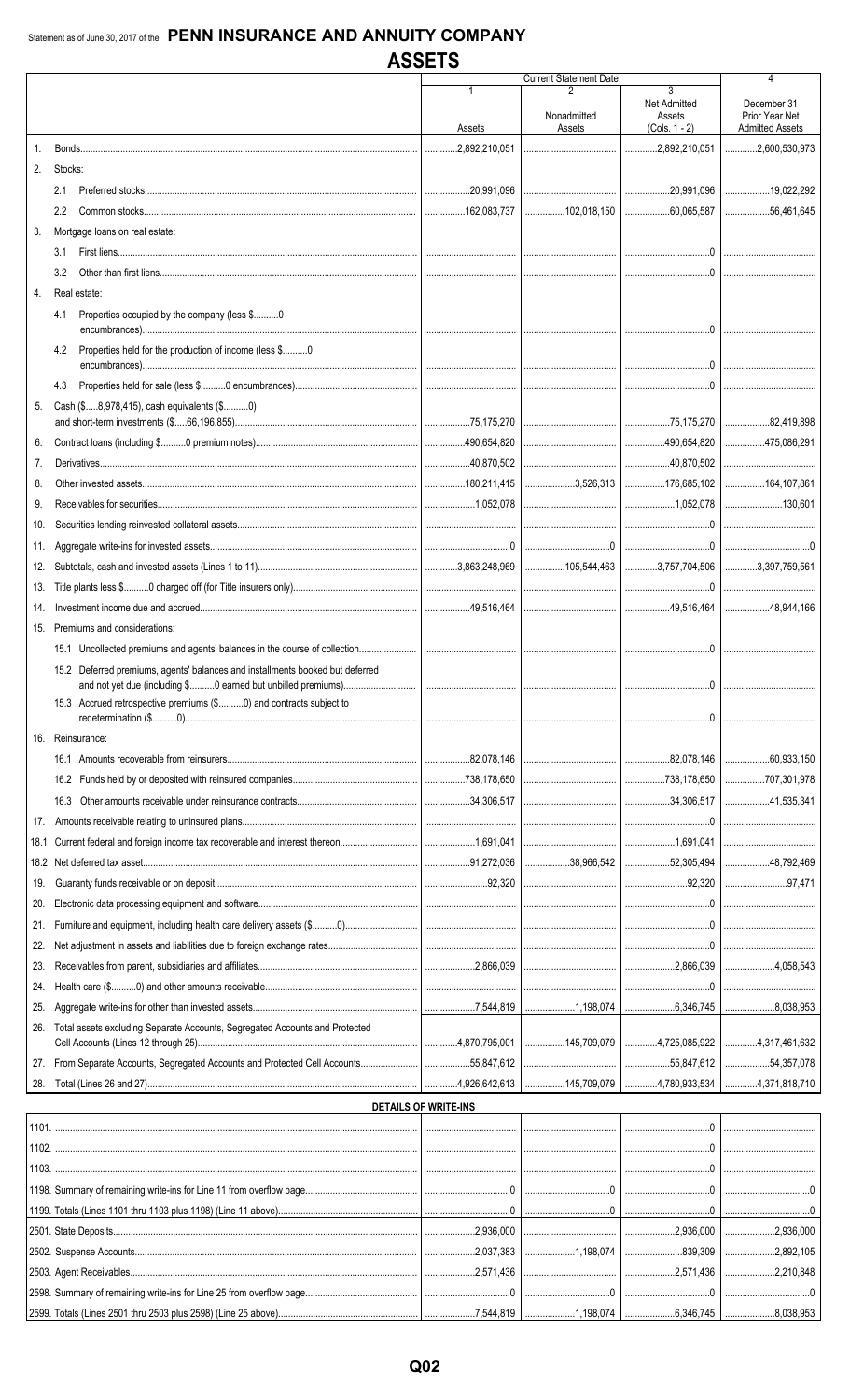# Statement as of June 30, 2017 of the PENN INSURANCE AND ANNUITY COMPANY **LIABILITIES, SURPLUS AND OTHER FUNDS**

|                |                                                                                                                                                     | $\mathbf{1}$<br>Current<br><b>Statement Date</b> | 2<br>December 31<br>Prior Year |
|----------------|-----------------------------------------------------------------------------------------------------------------------------------------------------|--------------------------------------------------|--------------------------------|
| 1 <sub>1</sub> | Aggregate reserve for life contracts \$2,896,857,325 less \$0                                                                                       |                                                  |                                |
| 2.<br>3.       |                                                                                                                                                     |                                                  |                                |
| 4.             | Contract claims:<br>4.1                                                                                                                             |                                                  |                                |
| 5.             | 4.2                                                                                                                                                 |                                                  |                                |
| 6.             | Provision for policyholders' dividends and coupons payable in following calendar year - estimated amounts:                                          |                                                  |                                |
|                | 6.1                                                                                                                                                 |                                                  |                                |
|                | 6.2                                                                                                                                                 |                                                  |                                |
|                | 6.3                                                                                                                                                 |                                                  |                                |
| 7.<br>8.       | Premiums and annuity considerations for life and accident and health contracts received in advance                                                  |                                                  |                                |
|                |                                                                                                                                                     |                                                  |                                |
| 9.             | Contract liabilities not included elsewhere:                                                                                                        |                                                  |                                |
|                | 9.1                                                                                                                                                 |                                                  |                                |
|                | Provision for experience rating refunds, including the liability of \$ O accident and health experience rating<br>9.2                               |                                                  |                                |
|                | 9.3                                                                                                                                                 |                                                  |                                |
|                | 9.4                                                                                                                                                 |                                                  |                                |
| 10.            | Commissions to agents due or accrued - life and annuity contracts \$0, accident and health \$0                                                      |                                                  |                                |
|                |                                                                                                                                                     |                                                  |                                |
| 11.            |                                                                                                                                                     |                                                  |                                |
| 12.<br>13.     | Transfers to Separate Accounts due or accrued (net) (including \$(93) accrued for expense                                                           |                                                  |                                |
|                |                                                                                                                                                     |                                                  |                                |
| 14.            |                                                                                                                                                     |                                                  |                                |
| 15.1           |                                                                                                                                                     |                                                  |                                |
| 15.2           |                                                                                                                                                     |                                                  |                                |
| 16.<br>17.     |                                                                                                                                                     |                                                  |                                |
| 18.            |                                                                                                                                                     |                                                  |                                |
| 19.            |                                                                                                                                                     |                                                  |                                |
| 20.            |                                                                                                                                                     |                                                  |                                |
| 21.            |                                                                                                                                                     |                                                  |                                |
| 22.<br>23.     |                                                                                                                                                     |                                                  |                                |
| 24.            | Miscellaneous liabilities:                                                                                                                          |                                                  |                                |
|                |                                                                                                                                                     |                                                  |                                |
|                |                                                                                                                                                     |                                                  |                                |
|                |                                                                                                                                                     |                                                  |                                |
|                | 24.05 Drafts outstanding                                                                                                                            |                                                  |                                |
|                |                                                                                                                                                     |                                                  |                                |
|                |                                                                                                                                                     |                                                  |                                |
|                |                                                                                                                                                     |                                                  |                                |
|                |                                                                                                                                                     |                                                  | 3,118.659                      |
|                |                                                                                                                                                     |                                                  |                                |
| 25.            |                                                                                                                                                     |                                                  |                                |
| 26.            |                                                                                                                                                     |                                                  |                                |
| 27.            |                                                                                                                                                     |                                                  | 54,357,078<br>3,977,899,274    |
| 28.<br>29.     |                                                                                                                                                     |                                                  | 2,500,000                      |
| 30.            |                                                                                                                                                     |                                                  |                                |
| 31.            |                                                                                                                                                     |                                                  |                                |
| 32.            |                                                                                                                                                     |                                                  |                                |
| 33.<br>34.     |                                                                                                                                                     |                                                  |                                |
| 35.            |                                                                                                                                                     |                                                  |                                |
| 36.            | Less treasury stock, at cost:                                                                                                                       |                                                  |                                |
|                |                                                                                                                                                     |                                                  |                                |
|                |                                                                                                                                                     |                                                  |                                |
| 37.<br>38.     |                                                                                                                                                     |                                                  | 393,919,436                    |
| 39.            |                                                                                                                                                     |                                                  |                                |
|                | <b>DETAILS OF WRITE-INS</b><br><u> 1980 - Johann Barn, mars eta bainar eta bat erroman erroman erroman erroman erroman erroman erroman erroman </u> |                                                  |                                |
|                |                                                                                                                                                     |                                                  |                                |
|                |                                                                                                                                                     |                                                  | 300.070                        |
|                |                                                                                                                                                     |                                                  |                                |
|                |                                                                                                                                                     |                                                  |                                |
|                |                                                                                                                                                     |                                                  |                                |
|                |                                                                                                                                                     |                                                  |                                |
| 3103.          |                                                                                                                                                     |                                                  |                                |
|                |                                                                                                                                                     |                                                  |                                |
| 3401.          |                                                                                                                                                     |                                                  |                                |
|                |                                                                                                                                                     |                                                  |                                |
| 3403.          |                                                                                                                                                     |                                                  |                                |
|                |                                                                                                                                                     |                                                  |                                |
|                |                                                                                                                                                     |                                                  |                                |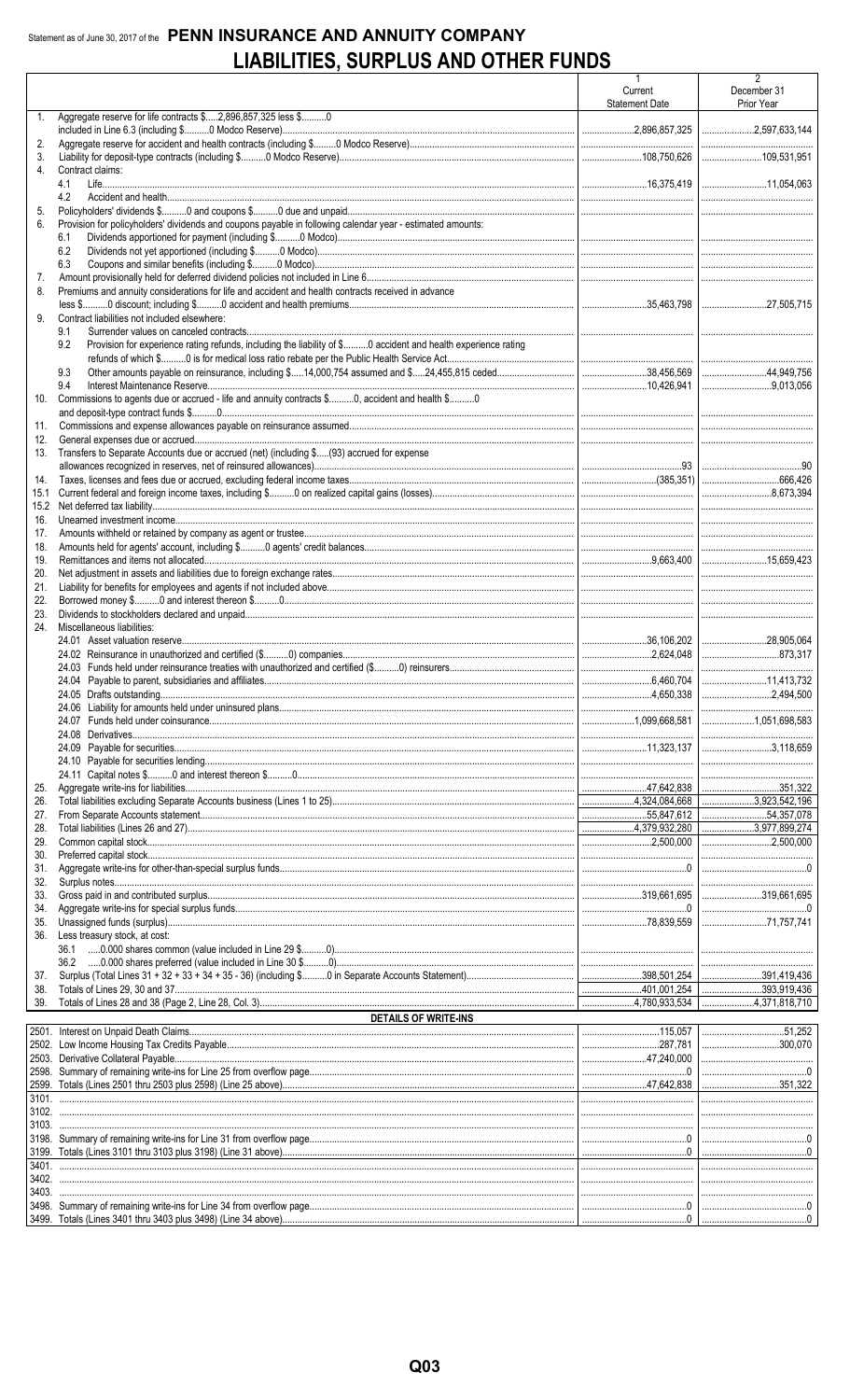# **SUMMARY OF OPERATIONS**

|          |                                                                                                                                  | 1<br>Current<br>Year to Date | $\mathbf{z}$<br>Prior<br>Year to Date | 3<br>Prior Year Ended<br>December 31                                                                                                                                                                                                                                                                                                                                       |
|----------|----------------------------------------------------------------------------------------------------------------------------------|------------------------------|---------------------------------------|----------------------------------------------------------------------------------------------------------------------------------------------------------------------------------------------------------------------------------------------------------------------------------------------------------------------------------------------------------------------------|
| 1.       |                                                                                                                                  | 309,825,052                  | 174,513,260                           | 427,335,171                                                                                                                                                                                                                                                                                                                                                                |
| 2.<br>3. |                                                                                                                                  | 230,731                      |                                       | 163,364,817                                                                                                                                                                                                                                                                                                                                                                |
| 4.       |                                                                                                                                  |                              |                                       |                                                                                                                                                                                                                                                                                                                                                                            |
| 5.<br>6. |                                                                                                                                  |                              |                                       | $1$ 5.784.721                                                                                                                                                                                                                                                                                                                                                              |
| 7.       |                                                                                                                                  |                              |                                       |                                                                                                                                                                                                                                                                                                                                                                            |
|          | 8. Miscellaneous Income:<br>8.1 Income from fees associated with investment management, administration and contract quarantees   |                              |                                       |                                                                                                                                                                                                                                                                                                                                                                            |
|          |                                                                                                                                  |                              | 386,235                               |                                                                                                                                                                                                                                                                                                                                                                            |
|          |                                                                                                                                  |                              |                                       |                                                                                                                                                                                                                                                                                                                                                                            |
|          |                                                                                                                                  | $\ldots$ 503,455,815         | 16,909,801<br>273,385,957             | $\ldots$ 72.279.620<br>$\overline{\ldots}$ .667,632,286                                                                                                                                                                                                                                                                                                                    |
|          |                                                                                                                                  |                              | 25,503,746                            | $\ldots$ 45,890,225                                                                                                                                                                                                                                                                                                                                                        |
|          |                                                                                                                                  |                              |                                       |                                                                                                                                                                                                                                                                                                                                                                            |
|          |                                                                                                                                  |                              | 250,535                               | 11,745,011<br>511,986                                                                                                                                                                                                                                                                                                                                                      |
|          |                                                                                                                                  |                              |                                       |                                                                                                                                                                                                                                                                                                                                                                            |
|          |                                                                                                                                  |                              | 29,493,618                            |                                                                                                                                                                                                                                                                                                                                                                            |
|          |                                                                                                                                  |                              | <br>1,022,676                         | $\vert$ 2,121,936                                                                                                                                                                                                                                                                                                                                                          |
|          |                                                                                                                                  |                              | 108,734                               | 216.435                                                                                                                                                                                                                                                                                                                                                                    |
|          |                                                                                                                                  |                              | 121.258.917<br>183,690,338            | 348.963.949<br>481.481.656                                                                                                                                                                                                                                                                                                                                                 |
|          |                                                                                                                                  |                              | $\ldots$ 5,923,400                    | 21,824,314                                                                                                                                                                                                                                                                                                                                                                 |
|          |                                                                                                                                  | 25,530,396                   | 39,641,553                            |                                                                                                                                                                                                                                                                                                                                                                            |
|          |                                                                                                                                  |                              | 10,725,406<br>$\ldots$ 2.129.880      | $\ldots$ 37.061.016<br>$\vert$ 6,089,769                                                                                                                                                                                                                                                                                                                                   |
|          |                                                                                                                                  |                              |                                       |                                                                                                                                                                                                                                                                                                                                                                            |
|          |                                                                                                                                  |                              |                                       |                                                                                                                                                                                                                                                                                                                                                                            |
|          |                                                                                                                                  | 28,813,133                   | 25,560,979<br>264,928,395             | .51,834,817<br>.<br>$\vert$ 668,621,525                                                                                                                                                                                                                                                                                                                                    |
|          |                                                                                                                                  |                              | 3,457,562                             | (989, 239)                                                                                                                                                                                                                                                                                                                                                                 |
|          |                                                                                                                                  |                              |                                       |                                                                                                                                                                                                                                                                                                                                                                            |
|          | 31. Net gain from operations after dividends to policyholders and before federal income taxes (Line 29 minus Line 30) 17,903,698 |                              | 8,457,562<br>3,083,095                | 3.044.383                                                                                                                                                                                                                                                                                                                                                                  |
|          | 33. Net gain from operations after dividends to policyholders and federal income taxes and before realized                       |                              |                                       |                                                                                                                                                                                                                                                                                                                                                                            |
|          |                                                                                                                                  |                              | $\ldots$ 5,374,467                    | (4,033,622)<br>.                                                                                                                                                                                                                                                                                                                                                           |
|          | 34. Net realized capital gains (losses) (excluding gains (losses) transferred to the IMR) less capital gains                     |                              | 476.938                               | (157,086)<br>.                                                                                                                                                                                                                                                                                                                                                             |
|          |                                                                                                                                  | 9.554.509                    | 5.851.405                             |                                                                                                                                                                                                                                                                                                                                                                            |
|          | <b>CAPITAL AND SURPLUS ACCOUNT</b>                                                                                               |                              |                                       |                                                                                                                                                                                                                                                                                                                                                                            |
|          |                                                                                                                                  |                              |                                       |                                                                                                                                                                                                                                                                                                                                                                            |
|          | 37. Net income (Line 35).                                                                                                        | .9,554,509                   | .5,851,405                            | (4, 190, 708)                                                                                                                                                                                                                                                                                                                                                              |
|          |                                                                                                                                  |                              |                                       |                                                                                                                                                                                                                                                                                                                                                                            |
|          |                                                                                                                                  |                              |                                       | $\vert$ 8,291,952                                                                                                                                                                                                                                                                                                                                                          |
|          |                                                                                                                                  |                              |                                       | $\vert$ (325,419)                                                                                                                                                                                                                                                                                                                                                          |
|          |                                                                                                                                  |                              |                                       |                                                                                                                                                                                                                                                                                                                                                                            |
|          |                                                                                                                                  |                              |                                       |                                                                                                                                                                                                                                                                                                                                                                            |
|          |                                                                                                                                  |                              |                                       |                                                                                                                                                                                                                                                                                                                                                                            |
|          |                                                                                                                                  |                              |                                       |                                                                                                                                                                                                                                                                                                                                                                            |
|          |                                                                                                                                  |                              |                                       | <br>                                                                                                                                                                                                                                                                                                                                                                       |
|          | 50. Capital changes:                                                                                                             |                              |                                       |                                                                                                                                                                                                                                                                                                                                                                            |
|          |                                                                                                                                  |                              |                                       | $\vert$ 30,000,000                                                                                                                                                                                                                                                                                                                                                         |
|          |                                                                                                                                  |                              |                                       | <br>                                                                                                                                                                                                                                                                                                                                                                       |
|          | 51. Surplus adjustment:                                                                                                          |                              |                                       |                                                                                                                                                                                                                                                                                                                                                                            |
|          |                                                                                                                                  |                              |                                       |                                                                                                                                                                                                                                                                                                                                                                            |
|          |                                                                                                                                  |                              |                                       |                                                                                                                                                                                                                                                                                                                                                                            |
|          |                                                                                                                                  |                              |                                       |                                                                                                                                                                                                                                                                                                                                                                            |
|          |                                                                                                                                  |                              |                                       |                                                                                                                                                                                                                                                                                                                                                                            |
|          |                                                                                                                                  |                              |                                       |                                                                                                                                                                                                                                                                                                                                                                            |
|          |                                                                                                                                  |                              | $\dots$ 367,677,816 393,919,436       |                                                                                                                                                                                                                                                                                                                                                                            |
|          | <b>DETAILS OF WRITE-INS</b><br>08.301.                                                                                           |                              |                                       | $\overline{37,883,944}$                                                                                                                                                                                                                                                                                                                                                    |
|          | 08.302.                                                                                                                          |                              |                                       |                                                                                                                                                                                                                                                                                                                                                                            |
|          | 08.303.                                                                                                                          |                              |                                       | 34,395,669                                                                                                                                                                                                                                                                                                                                                                 |
|          | 08.398.<br>08.399.                                                                                                               |                              |                                       | $\begin{array}{l} \rule{0.2cm}{0.15mm} \rule{0.2cm}{0.15mm} \rule{0.2cm}{0.15mm} \rule{0.2cm}{0.15mm} \rule{0.2cm}{0.15mm} \rule{0.2cm}{0.15mm} \rule{0.2cm}{0.15mm} \rule{0.2cm}{0.15mm} \rule{0.2cm}{0.15mm} \rule{0.2cm}{0.15mm} \rule{0.2cm}{0.15mm} \rule{0.2cm}{0.15mm} \rule{0.2cm}{0.15mm} \rule{0.2cm}{0.15mm} \rule{0.2cm}{0.15mm} \rule{$<br>$\vert$ 72,279,620 |
|          | 2701.                                                                                                                            |                              |                                       |                                                                                                                                                                                                                                                                                                                                                                            |
|          | 2702.                                                                                                                            |                              |                                       | $\vert$ 50,231,597                                                                                                                                                                                                                                                                                                                                                         |
|          | 2703.<br>2798.                                                                                                                   |                              |                                       | 1,603.220                                                                                                                                                                                                                                                                                                                                                                  |
|          | 2799.                                                                                                                            |                              |                                       |                                                                                                                                                                                                                                                                                                                                                                            |
|          | 5301.                                                                                                                            |                              |                                       |                                                                                                                                                                                                                                                                                                                                                                            |
|          | 5302.<br>5303.                                                                                                                   |                              |                                       | <br>                                                                                                                                                                                                                                                                                                                                                                       |
|          | 5398.                                                                                                                            |                              |                                       |                                                                                                                                                                                                                                                                                                                                                                            |
|          | 5399.                                                                                                                            |                              |                                       |                                                                                                                                                                                                                                                                                                                                                                            |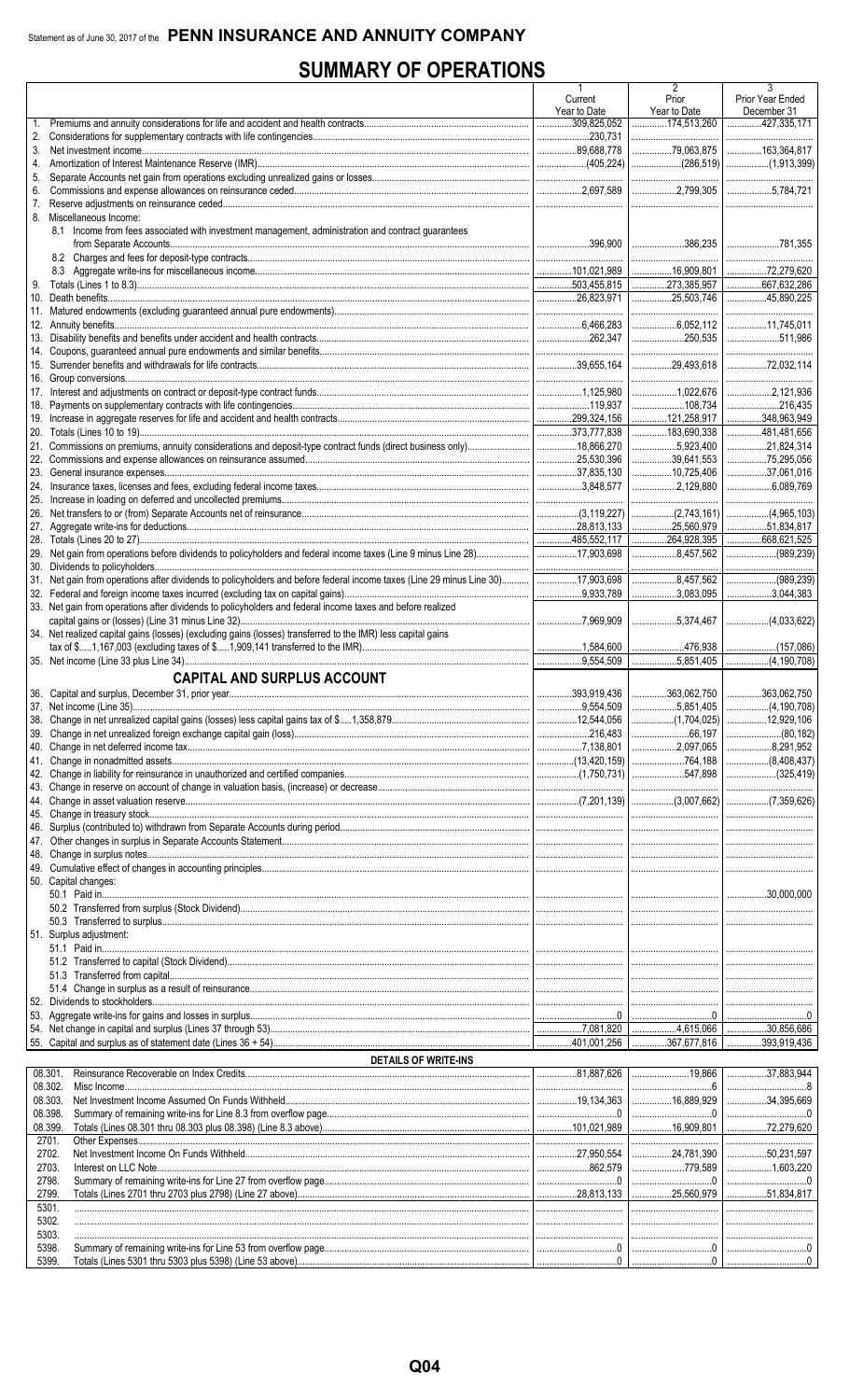|                    |                                                                                                                        | $\mathbf{1}$                   | $\overline{2}$                          | $\overline{3}$                    |
|--------------------|------------------------------------------------------------------------------------------------------------------------|--------------------------------|-----------------------------------------|-----------------------------------|
|                    |                                                                                                                        | <b>Current Year</b><br>to Date | Prior Year<br>To Date                   | Prior Year Ended<br>December 31   |
|                    | <b>CASH FROM OPERATIONS</b>                                                                                            |                                |                                         |                                   |
| $1_{-}$            |                                                                                                                        | 315,897,236                    |                                         |                                   |
| 2.                 |                                                                                                                        |                                | $\ldots$ 85.769.487                     | 171,319,860                       |
| 3.                 |                                                                                                                        |                                |                                         |                                   |
| 4.                 |                                                                                                                        |                                | $\dots$ 272,381,794 675,034,545         |                                   |
| 5.                 |                                                                                                                        |                                | 67,554,195                              | 208,613,695                       |
|                    |                                                                                                                        |                                |                                         |                                   |
| 6.                 |                                                                                                                        |                                | 72,670,014   177,725,734                |                                   |
| 7.                 |                                                                                                                        |                                |                                         |                                   |
| 8.                 |                                                                                                                        |                                |                                         |                                   |
| 9.                 |                                                                                                                        |                                |                                         |                                   |
| 10.                |                                                                                                                        |                                | $\vert$ 137,833,515 $\vert$ 380,116,170 |                                   |
| 11.                |                                                                                                                        |                                |                                         |                                   |
|                    | <b>CASH FROM INVESTMENTS</b>                                                                                           |                                |                                         |                                   |
| 12.                | Proceeds from investments sold, matured or repaid:                                                                     |                                |                                         |                                   |
|                    |                                                                                                                        |                                |                                         |                                   |
|                    |                                                                                                                        |                                |                                         |                                   |
|                    |                                                                                                                        |                                |                                         |                                   |
|                    | 12.4                                                                                                                   |                                |                                         |                                   |
|                    | 12.5                                                                                                                   |                                |                                         |                                   |
|                    | 12.6                                                                                                                   |                                |                                         |                                   |
|                    | 12.7                                                                                                                   |                                |                                         |                                   |
|                    | 12.8                                                                                                                   |                                | 117,609,968 329,156,156                 |                                   |
| 13.                | Cost of investments acquired (long-term only):                                                                         |                                |                                         |                                   |
|                    |                                                                                                                        |                                |                                         |                                   |
|                    |                                                                                                                        |                                | 39,702,890   74,861,887                 |                                   |
|                    |                                                                                                                        |                                |                                         |                                   |
|                    | 13.4                                                                                                                   |                                |                                         |                                   |
|                    | 13.5                                                                                                                   |                                | 9,464,581                               | 23,058,478                        |
|                    |                                                                                                                        |                                |                                         |                                   |
|                    |                                                                                                                        |                                |                                         | $\dots$ 336,669,741   751,389,077 |
|                    |                                                                                                                        |                                | 14,638,670   20,900,045                 |                                   |
| 14.                |                                                                                                                        |                                |                                         |                                   |
| 15.                |                                                                                                                        |                                |                                         |                                   |
|                    | <b>CASH FROM FINANCING AND MISCELLANEOUS SOURCES</b>                                                                   |                                |                                         |                                   |
| 16.                | Cash provided (applied):                                                                                               |                                |                                         |                                   |
|                    |                                                                                                                        |                                |                                         |                                   |
|                    |                                                                                                                        |                                |                                         |                                   |
|                    |                                                                                                                        |                                |                                         |                                   |
|                    | 16.4                                                                                                                   |                                |                                         |                                   |
|                    | 16.5                                                                                                                   |                                |                                         |                                   |
|                    | 16.6                                                                                                                   |                                |                                         |                                   |
| 17.                | Net cash from financing and miscellaneous sources (Lines 16.1 through 16.4 minus Line 16.5 plus Line 16.6)  17,483,552 |                                |                                         |                                   |
|                    | RECONCILIATION OF CASH, CASH EQUIVALENTS AND SHORT-TERM INVESTMENTS                                                    |                                |                                         |                                   |
| 18.                |                                                                                                                        |                                |                                         |                                   |
| 19.                | Cash, cash equivalents and short-term investments:                                                                     |                                |                                         |                                   |
|                    | 19.1                                                                                                                   |                                | 31,781,198   31,781,198                 |                                   |
|                    |                                                                                                                        |                                | 39,109,611                              | .82,419,898<br>.                  |
|                    | Note: Supplemental disclosures of cash flow information for non-cash transactions:                                     |                                |                                         |                                   |
| 20.0001            |                                                                                                                        |                                | (1,030,030)<br>.                        | (1,926,675)<br>.                  |
| 20.0002            |                                                                                                                        |                                | (1,420,426)<br>.                        | (4,595,225)<br>.                  |
| 20.0003<br>20.0004 |                                                                                                                        |                                |                                         |                                   |
| 20.0005            |                                                                                                                        |                                |                                         |                                   |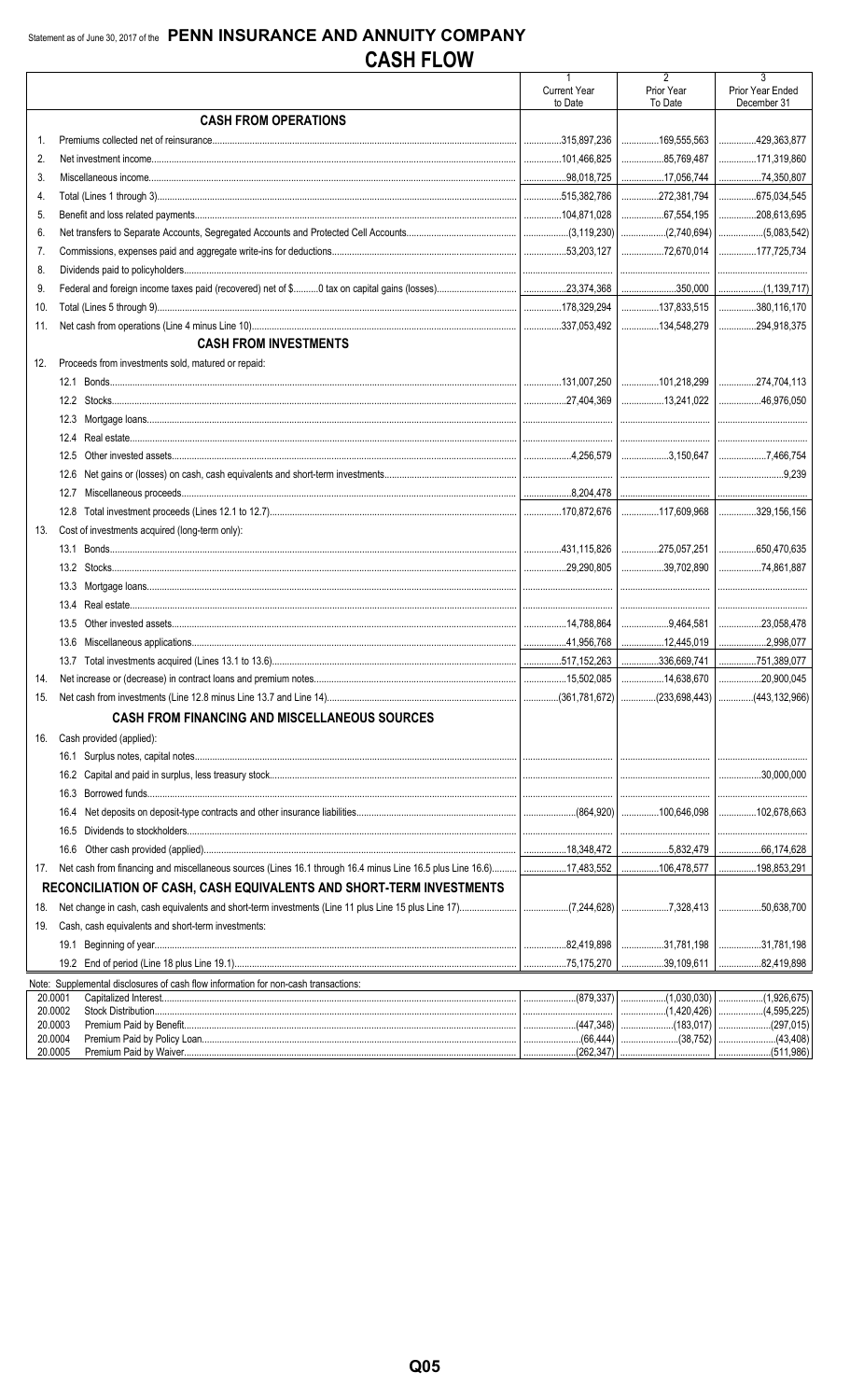# DIRECT PREMIUMS AND DEPOSIT-TYPE CONTRACTS

|    |                     | $\mathfrak{p}$ | 3                 |
|----|---------------------|----------------|-------------------|
|    | <b>Current Year</b> | Prior Year     | Prior Year        |
|    | To Date             | To Date        | Ended December 31 |
|    |                     |                |                   |
| 2. |                     |                |                   |
| 3. |                     |                |                   |
|    |                     |                |                   |
|    |                     |                |                   |
| 6. |                     |                |                   |
| 7. |                     |                |                   |
| 8. |                     |                |                   |
| 9. |                     |                |                   |
|    |                     |                |                   |
|    |                     |                |                   |
|    |                     |                |                   |
|    |                     |                |                   |

|                                                                     | <b>DETAILS OF WRITE-INS</b> |  |
|---------------------------------------------------------------------|-----------------------------|--|
|                                                                     |                             |  |
|                                                                     |                             |  |
|                                                                     |                             |  |
| 1098. Summary of remaining write-ins for Line 10 from overflow page |                             |  |
| 1099. Total (Lines 1001 thru 1003 plus 1098) (Line 10 above)        |                             |  |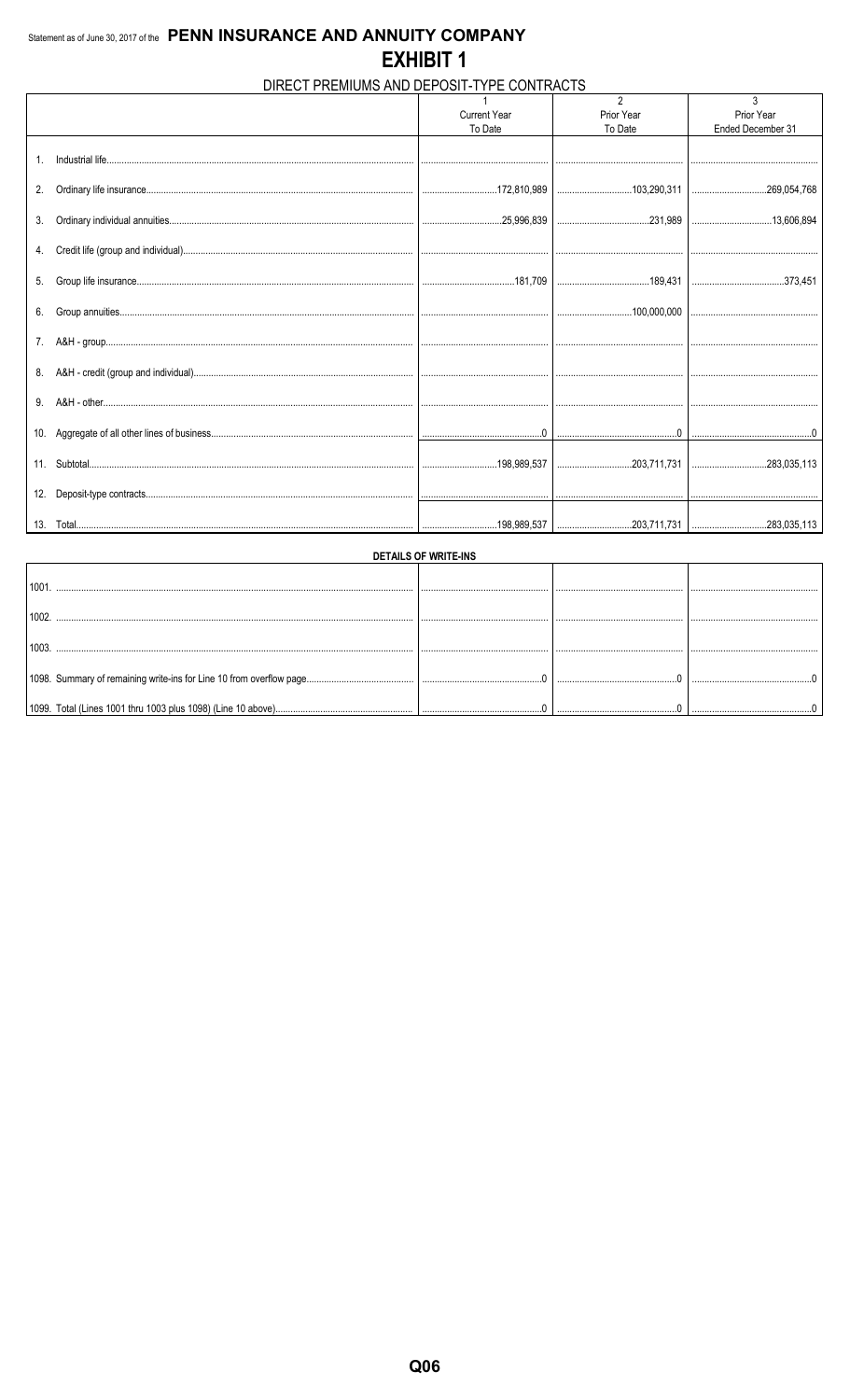### **Note 1 – Summary of Significant Accounting Policies and Going Concern**

#### A. Accounting Practices

The accompanying financial statements of The Penn Insurance and Annuity Company ("the Company") have been prepared in conformity with statutory accounting practices (SAP) prescribed or permitted by the Insurance Department of the State of Delaware. Insurance companies domiciled in Delaware are required to prepare their statutory financial statements in accordance with the National Association of Insurance Commissioners' *Accounting Practices and Procedures* manual, subject to any deviations prescribed or permitted by the Delaware Insurance Commissioner.

A reconciliation of the Company's net income and capital and surplus between NAIC SAP and practices prescribed and permitted by the State of Delaware is shown below:

|     |                                                                                    | SSAP#      | F/S Page   | F/S Line # |    | 2017            | 2016           |
|-----|------------------------------------------------------------------------------------|------------|------------|------------|----|-----------------|----------------|
|     | <b>INET INCOME</b>                                                                 |            |            |            |    |                 |                |
| (1) | PENN INSURANCE AND ANNUITY COMPANY state basis<br>(Page 4, Line 35, Columns 1 & 2) | <b>XXX</b> | <b>XXX</b> | <b>XXX</b> |    | 9,554,509 \$    | (4, 190, 708)  |
| (2) | State Prescribed Practice that is an increase/(decrease) from NAIC<br><b>SAP</b>   |            |            |            |    |                 |                |
| (3) | State Permitted Practice that is an increase/(decrease) from NAIC<br><b>SAP</b>    |            |            |            |    |                 |                |
| (4) | NAIC SAP $(1 - 2 - 3 = 4)$                                                         | <b>XXX</b> | <b>XXX</b> | <b>XXX</b> | \$ | $9,554,509$ \$  | (4, 190, 708)  |
|     | <b>SURPLUS</b>                                                                     |            |            |            |    |                 |                |
| (5) | PENN INSURANCE AND ANNUITY COMPANY state basis<br>(Page 3, line 38, Columns 1 & 2) | <b>XXX</b> | <b>XXX</b> | <b>XXX</b> |    | 401,001,254 \$  | 393,919,436    |
| (6) | State Prescribed Practice that is an increase/(decrease) from NAIC<br><b>SAP</b>   |            |            |            |    |                 |                |
|     | Nonadmit of PIA Reinsurance Company of Delaware I                                  | 97         | 2          | 2          |    | (102, 018, 150) | (91, 858, 351) |
| (7) | State Permitted Practice that is an increase/(decrease) from NAIC<br><b>SAP</b>    |            |            |            |    |                 |                |
| (8) | NAIC SAP $(5 - 6 - 7 = 8)$                                                         | <b>XXX</b> | <b>XXX</b> | <b>XXX</b> | S  | 503,019,404 \$  | 485,777,787    |

#### B. Use of Estimates in the Preparation of the Financial Statement

The preparation of financial statements requires management to make estimates and assumptions that impact the reported amounts of assets and liabilities, the disclosure of contingent assets and liabilities as of the date of the financial statements, and the reported amounts of revenues and expenses during the reporting periods. Those estimates are inherently subject to change and actual results could differ from those estimates. Included among the material reported amounts and disclosures that require extensive use of estimates are:

- Carrying value of certain invested assets
- Liabilities for reserves and funds for the payment of insurance and annuity benefits
- Accounting for income taxes and valuation of deferred income tax assets and liabilities and unrecognized tax benefits
- Litigation and other contingencies

#### C. Accounting Policy

Premiums on products with life contingencies are recognized as revenue over the premium payment period of the related policies. Annuity premium on policies with life contingencies are recognized as revenue as they are received. Both premium and annuity considerations are recorded net of reinsurance premiums. Commissions and other costs related to issuance of new policies, and policy maintenance and settlement costs are charged to current operations when incurred. Surrender fee charges on certain life and annuity products are recorded as a reduction of benefits and expenses. Benefit payments are reported net of the amounts received from reinsurers.

In addition, the Company uses the following accounting policies:

(1) Short-term investments, which are carried at amortized cost and approximate fair value, consist primarily of money market funds and investments purchased with maturities of greater than three months and less than or equal to 12 months.

(2) Bonds with a NAIC designation of 1 to 5 are valued at amortized cost. All other bonds are valued at the lower of cost or market. Fair value is determined using an external pricing service or management's pricing model.

For fixed income securities that do not have a fixed schedule of payments, including asset-backed and mortgage-backed securities, the effect on amortization or accretion is revalued quarterly based on the current estimated cash flows, using the retrospective method, except for favorable changes in expected cash flows for structured securities where the possibility of non-interest loss is other than remote. In these cases, income is recognized on the prospective method over the remaining life of the securities. Under the retrospective method, the recalculated effective yield equates the present value of the actual and anticipated cash flows, including new prepayment assumptions, to the original cost of the investment. Prepayment assumptions are based on borrower constraints and economic incentives such as original term, age, and coupon of the loan as affected by the interest rate environment. The current carrying value is then increased or decreased to the amount that would have resulted had the revised yield been applied since inception, and investment income is correspondingly decreased or increased. Cash flow assumptions for structured securities are obtained from broker dealer survey values or internal estimates. These assumptions are consistent with the current interest rate and economic environment.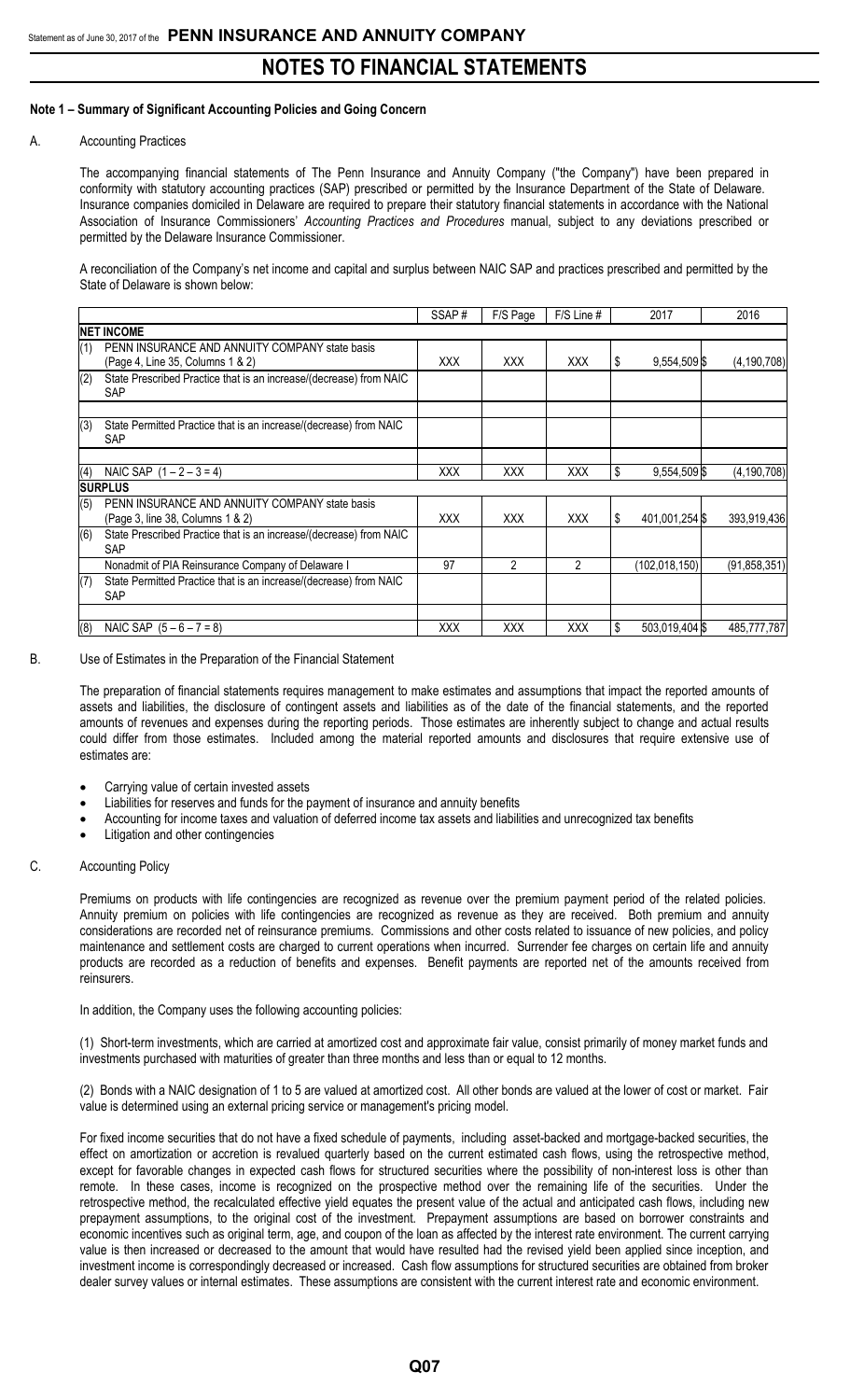The carrying values of fixed income, preferred and common stocks are written down when a decline is considered to be other-than-temporary. The Company considers an impairment to be other than temporary ("OTTI") if: (a) the Company's intent is to sell, (b) the Company will more likely than not be required to sell, (c) the Company does not have the intent and ability to hold the security for a period of time sufficient to recover the amortized cost basis, or (d) the Company does not expect to recover the entire amortized cost basis. The Company conducts a periodic management review of all securities with a market to book ratio below 80%, or otherwise designated by management. The Company also considers other qualitative and quantitative factors in determining the existence of other-than-temporary impairments including, but not limited to, unrealized loss trend analysis and significant short-term changes in value, default rates, delinquency rates, percentage of nonperforming loans, prepayments, and severities. If the impairment is other-than-temporary, the non-interest loss portion of the impairment is recorded through realized losses and the interest related portion of the loss would be disclosed in the notes to the financial statements.

The non-interest portion is determined based on the Company's "best estimate" of future cash flows discounted to a present value using the appropriate yield. The difference between the present value of the best estimate of cash flows and the amortized cost is the non-interest loss. The remaining difference between the amortized cost and the fair value is the interest loss.

(3) Common Stock of the Company's insurance affiliate, PIA Reinsurance Company of Delaware I ("PIA Re I") is fully nonadmitted on the Statement of Admitted Assets, Liabilities, and Surplus. Dividends are recognized in net investment income on the ex-dividend date. Changes in the carrying value are recognized in unrealized gains or losses in surplus. The investment in capital stock of the Federal Home Loan Bank of Pittsburgh (FHLB-PGH) is carried at par, which approximates fair value.

(4) Preferred stocks with a NAIC designation of 1 to 3 are valued at amortized cost. All other preferred stocks are valued at the lower of cost or market. Fair value is determined using an external pricing service or management's pricing model

(5) The Company has no investments in mortgage loans.

(6) Loan-backed securities are stated at either amortized cost or the lower of amortized cost or market. For loan and asset-backed securities of high credit quality, the impact of changes in expected cash flows are recognized on the retrospective adjustment method. For structured securities where the possibility of credit loss is other than remote, the impact of favorable changes in expected cash flows are recognized on the prospective method over the remaining life of the securities.

(7) Investments in subsidiaries are accounted for using the equity method. The Company's investments in Independence Square Properties LLC ("ISP") and Dresher Run I, LLC ("Dresher Run"), to the extent of the audited equity, are admitted assets, while the Company's investment in PIA Re I is a nonadmitted asset.

#### Additionally, the Company owns 100% of PIA Re I.

(8) Alternative Assets consist of limited partnerships. The Company accounts for the value of its investments at their underlying GAAP equity. Dividends and income distributions from limited partnerships are recorded in investment income. Undistributed earnings are included in unrealized gains and losses and are reflected in surplus, net of deferred taxes. Distributions that are recorded as a return of capital reduce the carrying value of the limited partnership investment. Due to the timing of the valuation data received from the general partner, these investments are reported in accordance with the most recent valuations received which are primarily on a one quarter lag. Investments in low income housing tax credits ("LIHTC") are included in Other Invested Assets and are accounted for under the cost method. The delayed equity contributions for these investments are unconditional and legally binding and, therefore, have been recognized as a liability. LIHTC investments are reviewed for OTTI, which is accounted for as a realized loss.

(9) All derivatives are carried at fair value except those designated as hedge accounting. Derivatives used in hedging transactions that meet the criteria of a highly effective hedge are reported at cost or in a manner that is consistent with the assets hedged. Derivatives with a positive fair value are reported in other invested assets. Derivatives with a negative fair value are reported in other liabilities**.**

- (10) Not applicable
- (11) Not applicable
- (12) The Company has not modified its capitalization policy from the prior period.
- (13) Not applicable
- D. Going Concern

Not applicable

#### **Note 2 – Accounting Changes and Corrections of Errors**

No significant changes

## **Note 3 – Business Combinations and Goodwill**

No significant change.

### **Note 4 – Discontinued Operations**

The Company did not have any discontinued operations through June 30, 2017.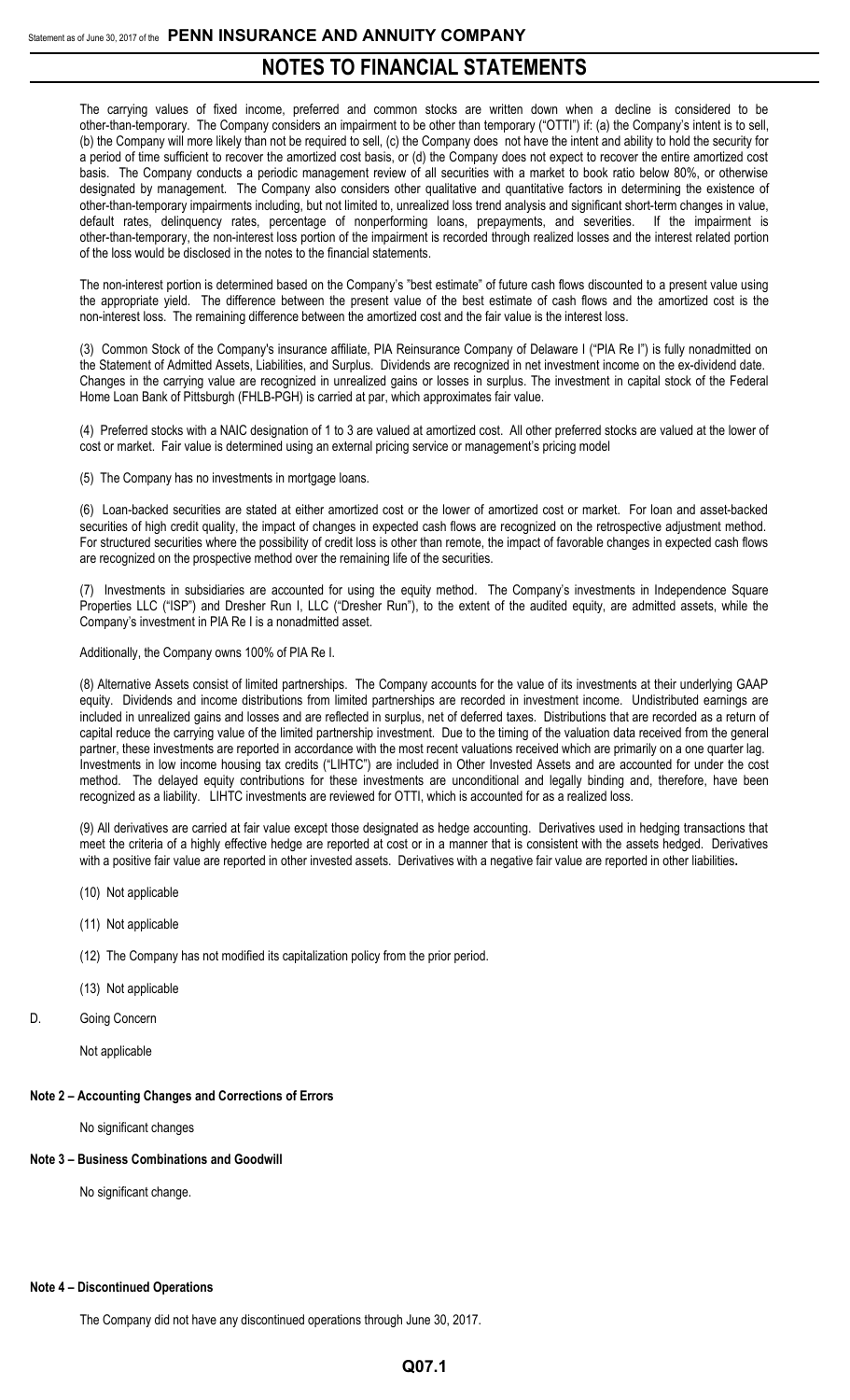#### **Note 5 – Investments**

- D. Loan-Backed Securities
	- (1) Prepayment assumptions are obtained from broker dealer survey values or internal estimates.
	- (2) There were no other than temporary impairments recognized on loan-backed securities for the period ended June 30, 2017.
	- (3) Recognized OTTI securities

There were no securities through June 30, 2017 in which the Company recognized the non-interest portion of other than temporary impairments.

(4) All impaired securities (fair value is less than cost or amortized cost) for which an other-than-temporary impairment has not been recognized in earnings as a realized loss (including securities with a recognized other-than-temporary impairment for non-interest related declines when a non-recognized interest related impairment remains):

| la. | The aggregate amount of unrealized losses:                             | Less than 12 Months | 4.037.000   |
|-----|------------------------------------------------------------------------|---------------------|-------------|
|     |                                                                        | 12 Months or Longer | 3.077.000   |
| b.  | The aggregate related fair value of securities with unrealized losses: | Less than 12 Months | 181.128.000 |
|     |                                                                        | 12 Months or Longer | 47.529.000  |

- (5) The Company also considers other qualitative and quantitative factors in determining the existence of other-than-temporary impairments including, but not limited to, unrealized loss trend analysis and significant short-term changes in value. If the impairment is other-than-temporary, the non-interest loss portion of the impairment is recorded through realized losses and the interest related portion of the loss would be disclosed in the notes to the financial statements.
- E. Repurchase Agreements and/or Securities Lending Transactions

The Company did not have any repurchase agreements as of June 30, 2017.

I. Working Capital Finance Investments

The Company did not have any Working Capital Finance Investments at June 30, 2017.

J. Offsetting and Netting of Assets and Liabilities

The Company did not have any assets or liabilities that are offset and reported net in accordance with a valid right to offset as of June 30, 2017.

#### **Note 6 – Joint Ventures, Partnerships and Limited Liability Companies**

No significant changes

#### **Note 7 – Investment Income**

No significant changes

### **Note 8 – Derivative Instruments**

Starting in 2017, the Company began purchasing equity options in the form of call spreads that qualify for hedge accounting. These have been designated as cash flow hedges of cash flows related to the annual return of the S&P 500 Index. These call spreads are used to hedge the increase in liability associated with indexed credits on IUL policies. As these are derivatives in a highly effective hedge, they are carried at cost in a manner consistent with the firm commitment being hedged. At termination, a realized gain amount, net of the cost basis, is recognized within benefits paid to policyholders and beneficiaries on the Statements of Operations, consistent with the change in liability associated with the account value. In the event that the hedge fails to qualify as being highly effective at any of the accounting measurement points, the hedge will be considered ineffective and the derivative will be marked to market and the associated change will be recognized as unrealized gain/(loss). At the time of exercise or expiration of the derivative, the associated realized gain or loss will flow through net investment gain/(loss) on the income statement.

#### **Note 9 – Income Taxes**

No significant changes

#### **Note 10 – Information Concerning Parent, Subsidiaries, Affiliates and Other Related Parties**

No significant changes

## **Note 11 – Debt**

- B. FHLB (Federal Home Loan Bank) Agreements
	- (1) In December 2015, the Company became a member of the Federal Home Loan Bank of Pittsburgh ("FHLB-PGH"), which provides access to collateralized advances, collateralized funding agreements, and other FHLB-PGH products. Collateralized advances from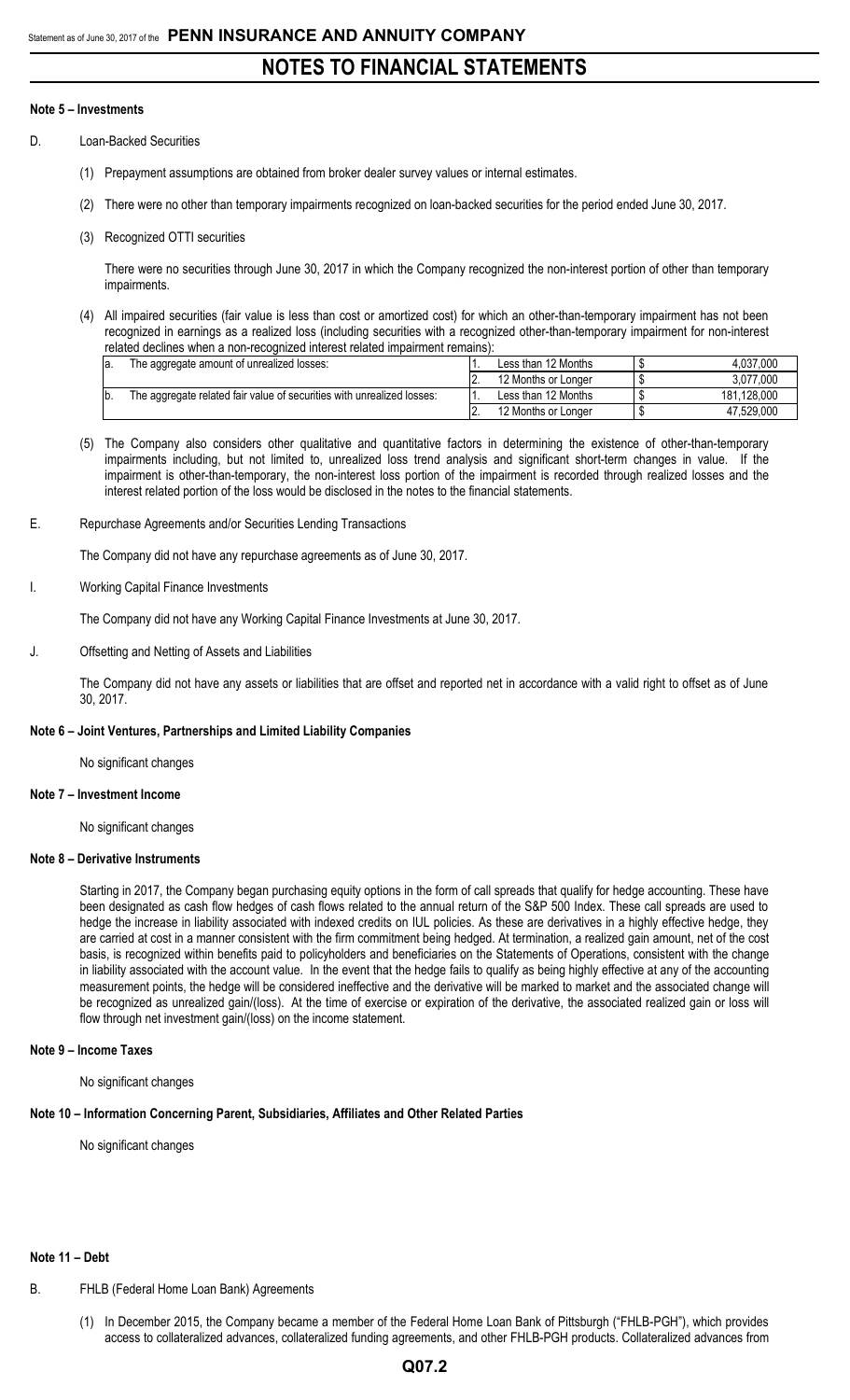the FHLB-PGH are classified in "Borrowed money." Collateralized funding agreements issued to the FHLB-PGH are classified as liabilities for deposit-type funds and are recorded within "Reserves and funds for payment of insurance and annuity benefits." These funding agreements have priority claim status above debt holders of the Company.

The Company's membership in FHLB-PGH requires the ownership of member stock, and borrowings from FHLB-PGH require the purchase of FHLB-PGH activity based stock in an amount equal to 4% of the outstanding borrowings. All FHLB-PGH stock purchased by the Company is classified as restricted general account investments within "Common stock - unaffiliated." The Company's borrowing capacity is determined by the lesser of the assets available to be pledged as collateral to FHLB-PGH or 10% of the Company's prior period admitted general account assets. The fair value of the qualifying assets pledged as collateral by the Company must be maintained at certain specified levels of the borrowed amount, which can vary, depending on the nature of the assets pledged. The Company's agreement allows for the substitution of assets and the advances are pre-payable. Current borrowings are subject to prepayment penalties.

### (2) FHLB Capital Stock

- a. Aggregate Totals
	- 1. Current Period

|     |                                           | Total       | General    | Separate   |  |
|-----|-------------------------------------------|-------------|------------|------------|--|
|     |                                           | $2 + 3$     | Account    | Accounts   |  |
| (a) | Membership Stock - Class A                |             |            |            |  |
| (b) | Membership Stock - Class B                | 446,000     | 446,000    |            |  |
| (c) | <b>Activity Stock</b>                     | 4,000,000   | 4,000,000  |            |  |
| (d) | <b>Excess Stock</b>                       |             |            |            |  |
| (e) | Aggregate Total (a+b+c+d)                 | 4.446.000   | 4,446,000  | Ι\$        |  |
| (f) | Actual or estimated borrowing capacity as |             |            |            |  |
|     | determined by the insurer                 | 395,400,000 | <b>XXX</b> | <b>XXX</b> |  |
|     |                                           |             |            |            |  |

### 2. Prior Year

|     | 1101 1 <del>c</del> ar                    |             |            |            |
|-----|-------------------------------------------|-------------|------------|------------|
|     |                                           |             |            |            |
|     |                                           | Total       | General    | Separate   |
|     |                                           | $2 + 3$     | Account    | Accounts   |
| (a) | Membership Stock - Class A                |             |            |            |
| (b) | Membership Stock - Class B                |             |            |            |
| (c) | <b>Activity Stock</b>                     | 322,700     | 322,700    |            |
| (d) | <b>Excess Stock</b>                       | 4,000,000   | 4,000,000  |            |
| (e) | Aggregate Total (a+b+c+d)                 | 4,322,700   | 4,322,700  |            |
| (f) | Actual or estimated borrowing capacity as |             |            |            |
|     | determined by the insurer                 | 272,189,000 | <b>XXX</b> | <b>XXX</b> |

#### b. Membership Stock (Class A and B) Eligible for Redemption

|              |                       |                  |           | Eligible for       | Redemption |                 |              |
|--------------|-----------------------|------------------|-----------|--------------------|------------|-----------------|--------------|
|              |                       |                  |           |                    |            |                 |              |
|              | <b>Current Period</b> |                  |           |                    |            |                 |              |
| Membership   | Total                 | Not Eligible for | Less than | 6 Months to Less I |            | 1 to Less Than_ |              |
| <b>Stock</b> | $(2+3+4+5+6)$         | Redemption       | 6 Months  | Than 1 Year        |            | 3 Years         | 3 to 5 Years |
| Class A      |                       |                  |           |                    |            |                 |              |
| Class B      | 446.000               |                  |           |                    |            |                 | 446.000      |

#### (3) Collateral Pledged to FHLB

## a. Amount Pledged as of Reporting Date

|                                                              |             |                | Aggregate Total |
|--------------------------------------------------------------|-------------|----------------|-----------------|
|                                                              | Fair Value  | Carrying Value | Borrowing       |
| Current Period Total General and Separate Accounts Total 1\$ |             |                |                 |
| Collateral Pledged (Lines 2+3)                               | 125.925.000 | 109,243,000    | 100,000,000     |
| Current Period General Account                               |             |                |                 |
| <b>Total Collateral Pledged</b>                              | 125.925.000 | 109,243,000    | 100,000,000     |
| Current Period Separate Accounts                             |             |                |                 |
| <b>Total Collateral Pledged</b>                              |             |                |                 |
| Prior Year Total General and Separate Accounts               |             |                |                 |
| <b>Total Collateral Pledged</b>                              |             |                |                 |

#### b. Maximum Amount Pledged During Reporting Period

|                                                            |             |                | Amount of Borrowed at |
|------------------------------------------------------------|-------------|----------------|-----------------------|
|                                                            |             |                | Time of Maximum       |
|                                                            | Fair Value  | Carrying Value | Collateral            |
| Current Period Total General and Separate Accounts Total S |             |                |                       |
| Collateral Pledged (Lines 2+3)                             | 125.925.000 | 109.243.000    | 100.000.000           |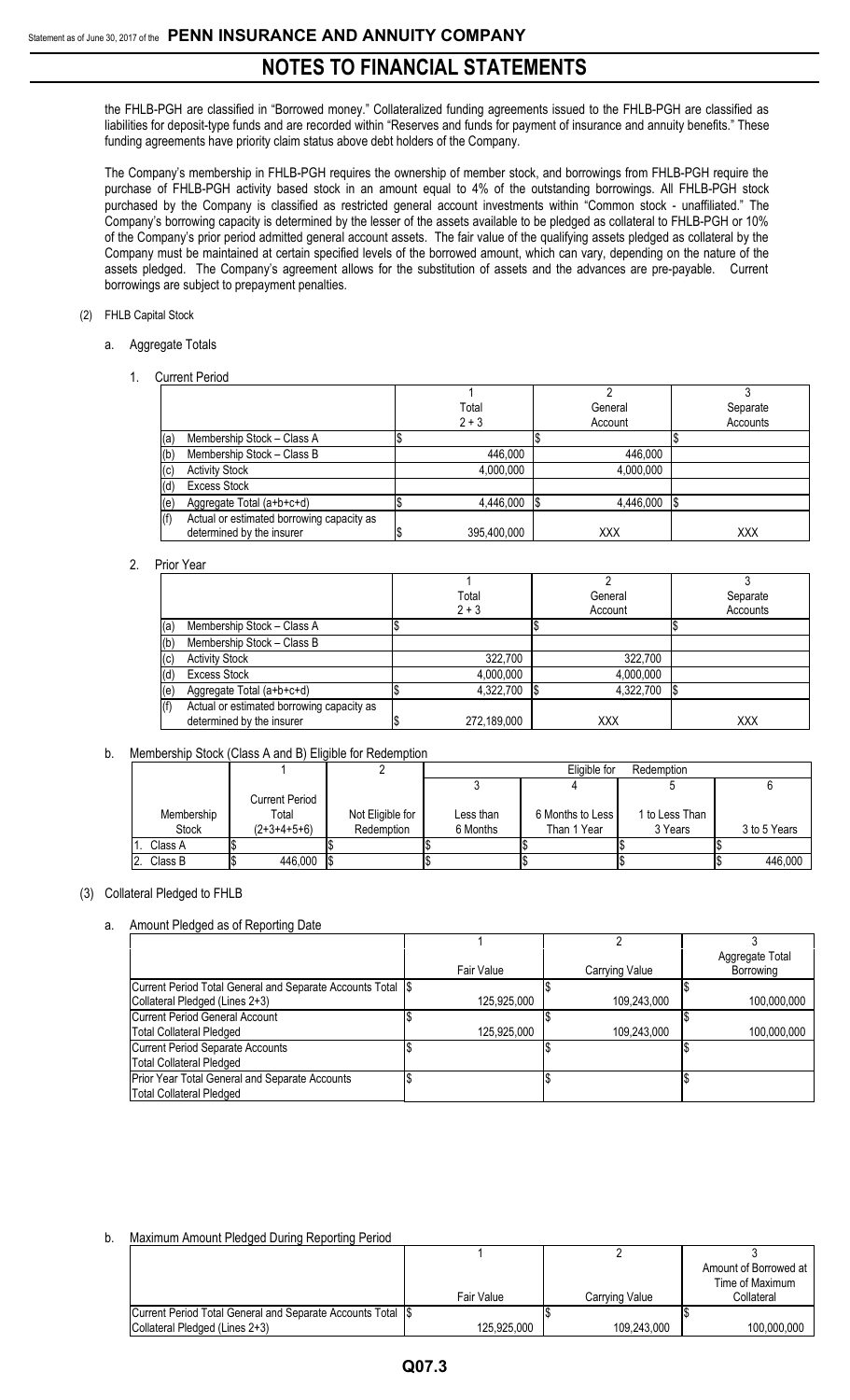|                                                |             |                | Amount of Borrowed at |
|------------------------------------------------|-------------|----------------|-----------------------|
|                                                |             |                | Time of Maximum       |
|                                                | Fair Value  | Carrying Value | Collateral            |
| Current Period General Account                 |             |                |                       |
| <b>Total Collateral Pledged</b>                | 125.925.000 | 109,243,000    | 100.000.000           |
| Current Period Separate Accounts               |             |                |                       |
| <b>Total Collateral Pledged</b>                |             |                |                       |
| Prior Year Total General and Separate Accounts |             |                |                       |
| <b>Total Collateral Pledged</b>                | 123.523.000 | 102,975,000    | 100.000.000           |

# (4) Borrowing from FHLB

### a. Amount as of the Reporting Date

1. Current Period

|     |                              | Total       | General     | Separate | <b>Funding Agreements</b> |  |  |  |
|-----|------------------------------|-------------|-------------|----------|---------------------------|--|--|--|
|     |                              | $2 + 3$     | Account     | Accounts | Reserves Established      |  |  |  |
| (a) | Debt                         |             |             |          | <b>XXX</b>                |  |  |  |
| (b) | <b>Funding Agreements</b>    | 100,000,000 | 100,000,000 |          |                           |  |  |  |
| (c) | Other                        |             |             |          | XXX                       |  |  |  |
| (d) | Aggregate Total (a+b+c)   \$ | 100,000,000 | 100,000,000 |          |                           |  |  |  |

### 2. Prior Year

|     |                            | Total       | General     | Separate | <b>Funding Agreements</b> |
|-----|----------------------------|-------------|-------------|----------|---------------------------|
|     |                            | $2 + 3$     | Account     | Accounts | Reserves Established      |
| (a) | Debt                       |             |             |          | <b>XXX</b>                |
| (b) | <b>Funding Agreements</b>  | 100,000,000 | 100,000,000 |          |                           |
| (c) | Other                      |             |             |          | XXX                       |
| (d) | Aggregate Total (a+b+c) \$ | 100,000,000 | 100,000,000 |          |                           |

# b. Maximum Amount During Reporting Period (Current Period)

|     |                               | Total       | General     |    | Separate |
|-----|-------------------------------|-------------|-------------|----|----------|
|     |                               | $2 + 3$     | Account     |    | Accounts |
| ١1. | Debt                          |             |             |    |          |
| 2.  | <b>Funding Agreements</b>     | 100,000,000 | 100,000,000 |    |          |
| 3.  | Other                         |             |             |    |          |
| 4.  | Aggregate Total (Lines 1+2+3) | 100,000,000 | 100,000,000 | 13 |          |

#### c. FHLB – Prepayment Obligations

|                |                           | Does the Company have        |
|----------------|---------------------------|------------------------------|
|                |                           | Prepayment Obligations under |
|                |                           | the Following Arrangements   |
|                |                           | (YES/NO)                     |
|                | Debt                      |                              |
| $\overline{2}$ | <b>Funding Agreements</b> | NΩ                           |
| $\overline{3}$ | )ther                     |                              |

### **Note 12 – Retirement Plans, Deferred Compensation, Postemployment Benefits and Compensated Absences and Other Postretirement Benefit Plans**

The Company does not have such plans.

# **Note 13 – Capital and Surplus, Dividend Restrictions and Quasi-Reorganizations**

No significant changes

# **Note 14 – Liabilities, Contingencies and Assessments**

# A. Contingent Commitments

The Company is not aware of any actions or allegations that should reasonably give rise to a material adverse impact to the Company's financial position or liquidity, the outcome of litigation cannot be foreseen with certainty.

# **Note 15 – Leases**

The Company had no lease obligations as of June 30, 2017.

# **Note 16 – Information about Financial Instruments with Off-Balance Sheet Risk and Financial Instruments with Concentrations of Credit Risk**

No significant changes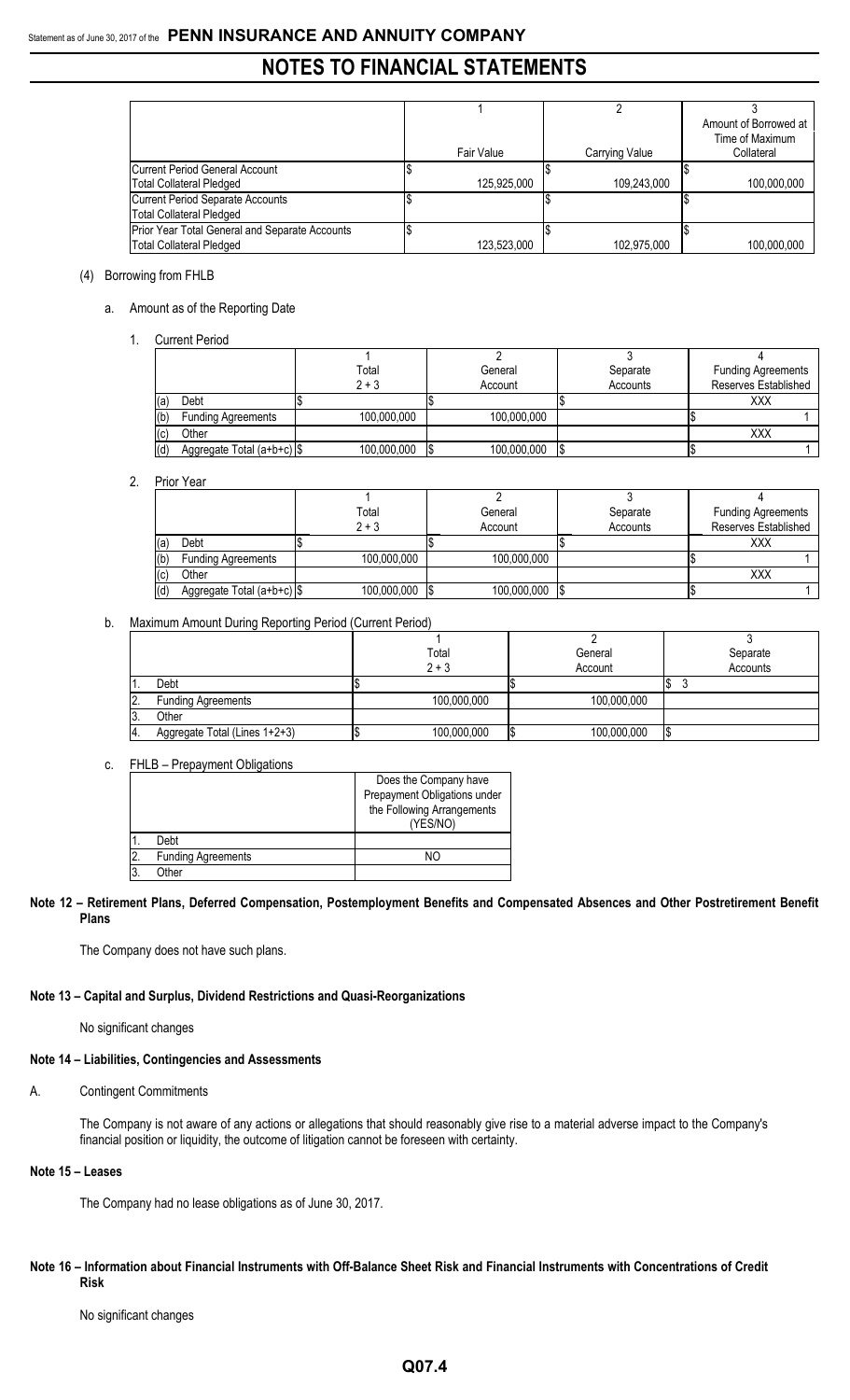#### **Note 17 – Sale, Transfer and Servicing of Financial Assets and Extinguishments of Liabilities**

B. Transfer and Servicing of Financial Assets

There have been no transfer or servicing of financial assets through June 30, 2017.

- C. Wash Sales
	- (1) In the course of the Company's asset management, securities are sold and reacquired within 30 days of the sale date to enhance the Company's yield on its investment portfolio.
	- (2) The Company did not sell any NAIC designation 3 or below, or unrated of securities during the period ended June 30, 2017 and reacquired within 30 days of the sale date.

#### **Note 18 – Gain or Loss to the Reporting Entity from Uninsured Plans and the Portion of Partially Insured Plans**

Not applicable

#### **Note 19 – Direct Premium Written/Produced by Managing General Agents/Third Party Administrators**

The Company does not have managing general agents or third party administrators that write premium.

#### **Note 20 – Fair Value Measurements**

Fair value is defined as the price that would be received to sell an asset or paid to transfer a liability in an orderly transaction between market participants at the measurement date. Fair value measurement is based on assumptions market participants would make in pricing an asset or liability. Inputs to valuation techniques to measure fair value are prioritized by establishing a three-level fair value hierarchy. The fair value hierarchy gives the highest priority to quoted prices in active markets and the lowest priority to prices derived from unobservable inputs. An asset or liability's classification within the fair value hierarchy is based on the lowest level of significant input to its fair value measurement. The Company has categorized its assets and liabilities into the three-level fair value hierarchy based upon the priority of the inputs. The following summarizes the types of assets and liabilities included within the three-level hierarchy.

- Level 1 Fair value is based on unadjusted quoted market prices in active markets for identical assets or liabilities that are accessible at the measurement date. These generally provide the most reliable evidence and are used to measure fair value whenever available. Active markets are defined as having the following for the measured asset/liability: i) many transactions, ii) current prices, iii) price quotes not varying substantially among market makers, iv) narrow bid/ask spreads and v) most information publicly available. Prices are obtained from readily available sources for market transactions involving identical assets and liabilities.
- Level 2 Fair value is based on significant inputs, other than quoted prices included in Level 1, that are observable for the asset or liability, either directly or indirectly, for substantially the full term of the asset or liability through corroboration with observable market data. Prices for assets classified as Level 2 are primarily provided by an independent pricing service using observable inputs. In circumstances where prices from pricing services are reviewed for reasonability but cannot be corroborated to observable market data as noted above, these security values are recorded in Level 3 in our fair value hierarchy.
- Level 3 Fair value is based on significant inputs that are unobservable for the asset or liability. These inputs reflect the Company's assumptions about the assumptions market participants would use in pricing the asset or liability. These are typically less liquid fixed maturity securities with very limited trading activity. Prices are determined using valuation methodologies such as option pricing models, discounted cash flow models, market approach and other similar techniques. Prices may be based upon non-binding quotes from brokers or other market makers that are reviewed for reasonableness, based on the Company's understanding of the market but are not further corroborated with other additional observable market information.

The determination of fair value, which for certain assets and liabilities is dependent on the application of estimates and assumptions, can have a significant impact on the Company's results of operations. The following sections describe the valuation methodologies used to determine fair values as well as key estimates and assumptions surrounding certain assets and liabilities, measured at fair value on a recurring basis, that could have a significant impact on the Company's results of operations or involve the use of significant unobservable inputs.

The fair value process is monitored on a quarterly basis by financial and investment professionals who utilize additional subject matter experts as applicable. The purpose is to monitor the Company's asset valuation policies and procedures by ensuring objective and reliable valuation practices and pricing of financial instruments, as well as addressing fair valuation issues, changes to valuation methodologies and pricing sources. To assess the continuing appropriateness of third party pricing service security valuations, the Company regularly monitors the prices and reviews price variance reports. In addition, the Company performs an initial and ongoing review of the third party pricing services methodologies, reviews inputs and assumptions used for a sample of securities on a periodic basis. Pricing challenges are raised on valuations considered not reflective of market and are monitored by the Company.

#### **BONDS**

The fair values of the Company's debt securities are generally based on quoted market prices or prices obtained from independent pricing services. In order to validate reasonability, prices are reviewed by internal investment professionals through comparison with directly observed recent market trades or color or by comparison of significant inputs used by the pricing service to the Company's observations of those inputs in the market. Consistent with the fair value hierarchy described above, securities with quoted market prices or corroborated valuations from pricing services are generally reflected within Level 2. Inputs considered to be standard for valuations by the independent pricing service include: benchmark yields, reported trades, broker/dealer quotes, issuer spreads, two-sided markets,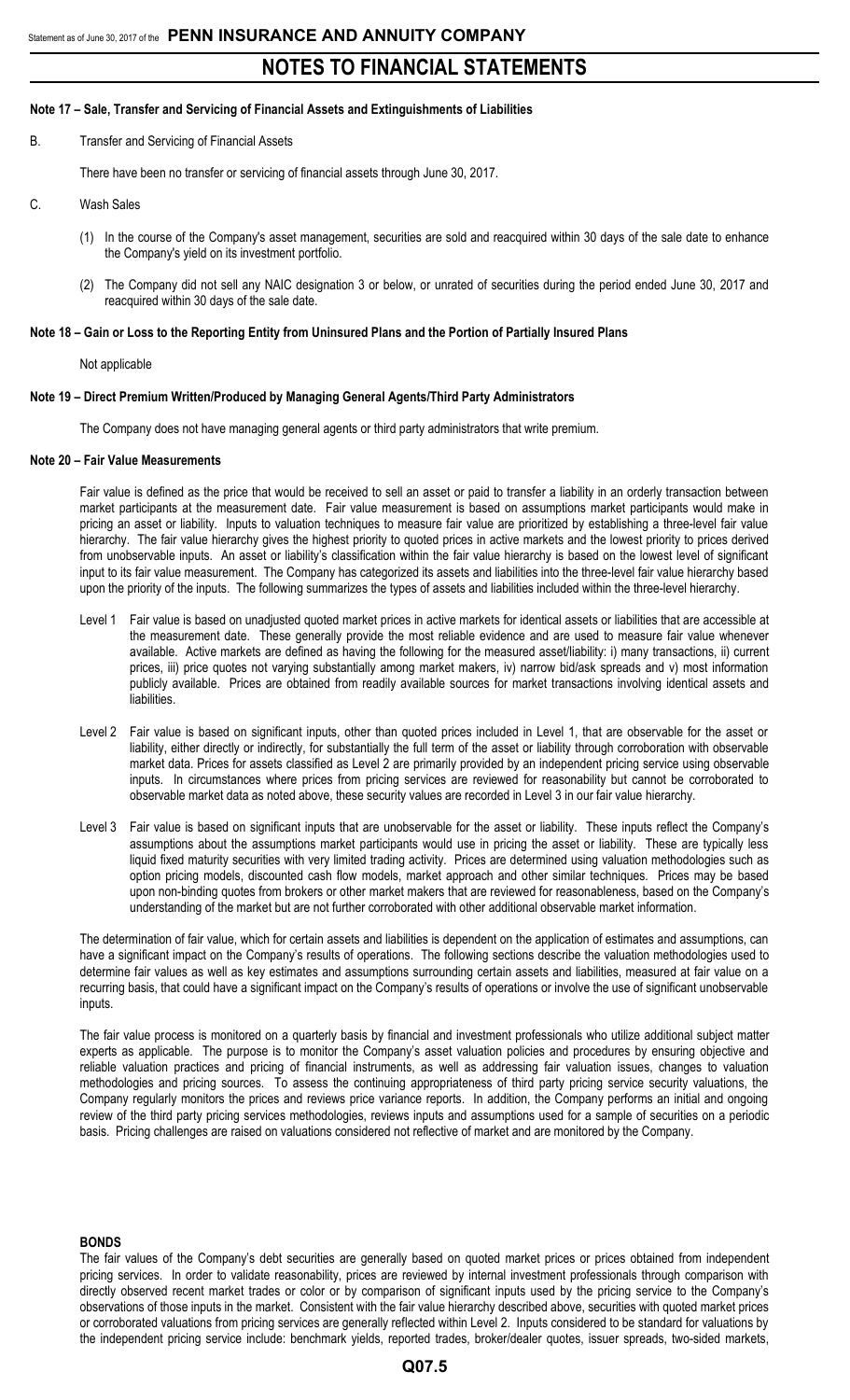benchmark securities, bids, offers, reference data and industry and economic events. In circumstances where prices from pricing services are reviewed for reasonability but cannot be corroborated to observable market data as noted above, these security values are recorded in Level 3 in the Company's fair value hierarchy.

In circumstances where market data such as quoted market prices or vendor pricing is not available, internal estimates based on significant observable inputs are used to determine fair value. This category also includes fixed income securities priced internally. Inputs considered include: public debt, industrial comparables, underlying assets, credit ratings, yield curves, type of deal structure, collateral performance, loan characteristics and various indices, as applicable. Also included in Level 2 are private placement securities. Inputs considered are: public corporate bond spreads, industry sectors, average life, internal ratings, security structure, liquidity spreads, credit spreads and yield curves, as applicable. If the discounted cash flow model incorporates significant unobservable inputs, these securities would be reflected within Level 3 in the Company's fair value hierarchy.

In circumstances where significant observable inputs are not available, estimated fair value is calculated internally by using unobservable inputs. These inputs reflect the Company's assumptions about the inputs market participants would use in pricing the asset, and are therefore included in Level 3 in the Company's fair value hierarchy. Circumstances where observable market data is not available may include events such as market illiquidity and credit events related to the security.

### **EQUITY SECURITIES**

Equity securities consist principally of investments in common and preferred stock of publicly traded companies. The fair values of most publicly traded equity securities are based on quoted market prices in active markets for identical assets and are classified within Level 1 in the Company's fair value hierarchy.

### **CASH AND SHORT-TERM INVESTMENTS**

Short-term investments carried at Level 1 consist of money market funds and investments purchased with maturities of greater than three months and less than or equal to 12 months. These are carried at amortized cost and approximate fair value.

#### **SEPARATE ACCOUNT ASSETS**

Separate account assets primarily consist of mutual funds. The fair value of mutual funds is based upon quoted prices in an active market, resulting in classification in Level 1.

# A.

(1) Fair Value Measurements at Reporting Date

|                                       | Level 1       | Level 2      | Level 3        | Total      |
|---------------------------------------|---------------|--------------|----------------|------------|
| Assets at Fair Value                  |               |              |                |            |
| <b>Corporate Securities</b>           |               | 2,987,000 \$ |                | 2,987,000  |
| Commercial Mortgage Backed Securities |               |              | 586,000 \$     | 586,000    |
| Common Stock - Unaffiliated           | 55,620,000 \$ |              | 4,446,000 \$   | 60,066,000 |
| Separate Account Assets               |               |              |                |            |
| Total                                 | 55,620,000 \$ | 2,987,000 \$ | $5,032,000$ \$ | 63,639,000 |
| Liabilities at Fair Value             |               |              |                |            |
|                                       |               |              |                |            |
| Total                                 |               |              |                |            |

(2) Fair Value Measurements in (Level 3) of the Fair Value Hierarchy

The Company recognizes transfers into Level 3 as of the end of the period in which the circumstances leading to the transfer occurred. The Company recognizes transfers out of Level 3 at the beginning of a period in which the circumstances leading to the transfer occurred.

The Company recognizes transfers into Level 3 as of the end of the period in which the circumstances leading to the transfer occurred. The Company recognizes transfers out of Level 3 at the beginning of a period in which the circumstances leading to the transfer occurred.

There were no assets transferred in to Level 3 and 1 asset transferred out of Level 3 due to price change for the period ended June 30, 2017.

The tables below include a rollforward of the Statements of Admitted Assets, Liabilities and Surplus amounts for the period ended March 31, 2017 (including the change in fair value), for financial instruments classified by the Company within Level 3 of the valuation hierarchy.

|                                                | Beginning<br>Balance at<br>current<br>period | Transfers<br>Into Level 3 | Transfers<br>Out of<br>Level 3 | <b>Total Gains</b><br>and<br>(Losses)<br>Included in<br>Net Income | <b>Total Gains</b><br>and<br>(Losses)<br>Included in<br>Surplus | <b>Purchases</b> | Issuances | Sales | Settle-<br>ments | Ending<br>Balance at<br>current<br>period |
|------------------------------------------------|----------------------------------------------|---------------------------|--------------------------------|--------------------------------------------------------------------|-----------------------------------------------------------------|------------------|-----------|-------|------------------|-------------------------------------------|
| Assets<br>la.<br>Commercial<br>Mortgage Backed | 579,000 \$                                   |                           |                                | $\sim$ $\sim$ $\sim$                                               | $7,000$ \$                                                      |                  |           | J     |                  | 586,000<br>۰J                             |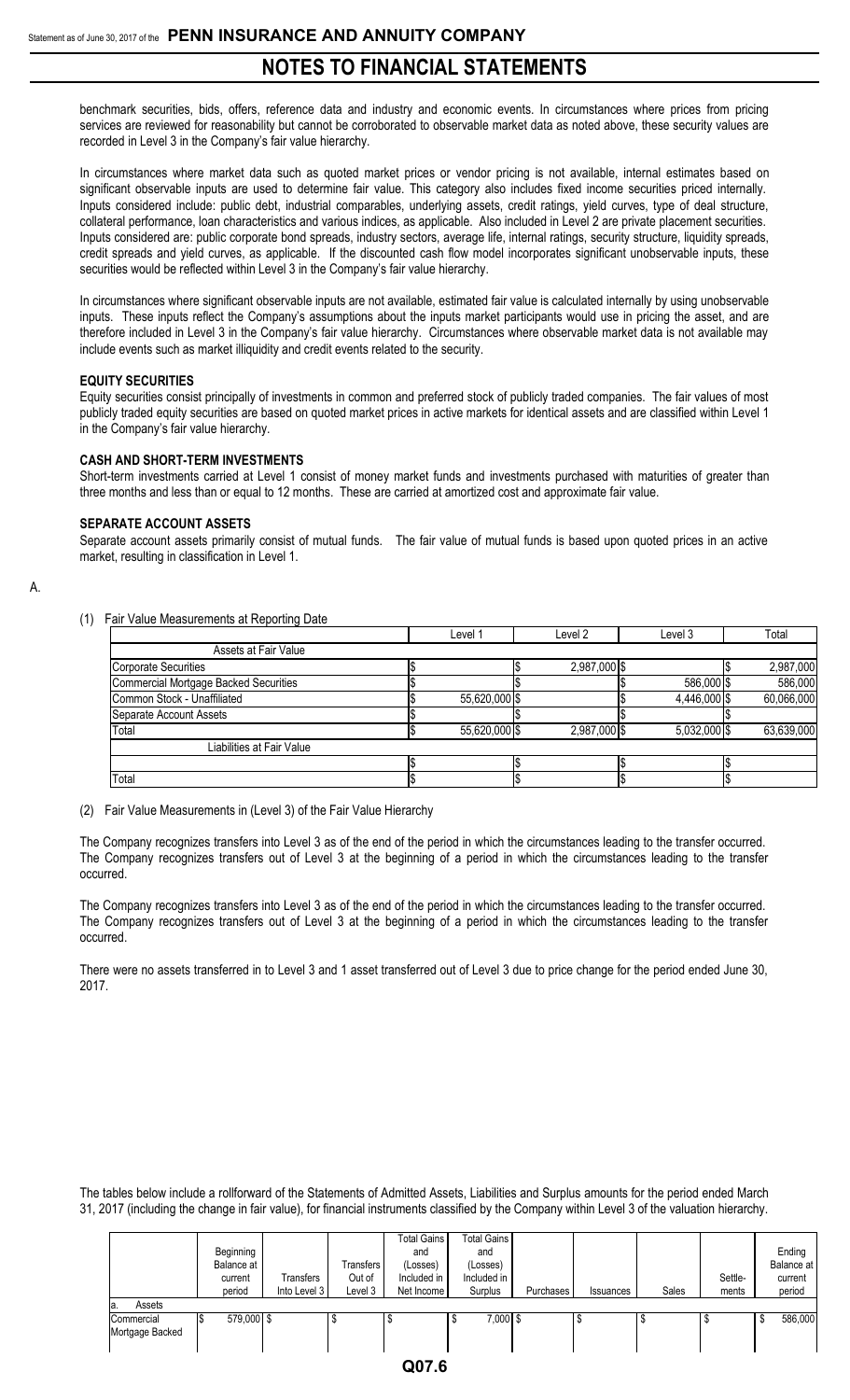# **NOTES TO FINANCIAL STATEMENTS**

|                        |                    |              |                  | <b>Total Gains</b> | <b>Total Gains</b> |                  |           |       |         |                |
|------------------------|--------------------|--------------|------------------|--------------------|--------------------|------------------|-----------|-------|---------|----------------|
|                        | Beginning          |              |                  | and                | and                |                  |           |       |         | Ending         |
|                        | Balance at         |              | <b>Transfers</b> | (Losses)           | (Losses)           |                  |           |       |         | Balance at     |
|                        | current            | Transfers    | Out of           | Included in        | Included in        |                  |           |       | Settle- | current        |
|                        | period             | Into Level 3 | Level 3          | Net Income         | Surplus            | Purchases        | Issuances | Sales | ments   | period         |
| <b>Securities</b>      |                    |              |                  |                    |                    |                  |           |       |         |                |
| Redeemable             |                    |              |                  |                    |                    |                  |           |       |         |                |
| <b>Preferred Stock</b> |                    |              | Œ                |                    | S                  |                  | \$        | \$    |         |                |
| Common Stock -         |                    |              |                  |                    |                    |                  |           |       |         |                |
| Unaffiliated           | 4,323,000 \$       |              | \$               |                    | Ŝ.                 | \$<br>123,000 \$ |           | \$    |         | 4,446,000      |
| Total                  | \$<br>4,902,000 \$ |              | \$               |                    | $7,000$ \$<br>Ŝ.   | $123,000$ \$     |           | \$    |         | 5,032,000<br>S |
| Liabilities<br>Ib.     |                    |              |                  |                    |                    |                  |           |       |         |                |
|                        |                    |              |                  | \$                 |                    |                  | \$        | \$    | \$      |                |
| Total                  |                    |              |                  | \$                 |                    |                  | \$        | \$    |         |                |

- (3) When a determination is made to classify a financial instrument within level 3, the determination is based upon the significance of the unobservable parameters to the overall fair value measurement. However, level 3 financial instruments typically include, in addition to the unobservable or level 3 components, observable components (that is, components that are actively quoted and can be validated to external sources); accordingly, the gains and losses in the table below include changes in fair value due in part to observable factors that are part of the valuation methodology.
- (4) The following summarizes the fair value, valuation techniques and significant unobservable inputs of the Level 3 fair value measurements that were developed as of June 30, 2017:

|                                                 | <b>Fair Value</b> | <b>Valuation Technique</b> | Significant<br><b>Unobservable Inputs</b> | Rate/ Range or<br>/weighted avg. |
|-------------------------------------------------|-------------------|----------------------------|-------------------------------------------|----------------------------------|
| Assets:<br>Investments                          |                   |                            |                                           |                                  |
| Commercial Mortgage Backed<br><b>Securities</b> | \$<br>586,000     | Matrix(1)                  | Not Available                             | N/A                              |
| Common stock, unaffiliated                      | 4,446,000         | Cost(2)                    | Not available                             | N/A                              |
| Total investments                               | 5,032,000         |                            |                                           |                                  |

(1) The Company utilizes comparable transactions in the market as well as other information available in Bloomberg and applies varios spreads. (2) Fair value approximates carrying value. The par value of the FHLB capital stock is \$100 and is set by the FHLB. The capital stock is issued, redeemed and repurchased at par.

#### (5) Not applicable

#### B. Not applicable

C.

|                                | Aggregate Fair     |                        |               |     |               |                |   | Not Practicable<br>(Carrying |
|--------------------------------|--------------------|------------------------|---------------|-----|---------------|----------------|---|------------------------------|
| Type of Financial Instrument   | Value              | <b>Admitted Assets</b> | (Level 1)     |     | (Level 2)     | (Level 3)      |   | Value)                       |
| <b>Financial Assets:</b>       |                    |                        |               |     |               |                |   |                              |
| <b>Bonds</b>                   | $3,091,855,000$ \$ | 2,892,210,000 \$       | 149,000 \$    |     | 3,051,788,000 | 39,918,000 \$  |   |                              |
| Redeemable Preferred Stock \\$ | 22,174,000 \$      | 20,991,000 \$          | 15,135,000 \$ |     | 4.688.000     | $2,351,000$ \$ |   |                              |
| Common Stock - Unaffiliated S  | 60,066,000 \$      | 60,066,000 \$          | 55,620,000 \$ |     |               | 4.446.000 \$   |   |                              |
| <b>Cash and Short-Term</b>     |                    |                        |               |     |               |                |   |                              |
| Investments                    | 75,175,000 \$      | 75,175,000 \$          | 75.175.000 \$ |     |               |                |   |                              |
| <b>Derivatives</b>             | 48.659.000 \$      | 40.871.000 \$          |               |     |               |                |   |                              |
| Separate Account Assets        | 55.848.000 \$      |                        |               |     |               |                |   |                              |
| <b>Financial Liabilities</b>   |                    |                        |               |     |               |                |   |                              |
| Investment-Type Contracts:     |                    |                        |               |     |               |                | ፍ |                              |
| <b>Individual Annuities</b>    | 30,837,000 \$      | 26.520.000 \$          |               |     |               | 30.837.000 \$  |   |                              |
| Separate Account Liabilities   | 55,848,000 \$      |                        |               | \$. |               |                |   |                              |

#### D. Not Practicable to Estimate Fair Value

|                                            |                | Effective     |                      |             |
|--------------------------------------------|----------------|---------------|----------------------|-------------|
| f Class or Financial Instrument<br>⊺vpe of | Carrying Value | Interest Rate | <b>Maturity Date</b> | ∟xplanation |
|                                            |                |               |                      |             |

#### **Note 21 – Other Items**

No significant changes

#### **Note 22 – Events Subsequent**

The Company has evaluated events subsequent to June 30, 2017, and has determined that there were no significant events requiring recognition in the financial statements and no additional events requiring disclosure in the financial statements.

#### **Note 23 – Reinsurance**

No significant changes

#### **Note 24 – Retrospectively Rated Contracts and Contracts Subject to Redetermination**

The Company does not have any retrospectively rated contracts.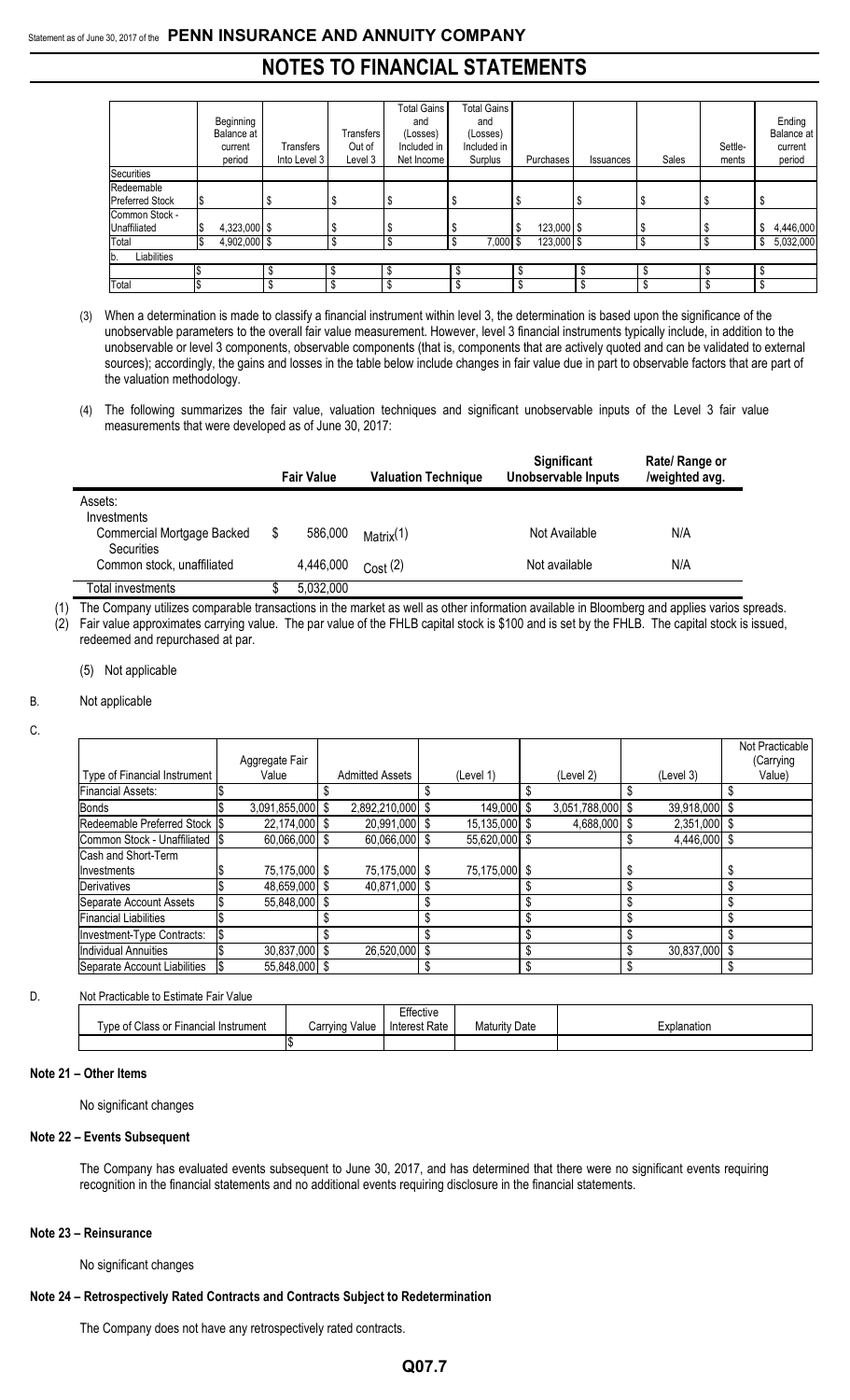### **Note 25 – Change in Incurred Losses and Loss Adjustment Expenses**

Not applicable

## **Note 26 – Intercompany Pooling Arrangements**

The Company is not part of a group of affiliated insurers that utilizes a pooling arrangement.

### **Note 27 – Structured Settlements**

Not applicable

## **Note 28 – Health Care Receivables**

Not applicable

## **Note 29 – Participating policies**

All policies and contracts issued by the Comapny are non-participating.

### **Note 30 – Premium Deficiency Reserves**

The Company does not have accident and health or property and casualty contracts.

## **Note 31 – Reserves for Life Contracts and Deposit-Type Contracts**

No significant changes

# **Note 32 – Analysis of Annuity Actuarial Reserves and Deposit Liabilities by Withdrawal Characteristics**

No significant changes

## **Note 33 – Premium and Annuity Considerations Deferred and Uncollected**

No significant changes

# **Note 34 – Separate Accounts**

No significant changes

## **Note 35 – Loss/Claim Adjustment Expenses**

Not applicable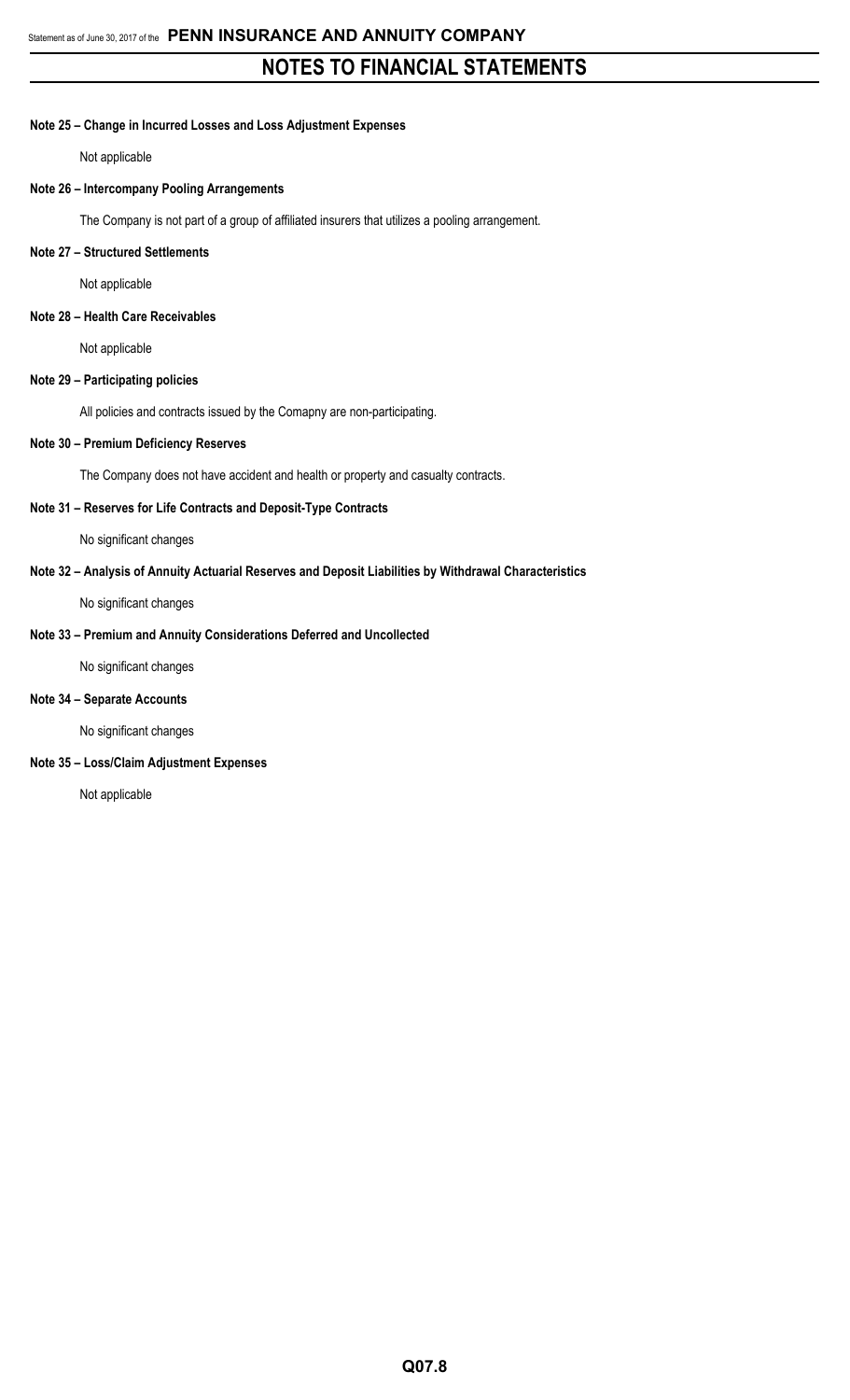# Statement as of June 30, 2017 of the **PENN INSURANCE AND ANNUITY COMPANY GENERAL INTERROGATORIES**

# **PART 1 - COMMON INTERROGATORIES**

|     | PART 1 - COMMON INTERROGATORIES                                                                                                                                                                                                                                                                                                                                                                                                              |                                           |                       |                       |                         |
|-----|----------------------------------------------------------------------------------------------------------------------------------------------------------------------------------------------------------------------------------------------------------------------------------------------------------------------------------------------------------------------------------------------------------------------------------------------|-------------------------------------------|-----------------------|-----------------------|-------------------------|
|     | <b>GENERAL</b>                                                                                                                                                                                                                                                                                                                                                                                                                               |                                           |                       |                       |                         |
|     | 1.1 Did the reporting entity experience any material transactions requiring the filing of Disclosure of Material Transactions with the State of Domicile,                                                                                                                                                                                                                                                                                    |                                           |                       |                       |                         |
|     | as required by the Model Act?                                                                                                                                                                                                                                                                                                                                                                                                                |                                           |                       | Yes $\lceil \ \rceil$ | No[X]                   |
| 1.2 | If yes, has the report been filed with the domiciliary state?                                                                                                                                                                                                                                                                                                                                                                                |                                           |                       | Yes[ ]                | No[X]                   |
| 2.1 | Has any change been made during the year of this statement in the charter, by-laws, articles of incorporation, or deed of settlement of the<br>reporting entity?                                                                                                                                                                                                                                                                             |                                           |                       | Yes[ ]                | No[X]                   |
| 2.2 | If yes, date of change:                                                                                                                                                                                                                                                                                                                                                                                                                      |                                           |                       |                       |                         |
| 3.1 | Is the reporting entity a member of an Insurance Holding Company System consisting of two or more affiliated persons, one or more of which is an insurer?<br>If yes, complete Schedule Y, Parts 1 and 1A.                                                                                                                                                                                                                                    |                                           |                       | Yes[X]                | No[ ]                   |
| 3.2 | Have there been any substantial changes in the organizational chart since the prior quarter end?                                                                                                                                                                                                                                                                                                                                             |                                           |                       | Yes $\lceil \ \rceil$ | No[X]                   |
| 3.3 | If the response to 3.2 is yes, provide a brief description of those changes.                                                                                                                                                                                                                                                                                                                                                                 |                                           |                       |                       |                         |
| 4.1 | Has the reporting entity been a party to a merger or consolidation during the period covered by this statement?                                                                                                                                                                                                                                                                                                                              |                                           |                       | Yes $[ \ ]$           | No[X]                   |
| 4.2 | If yes, provide name of entity, NAIC Company Code, and state of domicile (use two letter state abbreviation) for any entity that has ceased to exist as a<br>result of the merger or consolidation.                                                                                                                                                                                                                                          |                                           |                       |                       |                         |
|     | 1                                                                                                                                                                                                                                                                                                                                                                                                                                            |                                           | 2<br><b>NAIC</b>      |                       | 3                       |
|     |                                                                                                                                                                                                                                                                                                                                                                                                                                              |                                           | Company               |                       | State of                |
|     | Name of Entity                                                                                                                                                                                                                                                                                                                                                                                                                               |                                           | Code                  |                       | Domicile                |
| 5.  | If the reporting entity is subject to a management agreement, including third-party administrator(s), managing general agent(s), attorney-in-fact, or<br>similar agreement, have there been any significant changes regarding the terms of the agreement or principals involved?<br>If yes, attach an explanation.                                                                                                                           |                                           | Yes $\lceil \ \rceil$ | No[X]                 | N/A [ ]                 |
| 6.1 | State as of what date the latest financial examination of the reporting entity was made or is being made.                                                                                                                                                                                                                                                                                                                                    |                                           |                       | 12/31/2015            |                         |
| 6.2 | State the as of date that the latest financial examination report became available from either the state of domicile or the reporting entity. This date<br>should be the date of the examined balance sheet and not the date the report was completed or released.                                                                                                                                                                           |                                           |                       | 12/31/2015            |                         |
| 6.3 | State as of what date the latest financial examination report became available to other states or the public from either the state of domicile or the<br>reporting entity. This is the release date or completion date of the examination report and not the date of the examination (balance sheet date).                                                                                                                                   |                                           |                       | 10/07/2016            |                         |
| 6.4 | By what department or departments?                                                                                                                                                                                                                                                                                                                                                                                                           |                                           |                       |                       |                         |
|     | Delaware Department of Insurance                                                                                                                                                                                                                                                                                                                                                                                                             |                                           |                       |                       |                         |
| 6.5 | Have all financial statement adjustments within the latest financial examination report been accounted for in a subsequent financial statement filed<br>with Departments?                                                                                                                                                                                                                                                                    |                                           | Yes [ 1               | No[ ]                 | N/A[X]                  |
|     | 6.6 Have all of the recommendations within the latest financial examination report been complied with?                                                                                                                                                                                                                                                                                                                                       |                                           | Yes[X]                | No [ ]                | $N/A$ $\lceil$ $\rceil$ |
|     | 7.1 Has this reporting entity had any Certificates of Authority, licenses or registrations (including corporate registration, if applicable) suspended or revoked<br>by any governmental entity during the reporting period?                                                                                                                                                                                                                 |                                           |                       | Yes $\lceil$ 1        | No[X]                   |
| 7.2 | If yes, give full information:                                                                                                                                                                                                                                                                                                                                                                                                               |                                           |                       |                       |                         |
| 8.1 | Is the company a subsidiary of a bank holding company regulated with the Federal Reserve Board?                                                                                                                                                                                                                                                                                                                                              |                                           |                       | Yes $\lceil$ 1        | No[X]                   |
| 8.2 | If response to 8.1 is yes, please identify the name of the bank holding company.                                                                                                                                                                                                                                                                                                                                                             |                                           |                       |                       |                         |
| 8.3 | Is the company affiliated with one or more banks, thrifts or securities firms?                                                                                                                                                                                                                                                                                                                                                               |                                           |                       | Yes $[X]$             | No [ ]                  |
| 8.4 | If the response to 8.3 is yes, please provide below the names and location (city and state of the main office) of any affiliates regulated by a federal<br>regulatory services agency [i.e. the Federal Reserve Board (FRB), the Office of the Comptroller of the Currency (OCC), the Federal Deposit Insurance<br>Corporation (FDIC) and the Securities Exchange Commission (SEC)] and identify the affiliate's primary federal regulator]. |                                           |                       |                       |                         |
|     | Affiliate Name                                                                                                                                                                                                                                                                                                                                                                                                                               | 3<br>Location (City, State)<br><b>FRB</b> | 4<br>OCC              | 5<br><b>FDIC</b>      | 6<br><b>SEC</b>         |
|     | Hornor, Townsend & Kent, Inc.                                                                                                                                                                                                                                                                                                                                                                                                                | Horsham, PA<br>No                         | No                    | No                    | Yes                     |
|     | Janney Montgomery Scott, LLC                                                                                                                                                                                                                                                                                                                                                                                                                 | Philadelphia, PA<br>No                    | No                    | No                    | Yes                     |
|     | Penn Mutual Asset Management, LLC                                                                                                                                                                                                                                                                                                                                                                                                            | Horsham, PA<br>No                         | No                    | No                    | Yes                     |
| 9.1 | Are the senior officers (principal executive officer, principal financial officer, principal accounting officer or controller, or persons performing similar<br>functions) of the reporting entity subject to a code of ethics, which includes the following standards?<br>Honest and ethical conduct, including the ethical handling of actual or apparent conflicts of interest between personal and professional relationships;<br>(a)    |                                           |                       | Yes $[X]$             | No[ ]                   |

(b) Full, fair, accurate, timely and understandable disclosure in the periodic reports required to be filed by the reporting entity;

(c) Compliance with applicable governmental laws, rules and regulations;

(d) The prompt internal reporting of violations to an appropriate person or persons identified in the code; and

(e) Accountability for adherence to the code.

9.11 If the response to 9.1 is No, please explain:

| 9.2 Has the code of ethics for senior managers been amended?                     | Yes[] No[X] |  |
|----------------------------------------------------------------------------------|-------------|--|
| 9.21 If the response to 9.2 is Yes, provide information related to amendment(s). |             |  |

9.3 Have any provisions of the code of ethics been waived for any of the specified officers? Yes [ ] No [ X ]

9.31 If the response to 9.3 is Yes, provide the nature of any waiver(s).

**FINANCIAL**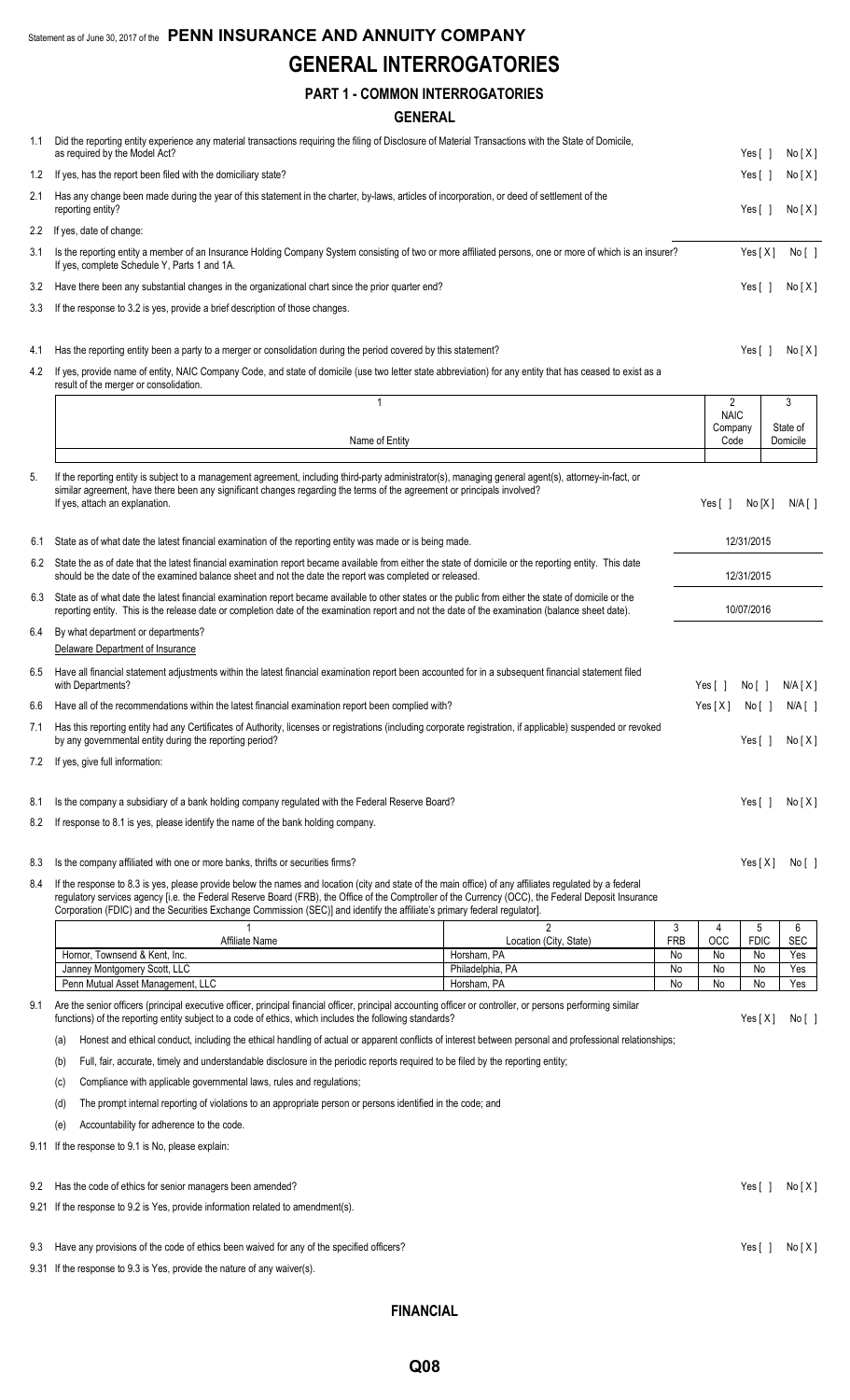# Statement as of June 30, 2017 of the **PENN INSURANCE AND ANNUITY COMPANY GENERAL INTERROGATORIES PART 1 - COMMON INTERROGATORIES** 10.1 Does the reporting entity report any amounts due from parent, subsidiaries or affiliates on Page 2 of this statement? Yes [X] No [ ] 10.2 If yes, indicate any amounts receivable from parent included in the Page 2 amount: \$ 2,778,456 **INVESTMENT**

| 11.1 Were any of the stocks, bonds, or other assets of the reporting entity loaned, placed under option agreement, or otherwise made available for<br>use by another person? (Exclude securities under securities lending agreements.) | Yesli     | No [X] |
|----------------------------------------------------------------------------------------------------------------------------------------------------------------------------------------------------------------------------------------|-----------|--------|
| 11.2 If yes, give full and complete information relating thereto:                                                                                                                                                                      |           |        |
| 12. Amount of real estate and mortgages held in other invested assets in Schedule BA:                                                                                                                                                  |           |        |
| 13. Amount of real estate and mortgages held in short-term investments:                                                                                                                                                                |           |        |
| 14.1 Does the reporting entity have any investments in parent, subsidiaries and affiliates?                                                                                                                                            | Yes [ X ] | No [ ] |

14.2 If yes, please complete the following:

|     |       | $14.2$ II yes, piease complete the idilowing                                                                                                                                                                                                                                                                                                                                                                      |                            |    |                                                                           |                         |                                                                   |              |
|-----|-------|-------------------------------------------------------------------------------------------------------------------------------------------------------------------------------------------------------------------------------------------------------------------------------------------------------------------------------------------------------------------------------------------------------------------|----------------------------|----|---------------------------------------------------------------------------|-------------------------|-------------------------------------------------------------------|--------------|
|     |       |                                                                                                                                                                                                                                                                                                                                                                                                                   |                            |    | Prior Year End Book/Adjusted<br>Carrying Value                            |                         | $\overline{2}$<br>Current Quarter Book/Adjusted<br>Carrying Value |              |
|     | 14.21 | <b>Bonds</b>                                                                                                                                                                                                                                                                                                                                                                                                      |                            | \$ | 0                                                                         | \$                      |                                                                   | 0            |
|     | 14.22 | <b>Preferred Stock</b>                                                                                                                                                                                                                                                                                                                                                                                            |                            |    | 0                                                                         |                         |                                                                   | $\mathbf{0}$ |
|     | 14.23 | Common Stock                                                                                                                                                                                                                                                                                                                                                                                                      |                            |    | 91,858,351                                                                |                         | 102,018,150                                                       |              |
|     | 14.24 | Short-Term Investments                                                                                                                                                                                                                                                                                                                                                                                            |                            |    | 0                                                                         |                         |                                                                   | 0            |
|     | 14.25 | Mortgage Loans on Real Estate                                                                                                                                                                                                                                                                                                                                                                                     |                            |    | 0                                                                         |                         |                                                                   | $\mathbf{0}$ |
|     | 14.26 | All Other                                                                                                                                                                                                                                                                                                                                                                                                         |                            |    | 20,087,800                                                                |                         | 60,448,323                                                        |              |
|     | 14.27 | Total Investment in Parent, Subsidiaries and Affiliates (Subtotal Lines 14.21 to 14.26)                                                                                                                                                                                                                                                                                                                           |                            | \$ | 111,946,151                                                               | \$                      | 162,466,473                                                       |              |
|     | 14.28 | Total Investment in Parent included in Lines 14.21 to 14.26 above                                                                                                                                                                                                                                                                                                                                                 |                            | \$ | 0                                                                         | $\overline{\mathsf{s}}$ |                                                                   | 0            |
|     |       | 15.1 Has the reporting entity entered into any hedging transactions reported on Schedule DB?                                                                                                                                                                                                                                                                                                                      |                            |    |                                                                           |                         | Yes $[X]$                                                         | No[          |
|     |       | 15.2 If yes, has a comprehensive description of the hedging program been made available to the domiciliary state?                                                                                                                                                                                                                                                                                                 |                            |    |                                                                           |                         | Yes[X]                                                            | No[ ]        |
|     |       | If no, attach a description with this statement.                                                                                                                                                                                                                                                                                                                                                                  |                            |    |                                                                           |                         |                                                                   |              |
| 16. |       | For the reporting entity's security lending program, state the amount of the following as of current statement date:                                                                                                                                                                                                                                                                                              |                            |    |                                                                           |                         |                                                                   |              |
|     |       | 16.1 Total fair value of reinvested collateral assets reported on Schedule DL, Parts 1 and 2:                                                                                                                                                                                                                                                                                                                     |                            |    |                                                                           | \$                      |                                                                   | 0            |
|     |       | 16.2 Total book adjusted/carrying value of reinvested collateral assets reported on Schedule DL, Parts 1 and 2:                                                                                                                                                                                                                                                                                                   |                            | \$ |                                                                           | 0                       |                                                                   |              |
|     |       | 16.3 Total payable for securities lending reported on the liability page:                                                                                                                                                                                                                                                                                                                                         |                            |    |                                                                           | \$                      |                                                                   | $\Omega$     |
|     |       | offices, vaults or safety deposit boxes, were all stocks, bonds and other securities, owned throughout the current year held pursuant to a<br>custodial agreement with a qualified bank or trust company in accordance with Section 1, III - General Examination Considerations, F. Outsourcing<br>of Critical Functions, Custodial or Safekeeping Agreements of the NAIC Financial Condition Examiners Handbook? |                            |    |                                                                           |                         | Yes $[X]$                                                         | No[ ]        |
|     |       | 17.1 For all agreements that comply with the requirements of the NAIC Financial Condition Examiners Handbook, complete the following:                                                                                                                                                                                                                                                                             |                            |    |                                                                           |                         |                                                                   |              |
|     |       | Name of Custodian(s)                                                                                                                                                                                                                                                                                                                                                                                              |                            |    | $\overline{2}$<br><b>Custodian Address</b>                                |                         |                                                                   |              |
|     |       | <b>State Street Corporation</b>                                                                                                                                                                                                                                                                                                                                                                                   |                            |    | 2 World Financial Center 225 Liberty Street 24th Floor New York, NY 10281 |                         |                                                                   |              |
|     |       | 17.2 For all agreements that do not comply with the requirements of the NAIC Financial Condition Examiners Handbook, provide the name,<br>location and a complete explanation:                                                                                                                                                                                                                                    |                            |    |                                                                           |                         |                                                                   |              |
|     |       | 1                                                                                                                                                                                                                                                                                                                                                                                                                 | $\overline{2}$             |    |                                                                           | $\overline{3}$          |                                                                   |              |
|     |       | Name(s)                                                                                                                                                                                                                                                                                                                                                                                                           | Location(s)                |    |                                                                           | Complete Explanation(s) |                                                                   |              |
|     |       | 17.3 Have there been any changes, including name changes, in the custodian(s) identified in 17.1 during the current quarter?                                                                                                                                                                                                                                                                                      |                            |    |                                                                           |                         | Yes[]                                                             | No[X]        |
|     |       | 17.4 If yes, give full and complete information relating thereto:                                                                                                                                                                                                                                                                                                                                                 |                            |    |                                                                           |                         |                                                                   |              |
|     |       |                                                                                                                                                                                                                                                                                                                                                                                                                   | $\overline{2}$             |    | 3                                                                         |                         | 4                                                                 |              |
|     |       | Old Custodian                                                                                                                                                                                                                                                                                                                                                                                                     | New Custodian              |    | Date of<br>Change                                                         |                         | Reason                                                            |              |
|     |       |                                                                                                                                                                                                                                                                                                                                                                                                                   |                            |    |                                                                           |                         |                                                                   |              |
|     |       | 17.5 Investment management - Identify all investment advisors, investment managers, broker/dealers, including individuals that have the authority to make investment decisions on behalf<br>of the reporting entity. For assets that are managed internally by employees of the reporting entity, note as such ["that have access to the investment accounts", "handle securities"]                               |                            |    |                                                                           |                         |                                                                   |              |
|     |       |                                                                                                                                                                                                                                                                                                                                                                                                                   |                            |    |                                                                           |                         | $\overline{2}$                                                    |              |
|     |       | Penn Mutual Asset Management, LLC                                                                                                                                                                                                                                                                                                                                                                                 | Name of Firm or Individual |    |                                                                           |                         | Affiliation<br>A                                                  |              |
|     |       |                                                                                                                                                                                                                                                                                                                                                                                                                   |                            |    |                                                                           |                         |                                                                   |              |

17.5097 For those firms/individuals listed in the table for Question 17.5, do any firms/individuals unaffiliated with the reporting entity (i.e., designated with a "U") manage more than 10% of the reporting entity's assets? The reporting entity's assets?

17.5098 For firms/individuals unaffiliated with the reporting entity (i.e., designated with a "U") listed in the table for Question 17.5, does the total assets under management aggregate to more than 50% of the reporting entity's assets? Yes [ ] No [ ]

17.6 For those firms or individuals listed in the table for 17.5 with an affiliation code of "A" (affiliated) or "U" (unaffiliated), provide the information for the table below.

|                                 |                                   |                               |                 | Investment            |
|---------------------------------|-----------------------------------|-------------------------------|-----------------|-----------------------|
| Central Registration Depository |                                   |                               |                 | Management            |
| <b>Number</b>                   | Name of Firm or Individual        | Legal Entity Identifier (LEI) | Registered With | Agreement (IMA) Filed |
| 107518                          | Penn Mutual Asset Management, LLC |                               | <b>SEC</b>      | <sub>n</sub><br>US.   |

18.1 Have all the filing requirements of the *Purposes and Procedures Manual of the NAIC Investment Analysis Office been followed*? Yes [ ] No [X]

18.2 If no, list exceptions:

Documents submitted for private placement preferred stock and rejected by SVO. In contact with SVO to determine appropriate documents.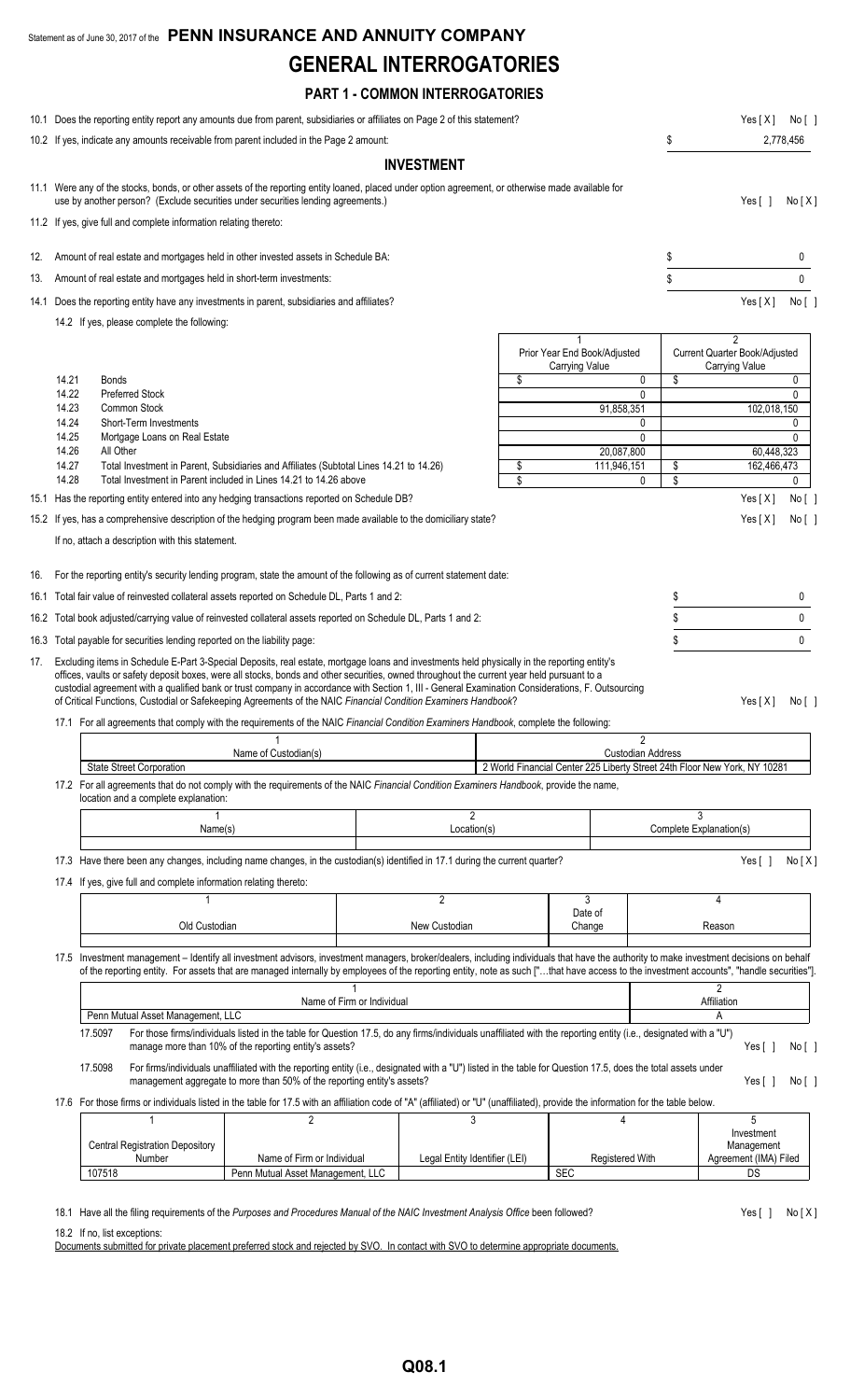# Statement as of June 30, 2017 of the PENN INSURANCE AND ANNUITY COMPANY **GENERAL INTERROGATORIES (continued)** PART 2 - LIFE & HEALTH

1. Report the statement value of mortgage loans at the end of this reporting period for the following categories:

| 1.1 | Long-term mortgages in good standing                                                     | Amount           |
|-----|------------------------------------------------------------------------------------------|------------------|
|     | 1.11                                                                                     |                  |
|     | 1.12                                                                                     |                  |
|     | 1.13                                                                                     |                  |
|     | 1.14                                                                                     |                  |
|     | 1.2 Long-term mortgages in good standing with restructured terms                         |                  |
|     | 1.21                                                                                     |                  |
| 1.3 | Long-term mortgage loans upon which interest is overdue more than three months           |                  |
|     | 1.31                                                                                     |                  |
|     | 1.32                                                                                     |                  |
|     | 1.33                                                                                     |                  |
|     | 1.34                                                                                     |                  |
|     | 1.4 Long-term mortgage loans in process of foreclosure                                   |                  |
|     | 1.41                                                                                     |                  |
|     | 1.42                                                                                     |                  |
|     | 1.43                                                                                     |                  |
|     | 1.44                                                                                     |                  |
| 1.5 |                                                                                          |                  |
| 1.6 | Long-term mortgages foreclosed, properties transferred to real estate in current quarter |                  |
|     | 1.61                                                                                     |                  |
|     | 1.62                                                                                     |                  |
|     | 1.63                                                                                     |                  |
|     | 1.64                                                                                     |                  |
| 2.  | Operating Percentages:                                                                   |                  |
|     | 2.1                                                                                      |                  |
|     | 2.2                                                                                      |                  |
|     | 2.3                                                                                      |                  |
| 3.1 |                                                                                          | Yes [ ]<br>No[X] |
| 3.2 |                                                                                          |                  |
| 3.3 |                                                                                          | Yes[ ]<br>No[X]  |
| 3.4 |                                                                                          |                  |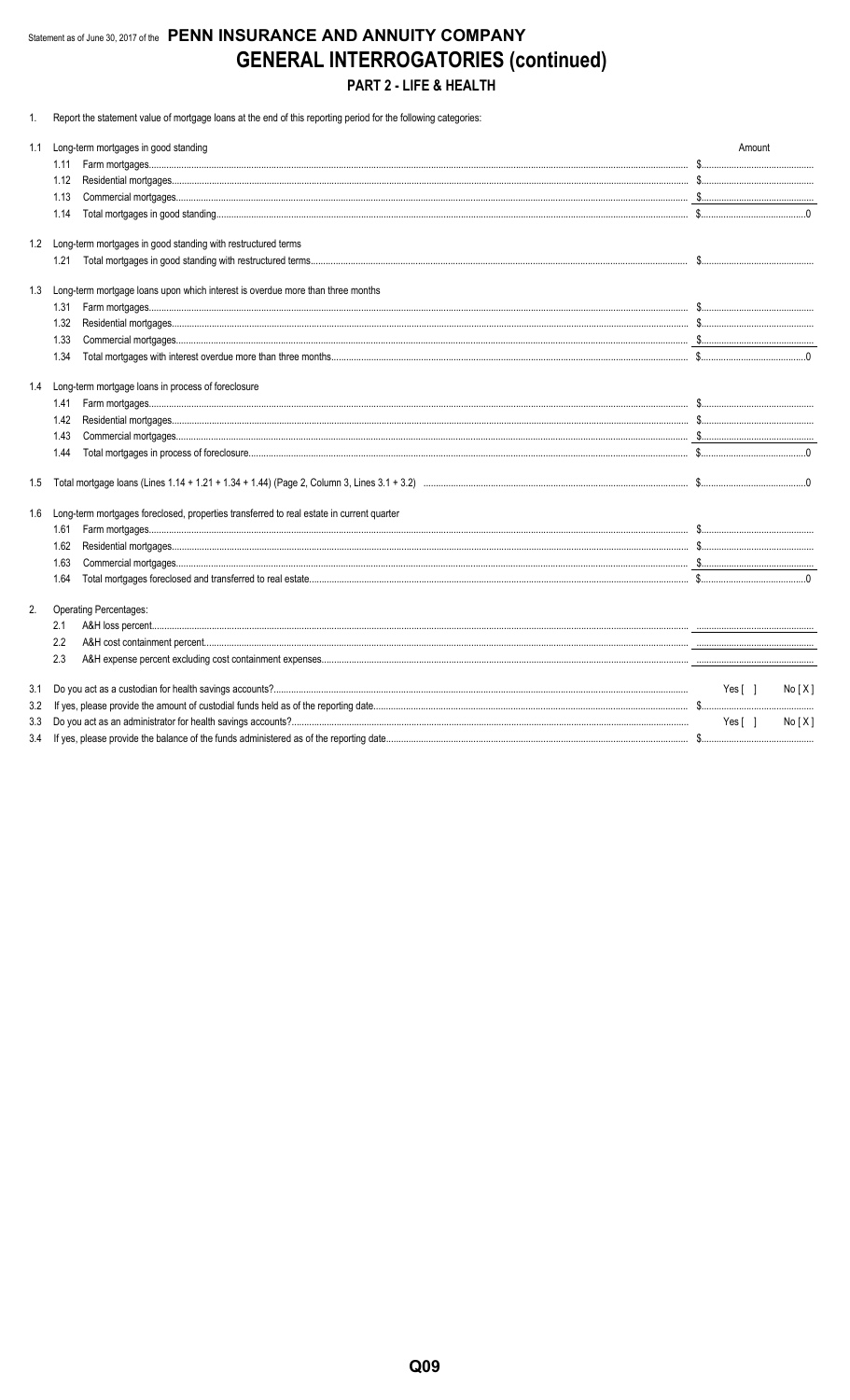# Statement as of June 30, 2017 of the **PENN INSURANCE AND ANNUITY COMPANY SCHEDULE S - CEDED REINSURANCE**

Showing All New Reinsurance Treaties - Current Year to Date

|                        |                  | v         |                   |              | о           |             |                  |                                       |
|------------------------|------------------|-----------|-------------------|--------------|-------------|-------------|------------------|---------------------------------------|
| <b>NAIC</b>            |                  |           |                   |              | Type of     |             | Certified        | <b>Effective Date</b><br>of Certified |
| Company                |                  | Effective |                   | Domiciliary  | Reinsurance | Type of     | Reinsurer Rating | Reinsurer                             |
| Code                   | <b>ID Number</b> | Date      | Name of Reinsurer | Jurisdiction | Ceded       | Reinsurer   | 1 through 6)     | Rating                                |
| <b>Life Affiliates</b> |                  |           |                   |              |             |             |                  |                                       |
| 82627                  | 06-0839705       |           |                   | IVIO         | YRT/I       | Authorized. |                  |                                       |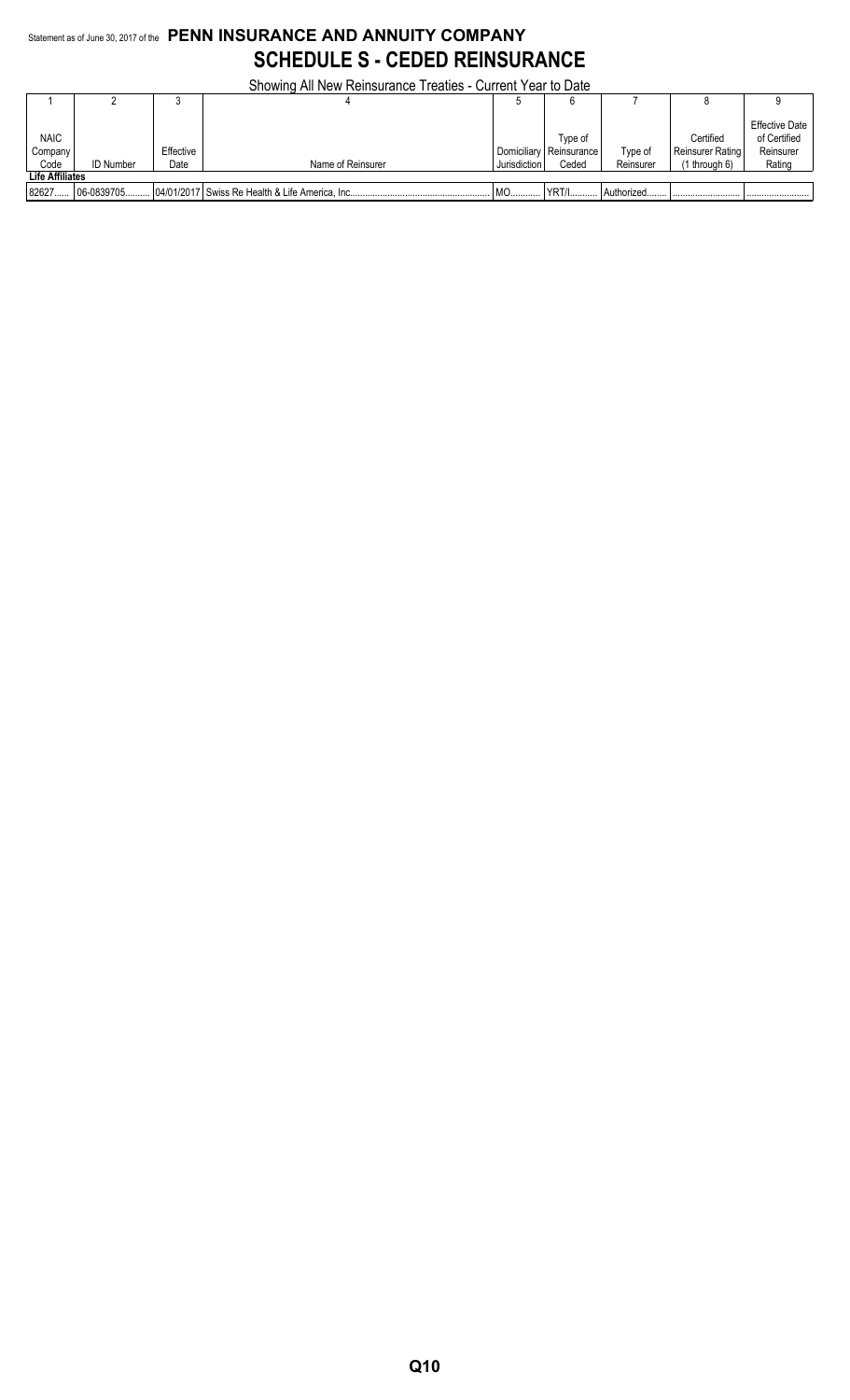# Statement as of June 30, 2017 of the PENN INSURANCE AND ANNUITY COMPANY **SCHEDULE T - PREMIUMS AND ANNUITY CONSIDERATIONS**

Current Year to Date - Allocated by States and Territories

|            |                                                                      | 1              |                             |                        | Direct Business Only    |                |                                   |              |
|------------|----------------------------------------------------------------------|----------------|-----------------------------|------------------------|-------------------------|----------------|-----------------------------------|--------------|
|            |                                                                      |                |                             | Life Contracts         |                         |                | 6                                 |              |
|            |                                                                      |                | $\overline{2}$              | 3                      |                         |                |                                   |              |
|            |                                                                      |                |                             |                        |                         |                |                                   |              |
|            |                                                                      |                |                             |                        | A&H Insurance           |                |                                   |              |
|            |                                                                      |                |                             |                        | Premiums.               |                |                                   |              |
|            |                                                                      |                |                             |                        | <b>Including Policy</b> |                |                                   |              |
|            |                                                                      | Active         | Life Insurance              | Annuity                | Membership and          | Other          | <b>Total Columns 2</b>            | Deposit-Type |
|            | States, Etc.                                                         | <b>Status</b>  | Premiums                    | Considerations         | Other Fees              | Considerations | through 5                         | Contracts    |
| 1.         | $\overline{A}$                                                       | . L            | .929,810                    | 75.574                 |                         |                | 1,005,384                         |              |
| 2.         |                                                                      | L              | 223,303                     |                        |                         |                | 223,303                           |              |
| 3.         |                                                                      | L              | $\ldots$ 3,065,670          | 383,600                |                         |                | $\ldots$ 3,449,270                |              |
| 4.         |                                                                      | . L            | 991,895                     | 538.845                |                         |                | 1.530.740                         |              |
| 5.         |                                                                      | . L            | 13,182,343                  | 2,735,892              |                         |                | 15,918,235                        |              |
| 6.         |                                                                      | L              | 1,400,796                   | 76,328                 |                         |                | 1,477,124                         |              |
| 7.         | .CT                                                                  | L              | 4,059,735                   | 542,280                |                         |                | 4,602,015                         |              |
| 8.         | Delaware                                                             | للمسالمين      | .2,175,068                  | $\ldots$ 2,042,308     |                         |                | 4,217,376                         |              |
| 9.         | DC                                                                   | . L            | .840,272                    |                        |                         |                | .840,272                          |              |
| 10.        |                                                                      | .L             | 9,858,053<br>.              | 3,921,531              |                         |                | 13,779,584                        |              |
| 11.        |                                                                      | .              | 1,101,530                   |                        |                         |                | 1,101,530                         |              |
|            |                                                                      | . L.           |                             |                        |                         |                |                                   |              |
| 12.        |                                                                      |                | 242,437                     |                        |                         |                | .242,437<br>.                     |              |
| 13.        |                                                                      | . L            | 137,753                     |                        |                         |                | 137,753                           |              |
| 14.        |                                                                      | L              | $\ldots$ 15,107,221         | 784,334                |                         |                | 15,891,555                        |              |
| 15.        |                                                                      | . L            | $\ldots$ 2,217,173          | 59,817                 |                         |                | $\ldots$ 2,276,990                |              |
| 16.        |                                                                      | . L            | .625,380<br>.               |                        |                         |                | .625,380<br>.                     |              |
| 17.        |                                                                      | L              | 3,161,392                   | 895,911                |                         |                | 4.057.303                         |              |
| 18.        |                                                                      | .              | 1,413,385                   |                        |                         |                | 1,413,385                         |              |
| 19.        |                                                                      | L              | 952,052                     | 543.893                |                         |                | 1,495,945                         |              |
| 20.        |                                                                      | . L            | .136,807                    | 293,237                |                         |                | 430,044                           |              |
| 21.        |                                                                      | L              | 1,311,960                   |                        |                         |                | 1.311.960                         |              |
| 22.        |                                                                      | L              | 4,873,002                   | 539,814                |                         |                | $\dots$ 5,412,816                 |              |
| 23.        |                                                                      | . L.           | 10,017,372                  | 328.162                |                         |                | 10,345,534                        |              |
| 24.        |                                                                      | .              |                             |                        |                         |                | 7,410,540                         |              |
| 25.        |                                                                      | L              | 2,438,218<br>.              |                        |                         |                | 2,438,218<br>$\ldots$             |              |
| 26.        |                                                                      | . L            | 1,685,550                   |                        |                         |                | 1,685,550                         |              |
| 27.        |                                                                      | L              | 216,698                     |                        |                         |                | 216,698                           |              |
| 28.        |                                                                      | L              | 188,647                     |                        |                         |                | 188,647                           |              |
| 29.        |                                                                      | L              | 1,201,296                   | 36,565                 |                         |                | 1,237,861                         |              |
| 30.        |                                                                      | N              | 35,749                      |                        |                         |                | 35,749                            |              |
|            |                                                                      |                |                             | 1.512.519              |                         |                |                                   |              |
| 31.        |                                                                      | . L            | 11,868,672                  |                        |                         |                | 13,381,191                        |              |
| 32.        |                                                                      | L              | 207,982                     |                        |                         |                | 207,982                           |              |
| 33.        |                                                                      | N              | 4,070,443                   |                        |                         |                | 4,070,443                         |              |
| 34.        |                                                                      | . L            | 3,964,704                   | 529,114                |                         |                | 4,493,818                         |              |
| 35.        |                                                                      | L              | .265,026<br>.               |                        |                         |                | .265,026<br>.                     |              |
| 36.        | HO                                                                   | . L.           | 3,937,112<br>.              | 831,135                |                         |                | .4,768,247<br>1, 1, 1, 1, 1, 1, 1 |              |
| 37.        |                                                                      | .              | 1,276,727                   | 216.852                |                         |                | 1,493,579                         |              |
| 38.        |                                                                      | L              | 1,366,611                   |                        |                         |                | 1,366,611<br>$\ldots$             |              |
| 39.        |                                                                      | . L            | 14,071,335                  | 5.720.788              |                         |                | 19,792,123                        |              |
| 40.        |                                                                      | L              | 364,274                     |                        |                         |                | 364,274                           |              |
| 41.        |                                                                      | L              | 511,040                     |                        |                         |                | 511.040                           |              |
| 42.        |                                                                      | L              | 10,607,006                  |                        |                         |                | 10,607,006                        |              |
| 43.        |                                                                      | .              | 661,753                     | 1.271.710              |                         |                | 1,933,463                         |              |
| 44.        | $\mathsf{L} \mathsf{T} \mathsf{X}$                                   | L              | 13,214,208                  | 313,466<br>.           |                         |                | 13,527,674                        |              |
| 45.        |                                                                      | L              | 4,329,795<br>.              | 1,411,748              |                         |                | 5,741,543<br>$\cdots$             |              |
| 46.        |                                                                      | L              | .218,452<br>.               |                        |                         |                | 218,452                           |              |
| 47.        |                                                                      | L              | 1,890,120                   | .25,000                |                         |                | 1,915,120                         |              |
| 48.        |                                                                      |                | 3,479,438                   | 219,070                |                         |                | 3.698.508                         |              |
| 49.        |                                                                      | L              | 43,068                      | 147.346                |                         |                | 190,414                           |              |
|            |                                                                      |                | 2,685,619                   |                        |                         |                | 2.685.619                         |              |
| 50.<br>51. |                                                                      |                | 339,761                     |                        |                         |                | 939,761                           |              |
|            |                                                                      |                |                             |                        |                         |                |                                   |              |
| 52.        |                                                                      |                |                             |                        |                         |                | 0                                 |              |
| 53.        |                                                                      | N              |                             |                        |                         |                |                                   |              |
| 54.        |                                                                      | N              |                             |                        |                         |                |                                   |              |
| 55.        |                                                                      | N              |                             |                        |                         |                |                                   |              |
| 56.        |                                                                      | N              |                             |                        |                         |                |                                   |              |
| 57.        | Canada                                                               | N              |                             |                        |                         |                |                                   |              |
| 58.        |                                                                      | $$ XXX         | 17,805                      | <u></u> 0              | <u></u> 0               |                | 17,805                            |              |
| 59.        |                                                                      |                | 171,192,058                 | 25,996,839             |                         |                | 197,188,897                       |              |
| 90.        | Reporting entity contributions for employee benefit plans            | $$ $XXX$       |                             |                        |                         |                |                                   |              |
| 91.        | Dividends or refunds applied to purchase paid-up                     |                |                             |                        |                         |                |                                   |              |
|            |                                                                      | $$ XXX         |                             |                        |                         |                |                                   |              |
| 92.        | Dividends or refunds applied to shorten endowment or                 |                |                             |                        |                         |                |                                   |              |
|            | .                                                                    | $\ldots$ XXX   |                             |                        |                         |                |                                   |              |
| 93.        | Premium or annuity considerations waived under disability            |                |                             |                        |                         |                |                                   |              |
|            |                                                                      | $\ldots$ XXX   | 262,347                     |                        |                         |                | 262.347                           |              |
| 94.        | Aggregate other amounts not allocable by State                       | XXX            | 1.800.639                   |                        | 0                       | 0              | 1,800,639                         |              |
| 95.        |                                                                      | $$ XXX         | 173,255,044                 | $\frac{1}{25.996.839}$ |                         |                | 199,251,883                       | 0            |
| 96.        |                                                                      | $$ XXX         | 149,114,155                 |                        |                         |                | 149,114,155                       |              |
|            |                                                                      | $$ XXX         | 322,369,199                 | 25,996,839             |                         |                | 348,366,038                       |              |
| 97.        |                                                                      | $$ $XXX$       | .                           |                        |                         |                | .38,278,640                       |              |
| 98.        |                                                                      |                | 38,278,640                  |                        |                         |                |                                   |              |
| 99.        |                                                                      | $$ XXX         | 284,090,559<br>$\ddotsc$    | 25,996,839<br>.        |                         |                | 310,087,398                       |              |
|            |                                                                      |                | <b>DETAILS OF WRITE-INS</b> |                        |                         |                |                                   |              |
|            |                                                                      | $\overline{X}$ | 17,805                      |                        |                         |                | 17.805                            |              |
| 58002.     |                                                                      | $$ XXX         |                             |                        |                         |                | 0                                 |              |
| 58003.     |                                                                      | $$ XXX         |                             |                        |                         |                |                                   |              |
|            | 58998. Summary of remaining write-ins for line 58 from overflow page | $$ XXX         | 0                           |                        |                         |                | 0                                 |              |
|            | 58999. Total (Lines 58001 thru 58003 plus 58998) (Line 58 above)     | $\ldots$ XXX   | 17,805                      |                        | 0                       |                | 17,805                            |              |
| 9401.      |                                                                      | $$ XXX         | 1,800,639                   |                        |                         |                | 1,800,639                         |              |
| 9402.      |                                                                      | XXX            |                             |                        |                         |                |                                   |              |
| 9403.      |                                                                      | $$ XXX         |                             |                        |                         |                |                                   |              |
| 9498.      | Summary of remaining write-ins for line 94 from overflow page        | XXX            |                             | 0                      |                         |                |                                   | 0            |
| 0.100      | Total (Lines 0401 thru0402 plue 0408) (Line 04 above)                | <b>VVV</b>     | 1.800620                    | $\sim$                 | $\sim$                  | $\sim$         | 1.800620                          |              |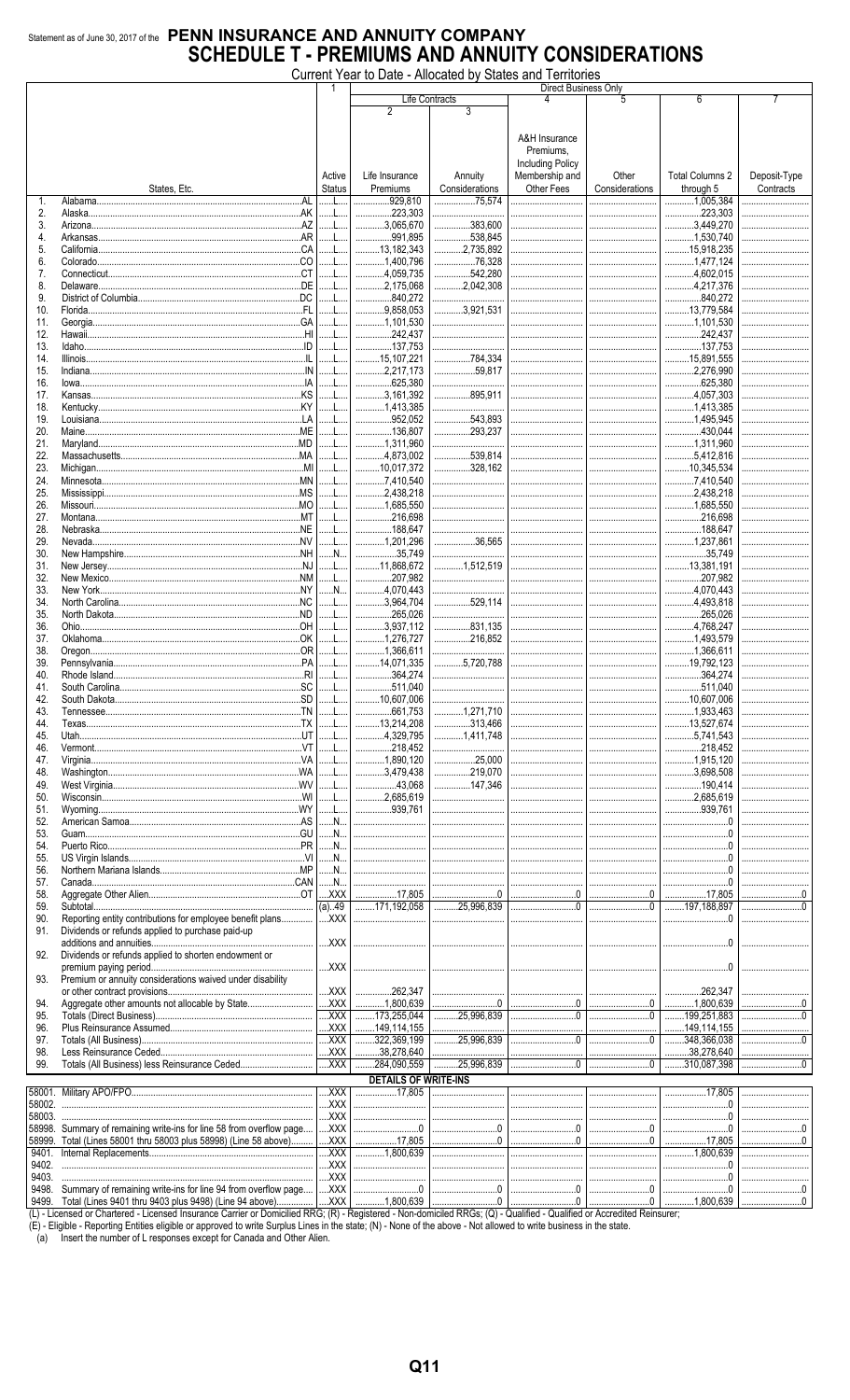# **SCHEDULE Y – INFORMATION CONCERNING ACTIVITIES OF INSURER MEMBERS OF A HOLDING COMPANY GROUP**

PART 1 – ORGANIZATIONAL CHART

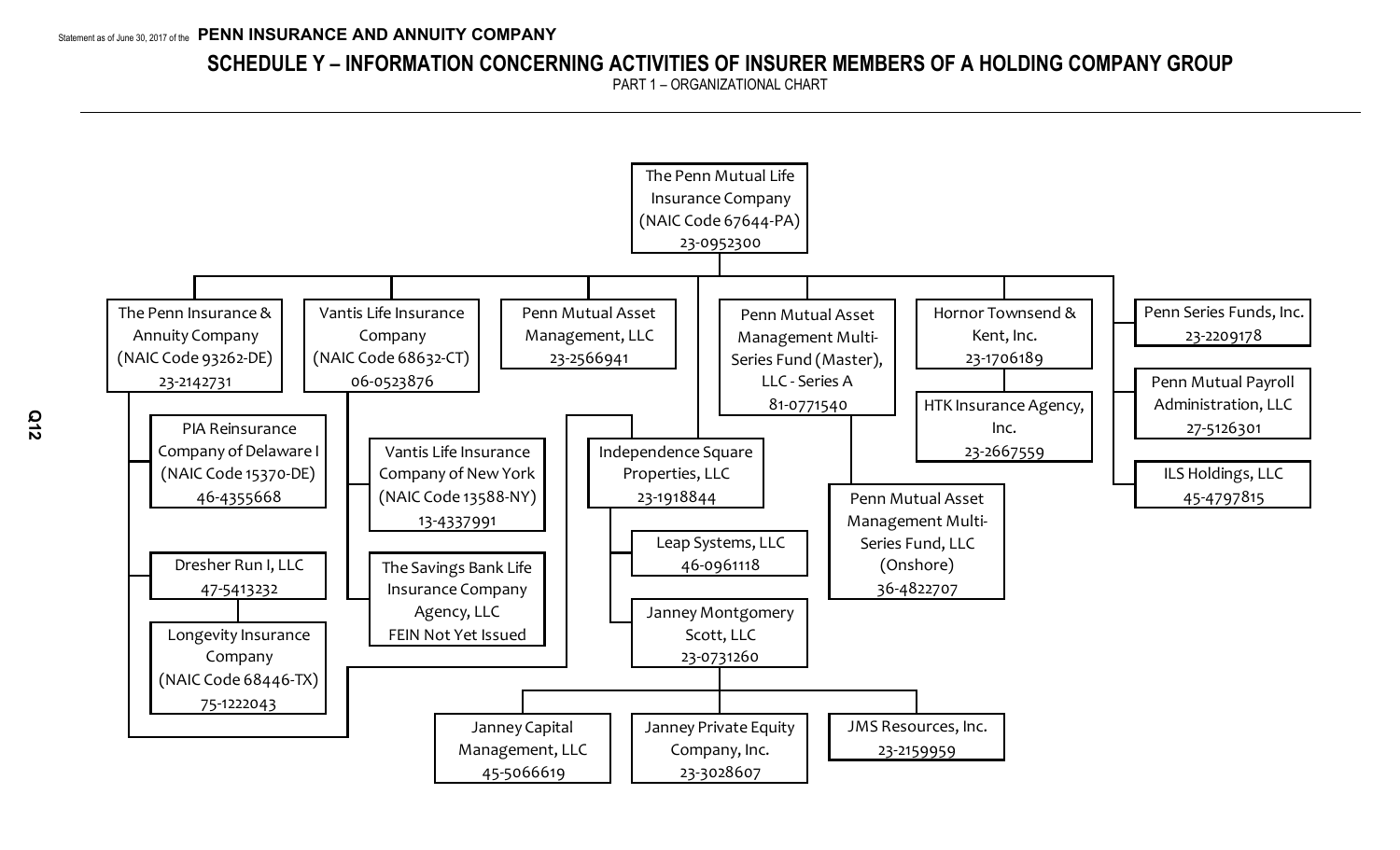# **SCHEDULE Y** PART 1A - DETAIL OF INSURANCE HOLDING COMPANY SYSTEM

|                         |                                                  |             |                  |             |            |                        |                                                                            |                  |                          | TA - DETAIL OF INSURANCE HOLDING COMPANT STSTEM |                              |                            |                                                  |                      |  |
|-------------------------|--------------------------------------------------|-------------|------------------|-------------|------------|------------------------|----------------------------------------------------------------------------|------------------|--------------------------|-------------------------------------------------|------------------------------|----------------------------|--------------------------------------------------|----------------------|--|
|                         |                                                  |             |                  |             |            | Name of                |                                                                            |                  | 10 <sup>°</sup>          |                                                 | $\overline{12}$<br>Type of   | 13                         |                                                  | 15                   |  |
|                         |                                                  |             |                  |             |            | Securities<br>Exchange |                                                                            |                  |                          |                                                 | Control<br>(Ownership        |                            |                                                  | Is an                |  |
|                         |                                                  | <b>NAIC</b> |                  |             |            | if Publicly<br>Traded  | Names of                                                                   |                  | Relationship             |                                                 | Board,<br>Management,        | If Control is<br>Ownership |                                                  | <b>SCA</b><br>Filing |  |
| Group                   | Group                                            | Compan      | ID               | Federal     |            | (U.S. or               | Parent, Subsidiaries                                                       |                  | Domiciliary to Reporting | Directly Controlled by                          | Attorney-in-Fact,            | Provide                    | <b>Ultimate Controlling</b>                      | Required?            |  |
| Code<br><b>Members</b>  | Name                                             | Code        | Number           | <b>RSSD</b> | <b>CIK</b> | International)         | or Affiliates                                                              | Location         | Entity                   | (Name of Entity/Person)                         | Influence, Other) Percentage |                            | Entity(ies)/Person(s)                            | (Y/N)                |  |
|                         | The Penn Mutual Life                             |             |                  |             |            |                        |                                                                            |                  |                          |                                                 |                              |                            |                                                  |                      |  |
| 850.                    | Insurance Company                                | 67644       | 23-0952300       |             |            |                        | The Penn Mutual Life Insurance Company.                                    | PA.              | UDP.                     |                                                 |                              |                            |                                                  | $N_{\cdot}$          |  |
| 850.                    | The Penn Mutual Life<br><b>Insurance Company</b> | 93262       | 23-2142731       |             |            |                        | The Penn Insurance and Annuity Company.                                    | DE.              | IA                       | The Penn Mutual Life Insurance Company.         | Ownership                    |                            | .100.000 The Penn Mutual Life Insurance Company  | $Y_{\cdots}$         |  |
| 850.                    | The Penn Mutual Life<br><b>Insurance Company</b> |             | 15370 46-4355668 |             |            |                        | PIA Reinsurance Company of Delaware I.                                     | DE               | IA                       | The Penn Insurance and Annuity Company          | Ownership.                   | .100.000                   | The Penn Mutual Life Insurance Company           | Y                    |  |
| 850.                    | The Penn Mutual Life<br>Insurance Company        |             | 23-1706189.      |             | .77131     |                        | Hornor Townsend & Kent, Inc.                                               | <b>PA</b>        | NIA.                     | The Penn Mutual Life Insurance Company.         | Ownership.                   | .100.000                   | The Penn Mutual Life Insurance Company           | Y                    |  |
| 850.                    | The Penn Mutual Life<br><b>Insurance Company</b> |             | 23-2667559       |             |            |                        | HTK Insurance Agency, Inc                                                  | <b>DE</b>        | <b>DS</b>                | Hornor Townsend & Kent, Inc                     | Ownership.                   | .100.000                   | The Penn Mutual Life Insurance Company.          | N                    |  |
| 850.                    | The Penn Mutual Life                             |             | 23-1918844       |             |            |                        | Independence Square Properties, LLC.                                       | <b>PA</b>        | NIA                      | The Penn Mutual Life Insurance Company.         |                              |                            | The Penn Mutual Life Insurance Company           | $N_{\cdot}$          |  |
|                         | Insurance Company                                |             |                  |             |            |                        |                                                                            |                  |                          |                                                 | Ownership.                   | 95.780                     |                                                  |                      |  |
| $\frac{2}{\omega}$ 850. | The Penn Mutual Life<br>Insurance Company        |             | 23-2566941       |             |            |                        | Penn Mutual Asset Management, LLC.                                         | <b>PA</b>        | NIA                      | The Penn Mutual Life Insurance Company.         | Ownership.                   | .100.000                   | The Penn Mutual Life Insurance Company           | .N.                  |  |
| 850.                    | The Penn Mutual Life<br>Insurance Company        |             | 23-2209178.      |             |            |                        | Penn Series Fund, Inc                                                      | $PA$ <sub></sub> | $NIA$                    | The Penn Mutual Life Insurance Company.         | Ownership.                   |                            | .100.000 The Penn Mutual Life Insurance Company. | N                    |  |
| 0850                    | The Penn Mutual Life<br>Insurance Company        |             | 27-5126301       |             |            |                        | Penn Mutual Pavroll Administration, LLC                                    | <b>PA</b>        | NIA                      | The Penn Mutual Life Insurance Company.         | Ownership.                   | .100.000                   | The Penn Mutual Life Insurance Company.          | $N_{\cdots}$         |  |
|                         | The Penn Mutual Life<br>0850 Insurance Company   |             | 45-4797815.      |             |            |                        | ILS Holdings, LLC.                                                         | <b>PA</b>        | NIA                      | The Penn Mutual Life Insurance Company.         | Ownership.                   | .100.000                   | The Penn Mutual Life Insurance Company           | $N_{\cdot}$          |  |
|                         | The Penn Mutual Life                             |             |                  |             |            |                        |                                                                            |                  |                          |                                                 |                              |                            |                                                  |                      |  |
|                         | 0850 Insurance Company                           |             | 23-0731260       |             | 200401     |                        | Janney Montgomery Scott, LLC                                               | <b>PA</b>        | DS                       | Independence Square Properties, LLC.            | Ownership.                   | .100.000                   | The Penn Mutual Life Insurance Company           | N                    |  |
|                         | The Penn Mutual Life<br>0850 Insurance Company   |             | 46-0961118.      |             |            |                        | Leap Systems, LLC                                                          | <b>PA</b>        | DS                       | Independence Square Properties, LLC.            | Ownership.                   | .100.000                   | The Penn Mutual Life Insurance Company           | $N$                  |  |
|                         | The Penn Mutual Life<br>0850 Insurance Company   |             | 45-5066619       |             |            |                        | Janney Capital Management, LLC.                                            | <b>PA</b>        | DS                       | Janney Montgomery Scott, LLC.                   | Ownership.                   | .100.000                   | The Penn Mutual Life Insurance Company           | $N_{\cdot}$          |  |
| 0850                    | The Penn Mutual Life<br>Insurance Company        |             | 23-2159959.      |             |            |                        | JMS Resources. Inc                                                         | <b>PA</b>        | DS                       | Janney Montgomery Scott, LLC                    | Ownership.                   | .100.000                   | The Penn Mutual Life Insurance Company           | .N.                  |  |
| 0850                    | The Penn Mutual Life<br>Insurance Company        |             | 23-3028607       |             |            |                        | Janney Private Equity Company, Inc                                         | <b>DE</b>        | DS.                      | JMS Resources, Inc                              | Ownership                    | .100.000                   | The Penn Mutual Life Insurance Company           | .N                   |  |
|                         | The Penn Mutual Life<br>0850 Insurance Company   |             | 47-5413232.      |             |            |                        | Dresher Run I. LLC                                                         | <b>DE</b>        | NIA                      | The Penn Insurance and Annuity Company          | Ownership.                   | .100.000                   | The Penn Mutual Life Insurance Company           | N                    |  |
|                         | The Penn Mutual Life<br>0850 Insurance Company   | 68446       | 75-1222043       |             |            |                        | Longevity Insurance Company                                                | <b>TX</b>        | IA                       | Dresher Run I. LLC                              | Ownership.                   |                            | .100.000 The Penn Mutual Life Insurance Company. | $N_{\cdots}$         |  |
|                         | The Penn Mutual Life                             |             |                  |             |            |                        |                                                                            |                  |                          |                                                 |                              |                            |                                                  |                      |  |
|                         | 0850 Insurance Company                           |             | 81-0771540       |             |            |                        | Penn Mutual Asset Management Multi-Series<br>Fund (Master), LLC - Series A | <b>PA</b>        | OTH                      | The Penn Mutual Life Insurance Company.         | Influence.                   |                            | The Penn Mutual Life Insurance Company.          | .N                   |  |
|                         | The Penn Mutual Life                             |             |                  |             |            |                        | Penn Mutual Asset Management Multi-Series                                  |                  |                          | Penn Mutual Asset Management Multi-Series       |                              |                            |                                                  |                      |  |
|                         | 0850 Insurance Company                           |             | 36-4822707       |             |            |                        | Fund LLC (onshore)                                                         | PA               | OTH                      | Fund (Master), LLC - Series A                   | Influence                    |                            | The Penn Mutual Life Insurance Company           | N                    |  |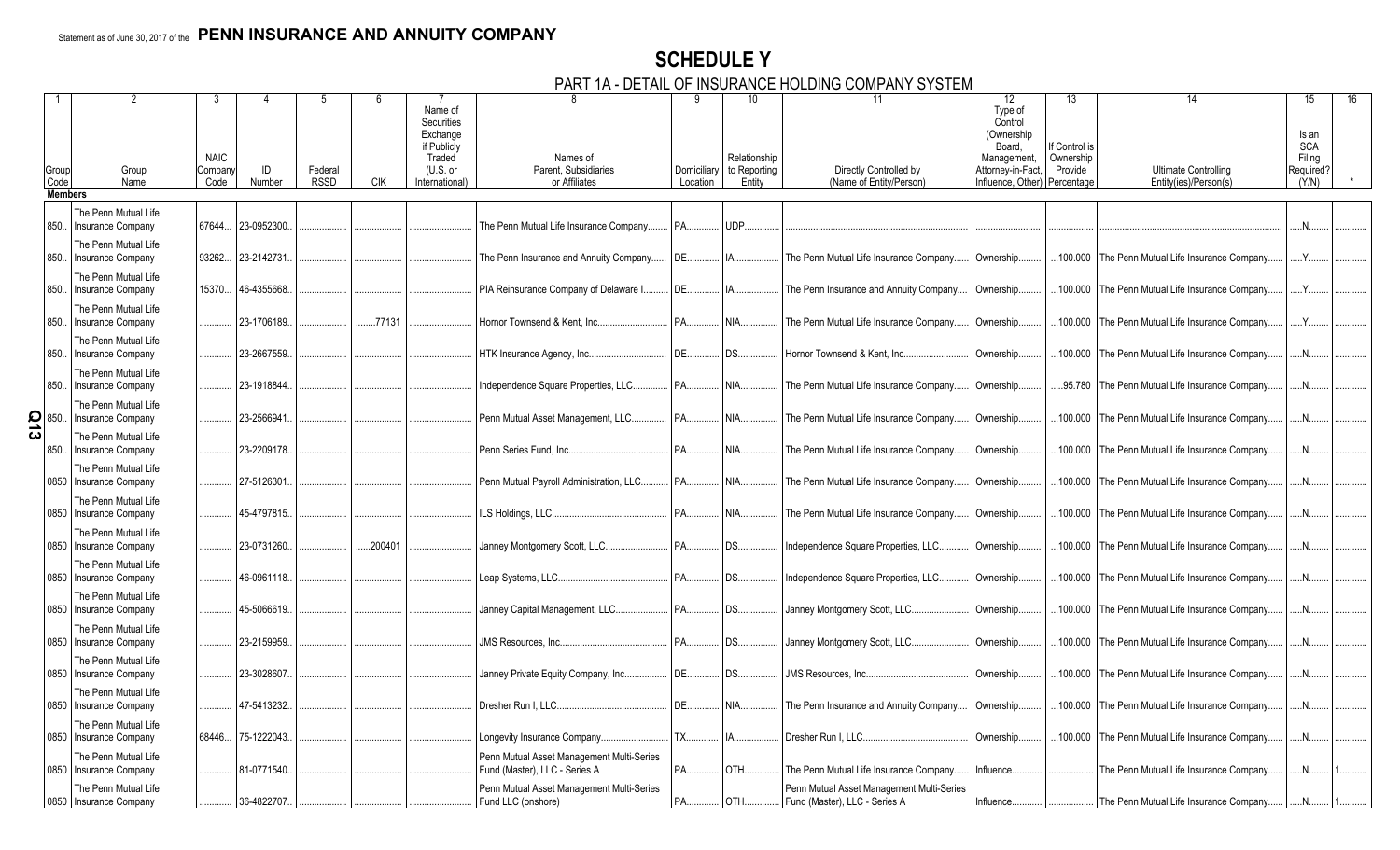# **SCHEDULE Y** PART 1A - DETAIL OF INSURANCE HOLDING COMPANY SYSTEM

|               |                        |             |                  |             |     |                | .                                         |             |              |                                        |                              |               |                                                 |            |  |
|---------------|------------------------|-------------|------------------|-------------|-----|----------------|-------------------------------------------|-------------|--------------|----------------------------------------|------------------------------|---------------|-------------------------------------------------|------------|--|
|               |                        |             |                  |             |     |                |                                           |             |              |                                        | 12                           | 15.           |                                                 |            |  |
|               |                        |             |                  |             |     | Name of        |                                           |             |              |                                        | Type of                      |               |                                                 |            |  |
|               |                        |             |                  |             |     | Securities     |                                           |             |              |                                        | Control                      |               |                                                 |            |  |
|               |                        |             |                  |             |     | Exchange       |                                           |             |              |                                        | (Ownership)                  |               |                                                 | Is an      |  |
|               |                        |             |                  |             |     | if Publicly    |                                           |             |              |                                        | Board.                       | If Control is |                                                 | <b>SCA</b> |  |
|               |                        | <b>NAIC</b> |                  |             |     | Traded         | Names of                                  |             | Relationship |                                        | Management                   | Ownership     |                                                 | Filing     |  |
| Group<br>Code | Group                  | Company     |                  | Federal     |     | (U.S. or       | Parent, Subsidiaries                      | Domiciliary | to Reporting | Directly Controlled by                 | Attorney-in-Fact             | Provide       | Ultimate Controlling                            | Required?  |  |
|               | Name                   | Code        | Number           | <b>RSSD</b> | CIK | International) | or Affiliates                             | Location    | Entity       | (Name of Entity/Person)                | Influence, Other) Percentage |               | Entity(ies)/Person(s)                           | (Y/N)      |  |
|               | The Penn Mutual Life   |             |                  |             |     |                |                                           |             |              |                                        |                              |               |                                                 |            |  |
|               | 0850 Insurance Company | 68632       | 06-0523876.      |             |     |                | Vantis Life Insurance Company             |             |              | The Penn Mutual Life Insurance Company | Ownership                    |               | 100.000 The Penn Mutual Life Insurance Company  |            |  |
|               |                        |             |                  |             |     |                |                                           |             |              |                                        |                              |               |                                                 |            |  |
|               | The Penn Mutual Life   |             |                  |             |     |                |                                           |             |              |                                        |                              |               |                                                 |            |  |
|               | 0850 Insurance Company |             | 13588 13-4337991 |             |     |                | Vantis Life Insurance Company of New York |             |              | Vantis Life Insurance Company.         | Ownership                    |               | 100.000 The Penn Mutual Life Insurance Company  |            |  |
|               | The Penn Mutual Life   |             |                  |             |     |                | The Savings Bank Life Insurance Company   |             |              |                                        |                              |               |                                                 |            |  |
|               | 0850 Insurance Company |             |                  |             |     |                | Agency, LLC                               |             |              | Vantis Life Insurance Company.         | Ownership                    |               | .100.000 The Penn Mutual Life Insurance Company |            |  |
|               |                        |             |                  |             |     |                |                                           |             |              |                                        |                              |               |                                                 |            |  |

#### **Aster Explanation**

1 Entity over which The Penn Mutual Life Insurance Company has significant influence, but no ownership.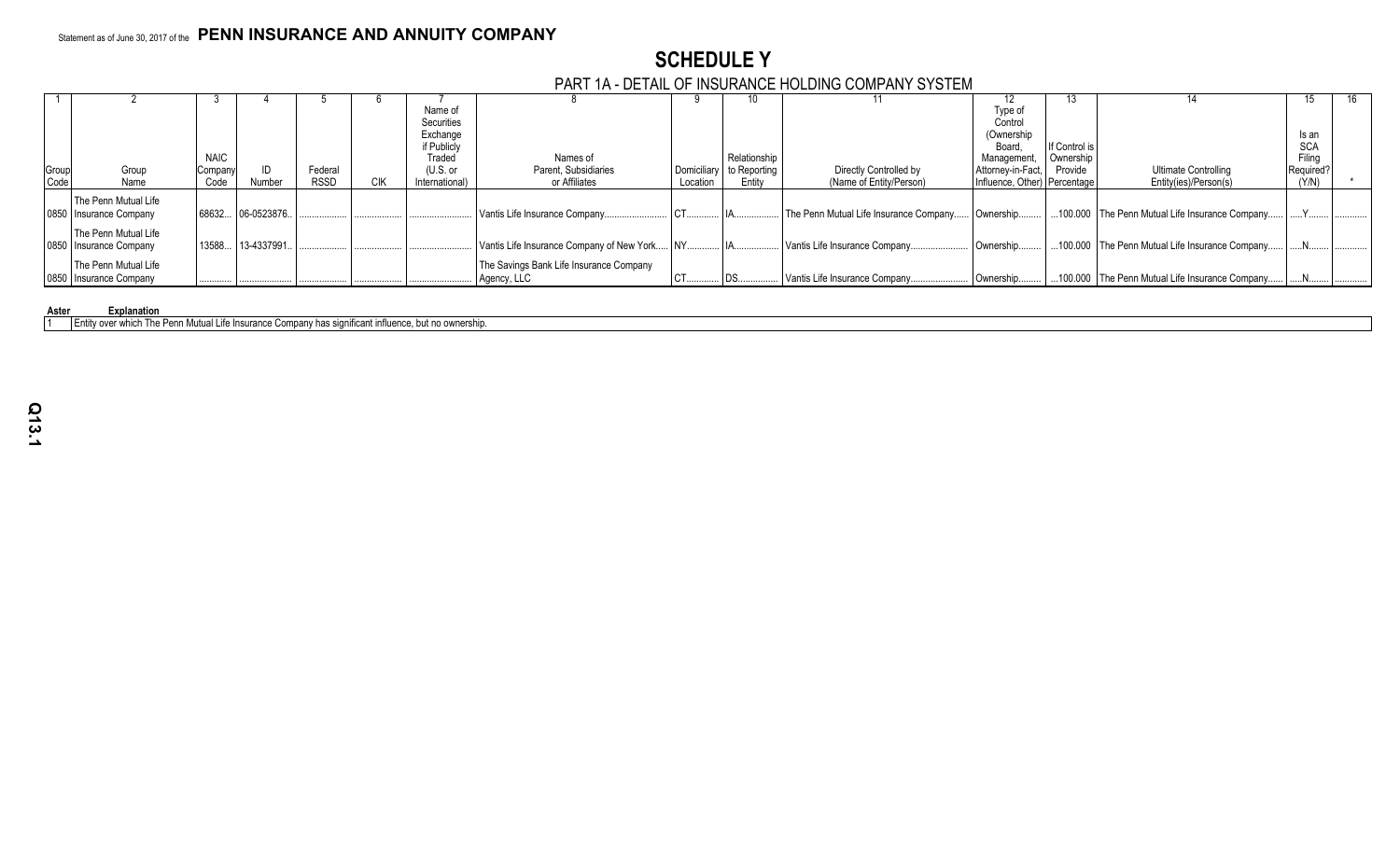# Statement as of June 30, 2017 of the **PENN INSURANCE AND ANNUITY COMPANY SUPPLEMENTAL EXHIBITS AND SCHEDULES INTERROGATORIES**

The following supplemental reports are required to be filed as part of your statement filing. However, in the event that your company does not transact the type of business for which the special report must be filed, your response of NO to the specific interrogatory will be accepted in lieu of filing a "NONE" report and a bar code will be printed below. If the supplement is required of your company but is not being filed for whatever reason, enter SEE EXPLANATION and provide an explanation following the interrogatory questions.

|    |                                                                                                                                                                                                                    | Response       |
|----|--------------------------------------------------------------------------------------------------------------------------------------------------------------------------------------------------------------------|----------------|
| 1. | Will the Trusteed Surplus Statement be filed with the state of domicile and the NAIC with this statement?                                                                                                          | NO.            |
| 2. | Will the Medicare Part D Coverage Supplement be filed with the state of domicile and the NAIC with this statement?                                                                                                 | NO.            |
| 3. | Will the Reasonableness of Assumptions Certification required by Actuarial Guideline XXXV be filed with the state of domicile and electronically<br>with the NAIC?                                                 | NO.            |
| 4. | Will the Reasonableness and Consistency of Assumptions Certification required by Actuarial Guideline XXXV be filed with the state of domicile<br>and electronically with the NAIC?                                 | NO.            |
| 5. | Will the Reasonableness of Assumptions Certification for Implied Guaranteed Rate Method required by Actuarial Guideline XXXVI be filed with<br>the state of domicile and electronically with the NAIC?             | NO.            |
| 6. | Will the Reasonableness and Consistency of Assumptions Certification required by Actuarial Guideline XXXVI (Updated Average Market Value)<br>be filed with the state of domicile and electronically with the NAIC? | <b>YES</b>     |
|    | Will the Reasonableness and Consistency of Assumptions Certification required by Actuarial Guideline XXXVI (Updated Market Value) be filed<br>with the state of domicile and electronically with the NAIC?         | N <sub>O</sub> |

#### **Explanations:**

- 1. The data for this supplement is not required to be filed.
- 2. The data for this supplement is not required to be filed.
- 3. The data for this supplement is not required to be filed.
- 4. The data for this supplement is not required to be filed.
- 5. The data for this supplement is not required to be filed.
- 6.
- 7. The data for this supplement is not required to be filed.

#### **Bar Code:**

# \*93262201749000002\* \*93262201744700002\* \*932612 THIRT AND THE BANK AND THE TELEVISION AND THE BANK AND THE THE TELEVISION AND THE TELEVISION الْبَرْ بَارْ سَلَّاسَ إِلَّا لَا اللَّهُ اللَّهُ وَاللَّهُ اللَّهُ اللَّهُ وَاللَّهُ اللَّهُ وَاللَّهُ اللَّهُ الأ \*93262201744600002\*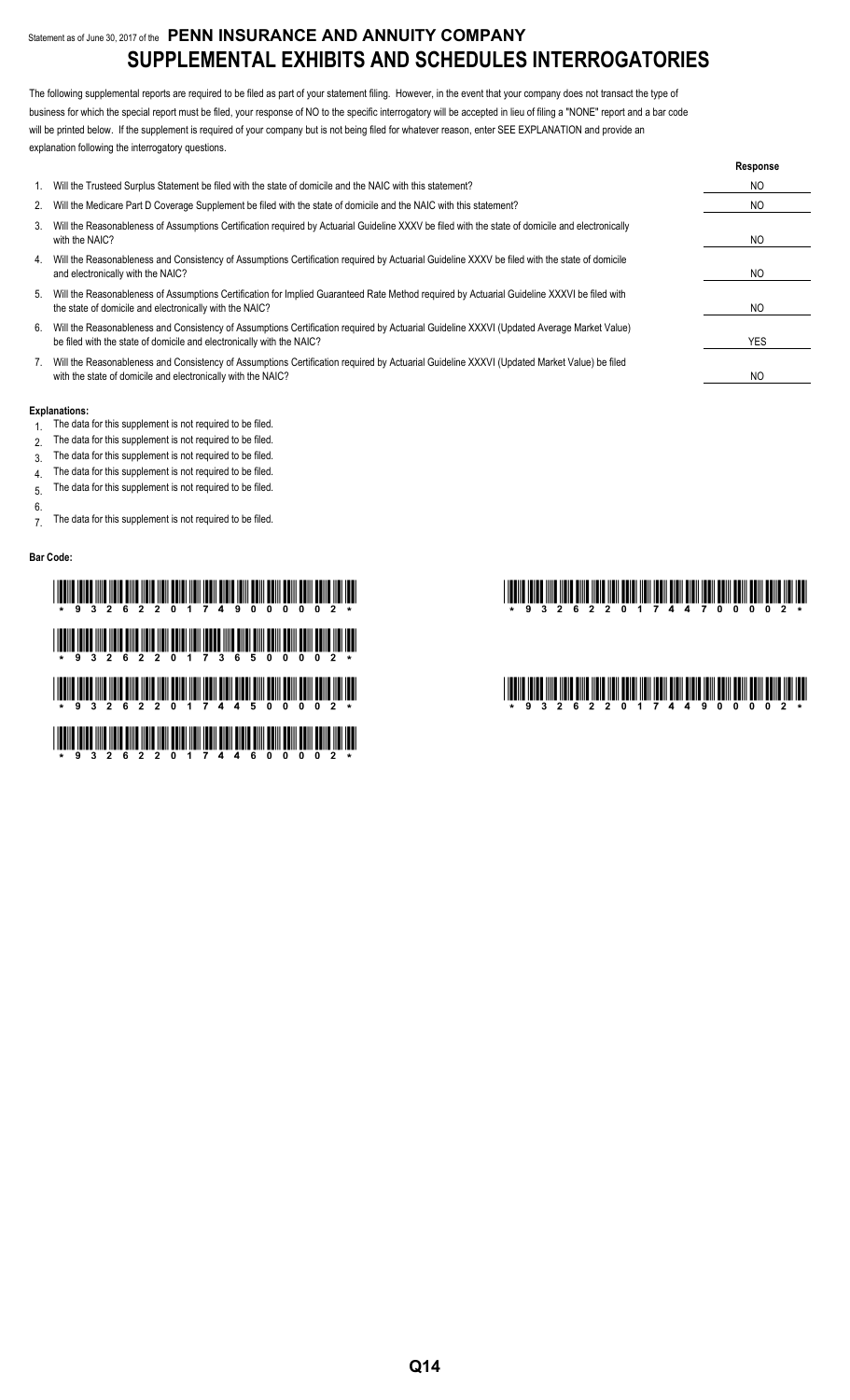Statement as of June 30, 2017 of the **PENN INSURANCE AND ANNUITY COMPANY Overflow Page for Write-Ins**

# **NONE**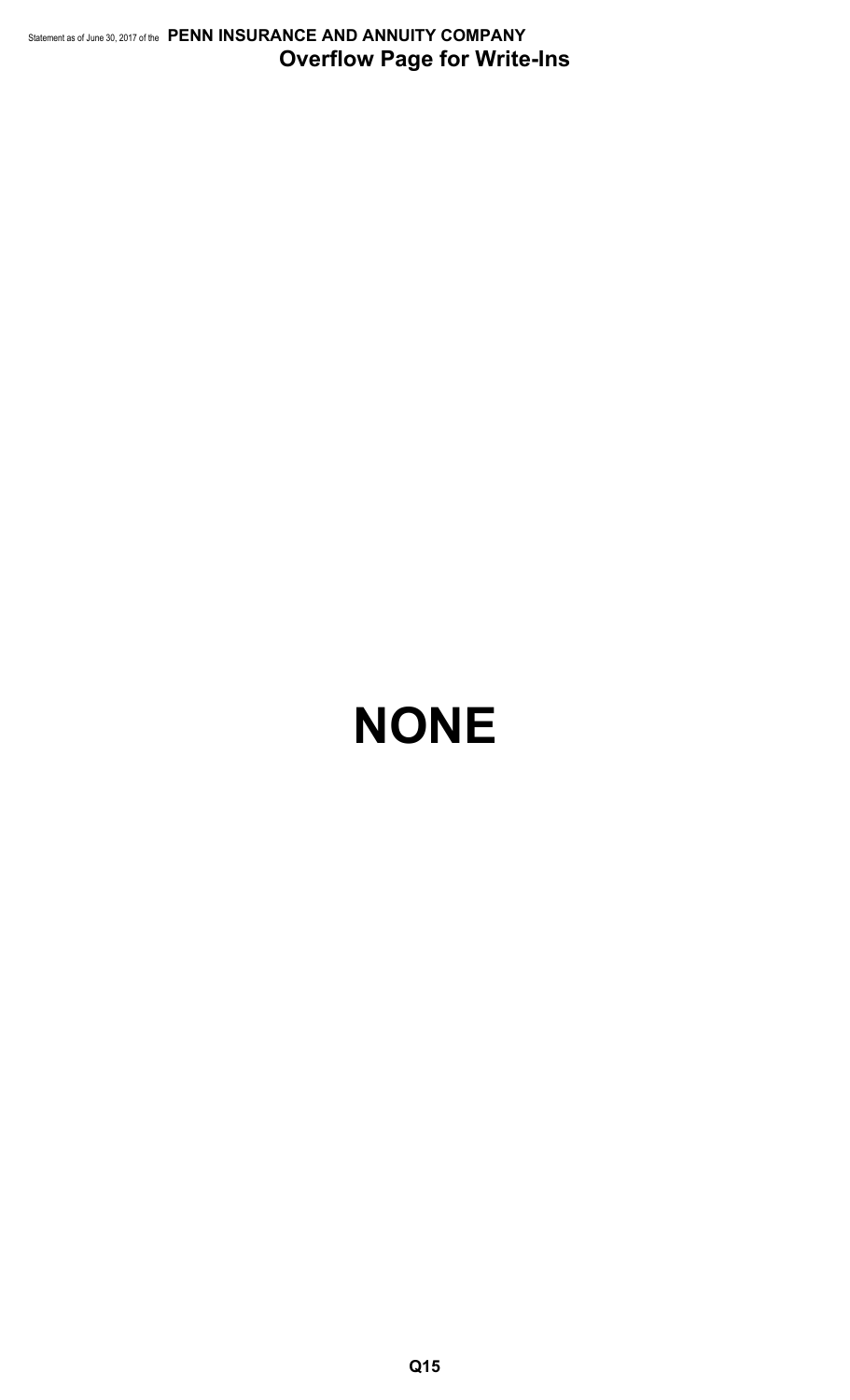# Statement as of June 30, 2017 of the PENN INSURANCE AND ANNUITY COMPANY **SCHEDULE A - VERIFICATION** Real Estate

|    |                                                                 |              | <b>Prior Year Ended</b> |
|----|-----------------------------------------------------------------|--------------|-------------------------|
|    |                                                                 | Year to Date | December 31             |
|    |                                                                 |              |                         |
|    | 2. Cost of acquired:                                            |              |                         |
|    |                                                                 |              |                         |
|    | .                                                               |              |                         |
|    |                                                                 |              |                         |
|    |                                                                 |              |                         |
| 5. |                                                                 |              |                         |
| 6. |                                                                 |              |                         |
|    |                                                                 |              |                         |
|    |                                                                 |              |                         |
| 9. |                                                                 |              |                         |
|    |                                                                 |              |                         |
|    | Statement value at end of current period (Line 9 minus Line 10) |              |                         |

# **SCHEDULE B - VERIFICATION**

Mortgage Loans

|     |                                                                                                                 |              | <b>Prior Year Ended</b> |
|-----|-----------------------------------------------------------------------------------------------------------------|--------------|-------------------------|
|     |                                                                                                                 | Year to Date | December 31             |
|     |                                                                                                                 |              |                         |
|     | 2. Cost of acquired:                                                                                            |              |                         |
|     |                                                                                                                 |              |                         |
|     |                                                                                                                 |              |                         |
| 3.  |                                                                                                                 |              |                         |
| 4.  |                                                                                                                 |              |                         |
| 5.  |                                                                                                                 |              |                         |
| 6.  |                                                                                                                 |              |                         |
|     |                                                                                                                 |              |                         |
| 8.  |                                                                                                                 |              |                         |
| 9.  |                                                                                                                 |              |                         |
| 10. |                                                                                                                 |              |                         |
|     | Book value/recorded investment excluding accrued interest at end of current period (Lines 1+2+3+4+5+6-7-8+9-10) |              |                         |
| 12. |                                                                                                                 |              |                         |
| 13. |                                                                                                                 |              |                         |
| 14. |                                                                                                                 |              |                         |
| 15. |                                                                                                                 |              |                         |

# **SCHEDULE BA - VERIFICATION**

| Other Long-Term Invested Assets |  |
|---------------------------------|--|
|                                 |  |

|     |                   |              | <b>Prior Year Ended</b> |
|-----|-------------------|--------------|-------------------------|
|     |                   | Year to Date | December 31             |
|     |                   |              |                         |
| 2.  | Cost of acquired: |              |                         |
|     |                   |              | 5.310.611               |
|     |                   |              |                         |
| 3.  |                   |              |                         |
| 4.  |                   |              |                         |
| 5.  |                   |              |                         |
| 6.  |                   |              |                         |
|     |                   |              |                         |
| 8.  |                   |              |                         |
| 9.  |                   |              |                         |
| 10. |                   |              |                         |
| 11. |                   |              |                         |
| 12. |                   |              |                         |
| 13. |                   |              |                         |

# **SCHEDULE D - VERIFICATION**

| Bonds and Stocks                                                    |              |                  |
|---------------------------------------------------------------------|--------------|------------------|
|                                                                     |              |                  |
|                                                                     |              | Prior Year Ended |
|                                                                     | Year to Date | December 31      |
|                                                                     |              |                  |
|                                                                     |              |                  |
|                                                                     |              |                  |
|                                                                     |              |                  |
|                                                                     |              |                  |
|                                                                     |              |                  |
|                                                                     |              |                  |
|                                                                     |              |                  |
|                                                                     |              |                  |
|                                                                     |              |                  |
|                                                                     |              |                  |
| 12 Statement value at end of current period (Line 10 minus Line 11) | 2973266771   | 2 676 014 950    |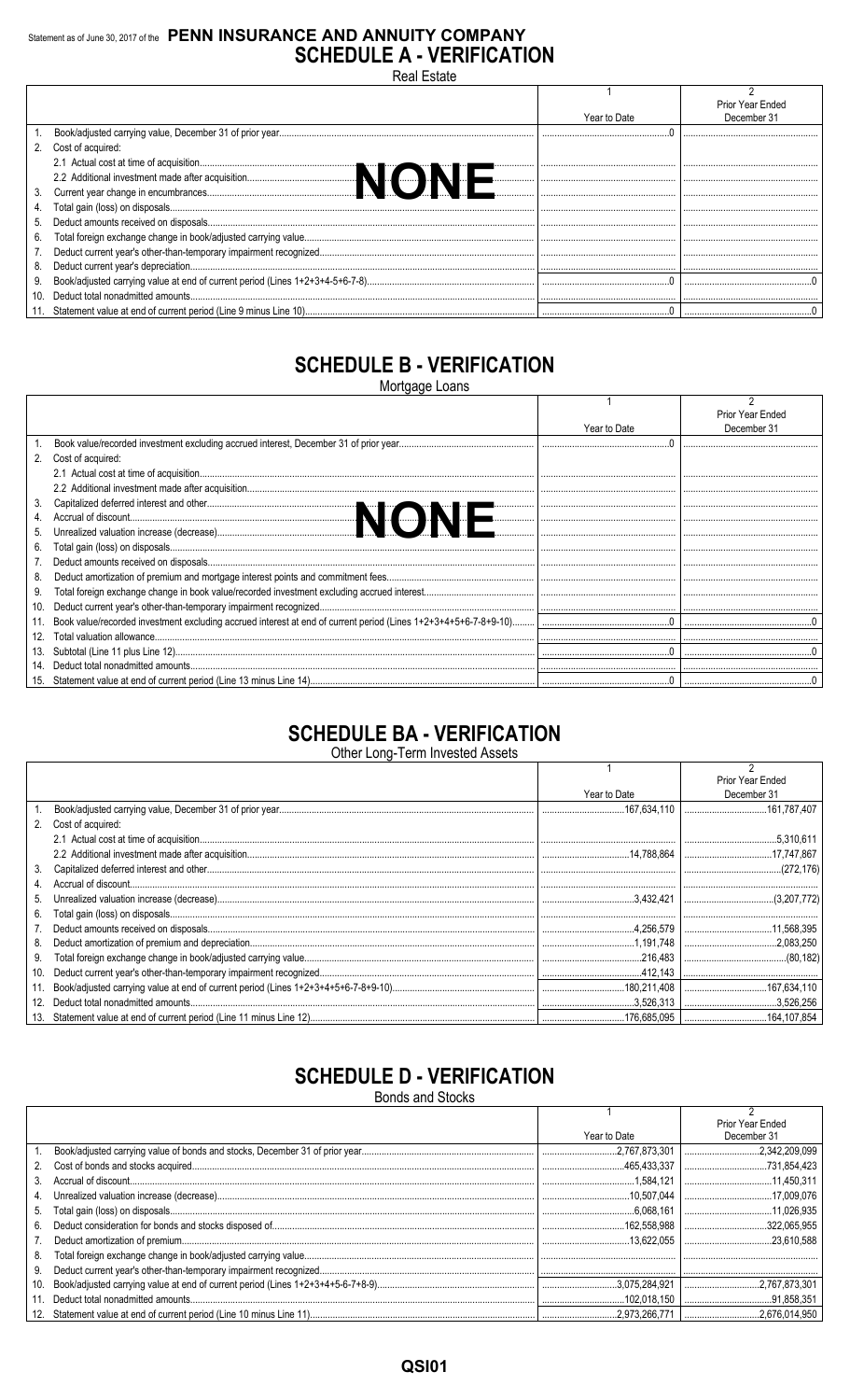# **SCHEDULE D - PART 1B**

Showing the Acquisitions, Dispositions and Non-Trading Activity

During the Current Quarter for all Bonds and Preferred Stock by NAIC Designation

|              |                                     | $\overline{1}$                        | 2                                | $\mathbf{3}$                     | $\overline{4}$                   | 5                                    | 6                              | $\overline{7}$                       | 8                               |
|--------------|-------------------------------------|---------------------------------------|----------------------------------|----------------------------------|----------------------------------|--------------------------------------|--------------------------------|--------------------------------------|---------------------------------|
|              |                                     | Book/Adjusted Carrying                | Acquisitions                     | Dispositions                     | Non-Trading Activity             | Book/Adjusted Carrying               | Book/Adjusted Carrying         | Book/Adjusted Carrying               | Book/Adjusted Carrying          |
|              | <b>NAIC Designation</b>             | Value Beginning<br>of Current Quarter | During<br><b>Current Quarter</b> | During<br><b>Current Quarter</b> | During<br><b>Current Quarter</b> | Value End of<br><b>First Quarter</b> | Value End of<br>Second Quarter | Value End of<br><b>Third Quarter</b> | Value December 31<br>Prior Year |
|              |                                     |                                       |                                  |                                  |                                  |                                      |                                |                                      |                                 |
|              | <b>BONDS</b>                        |                                       |                                  |                                  |                                  |                                      |                                |                                      |                                 |
|              | 1. NAIC 1 (a)                       | 1,831,096,503                         | 201,846,007                      | 115,404,666                      | (2,881,387)                      | .1,831,096,503                       | 1,914,656,457                  |                                      | 1,744,941,630                   |
|              | 2. NAIC 2 (a)                       | 818,672,471                           | 72,147,722                       | 23,443,180                       | (5,409,684)                      | 818,672,471                          | 861,967,329                    |                                      | 731,914,188                     |
|              | 3. NAIC 3 (a)                       | 85,020,569                            | 0.2,000,000                      | 4,422,567                        | 2,380,985                        | 85,020,569                           | 84,978,987                     |                                      | 87,948,013                      |
|              | 4. NAIC 4 (a)                       | 35,569,648                            |                                  | 3,850,289                        | (83,923)                         | 35.569.648                           | 31,635,436                     |                                      | 34,047,448                      |
|              |                                     | 6,582,554                             |                                  |                                  | .(982, 591)                      | .6,582,554                           | .5,599,963                     |                                      | .6,003,202                      |
|              | 6. NAIC 6 (a)                       | 3,050,050                             | .                                |                                  | (62, 550)                        | 3,050,050                            | 2,987,500                      |                                      | 4,430,781                       |
| <b>QSI02</b> | Total Bonds                         | 2,779,991,795                         | 275,993,729                      | 147,120,702                      | (7,039,150)                      | .2,779,991,795                       | 2,901,825,672                  |                                      | 2,609,285,262                   |
|              | PREFERRED STOCK                     |                                       |                                  |                                  |                                  |                                      |                                |                                      |                                 |
|              | 8. NAIC 1                           | .2,515,000                            |                                  |                                  |                                  | .2,515,000                           | .2,515,000                     |                                      | 2,515,000                       |
|              | 9. NAIC 2                           | 10,124,987                            | .2,000,000                       |                                  |                                  | 10,124,987                           | .12,124,987                    |                                      | .10,124,987                     |
|              | 10. NAIC 3                          | .4,000,000                            |                                  |                                  |                                  | .4,000,000                           | .4,000,000                     |                                      | .4,000,000                      |
|              | 11. NAIC 4                          | .2,400,000                            |                                  |                                  |                                  | .2,400,000                           | .2,400,000                     |                                      | 2,382,305                       |
|              | 12. NAIC 5                          |                                       |                                  |                                  |                                  |                                      |                                |                                      |                                 |
|              | 13. NAIC 6                          |                                       |                                  |                                  |                                  |                                      |                                |                                      |                                 |
|              | 14 Total Preferred Stock            | 19,039,987                            | .2,000,000                       | $\cap$                           | $\Omega$                         | 19,039,987                           | 21,039,987                     | $\cap$                               | 19,022,292                      |
|              | 15. Total Bonds and Preferred Stock | 2,799,031,782                         | 277,993,729                      | 147,120,702                      | (7,039,150)                      | 2,799,031,782                        | 2,922,865,659                  | $\Omega$                             | 2,628,307,554                   |

(a) Book/Adjusted Carrying Value column for the end of the current reporting period includes the following amount of short-term and cash equivalent bonds by NAIC designation:

NAIC 1 \$.....2,500,000; NAIC 2 \$..........0; NAIC 3 \$..........0; NAIC 4 \$..........0; NAIC 5 \$..........0; NAIC 6 \$..........0.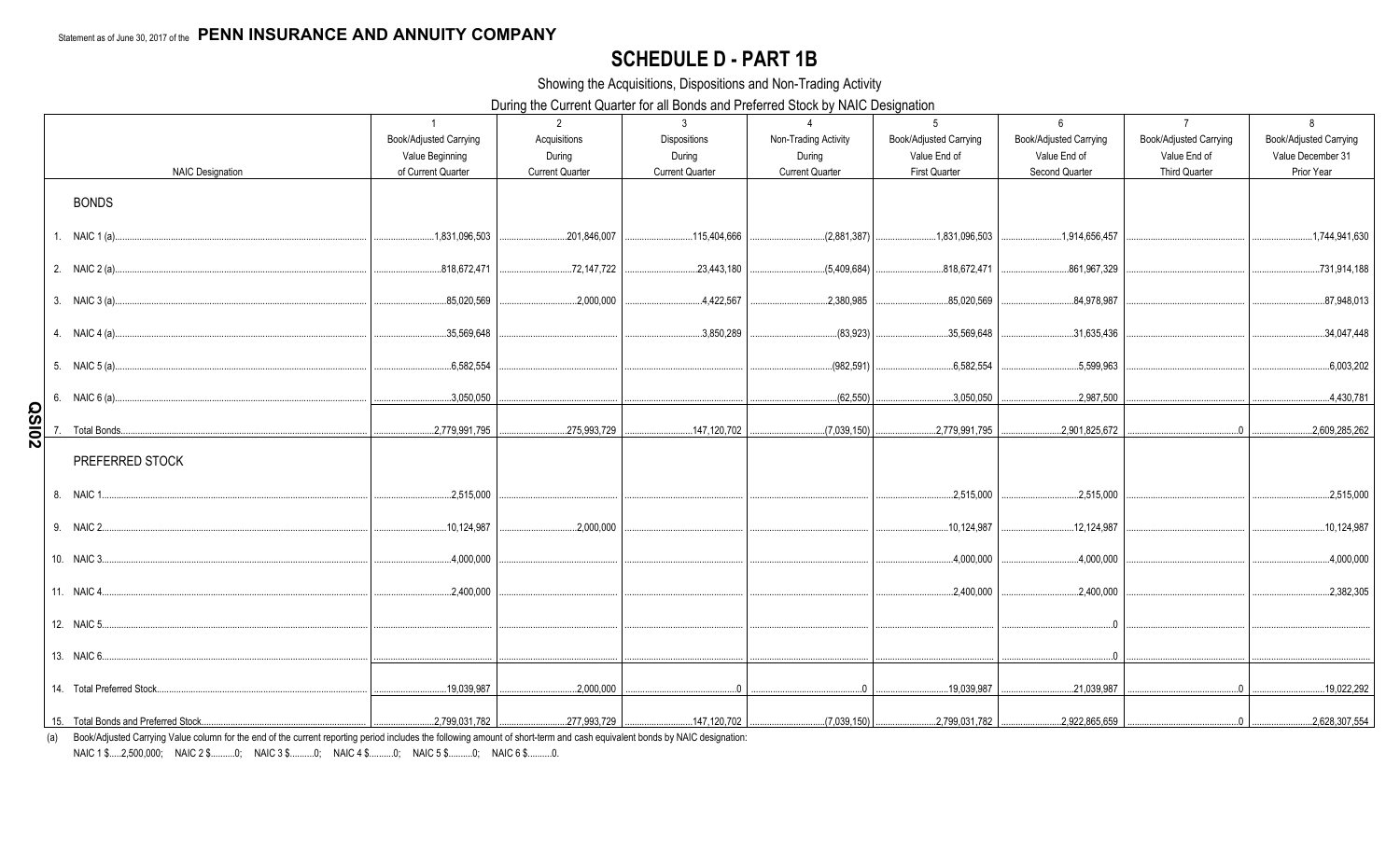# Statement as of June 30, 2017 of the PENN INSURANCE AND ANNUITY COMPANY **SCHEDULE DA - PART 1**

Short-Term Investments

| _______________________ |                |           |        |                    |                           |  |  |  |  |  |
|-------------------------|----------------|-----------|--------|--------------------|---------------------------|--|--|--|--|--|
|                         |                |           |        |                    |                           |  |  |  |  |  |
|                         | Book/Adjusted  |           | Actual | Interest Collected | Paid for Accrued Interest |  |  |  |  |  |
|                         | Carrying Value | Par Value | Cost   | Year To Date       | Year To Date              |  |  |  |  |  |
|                         |                |           |        |                    |                           |  |  |  |  |  |
|                         |                | v٧        |        |                    |                           |  |  |  |  |  |

# **SCHEDULE DA - VERIFICATION**

Short-Term Investments

|     |              | $\mathfrak{p}$<br>Prior Year Ended |
|-----|--------------|------------------------------------|
|     | Year To Date | December 31                        |
|     |              |                                    |
| 2.  |              |                                    |
| 3.  |              |                                    |
|     |              |                                    |
| 5.  |              |                                    |
| 6.  |              |                                    |
|     |              | 68.349                             |
| 8.  |              |                                    |
| 9.  |              |                                    |
| 10. |              |                                    |
|     |              |                                    |
|     |              |                                    |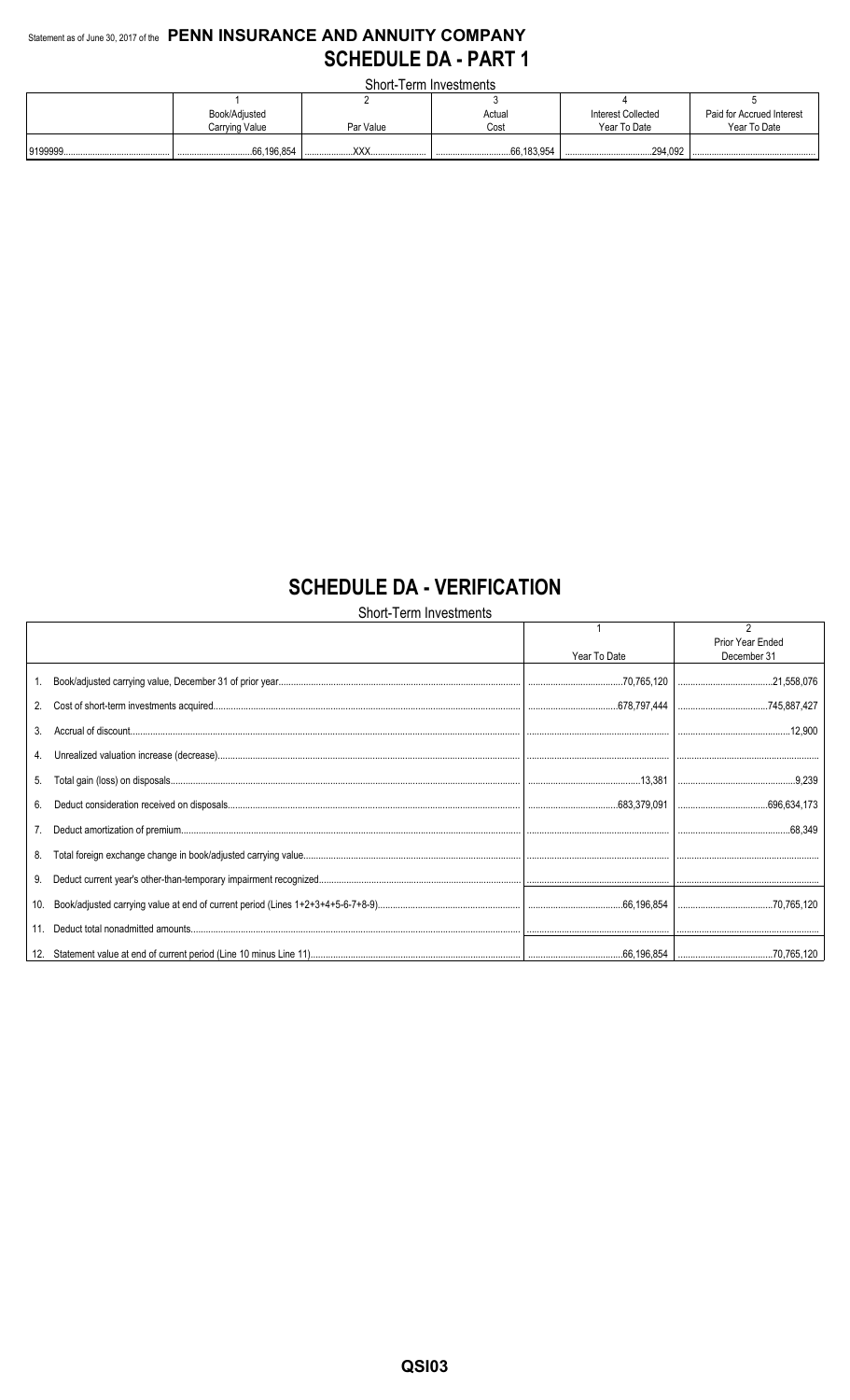# Statement as of June 30, 2017 of the **PENN INSURANCE AND ANNUITY COMPANY SCHEDULE DB - PART A - VERIFICATION**

Options, Caps, Floors, Collars, Swaps and Forwards

|    | 41,035,291 |
|----|------------|
|    | (164,789)  |
|    |            |
|    |            |
| 6. |            |
|    |            |
|    |            |
|    | 40.870.502 |
| 10 |            |
|    |            |

# **SCHEDULE DB - PART B - VERIFICATION**

Futures Contracts

| 1.  |           |                                                                         |              |  |  |  |  |  |
|-----|-----------|-------------------------------------------------------------------------|--------------|--|--|--|--|--|
| 2.  |           |                                                                         |              |  |  |  |  |  |
|     | 3.1 Add:  |                                                                         |              |  |  |  |  |  |
|     |           | Change in variation margin on open contracts - Highly Effective Hedges: |              |  |  |  |  |  |
|     |           |                                                                         |              |  |  |  |  |  |
|     |           | 0                                                                       |              |  |  |  |  |  |
|     |           | Change in variation margin on open contracts - All Other:               |              |  |  |  |  |  |
|     |           | 3.13 Section 1, Column 18, current year to date minus                   |              |  |  |  |  |  |
|     |           | 0                                                                       |              |  |  |  |  |  |
|     | 3.2 Add:  |                                                                         |              |  |  |  |  |  |
|     |           | Change in adjustment to basis of hedged item:                           |              |  |  |  |  |  |
|     | 3.21      | Section 1, Column 17, current year to date minus                        |              |  |  |  |  |  |
|     |           | 0                                                                       |              |  |  |  |  |  |
|     |           |                                                                         |              |  |  |  |  |  |
|     |           |                                                                         |              |  |  |  |  |  |
|     |           | $\overline{0}$<br>$\mathsf{O}$                                          |              |  |  |  |  |  |
|     |           |                                                                         | $\mathbf{0}$ |  |  |  |  |  |
| 4.1 |           |                                                                         |              |  |  |  |  |  |
|     | 4.2 Less: |                                                                         |              |  |  |  |  |  |
|     | 4.21      |                                                                         |              |  |  |  |  |  |
|     |           | $\mathbf{0}$                                                            |              |  |  |  |  |  |
| 4.3 |           |                                                                         | $\Omega$     |  |  |  |  |  |
| 5.  |           | Dispositions gains (losses) on contracts terminated in prior year:      |              |  |  |  |  |  |
|     | 5.1       |                                                                         |              |  |  |  |  |  |
|     | 5.2       |                                                                         |              |  |  |  |  |  |
| 6.  |           |                                                                         | $\mathbf{0}$ |  |  |  |  |  |
| 7.  |           |                                                                         |              |  |  |  |  |  |
| 8.  |           |                                                                         | 0            |  |  |  |  |  |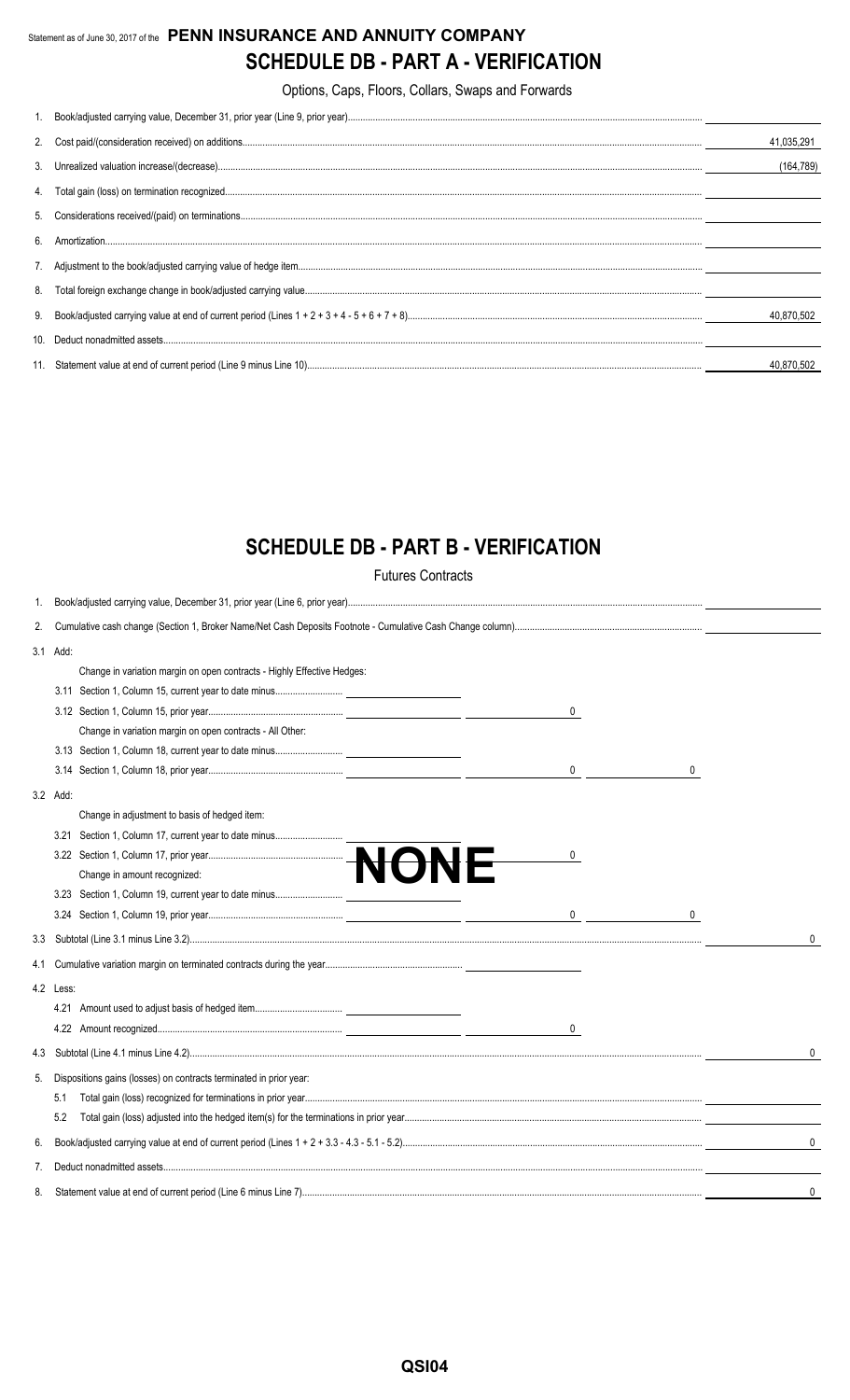**Sch. DB - Pt. C - Sn. 1 NONE**

**Sch. DB - Pt. C - Sn. 2 NONE**

**QSI05, QSI06**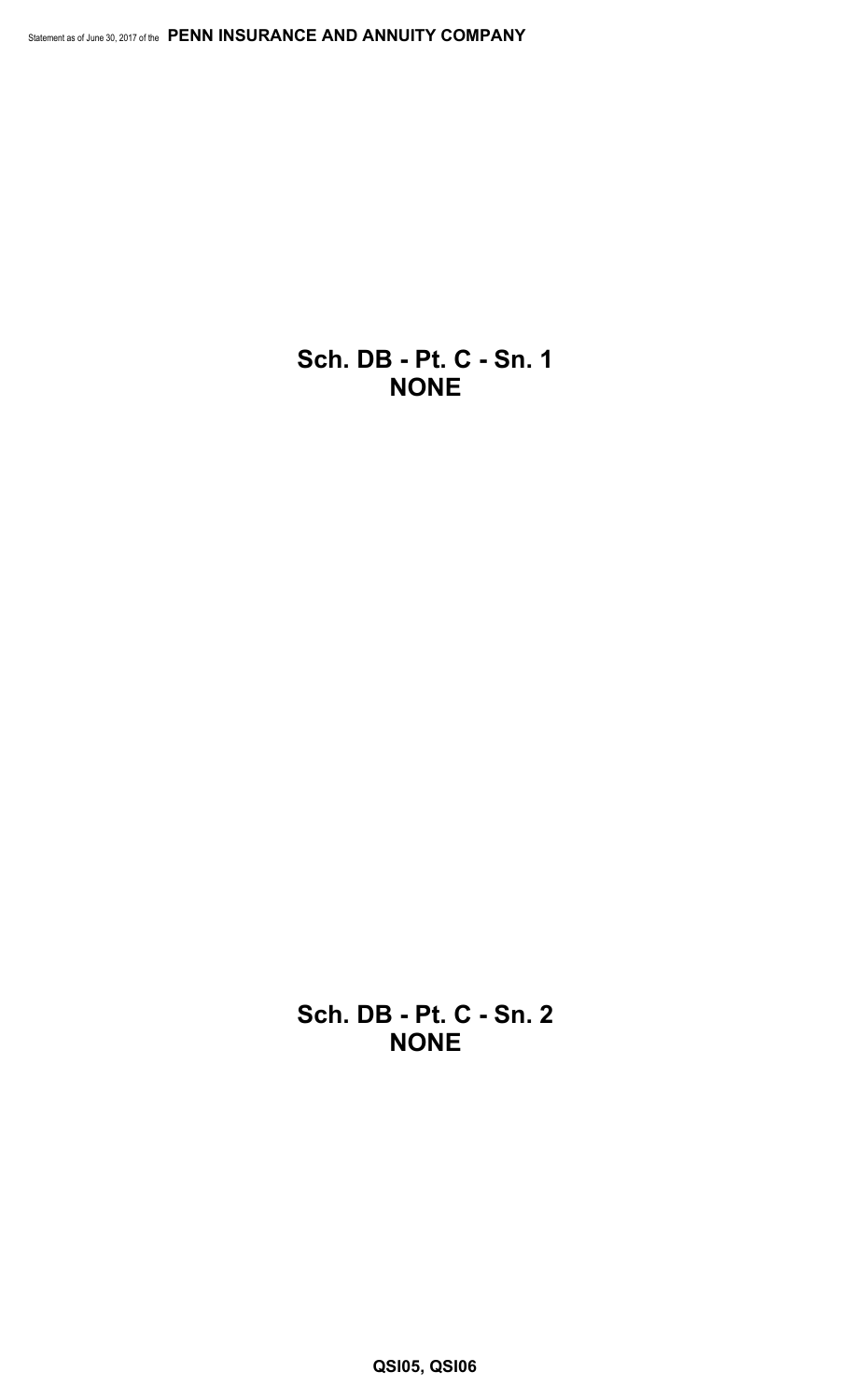# Statement as of June 30, 2017 of the PENN INSURANCE AND ANNUITY COMPANY **SCHEDULE DB - VERIFICATION**

Verification of Book/Adjusted Carrying Value, Fair Value and Potential Exposure of all Open Derivative Contracts

|             | Book/Adjusted Carrying Value Check |              |
|-------------|------------------------------------|--------------|
| $1_{\cdot}$ | 40,870,503                         |              |
| 2.          |                                    |              |
| 3.          |                                    | 40,870,503   |
| 4.          | 40,870,503                         |              |
| 5.          |                                    |              |
| 6.          |                                    | $\mathbf{0}$ |
|             | Fair Value Check                   |              |
| 7.          | 48,659,186                         |              |
| 8.          |                                    |              |
| 9.          |                                    | 48.659.186   |
|             | 48,659,186                         |              |
|             |                                    |              |
|             |                                    | 0            |
|             | <b>Potential Exposure Check</b>    |              |
|             |                                    |              |
|             |                                    |              |
|             |                                    |              |
|             |                                    | 0            |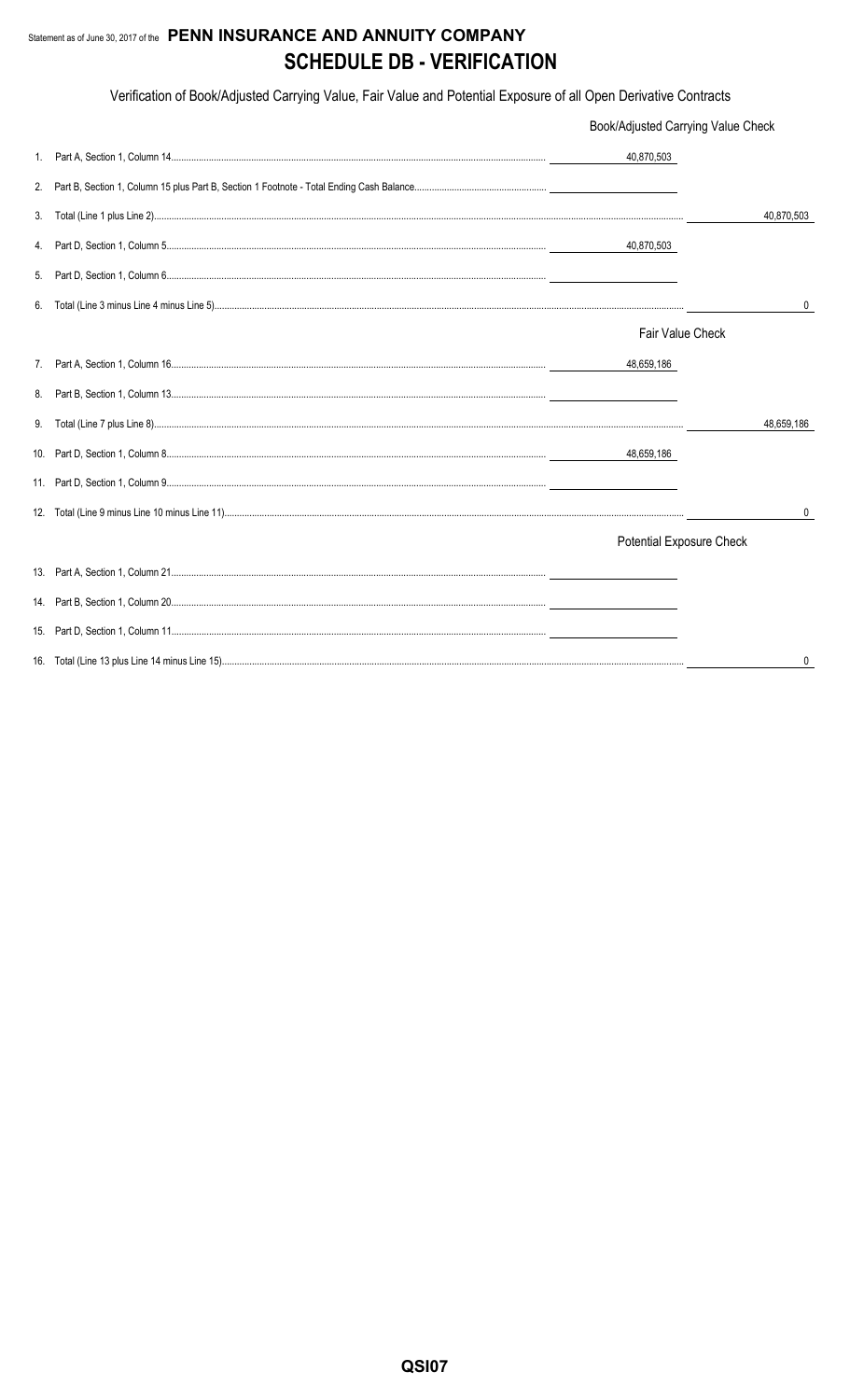# **Sch. E - Verification NONE**

**Sch. A - Pt. 2 NONE**

**Sch. A - Pt. 3 NONE**

**Sch. B - Pt. 2 NONE**

**Sch. B - Pt. 3 NONE**

**QSI08, QE01, QE02**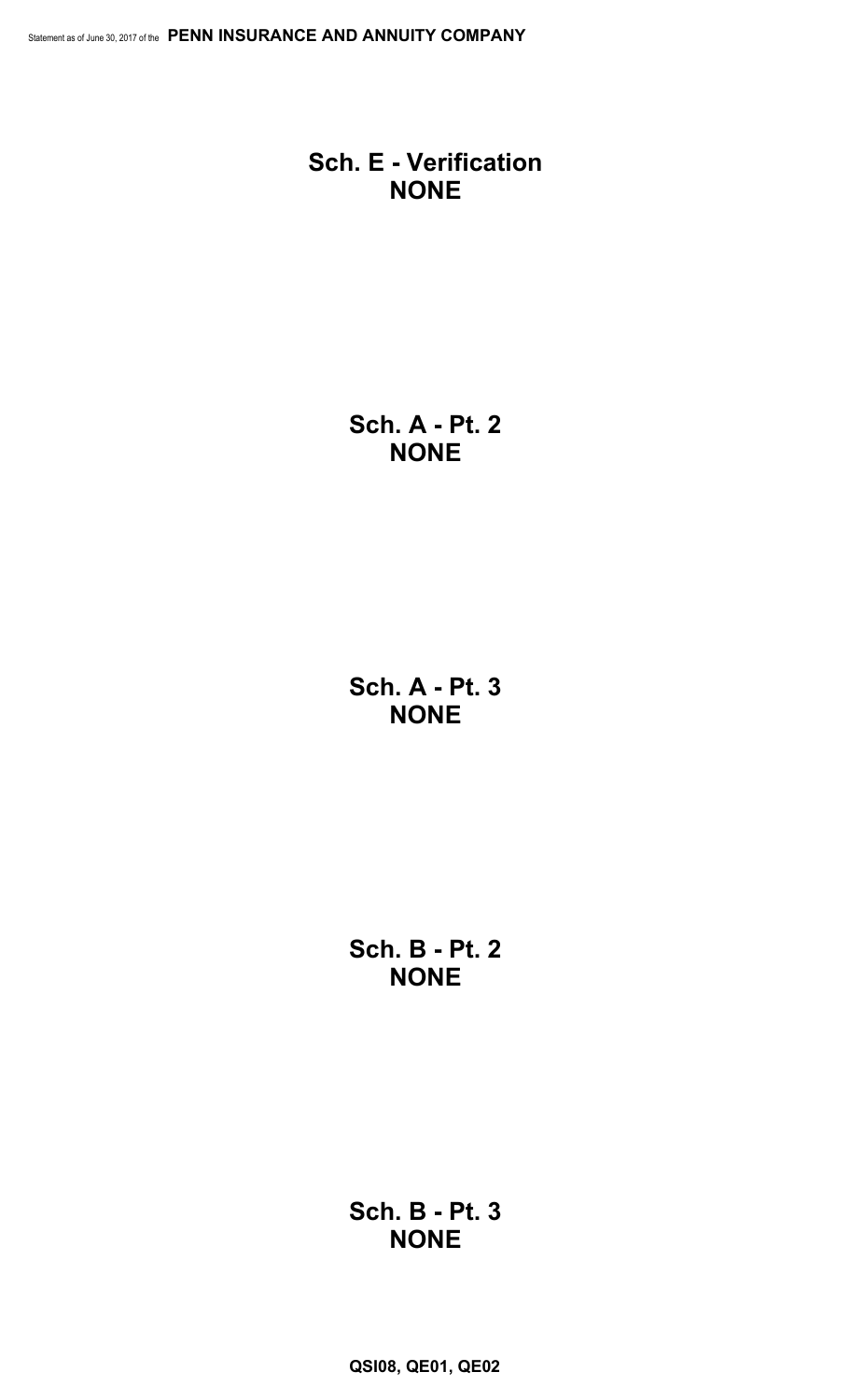SCHEDULE BA - PART 2<br>Showing Other Long-Term Invested Assets ACQUIRED AND ADDITIONS MADE During the Current Quarter

|   |                             |                  | $\overline{2}$                                                                                                               | Location       |                | 5                                                         | $6\overline{6}$ |                          | 8         | 9                      | 10 <sup>°</sup>              | 11           | 12                           | 13           |
|---|-----------------------------|------------------|------------------------------------------------------------------------------------------------------------------------------|----------------|----------------|-----------------------------------------------------------|-----------------|--------------------------|-----------|------------------------|------------------------------|--------------|------------------------------|--------------|
|   |                             |                  |                                                                                                                              | 3              | $\overline{4}$ |                                                           |                 |                          |           |                        |                              |              |                              |              |
|   |                             |                  |                                                                                                                              |                |                |                                                           | <b>NAIC</b>     |                          |           |                        |                              |              |                              |              |
|   |                             |                  |                                                                                                                              |                |                |                                                           | Desig-          | Date<br>Originally       | Type and  | Actual Cost at Time of | <b>Additional Investment</b> | Amount of    | Commitment for               | Percentage o |
|   | <b>CUSIP</b> Identification |                  | Name or Description                                                                                                          | City           | State          | Name of Vendor or General Partner                         | nation          | Acquired                 | Strategy  | Acquisition            | Made after Acquisition       | Encumbrances | <b>Additional Investment</b> | Ownership    |
|   |                             |                  | Joint Venture or Partnership Interests That Have Underlying Characteristics of Common Stocks - Unaffiliated                  |                |                |                                                           |                 |                          |           |                        |                              |              |                              |              |
|   | 000000                      | $00\,$           | Atlas Venture Fund X. L.P.                                                                                                   | Cambridge      |                | MA Atlas Venture Partners                                 |                 | 03/20/2015               |           |                        | 282.178                      |              | .1,715,292                   | 1.200        |
|   | 000000 00                   |                  | Battery Ventures XI Side Fund, L.P.                                                                                          | Waltham.       | MA             | Battery Ventures.                                         |                 | 02/22/2016               |           |                        | 91,000                       |              | .2,304,750                   | .1.167       |
|   | 000000                      | $00\,$           | Bessemer Venture Partners IX Institutional L.P.                                                                              | Larchmont.     | NY             | <b>Bessemer Venture Partners</b>                          |                 | 02/28/2015               |           |                        | 125,485                      |              | 1,840,527                    | .0.188       |
|   | 000000                      | $00\,$           | Cross Creek Capital Partners III, L.F                                                                                        | Salt Lake City | UT             | <b>Cross Creek Capital</b>                                |                 | 08/29/2013               |           |                        | .210,000                     |              | .1,215,000                   | 3.679        |
|   | 000000                      | $00\,$           | Cross Creek Capital Partners IV, L.P.                                                                                        | Salt Lake City | UT             | Cross Creek Capital.                                      |                 | 03/31/2016               |           |                        | .56,000                      |              | 1,204,000                    | .1.400       |
|   | 000000                      | $00\,$           | Frazier Life Sciences VIII. L.P                                                                                              | Menlo Park.    | CA.            | <b>Frazier Healthcare Partners</b>                        |                 | 09/30/2015               |           |                        | 306.000                      |              | 1,804,500                    | .1.333       |
|   | 000000                      | $00\,$           | Jackson Square Ventures I, L.P                                                                                               | Menlo Park.    | CA.            | Jackson Square Ventures                                   |                 | 11/28/2011               |           |                        | .80,537                      |              | 463,861                      | .1.611       |
|   | 000000                      | $00\,$           | Lightspeed Venture Partners X, L.P.                                                                                          | Menlo Park.    | CA.            | <b>Lightspeed Ventures</b>                                |                 | 07/07/2014               |           |                        | .60,000                      |              | .690,000                     | .0.480       |
|   | 000000                      | $00\,$           | Lightspeed Venture Partners Select, L.P.                                                                                     | Menlo Park.    | CA             | Lightspeed Ventures.                                      |                 | 03/24/2014               |           |                        | .60,000                      |              | 140,000                      | .0.308       |
|   | 000000                      | $00\,$           | Lightspeed Venture Partners Select II, L.P.                                                                                  | Menlo Park.    | CA             | Lightspeed Ventures.                                      |                 | 03/10/2016               |           |                        | .250,000                     |              | .1,350,000                   | .0.500       |
|   | 000000                      | $00\,$           | Lightstone Ventures, L.P.                                                                                                    | Boston.        | MA.            | Lightstone Ventures.                                      |                 | 10/22/2013               |           |                        | 150,000                      |              | 1,050,000                    | .2.949       |
|   |                             |                  |                                                                                                                              | Menlo Park.    |                |                                                           |                 |                          |           |                        |                              |              |                              |              |
|   | 000000                      | $00\,$<br>$00\,$ | Longitude Venture Partners II, L.P.                                                                                          | Menlo Park     | CA.<br>CA.     | Longitude Capital Management Co., LLC.<br>Menlo Ventures. |                 | 04/25/2013<br>03/31/2016 |           |                        | 146,276                      |              | .643,580                     | .1.039       |
|   | 000000                      |                  | Menlo Special Opportunities Fund, L.P.                                                                                       |                |                |                                                           |                 |                          |           |                        | .213,840                     |              | .1,240,868                   | .1.000       |
|   | 000000                      | $00\,$           | New Leaf Ventures III, L.P.                                                                                                  | New York.      | NY             | New Leaf Venture Partners.                                |                 | 11/30/2014               |           |                        | .360,000                     |              | .2,700,000                   | .1.600       |
|   | 000000                      | $00\,$           | Omega Fund IV, L.P.                                                                                                          | Boston.        | MA             | Omega Fund Management.                                    |                 | 06/20/2013               |           |                        | .53,292                      |              | .359,048                     | .1.089       |
|   | 000000                      | $00\,$           | Omega Fund V, L.P.                                                                                                           | Boston.        | MA             | Omega Fund Management.                                    |                 | 04/30/2015               |           |                        | .35,451                      |              | .3,625,617                   | .1.600       |
|   | 000000                      | $00\,$           | 0 Point 406 Ventures II. L.P.                                                                                                | Boston.        | MA.            | .406 Ventures.                                            |                 | 12/13/2011               |           |                        | .48,000                      |              | .153,000                     | .0.571       |
| O | 000000                      | $00\,$           | Point 406 Ventures III, L.P.                                                                                                 | Boston.        | MA.            | .406 Ventures.                                            |                 | 04/30/2015               |           |                        | 164,000                      |              | .3,284,000                   | .2.286       |
| m | 000000                      | $00\,$           | Shasta Ventures V. L.P.                                                                                                      | Menlo Park.    | CA.            | Shasta Ventures Management                                |                 | 06/27/2016               |           |                        | .200,000                     |              | 1,700,000                    | .0.667       |
| ဥ | 000000                      | $00\,$           | 0 Sigma Prime Partners IX, L.P.                                                                                              | Menlo Park     | CA             | Sigma Partners.                                           |                 | 05/29/2012               |           |                        | 205,842                      |              | .572,989                     | .2.941       |
|   | 000000                      | $00\,$           | 0 Trinity Ventures XI, L.P.                                                                                                  | Menlo Park.    | CA             | <b>Trinity Ventures</b>                                   |                 | 04/04/2013               |           |                        | .60,000                      |              | .787,500                     | .0.914       |
|   |                             |                  | 000000 00 0 Trinity Ventures XII, L.P                                                                                        | Menlo Park.    | CA             | <b>Trinity Ventures</b>                                   |                 | 10/31/2015               |           |                        | 220,000                      |              | .1,490,000                   | .0.500       |
|   | 000000                      | $00\,$           | Upfront Opportunity Fund I, L.P.                                                                                             | Los Angeles    | CA             | Upfront Ventures.                                         |                 | 03/31/2015               |           |                        | .4,204                       |              | .624,935                     | .4.000       |
|   | 000000                      | 00               | Upfront V. L.P                                                                                                               | Los Angeles    | CA.            | <b>Upfront Ventures</b>                                   |                 | 11/30/2014               |           |                        | 189.573                      |              | .1,524,220                   | .1.071       |
|   | 000000                      | $00\,$           | 0 US Venture Partners XI, L.P.                                                                                               | Menlo Park.    | CA.            | <b>US Venture Partners</b>                                |                 | 05/20/2015               |           |                        | .300,000                     |              | .3,200,000                   | .1.818       |
|   | 000000                      | $00\,$           | 0 Warburg Pincus Private Equity XI, LP.                                                                                      | New York.      | <b>NY</b>      | Warburg, Pincus LLC.                                      |                 | 05/24/2012               |           |                        | 120,000                      |              | .198,000                     | .0.028       |
|   |                             |                  | 000000 00 0 Warburg Pincus Private Equity XII, LP.                                                                           | New York.      |                | NY Warburg, Pincus LLC.                                   |                 | 12/21/2015.              |           |                        | 395.000                      |              | .3.410.000                   | .0.039       |
|   |                             |                  | 1599999. Total - Joint Venture or Partnership Interests That Have Underlying Characteristics of Common Stocks - Unaffiliated |                |                |                                                           |                 |                          |           |                        | .4.386.678                   |              | .39,291,687                  | XXX          |
|   |                             |                  | Joint Venture or Partnership Interests That Have Underlying Characteristics of Other - Unaffiliated                          |                |                |                                                           |                 |                          |           |                        |                              |              |                              |              |
|   | 000000                      |                  | 00 0 ABRY Advanced Securities Fund II, L.P                                                                                   | Boston.        | MA.            | ABRY Partners, LLC.                                       |                 | 05/04/2011.              |           |                        | 15,232                       |              | .1,380,788                   | .0.237       |
|   | 000000                      | 00               | 0 ABRY Partners VII, L.P.                                                                                                    | Boston.        | MA.            | <b>ABRY Partners, LLC.</b>                                |                 | 08/10/2011.              |           |                        | 5,459                        |              | 278,535                      | .0.184       |
|   | 000000                      | $00\,$           | ABRY Senior Equity V. L.P.                                                                                                   | Boston.        | MA.            | <b>ABRY Partners, LLC.</b>                                |                 | 12/01/2016               |           |                        | 18,774                       |              | .1,873,046                   | .0.191       |
|   | 000000                      | $00\,$           | Acon Equity Partners IV, L.P.                                                                                                | Washington     | DC.            | Acon Investments.                                         |                 | 04/22/2016               |           |                        | .234,115                     |              | .4,320,339                   | .0.865       |
|   | 000000                      | $00\,$           | Ampersand 2014, L.P                                                                                                          | Boston.        | MA.            | Ampersand Venture Management                              |                 | 10/10/2014               |           |                        | 330,000                      |              | .1,560,000                   | .0.300       |
|   | 000000                      | $00\,$           | Avenue Europe Special Situations Fund III (U.S.), L.P                                                                        | New York.      | NY             | Avenue Capital Group.                                     |                 | 06/05/2015               | 11        |                        | 480.000                      |              | .1,032,112                   | .0.200       |
|   | 000000                      | $00\,$           | Beacon Capital Strategic Partners VII, L.P.                                                                                  | Boston.        | MA             | Beacon Capital Partners, LLC.                             |                 | 10/20/2015               |           |                        | 200,000                      |              | .2,987,500                   | .0.500       |
|   | 000000                      | $00\,$           | BlueBay Direct Lending Fund I, LP.                                                                                           | Guernsev.      | GBR.           | BlueBay Asset Management plc.                             |                 | 06/25/2013               |           |                        | 10,785                       |              | .340,807                     | .0.118       |
|   | 000000                      | $00\,$           | Carlyle Strategic Partners IV, L.P.                                                                                          | Wilmington     | <b>DE</b>      | Carlyle Group, L.P                                        |                 | 03/31/2016               | $\cdot$ 1 |                        | .51,162                      |              | .3,645,768                   | .0.200       |
|   | 000000                      | $00\,$           | Century Focused Fund III, L.P.                                                                                               | Boston.        | MA             | Century Capital Management, LLC.                          |                 | 12/22/2011               |           |                        | .48,410                      |              | .103,387                     | .0.922       |
|   | 000000                      | $00\,$           | Columbia Capital Equity Partners VI (QP), L.P.                                                                               | Alexandria     | VA             | Columbia Capital.                                         |                 | 07/31/2015               |           |                        | 207.858                      |              | .1,890,611                   | .0.600       |
|   | 000000                      | $00\,$           | 0 EnCap Energy Capital Fund VIII, L.P                                                                                        | Houston.       | <b>TX</b>      | EnCap Investments, L.P                                    |                 | 11/30/2010               |           |                        | .54,459                      |              | .251,383                     | .0.083       |
|   | 000000                      | $00\,$           | 0 Frazier Growth Buyout VIII, L.P                                                                                            | Seattle.       | WA.            | <b>Frazier Healthcare Partners</b>                        |                 | 09/30/2015               |           |                        | 870,000                      |              | .2,826,000                   | .0.800       |
|   | 000000                      | $00\,$           | 0 Fulcrum Capital Partners V, LP                                                                                             | Toronto.       | ON             | <b>Fulcrum Capital Partners</b>                           |                 | 06/11/2015               |           |                        | .14,959                      |              | 1,685,976                    | .1.000       |
|   | 000000                      |                  | 00 0 Graham Partners IV, L.P                                                                                                 | Newtown Sqaure | <b>PA</b>      | Graham Partners.                                          |                 | 07/31/2015               |           |                        | (233, 624)                   |              | .3,658,182                   | .0.800       |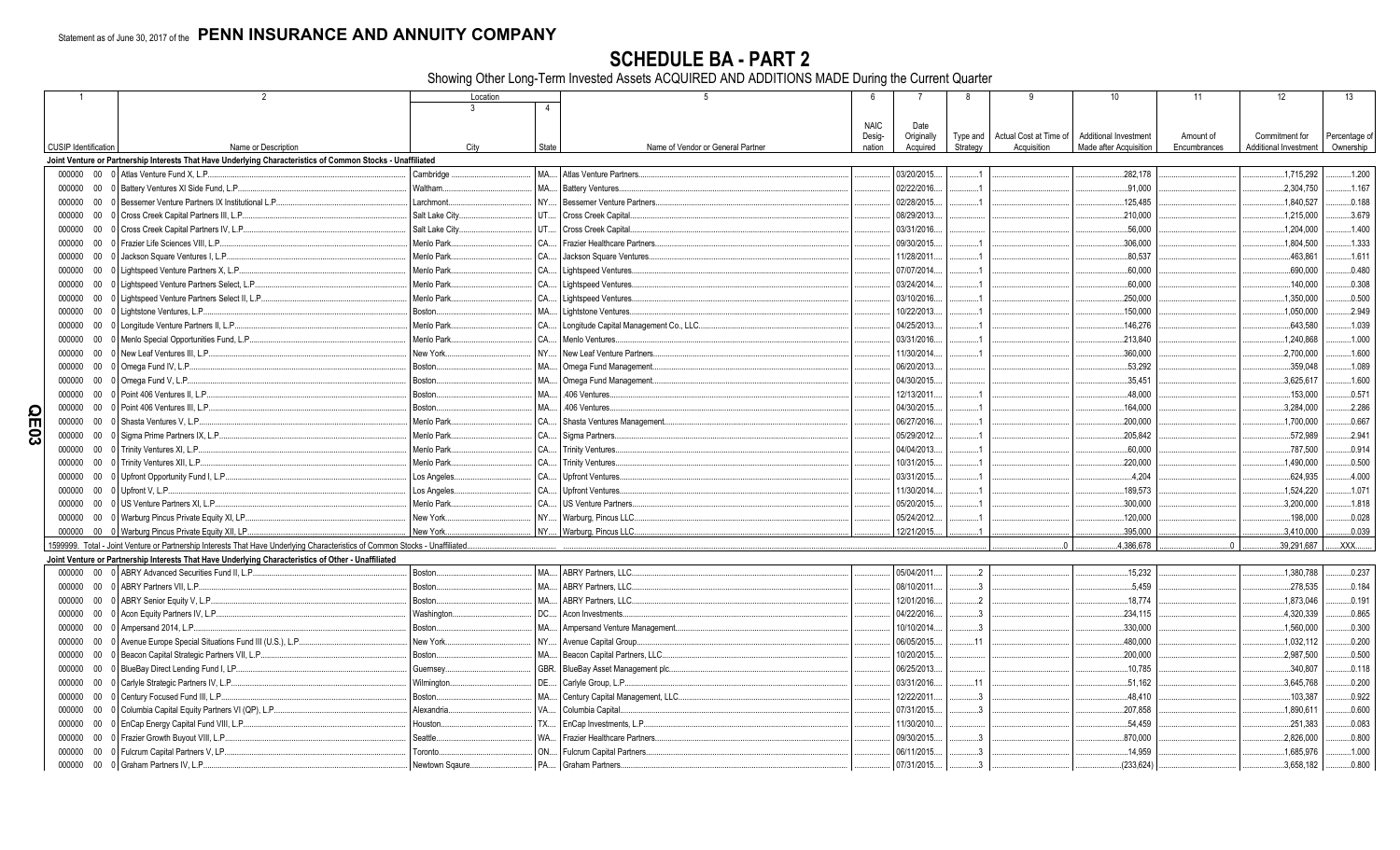# **SCHEDULE BA - PART 2**

Showing Other Long-Term Invested Assets ACQUIRED AND ADDITIONS MADE During the Current Quarter

|                                  |                                                                                                                      | Location  |                                            |             |             |          |                                                           |                        |              |                       |               |
|----------------------------------|----------------------------------------------------------------------------------------------------------------------|-----------|--------------------------------------------|-------------|-------------|----------|-----------------------------------------------------------|------------------------|--------------|-----------------------|---------------|
|                                  |                                                                                                                      |           |                                            |             |             |          |                                                           |                        |              |                       |               |
|                                  |                                                                                                                      |           |                                            | <b>NAIC</b> | Date        |          |                                                           |                        |              |                       |               |
|                                  |                                                                                                                      |           |                                            | Desig       | Originall   |          | Type and   Actual Cost at Time of   Additional Investment |                        | Amount of    | Commitment for        | Percentage of |
| <b>CUSIP</b> Identification      | Name or Description                                                                                                  |           | Name of Vendor or General Partner<br>State | nation      | Acquired    | Strategy | Acquisition                                               | Made after Acquisition | Encumbrances | Additional Investment | Ownership     |
|                                  | 000000 00 0 Highbridge Specialty Loan Fund III LP                                                                    | New York. | NY Highbridge Principal Strategies         |             | 05/06/2013. |          |                                                           | .26,637                |              | 272,364               | .0.899        |
|                                  | 000000 00 0 MHR Institutional Partners IV, L.P                                                                       | New York. | MHR Fund Management                        |             | 06/27/2016  |          |                                                           | .62.500                |              | .3,900,602            | 0.556         |
|                                  | 000000 00 0 NGP Natural Resources X, L.P                                                                             |           | TX NGP Energy Capital Management           |             | 01/27/2012. |          |                                                           | .50,149                |              | 192,413               | 0.084         |
|                                  | 2199999. Total - Joint Venture or Partnership Interests That Have Underlying Characteristics of Other - Unaffiliated |           |                                            |             |             |          |                                                           | .2,446,875             |              | .32,199,813           | $\ldots$ XXX. |
| 4499999. Subtotal - Unaffiliated |                                                                                                                      |           |                                            |             |             |          |                                                           | .6,833,553             |              | 71,491,500            | XXX           |
| 4699999. Totals                  |                                                                                                                      |           |                                            |             |             |          |                                                           | .6,833,553             |              | .71,491,500           | XXX           |

# **SCHEDULE BA - PART 3**<br>Showing Other Long-Term Invested Assets DISPOSED, Transferred or Repaid During the Current Quarter

|       |                             |                                                                                                                               | Location    |                                               |            |                       |                       |            |               | Changes in Book/Adiusted Carrying Value |              |                     |                      | 15             |               |                | 18            |                   |            |
|-------|-----------------------------|-------------------------------------------------------------------------------------------------------------------------------|-------------|-----------------------------------------------|------------|-----------------------|-----------------------|------------|---------------|-----------------------------------------|--------------|---------------------|----------------------|----------------|---------------|----------------|---------------|-------------------|------------|
|       |                             |                                                                                                                               |             |                                               |            |                       |                       |            |               |                                         |              |                     | 14                   |                |               |                |               |                   |            |
| QE03. |                             |                                                                                                                               |             |                                               |            |                       | Book/Adjusted         |            |               | Current Year's Current Year's           |              |                     |                      | Book/Adjusted  |               |                |               |                   |            |
|       |                             |                                                                                                                               |             |                                               |            |                       | <b>Carrying Value</b> | Unrealized | (Depreciation | Other-Than-                             | Capitalized  |                     | <b>Total Foreign</b> | Carrying Value |               | Foreign        |               |                   |            |
|       |                             |                                                                                                                               |             |                                               | Date       |                       | Less                  | Valuation  |               | Temporary                               | Deferred     | <b>Total Change</b> | Exchange             | Less           |               | Exchange       | Realized Gain | <b>Total Gain</b> |            |
|       |                             |                                                                                                                               |             |                                               | Originally | Disposal              | <b>Encumbrances</b>   | Increase   | (Amortization | Impairment                              | Interest and | in B./A.C.V         | Change in            | Encumbrances   |               | Gain (Loss) on | (Loss) on     | (Loss) on         | Investment |
|       | <b>CUSIP</b> Identification | Name or Description                                                                                                           | City        | State Name of Purchaser or Nature of Disposal | Acquired   | Date                  | Prior Year            | (Decrease) | / Accretion   | Recognized                              | Other        | $(9+10-11+12)$      | <b>B./A.C.V.</b>     | on Disposal    | Consideration | Disposal       | Disposal      | Disposal          | Income     |
|       |                             | Joint Venture or Partnership Interests That Have Underlying Characteristics of Common Stocks - Unaffiliated                   |             |                                               |            |                       |                       |            |               |                                         |              |                     |                      |                |               |                |               |                   |            |
|       |                             | 000000 00 0 Warburg Pincus Private Equity XII, LP                                                                             | New York    | NY Return of Capital                          |            | 12/21/2015 04/07/2017 | .13,500               |            |               |                                         |              |                     |                      | .13,500        | 13,500        |                |               |                   |            |
|       |                             | 1599999. Total - Joint Venture or Partnership Interests That Have Underlying Characteristics of Common Stocks - Unaffiliated. |             |                                               |            |                       | .13,500               |            |               |                                         |              |                     |                      | 13,500         | 13,500        |                |               |                   |            |
|       |                             | Joint Venture or Partnership Interests That Have Underlying Characteristics of Other - Unaffiliated                           |             |                                               |            |                       |                       |            |               |                                         |              |                     |                      |                |               |                |               |                   |            |
|       |                             | 000000 00 0 ABRY Advanced Securities Fund II, L.P                                                                             | Boston.     | MA Return of Capital                          |            | 05/04/2011 06/29/2017 | .300,064              |            |               |                                         |              |                     |                      | .300,064       | 300,064       |                |               |                   |            |
|       |                             | 000000 00 0 ABRY Partners VII, L.P                                                                                            | Boston.     | MA Return of Capital                          |            | 08/10/2011 05/05/2017 | .514,206              |            |               |                                         |              |                     |                      | 514,206        | 514.206       |                |               |                   |            |
|       |                             | 000000 00 0 Acon Equity Partners IV, L.P                                                                                      | Washington  | DC. Return of Capital                         |            | 04/22/2016 06/05/2017 | .94.559               |            |               |                                         |              |                     |                      | .94.559        | .94.559       |                |               |                   |            |
|       |                             | 000000 00 0 Avenue Europe Special Situations Fund II (U.S.), L.P.                                                             | New York.   | NY. Return of Capital.                        |            | 10/04/2011 05/24/2017 | .67.989               |            |               |                                         |              |                     |                      | .67,989        | .67.989       |                |               |                   |            |
|       |                             | 000000 00 0 Beacon Capital Strategic Partners VII, L.P.                                                                       | Boston      | MA Return of Capital.                         |            | 10/20/2015 05/26/2017 | 693.747               |            |               |                                         |              |                     |                      | 693,747        | 693.747       |                |               |                   |            |
|       | 000000                      | 00 0 BlueBay Direct Lending Fund I, LP                                                                                        | Guernsev.   | GBR Return of Capital                         |            | 06/25/2013 04/28/2017 | 196,132               |            |               |                                         |              |                     |                      | .196,132       | .196.132      |                |               |                   |            |
|       |                             | 000000 00 0 Carlyle Strategic Partners IV, L.P                                                                                | Wilmington. | DE. Return of Capital                         |            | 03/31/2016 04/27/2017 | .56,502               |            |               |                                         |              |                     |                      | 56,502         | 56.502        |                |               |                   |            |
|       |                             | 000000 00 0 EnCap Energy Capital Fund VIII, L.P                                                                               | Houston.    | TX Return of Capital/OTTI.                    |            | 11/30/2010 06/30/2017 | .13.702               |            |               | .412,143                                |              | (412, 143)          |                      | 13,702         | .13.702       |                |               |                   |            |
|       |                             | 000000 00 0 Highbridge Specialty Loan Fund III LP.                                                                            | New York.   | NY. Return of Capital                         |            | 05/06/2013 06/08/2017 | .265,052              |            |               |                                         |              |                     |                      | 265,052        | .265.052      |                |               |                   |            |
|       | 000000                      | 00 0 MHR Institutional Partners IV. L.P.                                                                                      | New York.   | NY. Return of Capital.                        |            | 06/27/2016 06/27/2017 | .12,929               |            |               |                                         |              |                     |                      | .12,929        | .12.929       |                |               |                   |            |
|       |                             | 000000 00 0 New Canaan Funding Mezzanine V, L.P                                                                               | New Canaan  | CT. Return of Capital                         |            | 08/05/2011 04/06/2017 | .899                  |            |               |                                         |              |                     |                      | .899           | 899           |                |               |                   |            |
|       |                             | 000000 00 0 NGP Natural Resources X, L.P.                                                                                     | Irvina      | TX Return of Capital                          |            |                       | .826                  |            |               |                                         |              |                     |                      | 826            | 826           |                |               |                   |            |
|       |                             |                                                                                                                               |             |                                               |            | 01/27/2012 06/28/2017 |                       |            |               |                                         |              |                     |                      |                |               |                |               |                   |            |
|       |                             | 2199999. Total - Joint Venture or Partnership Interests That Have Underlying Characteristics of Other - Unaffiliated          |             |                                               |            |                       | .2.216.607            |            |               | .412,143                                |              | (412, 143)          |                      | .2,216,607     | .2,216,607    |                |               |                   |            |
|       |                             | 4499999. Subtotal - Unaffiliated                                                                                              |             |                                               |            |                       | .2,230,107            |            |               | .412,143                                |              | (412, 143)          |                      | .2,230,107     | .2,230,107    |                |               |                   |            |
|       | 4699999. Totals.            |                                                                                                                               |             |                                               |            |                       | .2.230.107            |            |               | .412,143                                |              | (412, 143)          |                      | .2,230,107     | .2,230,107    |                |               |                   |            |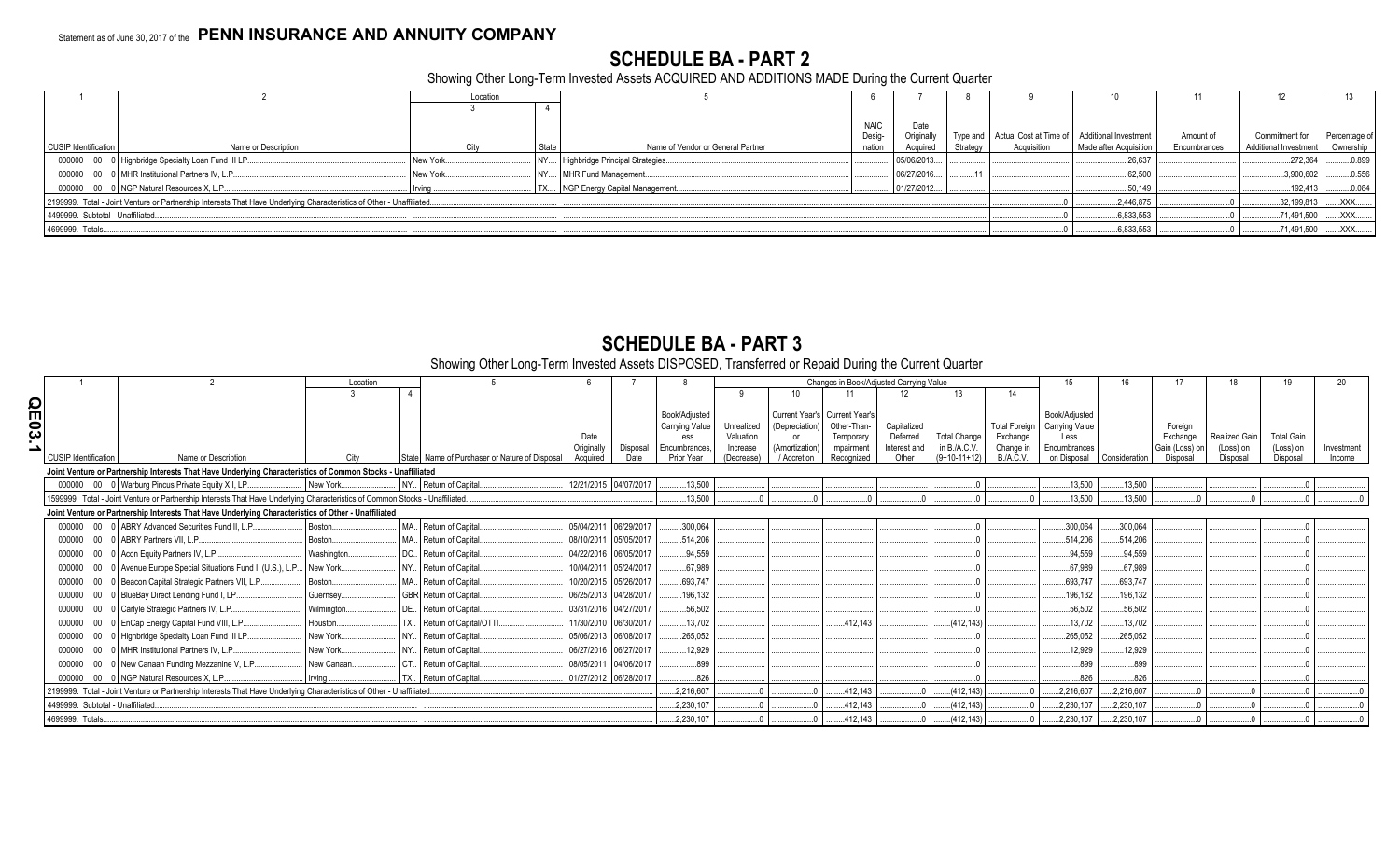**SCHEDULE D - PART 3**<br>Showing all Long-Term Bonds and Stocks ACQUIRED During Current Quarter

|    |                         | $\overline{2}$                                                                      | $\overline{3}$ | $\overline{4}$             |                                                             | - 5            |                           |                          |                         | 9                                       |                      |
|----|-------------------------|-------------------------------------------------------------------------------------|----------------|----------------------------|-------------------------------------------------------------|----------------|---------------------------|--------------------------|-------------------------|-----------------------------------------|----------------------|
|    |                         |                                                                                     |                |                            |                                                             |                |                           |                          |                         |                                         | NAIC Designation or  |
|    | CUSIP Identification    | Description                                                                         | Foreign        | Date Acquired              |                                                             | Name of Vendor | Number of Shares of Stock | <b>Actual Cost</b>       | Par Value               | Paid for Accrued Interest and Dividends | Market Indicator (a) |
|    | Bonds - U.S. Government | 38378B M6 3 GNR 2012-120 Z.                                                         |                | 06/01/2017.                | <b>CAPITALIZED INTEREST</b>                                 |                |                           | 47.761                   | 47.761                  |                                         | $\overline{11}$      |
|    |                         |                                                                                     |                |                            |                                                             |                |                           | .47,761                  | .47,761                 | $\Omega$                                | XXX.                 |
|    |                         | 0599999. Total - Bonds - U.S. Government                                            |                |                            |                                                             |                |                           |                          |                         |                                         |                      |
|    |                         | Bonds - U.S. States, Territories and Possessions                                    |                |                            |                                                             |                |                           |                          |                         |                                         |                      |
|    | 658289                  | ZD 8 NC UNIV-TXB-B-BABS<br>915217 RY 1 UNIV VA-TXB.                                 |                | 06/14/2017.                | RAYMOND JAMES.                                              |                |                           | .3,152,596               | .2,805,000              | .36,629 1FE.                            |                      |
|    | 92812Q                  | V3 8 VA HSG AUTH-D                                                                  |                | 05/22/2017.<br>06/22/2017. | SALOMON/CITIGROUP<br>RAYMOND JAMES.                         |                |                           | .4,432,093<br>.1.875.832 | .3,180,000<br>1.755.000 | .46,004<br>.45.054                      | 1FE.<br>1FE.         |
|    |                         | 1799999. Total - Bonds - U.S. States, Territories & Possessions.                    |                |                            |                                                             |                |                           | .9,460,521               | 7,740,000               | 127,687                                 | $\ldots$ XXX.        |
|    |                         |                                                                                     |                |                            |                                                             |                |                           |                          |                         |                                         |                      |
|    |                         | Bonds - U.S. Special Revenue and Special Assessment<br>3136A8 N5 5 FNR 2012-117 DZ. |                | 06/01/2017.                | <b>CAPITALIZED INTEREST</b>                                 |                |                           | 68,832                   | 68,832                  |                                         |                      |
|    | 3136A8                  | SM 3 FNR 2012-102 AZ.                                                               |                | 06/01/2017.                | <b>CAPITALIZED INTEREST</b>                                 |                |                           | 63,338                   | 63,338                  |                                         |                      |
|    | 3136A8                  | XR 6 FNR 2012-94 LZ.                                                                |                | 06/01/2017.                | CAPITALIZED INTEREST                                        |                |                           | 261,377                  | 261,377                 |                                         |                      |
|    | 3136AT                  | X2 5 FNA 2016-M10 X                                                                 |                | 05/04/2017.                | NOMURA.                                                     |                |                           | .7,094,132               |                         | 21,189                                  | 1FE.                 |
|    |                         | 3199999. Total - Bonds - U.S. Special Revenue and Special Assessments.              |                |                            |                                                             |                |                           | 7,487,679                | .393.547                | .21,189                                 | XXX.                 |
|    |                         |                                                                                     |                |                            |                                                             |                |                           |                          |                         |                                         |                      |
|    | 010392                  | <b>Bonds - Industrial and Miscellaneous</b><br>EC 8 SO 5.7 02/15/33.                |                | 06/01/2017.                | <b>FTN FINANCIAL</b>                                        |                |                           | .1,190,180               | .1,000,000              | .17,575 1FE.                            |                      |
|    | 034863                  | AR 1 AALLN 4 3/4 04/10/27.                                                          |                | 04/03/2017.                | SALOMON/CITIGROUP                                           |                |                           | .2,000,000               | .2,000,000              |                                         | 3FE.                 |
|    | 037735                  | CG 0 APPALACHIAN POWER.                                                             |                | 05/04/2017.                | KEYBANC.                                                    |                |                           | .5,261,230               | .4,245,000              | 24,825 2FE.                             |                      |
|    | 066836                  | 3 BAPTIST HLTH SO FLOR INC.<br>AB                                                   |                | 05/31/2017.                | <b>BANK OF AMERICA</b>                                      |                |                           | .2,567,025               | .2,500,000              | .6,031                                  | 1FE                  |
|    | 070101                  | <b>BASIN ELECTRIC POWER.</b><br>AH<br>3                                             |                | 05/02/2017.                | JEFFERIES & CO.                                             |                |                           | .5,201,858               | .5,250,000              | .6.234                                  | 1FE.                 |
| Q  | 07177M                  | <b>BAXALTA INC.</b><br>AN<br>3                                                      |                | 04/24/2017.                | SEELAUS.                                                    |                |                           | 1,476,709                | .1,328,000              | .24,208                                 | 2FE                  |
| m  | 075887                  | BX<br>BDX 4.669 06/06/47.                                                           |                | 05/22/2017.                | SALOMON/CITIGROUP                                           |                |                           | .1,000,000               | .1,000,000              |                                         | 2FE.                 |
| 54 | 077340                  | BEL AIRE KS PUBLIC BLDG COMM REV<br>HP<br>- 5                                       |                | 06/21/2017.                | US BANCORP/PIPER JAFFRAY                                    |                |                           | .1,970,460               | .2,000,000              |                                         | 1FE.                 |
|    | 099724                  | BWA 4 3/8 03/15/45.<br>AH<br>- 9                                                    |                | 05/10/2017.                | STIFEL, NICOLAUS & CO.                                      |                |                           | 1,447,005                | .1,500,000              | .10,938                                 | 2FE.                 |
|    | 12515D                  | AA 2 CD 2017-CD4 XB                                                                 |                | 05/01/2017.                | <b>DEUTSCHE BANK</b>                                        |                |                           | .3,576,527               |                         | .21,730                                 | 1FE.                 |
|    | 12532C                  | <b>BE</b><br>CFCRE 2017-C8 XA.                                                      |                | 05/19/2017.                | CANTOR FITZGERALD.                                          |                |                           | .2,496,973               |                         | .6,939                                  | 1FE.                 |
|    | 12592U                  | AQ<br>CSMLT 2015-1 A9.<br>- 5                                                       |                | 05/31/2017.                | JP MORGAN CHASE.                                            |                |                           | .5,565,796               | .5,433,358              | .2,113 1FE.                             |                      |
|    | 12594X                  | AM<br>CSMC 2017-HL1 A12.<br>- 6                                                     |                | 06/26/2017.                | <b>CREDIT SUISSE/FIRST BOSTON</b>                           |                |                           | .3,007,253               | .3,000,000              | .8,167 1FE.                             |                      |
|    | 12636Y                  | AB<br><b>CRH AMERICA FIN</b><br>- 8                                                 |                | 05/04/2017.                | SALOMON/CITIGROUP                                           |                |                           | .2,988,090               | .3,000,000              |                                         | 2FE                  |
|    | 12637L                  | AL 3<br>CSMLT 2015-2 A7.                                                            |                | 05/31/2017.                | <b>JP MORGAN CHASE</b>                                      |                |                           | .3,498,524               | .3,415,277              | .1.328                                  | 1FE.                 |
|    | 161175                  | CHARTER COMM OPT LLC<br><b>BD</b><br>- 5                                            |                | 06/27/2017.                | <b>BANK OF AMERICA</b>                                      |                |                           | .3,195,870               | .3,000,000              | .34,042 2FE.                            |                      |
|    | 17252M                  | AG<br><b>CINTAS CORPORATION</b><br>- 5                                              |                | 05/25/2017.                | SEELAUS.                                                    |                |                           | .477,239                 | 386,000                 | .6,990 2FE.                             |                      |
|    | 20030N                  | BH <sub>3</sub><br>COMCAST CORP.                                                    |                | 05/16/2017.                | JSB                                                         |                |                           | .2,094,040               | .2,000,000              | .29,278 1FE.                            |                      |
|    | 21036P                  | <b>CONSTELLATION BR.</b><br>AT<br>- 5                                               |                | 05/04/2017.                | <b>BARCLAYS CAPITAL</b>                                     |                |                           | .2,524,125               | .2,500,000              |                                         | 2FE.                 |
|    | 26138E                  | BA<br>DR PEPPER SNAPPLE GROUP.                                                      |                | 06/05/2017.                | JP MORGAN CHASE.                                            |                |                           | .2,099,380               | .2,000,000              | 7,500 2FE.                              |                      |
|    | 28932M                  | AD<br><b>ELM RD GENERATING STATION</b><br>$\overline{7}$                            |                | 04/12/2017.                | STIFEL, NICOLAUS & CO.                                      |                |                           | 1,121,494                | .1,003,000              | .11,368 1FE.                            |                      |
|    | 29250R                  | AW 6<br><b>ENBRIDGE ENERGY.</b>                                                     |                | 05/04/2017.                | <b>WELLS FARGO/WACHOVIA</b>                                 |                |                           | .3,406,380               | .3,000,000              | .11,750 2FE.                            |                      |
|    | 29250R                  | <b>ENBRIDGE ENERGY PARTNERS LP.</b><br>AX                                           |                | 04/28/2017.                | STIFEL, NICOLAUS & CO.                                      |                |                           | .1,538,400               | .1,200,000              | .4,425 2FE.                             |                      |
|    | 29365T                  | AD<br><b>ENTERGY LA LLC.</b><br>- 6                                                 |                | 05/18/2017.                | <b>JP MORGAN CHASE</b>                                      |                |                           | .401,685                 | 389,000                 | .9,572 2FE.                             |                      |
|    | 3133EH                  | PG <sub>2</sub><br>FEDERAL FARM CREDIT BANK.                                        |                | 06/22/2017.                | VARIOUS.                                                    |                |                           | 12,340,000               | .12,340,000             | 579 1FE                                 |                      |
|    |                         | NC 8                                                                                |                |                            |                                                             |                |                           | .9,389,024               |                         | .37,763                                 |                      |
|    | 3137B3<br>3137B8        | FHMS K030 X3.<br>G6 8<br>FHMS K037 X3.                                              |                | 05/08/2017.<br>05/11/2017. | <b>CREDIT SUISSE/FIRST BOSTON</b><br><b>BANK OF AMERICA</b> |                |                           | .6,051,352               |                         | .46,367                                 |                      |
|    |                         | CY 0<br><b>FHMS K039 X3.</b>                                                        |                |                            | <b>BANK OF AMERICA</b>                                      |                |                           |                          |                         | .13,999                                 |                      |
|    | 3137BD                  | ME <sub>5</sub><br><b>FHMS KS03 X</b>                                               |                | 05/09/2017.                | PERFORMANCE TRUST.                                          |                |                           | .2,801,921               |                         |                                         |                      |
|    | 3137BL                  |                                                                                     |                | 06/07/2017.                |                                                             |                |                           | .4,064,351               |                         | .23,621                                 |                      |
|    | 3137BY                  | PS 3 FHMS K726 X1.                                                                  |                | 06/22/2017.                | GOLDMAN SACHS & CO.                                         |                |                           | .2,999,348               |                         | .41,482 1FE                             | 1FM                  |
|    | 36249K<br>459506        | AL<br>4 GSMS 2010-C1 D.<br>AE 1   INTL FLAVOR & FRAGRANCES.                         |                | 05/04/2017.<br>05/30/2017. | CREDIT SUISSE/FIRST BOSTON.<br><b>UBS SECURITIES</b>        |                |                           | .3,416,657<br>.1,021,890 | .3,277,000<br>1,000,000 | .4,491<br>.1,701 2FE.                   |                      |
|    |                         |                                                                                     |                |                            |                                                             |                |                           |                          |                         |                                         |                      |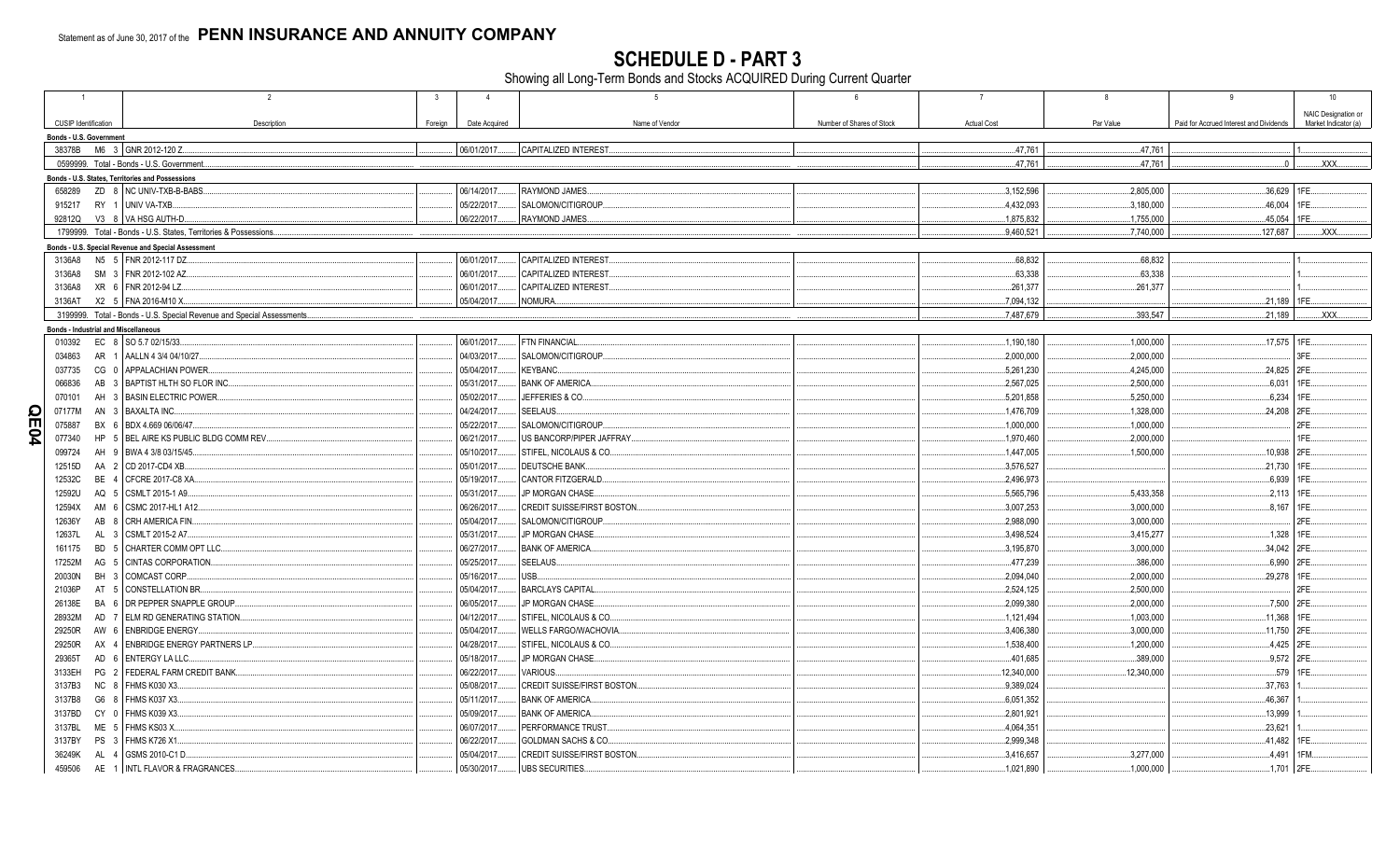**SCHEDULE D - PART 3**<br>Showing all Long-Term Bonds and Stocks ACQUIRED During Current Quarter

|               | $\overline{1}$                    | $\overline{2}$                                                   | $\overline{3}$ | $\overline{4}$ | $5\overline{5}$                   | 6                         | $\overline{7}$     | 8            | 9                                       | 10                   |
|---------------|-----------------------------------|------------------------------------------------------------------|----------------|----------------|-----------------------------------|---------------------------|--------------------|--------------|-----------------------------------------|----------------------|
|               |                                   |                                                                  |                |                |                                   |                           |                    |              |                                         | NAIC Designation or  |
|               | CUSIP Identification              | Description                                                      | Foreign        | Date Acquired  | Name of Vendor                    | Number of Shares of Stock | <b>Actual Cost</b> | Par Value    | Paid for Accrued Interest and Dividends | Market Indicator (a) |
|               | 46644F<br>AF 8                    | JPMBB 2015-C28 XA                                                |                | 06/21/2017.    | BREAN.                            |                           | .4,740,765         |              | .75,760                                 | 1FE                  |
|               | 46644V<br><b>BS</b>               | JPMMT 2015-4 B3.                                                 |                | 06/12/2017.    | BROWNSTONE.                       |                           | .2,950,956         | .2,950,956   | .4,160                                  | 2FE                  |
|               | 50190D<br>AL                      | 0   LCCM 2017-LC26 XA                                            |                | 06/23/2017.    | WELLS FARGO/WACHOVIA              |                           | .3,458,880         |              | .37,941                                 | 1FE                  |
|               | 50190D<br>AN                      | 6   LCCM 2017-LC26 XB                                            |                | 06/23/2017.    | WELLS FARGO/WACHOVIA              |                           | .2,558,394         |              | 19,823                                  | 1FF                  |
|               | 574599<br><b>BM 7</b>             | MASCO CORP                                                       |                | 06/12/2017.    | <b>RBC/DAIN RAUSCHER</b>          |                           | .996,450           | .1,000,000   |                                         | 2FE                  |
|               | 610202                            | BR 3 MONONGAHELA POWER CO.                                       |                | 05/09/2017.    | <b>JP MORGAN CHASE</b>            |                           | .2,998,740         | 3,000,000    |                                         | 2FE.                 |
|               | 629394<br>AA 5                    | NTC CAPITAL I.                                                   |                | 05/02/2017.    | <b>MPERIAL.</b>                   |                           | .3,125,675         | 3,370,000    | .3,142                                  | 2FE                  |
|               | 62952E<br>AB                      | 3 NYU HOSPITALS CENTER.                                          |                | 06/01/2017.    | RAYMOND JAMES.                    |                           | .4,922,220         | 4,000,000    | 70,278                                  |                      |
|               | AZ<br>65473Q                      | NI 5.8 02/01/42                                                  |                | 05/08/2017.    | STIFEL, NICOLAUS & CO             |                           | .3,506,730         | 3,000,000    | .48,333                                 | 2FE                  |
|               | 65473Q<br><b>BE</b>               | 2 NISOURCE FINANCE CORP                                          |                | 05/11/2017.    | JP MORGAN CHASE                   |                           | 2,999,520          | .3,000,000   |                                         | 2FE                  |
|               | 690742<br>AG                      | OWENS CORNING                                                    |                | 06/21/2017.    | <b>BANK OF AMERICA</b>            |                           | .1,981,280         | 2,000,000    |                                         | 2FE.                 |
|               | 69335G<br>AA<br>3 <sup>1</sup>    | PECO ENERGY CAP.                                                 |                | 04/04/2017.    | RAYMOND JAMES.                    |                           | .999,500           | 1,000,000    | .17,889                                 | 2FE                  |
|               | AK<br>714264                      | PERNOD-RICHARD SA.                                               |                | 06/30/2017.    | SEELAUS.                          |                           | .3,755,408         | 3,173,000    | 75,228                                  | 2FE                  |
|               | 745332<br>BY                      | PUGET SOUND ENERGY.                                              |                | 05/03/2017.    | SEELAUS.                          |                           | .2,536,875         | 2,750,000    | .83,640                                 | 2FE                  |
|               | 74890E<br>AG                      | RAITF 2017-FL7 C                                                 |                | 06/13/2017.    | SALOMON/CITIGROUP.                |                           | .2,843,000         | 2,843,000    |                                         | 1FF                  |
|               | 761713<br><b>BB</b>               | <b>REYNOLDS AMERICAN INC</b>                                     |                | 06/07/2017.    | <b>GOLDMAN SACHS &amp; CO</b>     |                           | .2,434,920         | 2,000,000    | .38,025                                 | 2FE                  |
|               | 774341<br>AL                      | 5 COL 4.35 04/15/47                                              |                | 05/30/2017.    | WELLS FARGO/WACHOVIA              |                           | .1,040,140         | 1,000,000    | .6,283                                  | 2FE                  |
|               | 784037<br>AA                      | <b>SCFMT 2017-1A A.</b>                                          |                | 06/29/2017.    | <b>GUGGENHEIM SECURITIES</b>      |                           | .2,199,778         | 2,200,000    |                                         | 1FE.                 |
|               | 824348<br>AX                      | 4 SHERWIN-WILLIAMS CO.                                           |                | 05/04/2017.    | VARIOUS.                          |                           | .2,001,185         | 2,000,000    |                                         | 2FE.                 |
|               | 8426EP<br>AC                      | SOUTHERN CO GAS.                                                 |                | 05/04/2017.    | <b>BANK OF AMERICA</b>            |                           | .2,992,950         | 3,000,000    |                                         | 2FE.                 |
| O<br>m        | 871829<br>AN                      | SYSCO CORP.                                                      |                | 04/27/2017.    | <b>KEYBANC.</b>                   |                           | .2,074,163         | 1,618,000    | 13,399                                  | 2FE                  |
|               | 871829<br><b>BF</b>               | 3 SYY 3 1/4 07/15/27.                                            |                | 06/19/2017.    | <b>GOLDMAN SACHS &amp; CO</b>     |                           | .1,989,260         | 2,000,000    |                                         | 2FE                  |
| $\mathbf{54}$ | 875127                            | AW 2 TAMPA ELECTRIC.                                             |                | 04/04/2017.    | <b>VARIOUS.</b>                   |                           | .2,730,101         | 2,246,000    | .54,143                                 | 1FF                  |
| ᅩ             | 90346W<br>AB                      | 9 US AIR 2013-1B.                                                |                | 06/12/2017.    | <b>VARIOUS.</b>                   |                           | .2,302,986         | 2,182,925    | .9,778                                  | 2FE                  |
|               | 913017<br><b>CP</b>               | 2 UNITED TECHNOLOGIES CORP                                       |                | 05/01/2017.    | SALOMON/CITIGROUP                 |                           | 2,991,720          | 3,000,000    |                                         | 1FE                  |
|               | 97653B<br>CB                      | 5   WIN 2015-A B3.                                               |                | 06/23/2017.    | KGS ALPHA.                        |                           | 3,838,434          | .3,737,407   | .10,670                                 | 1FE.                 |
|               | 97654D                            | CA 2 WIN 2015-5 B2.                                              |                | 06/08/2017.    | BROWNSTONE.                       |                           | 6,556,633          | 6,365,663    | .8,069                                  | 1FF                  |
|               | 98956P<br>AG                      | 7 ZIMMER HOLDINGS                                                |                | 06/29/2017.    | <b>CREDIT SUISSE/FIRST BOSTON</b> |                           | .989,370           | 1,000,000    | 16,528                                  | 2FE                  |
|               | 136375<br>BL                      | CANADIAN NATIONAL RAILROAD.                                      |                | 05/23/2017.    | GOLDMAN SACHS & CO                |                           | .4,599,595         | 3,500,000    | .69,878                                 |                      |
|               | AH<br>00507U                      | 4 WATSON PHARM INC.                                              |                | 05/30/2017.    | <b>BARCLAYS CAPITAL</b>           |                           | .1,065,310         | 1,000,000    | .22,499                                 | 2FE                  |
|               | 70469X                            | AE 4 PEAKS 2017-2A C.                                            |                | 04/13/2017.    | <b>GUGGENHEIM SECURITIES</b>      |                           | .2,550,000         | 2,550,000    |                                         | 1FE                  |
|               | 50587K                            | AB 7 LAFARGEHOLCIM FINANCE US.                                   |                | 05/19/2017.    | STIFEL, NICOLAUS & CO             |                           | 2,568,300          | .2,500,000   | 20,781                                  | 2FE.                 |
|               |                                   | 3899999. Total - Bonds - Industrial and Miscellaneous            |                |                |                                   |                           | 191,490,024        | .141.753.586 | .1.121.263                              | XXX.                 |
|               | 8399997. Total - Bonds - Part 3.  |                                                                  |                |                |                                   |                           | 208,485,985        | 149,934,894  | .1,270,139                              | .XXX.                |
|               | 8399999. Total - Bonds.           |                                                                  |                |                |                                   |                           | .208,485,985       | 149.934.894  | .1,270,139                              | XXX.                 |
|               |                                   | Preferred Stocks - Industrial and Miscellaneous                  |                |                |                                   |                           |                    |              |                                         |                      |
|               | 78410V 20 0 EIX 5 PERP            |                                                                  |                | 06/19/2017.    | WELLS FARGO/WACHOVIA.             | .80,000.000               | 0.2,000,000        |              |                                         | P2LFE.               |
|               |                                   | 8499999. Total - Preferred Stocks - Industrial and Miscellaneous |                |                |                                   |                           | 0.2,000,000        | XXX          | $\Omega$                                | XXX.                 |
|               |                                   | 8999997. Total - Preferred Stocks - Part 3.                      |                |                |                                   |                           | 0.2,000,000        | XXX          | 0                                       | $\ldots$ XXX.        |
|               | 8999999. Total - Preferred Stocks |                                                                  |                |                |                                   |                           | 0.2.000.000        | XXX          | $\Omega$                                | XXX                  |
|               |                                   | Common Stocks - Industrial and Miscellaneous                     |                |                |                                   |                           |                    |              |                                         |                      |
|               | 04010L                            | 10 3 ARES CAPITAL CORP.                                          |                | 05/30/2017.    | <b>WELLS FARGO.</b>               | .347,000.000              | .5,750,989         | XXX          |                                         |                      |
|               | 16934Q<br>20                      | CHIMERA INVESTMENT CORP.                                         |                | 05/30/2017.    | <b>WELLS FARGO</b>                | .229,000.000              | .4,196,622         | <b>XXX</b>   |                                         |                      |
|               | 19625W<br>10                      | COLONY NORTHSTAR INC CLASS A                                     |                | 01/11/2017.    | <b>REORGANIZATION OF SECURITY</b> | .352,939.000              | .4,147,369         | XXX          |                                         |                      |
|               | 31338@<br>10                      | 6 FHLN OF PITTSBURGH.                                            |                | 04/03/2017.    | <b>DIRECT ISSUER</b>              | .1,229.000                | 122,900            | XXX          |                                         |                      |
|               | 64828T<br>20                      | 1 NEW RESIDENTAL INVESTMENT.                                     |                | 06/08/2017.    | <b>WELLS FARGO.</b>               | .271,400.000              | 4,474,227          | <b>XXX</b>   |                                         |                      |
|               |                                   |                                                                  |                |                |                                   |                           |                    |              |                                         |                      |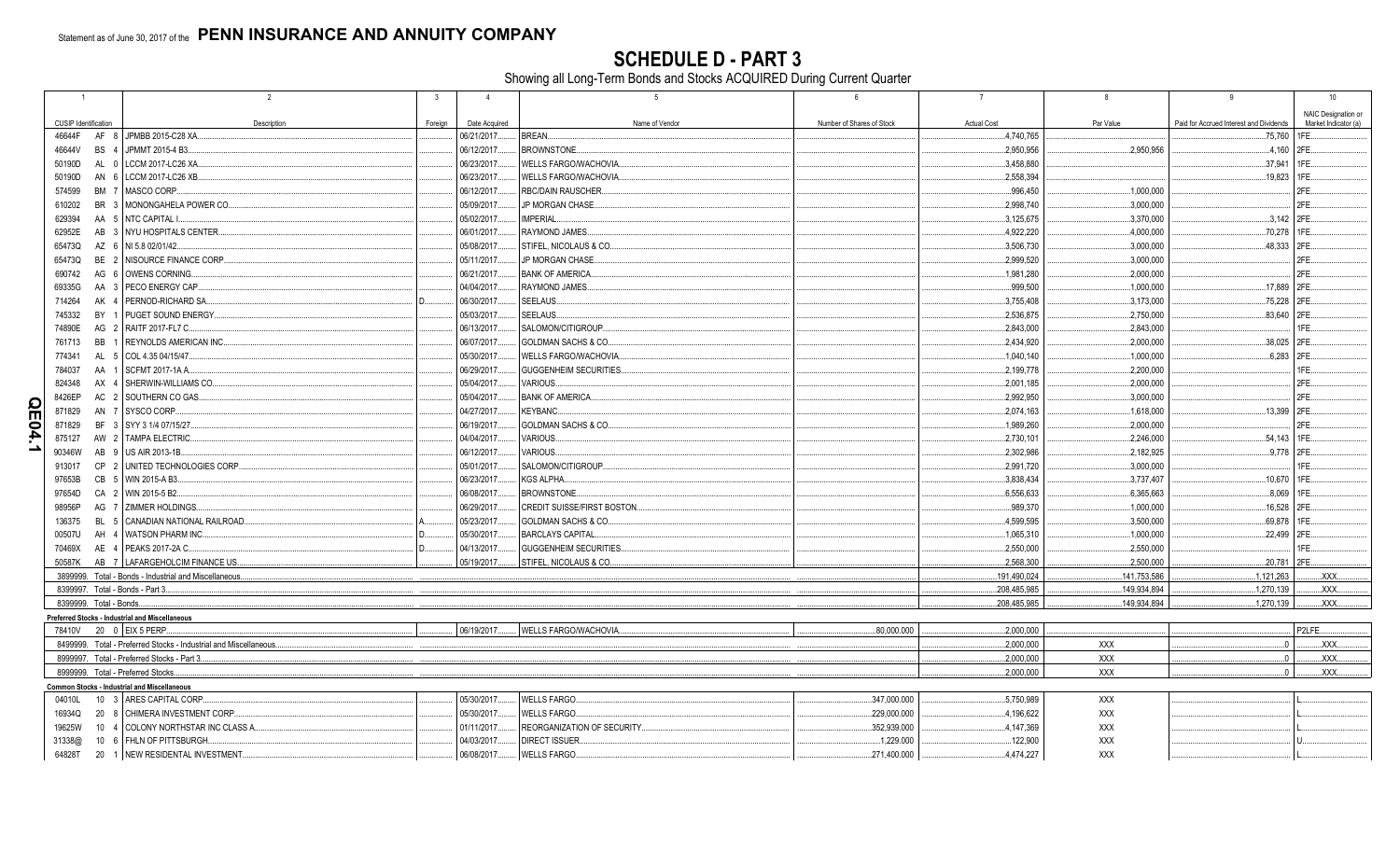**SCHEDULE D - PART 3**<br>Showing all Long-Term Bonds and Stocks ACQUIRED During Current Quarter

| <b>CUSIP Identification</b>                         | Description                                                   | Foreign<br>Date Acquired  | Name of Vendor | Number of Shares of Stock | <b>Actual Cost</b> | Par Value  | Paid for Accrued Interest and Dividends | NAIC Designation or<br>Market Indicator (a) |
|-----------------------------------------------------|---------------------------------------------------------------|---------------------------|----------------|---------------------------|--------------------|------------|-----------------------------------------|---------------------------------------------|
| 90187B 10 1 TWO HARBORS INVESTMENT CORP             |                                                               | WELLS FARGO<br>06/01/2017 |                | 200,000.000               | .2,010,37'         | <b>XXX</b> |                                         |                                             |
|                                                     | 9099999. Total - Common Stocks - Industrial and Miscellaneous |                           |                |                           | .20,702,478        | XXX        |                                         | .XXX                                        |
| 9799997. Total - Common Stocks - Part 3             |                                                               |                           |                |                           | .20,702,478        | XXX        |                                         | $\ldots$ XXX                                |
| 9799999. Total - Common Stocks                      |                                                               |                           |                |                           | .20,702,478        | <b>XXX</b> |                                         | XXX.                                        |
| 9899999. Total - Preferred and Common Stocks        |                                                               |                           |                |                           | 22,702,478         | <b>XXX</b> |                                         | XXX                                         |
| 9999999. Total - Bonds, Preferred and Common Stocks |                                                               |                           |                |                           | .231,188,463       | <b>XXX</b> | .1,270,139                              | <b>XXX.</b>                                 |

For all common stock bearing NAIC market indicator "U" provide the number of such issues:.....1.  $(a)$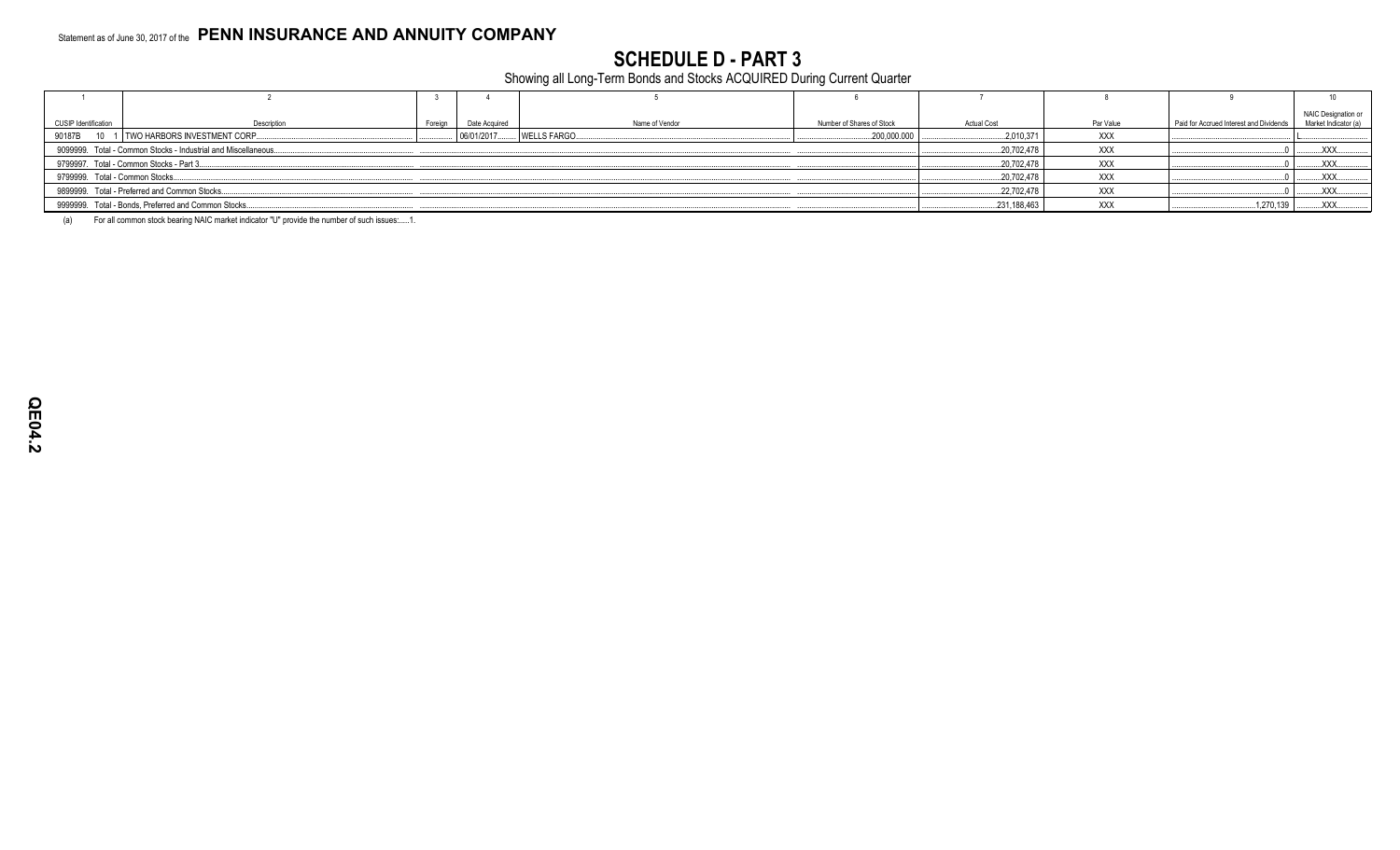SCHEDULE D - PART 4<br>Showing all Long-Term Bonds and Stocks SOLD, REDEEMED or Otherwise DISPOSED OF During Current Quarter

|                                                       |           | 2                                                            |            | -5                            | 6               |               | 8          | 9                  | 10                                 |                       |                        |                         | Change in Book/Adjusted Carrying Value |                       | 16                                 | 17                      | 18                      | 19                             | 20                    | 21                       | 22                       |
|-------------------------------------------------------|-----------|--------------------------------------------------------------|------------|-------------------------------|-----------------|---------------|------------|--------------------|------------------------------------|-----------------------|------------------------|-------------------------|----------------------------------------|-----------------------|------------------------------------|-------------------------|-------------------------|--------------------------------|-----------------------|--------------------------|--------------------------|
|                                                       |           |                                                              |            |                               |                 |               |            |                    |                                    | 11                    | 12                     | 13                      | 14                                     | 15                    |                                    |                         |                         |                                |                       |                          |                          |
|                                                       |           |                                                              |            |                               |                 |               |            |                    |                                    |                       |                        |                         |                                        |                       |                                    |                         |                         |                                |                       |                          |                          |
|                                                       |           |                                                              |            |                               |                 |               |            |                    |                                    |                       |                        | Current                 |                                        |                       |                                    |                         |                         |                                | Bond                  |                          |                          |
|                                                       |           |                                                              |            |                               |                 |               |            |                    |                                    |                       |                        | Year's                  |                                        |                       |                                    |                         |                         |                                | Interest              |                          |                          |
|                                                       |           |                                                              |            |                               |                 |               |            |                    |                                    | Unrealized            | Current                | Other-Than              |                                        | <b>Total Foreign</b>  |                                    | Foreign                 |                         |                                | Stock                 | Stated                   | <b>NAIC</b>              |
|                                                       |           |                                                              | Disposal   |                               | Number of       |               |            |                    | <b>Prior Year</b><br>Book/Adjusted | Valuation<br>Increase | Year's<br>Amortization | Temporary<br>Impairment | Total Change in<br>B./A.C.V.           | Exchange<br>Change in | Book/Adjusted<br>Carrying Value at | Exchange<br>Gain (Loss) | Realized<br>Gain (Loss) | <b>Total Gain</b><br>(Loss) on | Dividends<br>Received | Contractual<br>Maturity  | Designation<br>or Market |
| <b>CUSIP</b> Identification                           |           | Description                                                  | Date       | Name of Purchaser             | Shares of Stock | Consideration | Par Value  | <b>Actual Cost</b> | Carrying Value                     | (Decrease)            | / Accretion            | Recognized              | $(11+12-13)$                           | <b>B./A.C.V.</b>      | Disposal Date                      | on Disposal             | on Disposal             | Disposal                       | During Year           | Date                     | Indicator (a)            |
| Bonds - U.S. Government                               |           |                                                              |            |                               |                 |               |            |                    |                                    |                       |                        |                         |                                        |                       |                                    |                         |                         |                                |                       |                          |                          |
| 30250W                                                | AB        | SSGN 2010-S2 2A<br>q                                         | 06/30/2017 | <b>MBS PAYDOWN</b>            |                 | .55,830       | 55,830     | .55,892            | .55,892                            |                       |                        |                         |                                        |                       | .55,892                            |                         | (62)                    | (62)                           |                       | .643 07/29/2047.         |                          |
| 36296Q                                                | <b>RJ</b> | GNSF POOL 698089.                                            | 06/01/201  | MBS PAYDOWN.                  |                 | .42,758       | 42,758     | .40,734            | .42,614                            |                       | .144                   |                         | .144                                   |                       | .42,758                            |                         |                         |                                |                       | .776 04/15/2039.         |                          |
| 38375U                                                | - SC      | GNR 2014-H22 CI<br>.5                                        | 06/01/201  | <b>INTEREST ONLY PAYMENT.</b> |                 |               |            | 110,946            | .97,202                            |                       | (97, 202)              |                         | (97, 202)                              |                       |                                    |                         |                         |                                | 6,776                 | 11/20/2064.              |                          |
| 38378N                                                | XK        | GNR 2014-17 IO.                                              | 06/01/201  | INTEREST ONLY PAYMENT.        |                 |               |            | .232,640           | 106,969                            |                       | (106,969)              |                         | (106, 969)                             |                       |                                    |                         |                         |                                | .25,482               | 06/16/2048               |                          |
|                                                       |           | GNR 2014-135 IO.                                             |            | <b>INTEREST ONLY PAYMENT.</b> |                 |               |            |                    |                                    |                       |                        |                         |                                        |                       |                                    |                         |                         |                                |                       |                          |                          |
| 38378X                                                | PE        |                                                              | 06/01/201  |                               |                 |               |            | 70,858             | .55,130                            |                       | (55, 130)              |                         | (55, 130)                              |                       |                                    |                         |                         |                                | .4,329                | 01/16/2056.              |                          |
| 805649                                                | AA        | <b>EXIM - SAYARRA LTD.</b><br>- 8                            | 04/29/2017 | SINKING FUND REDEMPTION       |                 | .275,031      | .275,031   | 275,031            | 275,031                            |                       |                        |                         |                                        |                       | .275,031                           |                         |                         |                                | .1,907                | 10/29/2021               |                          |
| 0599999.                                              |           | Total - Bonds - U.S. Government                              |            |                               |                 | .373.619      | .373.619   | .786,101           | .632,838                           |                       | (259, 157)             |                         | (259.157)                              |                       | .373.681                           |                         | (62)                    | (62)                           | .39.913               | XXX                      | <b>XXX</b>               |
|                                                       |           | Bonds - U.S. Political Subdivisions of States                |            |                               |                 |               |            |                    |                                    |                       |                        |                         |                                        |                       |                                    |                         |                         |                                |                       |                          |                          |
| 213185                                                | <b>BP</b> | 5 COOK COUNTY ILLINOIS                                       |            | 06/26/2017. RAMIREZ.          |                 | .5,991,200    | .5,000,000 | .4,940,450         | 4,944,286                          |                       | .1,268                 |                         | .1,268                                 |                       | 4,945,554                          |                         | 1,045,646               | .1,045,646                     |                       | .196,311 11/15/2031. 1FE |                          |
| 2499999.                                              |           | Total - Bonds - U.S. Political Subdivisions of States.       |            |                               |                 | .5.991.200    | .5.000.000 | .4,940,450         | 4.944.286                          |                       | .1.268                 |                         | .1.268                                 |                       | .4,945,554                         |                         | .1.045.646              | 1.045.646                      | .196.311              | <b>XXX</b>               | <b>XXX</b>               |
|                                                       |           | Bonds - U.S. Special Revenue and Special Assessment          |            |                               |                 |               |            |                    |                                    |                       |                        |                         |                                        |                       |                                    |                         |                         |                                |                       |                          |                          |
| 3128PK WJ                                             |           | FGCI J07849.<br>- 9                                          | 06/01/2017 | <b>MBS PAYDOWN</b>            |                 | .26,988       | .26,988    | .26,212            | .26,911                            |                       | .76                    |                         | .76                                    |                       | 26,988                             |                         |                         | - 0                            |                       | .516 05/01/2023.         |                          |
| 3128PL                                                | AW        | <b>FGCI J08121</b><br>-2                                     | 06/01/201  | <b>MBS PAYDOWN.</b>           |                 | 16,880        | 16,880     | 16,760             | 16,863                             |                       | .18                    |                         | 18                                     |                       | 16,880                             |                         |                         |                                | .345                  | 06/01/2023.              |                          |
| 3136AT                                                | X2        | FNA 2016-M10 X<br>-5                                         | 06/01/201  | <b>ARIOUS</b>                 |                 |               |            | .1,927             |                                    |                       | (1, 927)               |                         | (1,927)                                |                       |                                    |                         |                         |                                |                       | 07/25/2028.              |                          |
| 31412B                                                | DS        | FN 920013                                                    | 06/01/201  | MBS PAYDOWN.                  |                 | .510          | 510        | 507                | 510                                |                       |                        |                         |                                        |                       | 510                                |                         |                         |                                | .13                   | 10/01/2047               |                          |
| $\sum_{31412M}$<br>$\sum_{31412M}$<br>$\sum_{31412W}$ | 2X        | N 929690                                                     | 06/01/201  | <b>MBS PAYDOWN.</b>           |                 | .1,771        | .1,771     | .1,723             | .1,766                             |                       |                        |                         |                                        |                       | .1,771                             |                         |                         |                                | .35                   | 07/01/2023               |                          |
|                                                       | AZ        | FN 933924                                                    | 06/01/201  | MBS PAYDOWN.                  |                 | .514          | .514       | 500                | 513                                |                       |                        |                         |                                        |                       | 514                                |                         |                         |                                | 10                    | 05/01/2023.              |                          |
| 31412W                                                | <b>WB</b> | FN 937242.                                                   | 06/01/201  | MBS PAYDOWN.                  |                 | .38,296       | .38,296    | .37,943            | .38,140                            |                       | 155                    |                         | .155                                   |                       | .38,296                            |                         |                         |                                | .1.147                | 05/01/2047               |                          |
| 31412W                                                | WC        | FN 937243.                                                   | 06/01/201  | MBS PAYDOWN.                  |                 | .647          | 647        | 641                | 647                                |                       |                        |                         |                                        |                       | .647                               |                         |                         |                                | 16                    | 05/01/2047               |                          |
| 31412X                                                | K4        | FN 937815.                                                   | 06/01/201  | MBS PAYDOWN.                  |                 | .853          | .853       | 846                | 852                                |                       |                        |                         |                                        |                       | 853                                |                         |                         |                                | 21                    | 06/01/2047               |                          |
| 31414E                                                | 2V        | FNCI 964388                                                  | 06/01/201  | MBS PAYDOWN.                  |                 | .21,291       | .21,291    | .21,167            | .21,277                            |                       | 14                     |                         | 14                                     |                       | .21,291                            |                         |                         |                                | 422                   | 07/01/2023.              |                          |
| 31414L                                                | C4        | FN 969091                                                    | 06/01/201  | MBS PAYDOWN.                  |                 | .572          | .572       | .556               | 570                                |                       |                        |                         |                                        |                       | .572                               |                         |                         |                                | 10                    | 04/01/2023.              |                          |
|                                                       |           |                                                              |            |                               |                 |               |            |                    |                                    |                       |                        |                         |                                        |                       |                                    |                         |                         |                                |                       |                          |                          |
| 31414M                                                | BH        | FN 969940                                                    | 06/01/20   | MBS PAYDOWN.                  |                 | .1,770        | 1,770      | .1,721             | .1,764                             |                       |                        |                         |                                        |                       | .1,770                             |                         |                         |                                |                       | 03/01/2023.              |                          |
| 31414R LG                                             |           | FN 973827                                                    | 06/01/20   | MBS PAYDOWN.                  |                 | .58           | .58        | .56                | .58                                |                       |                        |                         |                                        |                       | 58                                 |                         |                         |                                |                       | 03/01/2023.              |                          |
| 31414R                                                | <b>NV</b> | FN 973904                                                    | 06/01/201  | MBS PAYDOWN.                  |                 | 175           | 175        | .170               | 175                                |                       |                        |                         |                                        |                       | .175                               |                         |                         |                                |                       | 04/01/2023.              |                          |
| 31414S                                                | AA        | FN 974401                                                    | 06/01/201  | MBS PAYDOWN.                  |                 | .1,753        | .1,753     | .1,705             | 1,747                              |                       |                        |                         |                                        |                       | .1,753                             |                         |                         |                                | .33                   | 04/01/2023.              |                          |
| 31414U                                                | G3        | FN 976418                                                    | 06/01/201  | <b>MBS PAYDOWN.</b>           |                 | .1,317        | 1,317      | .1,281             | 1,314                              |                       |                        |                         |                                        |                       | .1,317                             |                         |                         |                                | 26                    | 03/01/2023.              |                          |
| 31415B                                                | AE        | FN 981605                                                    | 06/01/201  | MBS PAYDOWN.                  |                 | 106           | .106       | .103               | .106                               |                       |                        |                         |                                        |                       | .106                               |                         |                         |                                |                       | 06/01/2023.              |                          |
| 31415C                                                | <b>ND</b> | FN 982888                                                    | 06/01/201  | MBS PAYDOWN.                  |                 | .778          | 778        | .757               | 776                                |                       |                        |                         |                                        |                       | 778                                |                         |                         |                                |                       | 05/01/2023.              |                          |
| 31415P                                                | AE        | FN 984805                                                    | 06/01/201  | MBS PAYDOWN.                  |                 | .457          | .457       | .444               | .456                               |                       |                        |                         |                                        |                       | .457                               |                         |                         |                                |                       | 06/01/2023.              |                          |
| 31415P                                                | AR        | FN 984816<br>q                                               | 06/01/201  | MBS PAYDOWN.                  |                 | .1,519        | 1,519      | .1,477             | .1,511                             |                       |                        |                         |                                        |                       | .1,519                             |                         |                         |                                | .29                   | 06/01/2023.              |                          |
| 31415P                                                | WA        | FN 985441                                                    | 06/01/201  | MBS PAYDOWN.                  |                 | 623           | 623        | 606                | 622                                |                       |                        |                         |                                        |                       | 623                                |                         |                         |                                | $12^{\circ}$          | 07/01/2023.              |                          |
| 31415P                                                | XP        | FN 985486                                                    | 06/01/201  | <b>MBS PAYDOWN</b>            |                 | .317          | 317        | .308               | 316                                |                       |                        |                         |                                        |                       | 317                                |                         |                         |                                |                       | 07/01/2023.              |                          |
| 31415Q                                                | BX        | FN 985754                                                    | 06/01/201  | MBS PAYDOWN.                  |                 | .262          | .262       | .255               | .262                               |                       |                        |                         |                                        |                       | .262                               |                         |                         |                                |                       | 06/01/2023.              |                          |
| 31415Q                                                | E8        | FN 985859<br>-5                                              | 06/01/201  | MBS PAYDOWN.                  |                 | 132           | .132       | .128               | 131                                |                       |                        |                         |                                        |                       | .132                               |                         |                         |                                |                       | 07/01/2023.              |                          |
| 31415R                                                | 4B        | FN 987418.                                                   | 06/01/2017 | MBS PAYDOWN.                  |                 | 507           | .507       | .493               | .506                               |                       |                        |                         |                                        |                       | .507                               |                         |                         |                                | 10                    | 06/01/2023               |                          |
| 3199999.                                              |           | Total - Bonds - U.S. Special Revenue and Special Assessments |            |                               |                 | 118,096       | 118,096    | 118,286            | 117,793                            |                       | (1,626)                |                         | (1.626)                                |                       | 118,096                            |                         |                         |                                | 2.729                 | <b>XXX</b>               | XXX                      |
|                                                       |           | <b>Bonds - Industrial and Miscellaneous</b>                  |            |                               |                 |               |            |                    |                                    |                       |                        |                         |                                        |                       |                                    |                         |                         |                                |                       |                          |                          |
|                                                       | AA        | ABENGOA TRANSMISSION SUR                                     | 05/01/2017 | SINKING FUND REDEMPTION       |                 | .5,100        | .5,100     | .5,100             | .5,100                             |                       |                        |                         |                                        |                       | .5,100                             |                         |                         |                                |                       | .175   04/30/2043. 2FE.  |                          |
| 00289L                                                |           |                                                              |            |                               |                 |               |            |                    |                                    |                       |                        |                         |                                        |                       |                                    |                         |                         |                                |                       |                          |                          |
| 021345                                                | AA        | ALTA WIND HOLDINGS                                           | 06/30/201  | SINKING FUND REDEMPTION       |                 | 100,596       | 100,596    | 100,897            | 100,593                            |                       |                        |                         |                                        |                       | 100,596                            |                         |                         |                                | .3,521                | 06/30/2035. 2FE.         |                          |
| 025816 BL                                             |           | AMERICAN EXPRESS.<br>$\overline{2}$                          | 05/03/2017 | WELLS FARGO/WACHOVIA          |                 | .2,534,375    | .2.500.000 | .2,500,000         | .2.500.000                         |                       |                        |                         |                                        |                       | 2.500.000                          |                         | .34,375                 | .34,375                        | .79,285               | 01/01/9999. 3FE.         |                          |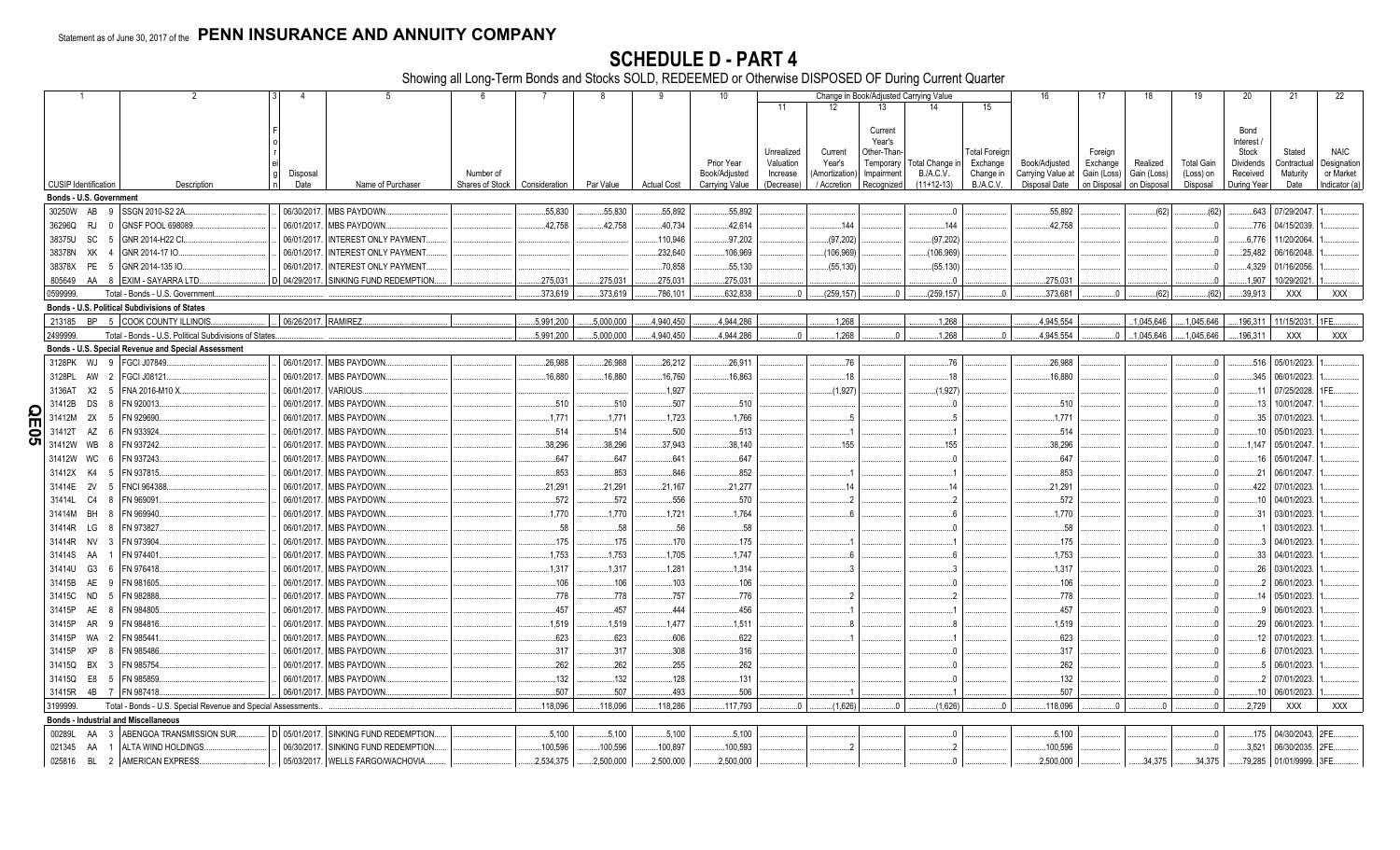SCHEDULE D - PART 4<br>Showing all Long-Term Bonds and Stocks SOLD, REDEEMED or Otherwise DISPOSED OF During Current Quarter

|        |                             |                |                                 |             |                              |                 |               |            | 9                  | 10                    |            |              |                   | Change in Book/Adjusted Carrying Value |                      | 16                | 17          | 18          | 19                | 20                  | 21                 |               |
|--------|-----------------------------|----------------|---------------------------------|-------------|------------------------------|-----------------|---------------|------------|--------------------|-----------------------|------------|--------------|-------------------|----------------------------------------|----------------------|-------------------|-------------|-------------|-------------------|---------------------|--------------------|---------------|
|        |                             |                |                                 |             |                              |                 |               |            |                    |                       | 11         | 12           | 13                | 14                                     | 15                   |                   |             |             |                   |                     |                    |               |
|        |                             |                |                                 |             |                              |                 |               |            |                    |                       |            |              |                   |                                        |                      |                   |             |             |                   |                     |                    |               |
|        |                             |                |                                 |             |                              |                 |               |            |                    |                       |            |              | Current<br>Year's |                                        |                      |                   |             |             |                   | Bond                |                    |               |
|        |                             |                |                                 |             |                              |                 |               |            |                    |                       | Unrealized | Current      | Other-Than-       |                                        | <b>Total Foreigr</b> |                   | Foreign     |             |                   | Interest /<br>Stock | Stated             | <b>NAIC</b>   |
|        |                             |                |                                 |             |                              |                 |               |            |                    | Prior Year            | Valuation  | Year's       | Temporary         | <b>Total Change</b>                    | Exchange             | Book/Adjusted     | Exchange    | Realized    | <b>Total Gain</b> | Dividends           | Contractual        | Designation   |
|        |                             |                |                                 | Disposal    |                              | Number of       |               |            |                    | Book/Adjusted         | Increase   | Amortization | Impairment        | <b>B./A.C.V.</b>                       | Change in            | Carrying Value at | Gain (Loss) | Gain (Loss) | (Loss) on         | Received            | Maturity           | or Market     |
|        | <b>CUSIP</b> Identification |                | Description                     | Date        | Name of Purchaser            | Shares of Stock | Consideration | Par Value  | <b>Actual Cost</b> | <b>Carrying Value</b> | (Decrease) | / Accretion  | Recognized        | $(11+12-13)$                           | <b>B./A.C.V.</b>     | Disposal Date     | on Disposal | on Disposal | Disposal          | During Year         | Date               | Indicator (a) |
|        | 03235M                      | AA<br>- 0      | AMTRAK SERIES-2001              | 06/15/2017. | MATURITY.                    |                 | .827,083      | 827,083    | 827,083            | .827,083              |            |              |                   |                                        |                      | .827,083          |             |             |                   | .39,286             | 06/15/2017         |               |
|        | 03764U                      | AJ<br>-2       | APID 2013-16A B.                | 06/19/2017. | CALL at 100.000.             |                 | .5,000,000    | .5,000,000 | 4,943,750          | .4,953,943            |            | .46,057      |                   | .46,057                                |                      | .5,000,000        |             |             |                   | 128,339             | 01/19/2025.        | 1FE.          |
|        | 04248N                      | AA             | ARMY HAWAII FAMILY (MH)         | 06/15/2017  | SINKING FUND REDEMPTION.     |                 | 40,536        | 40,536     | 48,837             | .40,630               |            | . (94        |                   | . (94)                                 |                      | .40,536           |             |             |                   | 1,120               | 06/15/2050.        | 1FE.          |
|        | 045424                      | EX             | ASC 1997-D4 B4.                 | 06/11/2017  | MBS PAYDOWN.                 |                 | 141,762       | 141,762    | 139,635            | 141,122               |            | .640         |                   | 640                                    |                      | .141,762          |             |             |                   | .4,043              | 04/14/2029.        | 1FM.          |
|        | 05990K                      | AC             | <b>BANC OF CALIFORNIA INC</b>   | 05/11/2017  | SANDLER ONEILL PARTNERS.     |                 | 1,503,750     | 1,500,000  | 1,496,250          | 1,496,791             |            | 117          |                   | 117                                    |                      | .1,496,908        |             | .6,842      | .6,842            |                     | 46,156 04/15/2025. | 2FE.          |
|        | 07383F                      | <b>YR</b>      | BSCMS 2004-PWR3 G.              | 06/01/2017  | MBS PAYDOWN.                 |                 | 178,925       | 178,925    | 160,138            | 178,925               |            |              |                   |                                        |                      | .178,925          |             |             |                   | 3,945               | 02/11/2041         | 1FM.          |
|        | 12527E                      | AK             | CFCRE 2011-C1 E.                | 06/30/2017  | MBS PAYDOWN.                 |                 |               | 12,630     | .10,672            | 11,515                |            |              |                   |                                        |                      | 11,515            |             | $(11,515)$  | (11,515)          | .389                | 04/15/2044.        | 1FM.          |
|        | 12532B                      | AH             | CFCRE 2016-C7 XA.               | 06/01/2017  | INTEREST ONLY PAYMENT        |                 |               |            | 3,363              | .3,329                |            | (3,329)      |                   | (3,329)                                |                      |                   |             |             |                   | .200                | 12/10/2054.        | 1FE           |
|        | 12592K                      | BD             | COMM 2014-UBS5 XA               | 06/01/2017  | INTEREST ONLY PAYMENT.       |                 |               |            | .11,593            | .8,196                |            | (8, 196)     |                   | (8, 196)                               |                      |                   |             |             |                   |                     | .749 09/10/2047    | 1FE           |
|        | 12592U                      | AQ             | CSMLT 2015-1 A9                 | 06/26/2017  | MBS PAYDOWN                  |                 | .33,836       | .33,836    | .34,661            |                       |            |              |                   |                                        |                      | .33,836           |             |             |                   |                     | 05/25/2045.        | 1FE           |
|        | 12594M                      | BD             | COMM 2016-COR1 XA               | 06/01/2017  | INTEREST ONLY PAYMENT        |                 |               |            | .6,720             | .6,524                |            | (6, 524)     |                   | (6, 524)                               |                      |                   |             |             |                   | .417                | 10/10/2049.        | 1FE.          |
|        | 126281                      | BB             | CSAIL 2015-C1 XA                | 06/01/2017  | INTEREST ONLY PAYMENT.       |                 |               |            | 8,094              | 7,062                 |            | .(7,062)     |                   | (7,062)                                |                      |                   |             |             |                   | .520                | 04/15/2050.        | 1FE           |
|        | 12637L                      | AL<br>-3       | CSMLT 2015-2 A7                 | 06/26/2017  | MBS PAYDOWN.                 |                 | .75,214       | .75,214    | .77,047            |                       |            |              |                   |                                        |                      | 75,214            |             |             |                   |                     | 08/25/2045.        | 1FE.          |
|        | 12649X                      | BC             | CSMC 2015-3 B2.                 | 06/01/2017  | MBS PAYDOWN.                 |                 | .27,531       | .27,531    | .27,858            | .27,558               |            | (27)         |                   | (27)                                   |                      | 27,531            |             |             |                   | .452                | 03/25/2045.        | 1FM.          |
|        | 12677#                      | AA             | <b>CVS CAREMARK CORP</b>        | 06/15/2017  | SINKING FUND REDEMPTION.     |                 | .5,062        | .5,062     | .5,062             | 5,062                 |            |              |                   |                                        |                      | 5,062             |             |             |                   | .118                | 01/15/2040         |               |
| O      | 13057V                      | AC             | CRART 2015-4 A3                 | 04/11/2017  | JP MORGAN CHASE              |                 | .5,015,820    | .5,000,000 | .5,044,336         | .5,025,042            |            | (8, 174)     |                   | (8, 174)                               |                      | .5,016,868        |             | $(1,048)$   | (1,048)           | .34,567             | 01/15/2020. 1FE.   |               |
| щ<br>0 | 141781                      | BC             | CARGILL INC.                    | 05/08/2017  | TENDER OFFER.                |                 | .2,068,434    | .2,000,000 | 1,996,220          | 1,996,517             |            | 27           |                   | 27                                     |                      | .1,996,544        |             | 71,891      | .71,891           | .41,000             | 11/01/2042.        | 1FE.          |
| ِ ق    | 16164A                      | AC             | CHASE 2016-2 M2.                | 06/01/2017  | MBS PAYDOWN.                 |                 | .132,397      | 132,397    | .135,914           | 132,562               |            | (165)        |                   | (165)                                  |                      | .132,397          |             |             |                   | 2,100               | 02/25/2044.        | 1FE.          |
|        | 17290K                      | AB             | CHAI 2015-PM2 B.                | 06/15/2017  | MBS PAYDOWN                  |                 | .415,766      | 415,766    | .413,809           | 414,785               |            | .981         |                   | 981                                    |                      | .415,766          |             |             |                   | .7,885              | 03/15/2022. 2FE.   |               |
|        | 17291E                      | BB             | <b>CGCMT 2016-P6 XA</b>         | 06/01/2017. | <b>INTEREST ONLY PAYMENT</b> |                 |               |            | 6,312              | .6,241                |            | (6,241)      |                   | (6,241)                                |                      |                   |             |             |                   | .437                | 12/10/2049. 1FE.   |               |
|        | 17321L                      | AE             | CMLTI 2013-J1 B1                | 06/01/2017  | MBS PAYDOWN.                 |                 | .18,328       | 18,328     | 18,076             | 18,325                |            |              |                   |                                        |                      | 18,328            |             |             |                   | .270                | 10/25/2043.        | 1FM.          |
|        | 17323E                      | AN<br>-3       | CMLTI 2014-J2 B2.               | 06/01/2017  | <b>MBS PAYDOWN.</b>          |                 | .31,438       | .31,438    | .32,145            | .31,476               |            | (38)         |                   | (38)                                   |                      | 31,438            |             |             |                   | .513                | 11/25/2044.        | 1FM.          |
|        | 17325D                      | AJ             | CGCMT 2016-P5 XA.               | 06/01/2017  | INTEREST ONLY PAYMENT        |                 |               |            | .4,942             | .4,797                |            | (4,797)      |                   | (4,797)                                |                      |                   |             |             |                   | .305                | 10/10/2049. 1FE.   |               |
|        | 209115                      | $A^*$          | CONSOLIDATED EDISON OF NY.      | 06/30/2017  | SINKING FUND REDEMPTION.     |                 | 11,109        | .11,109    | .11,109            | 11,109                |            |              |                   |                                        |                      | 11,109            |             |             |                   | .484                | 07/01/2022.        |               |
|        | 21079R                      | AA             | <b>CONTINENTAL AIRLINES.</b>    | 04/19/2017  | SINKING FUND REDEMPTION.     |                 | 176,662       | 176,662    | 190,574            | .177,021              |            | (359)        |                   | (359)                                  |                      | .176,662          |             |             |                   | 6,097               | 04/19/2022. 3FE.   |               |
|        | 24735T                      | AA             | DELTA AIR 2012-1 B.             | 05/07/2017  | SINKING FUND REDEMPTION.     |                 | 70,292        | .70,292    | 74,333             | 70,550                |            | (259)        |                   | (259)                                  |                      | 70,292            |             |             |                   | 2,416               | 05/07/2019. 2FE.   |               |
|        | 25470D                      | AJ             | DISCOVERY COMMUNICATIONS        | 06/22/2017  | SUN TRUST.                   |                 | 1,884,620     | .2,000,000 | 2,154,680          | .2,144,699            |            | (1, 456)     |                   | (1,456)                                |                      | .2,143,243        |             | (258, 623)  | (258, 623)        | .72,042             | 04/01/2043. 2FE.   |               |
|        | 25470D                      | AK             | <b>DISCOVERY COMMUNICATIONS</b> | 06/21/2017  | MORGAN STANLEY.              |                 | .1,955,040    | .2,000,000 | .1,998,300         | .1,998,552            |            | 75           |                   | 75                                     |                      | .1,998,627        |             | (43,587)    | (43, 587)         | .53,858             | 03/15/2025. 2FE.   |               |
|        | 29429C                      | AJ             | CGCMT 2016-P3 XA.               | 06/01/2017  | INTEREST ONLY PAYMENT        |                 |               |            | .2,292             | .2,133                |            | (2, 133)     |                   | (2, 133)                               |                      |                   |             |             |                   | .140                | 04/15/2049.        | 1FE.          |
|        | 3137AB                      | FW             | <b>FHMS K702 X1</b>             | 06/01/2017  | <b>INTEREST ONLY PAYMENT</b> |                 |               |            | .24,379            | .7,657                |            | (7,657)      |                   | (7,657)                                |                      |                   |             |             |                   | .3,353              | 02/25/2018.        |               |
|        | 3137AE                      | V8             | <b>FHMS K703 X1</b>             | 06/01/2017  | INTEREST ONLY PAYMENT.       |                 |               |            | .18,266            | 7,518                 |            | (7,518)      |                   | (7,518)                                |                      |                   |             |             |                   | .2,740              | 05/25/2018.        |               |
|        | 3137AJ                      | МG             | FHMS K016 X1                    | 06/01/2017  | INTEREST ONLY PAYMENT        |                 |               |            | .23,699            | .17,167               |            | (17, 167)    |                   | (17, 167)                              |                      |                   |             |             |                   | .1,836              | 10/25/2021.        | 1FE.          |
|        | 3137AT RX                   |                | <b>FHMS K020 X1.</b>            | 06/01/2017  | INTEREST ONLY PAYMENT        |                 |               |            | .36,766            | 31,215                |            | (31,215)     |                   | (31, 215)                              |                      |                   |             |             |                   | 3,116               | 05/25/2022.        | 1FE           |
|        | 3137AW                      | QJ             | FHMS K023 X1.                   | 06/01/201   | INTEREST ONLY PAYMENT        |                 |               |            | 12,967             | .11,665               |            | (11,665)     |                   | (11,665)                               |                      |                   |             |             |                   | .1,053              | 08/25/2022         | 1FE.          |
|        | 3137B1                      | UH             | <b>FHMS K027 X1</b>             | 06/01/201   | INTEREST ONLY PAYMENT        |                 |               |            | .27,682            | .21,408               |            | (21,408)     |                   | (21, 408)                              |                      |                   |             |             |                   | .1,886              | 01/25/2023.        | 1FE.          |
|        | 3137B7                      | N2             | FHMS K036 X1.                   | 06/01/2017  | INTEREST ONLY PAYMENT        |                 |               |            | 12,156             | .9,478                |            | (9,478)      |                   | (9,478)                                |                      |                   |             |             |                   | .743                | 10/25/2023.        | 1FE.          |
|        | 3137B8                      | G5             | <b>FHMS K037 X1</b>             | 06/01/2017  | <b>INTEREST ONLY PAYMENT</b> |                 |               |            | .6,827             | 5,368                 |            | (5,368)      |                   | (5,368)                                |                      |                   |             |             |                   | .419                | 01/25/2024         | 1FE.          |
|        | 3137BA                      | HB             | FHMS K715 X1                    | 06/01/2017  | INTEREST ONLY PAYMENT        |                 |               |            | .29,028            | .26,701               |            | (26,701)     |                   | (26, 701)                              |                      |                   |             |             |                   | .3,387              | 01/25/2021         | 1FE.          |
|        | 3137BB                      | BE<br>-9       | FHMS K038 X                     | 06/01/2017  | INTEREST ONLY PAYMENT        |                 |               |            | 12,021             | .9,553                |            | (9,553)      |                   | (9,553)                                |                      |                   |             |             |                   | .718                | 03/25/2024.        | 1FE.          |
|        | 3137BH                      | XK             | FHMS K045 X                     | 06/01/2017  | <b>INTEREST ONLY PAYMENT</b> |                 |               |            | 6,367              | .6,119                |            | .(6,119)     |                   | (6,119)                                |                      |                   |             |             |                   | .400                | 01/25/2025.        |               |
|        | 3137BL                      | ME             | FHMS KS03 X                     | 06/30/2017  | <b>INTEREST ONLY PAYMENT</b> |                 |               |            | .1,503             |                       |            | (1,503)      |                   | (1,503)                                |                      |                   |             |             |                   |                     | 08/25/2025.        |               |
|        | 3137BN GU                   | $\overline{2}$ | FHMS K054 X1                    | 06/01/2017. | <b>INTEREST ONLY PAYMENT</b> |                 |               |            | .3,904             | 3,631                 |            | (3,631)      |                   | (3,631)                                |                      |                   |             |             |                   | .218                | 01/25/2026.        | 1FE.          |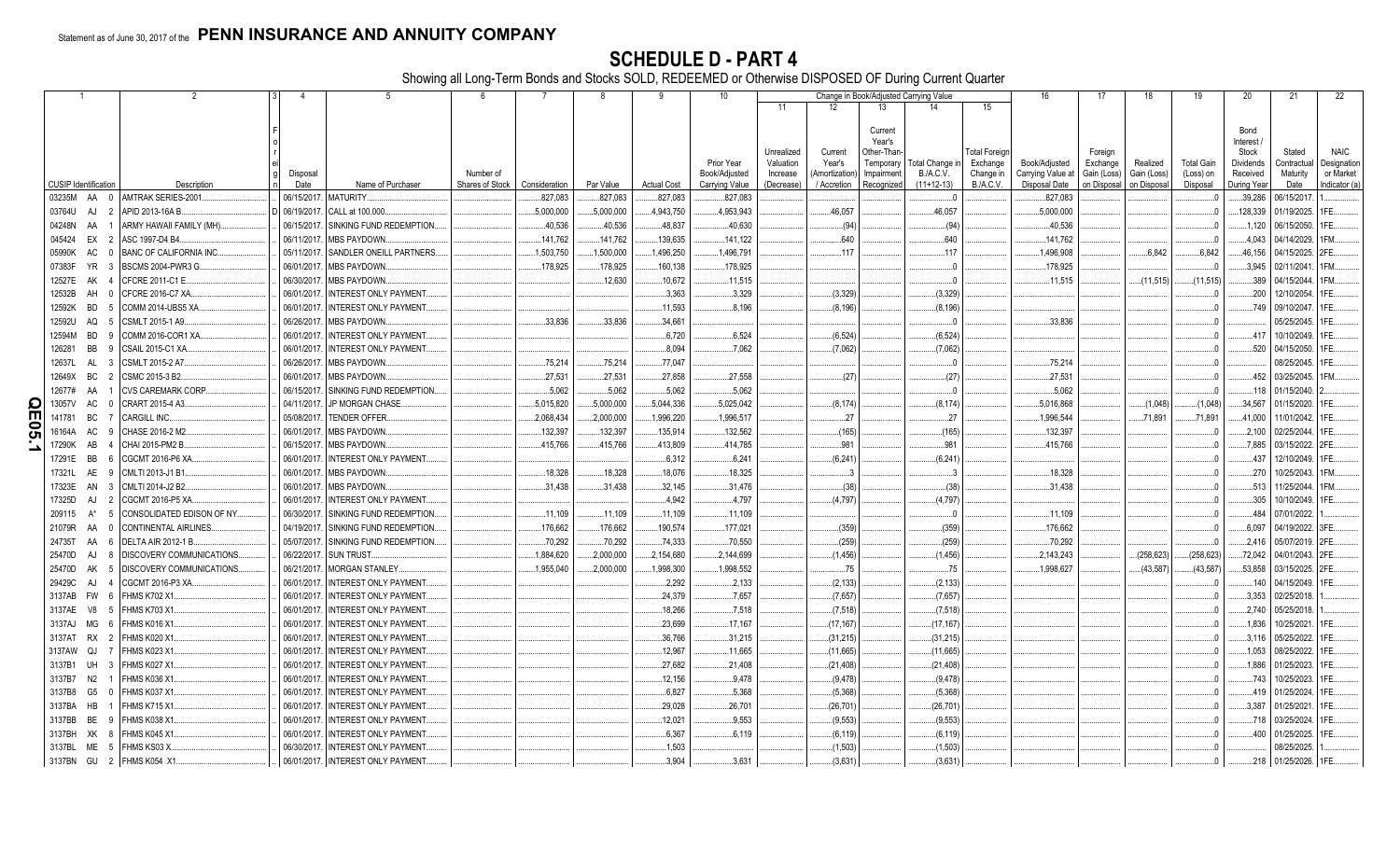SCHEDULE D - PART 4<br>Showing all Long-Term Bonds and Stocks SOLD, REDEEMED or Otherwise DISPOSED OF During Current Quarter

|               |                             |                  |                                        |                       |                                              |                 |                        | 8                   | 9                     | 10                       |                         |                   |                          | Change in Book/Adjusted Carrying Value |                                  | 16                  | 17                  | 18          | 19                | 20                 | 21                        | 22                         |
|---------------|-----------------------------|------------------|----------------------------------------|-----------------------|----------------------------------------------|-----------------|------------------------|---------------------|-----------------------|--------------------------|-------------------------|-------------------|--------------------------|----------------------------------------|----------------------------------|---------------------|---------------------|-------------|-------------------|--------------------|---------------------------|----------------------------|
|               |                             |                  |                                        |                       |                                              |                 |                        |                     |                       |                          | 11                      | 12                | 13<br>Current<br>Year's  | 14                                     | 15                               |                     |                     |             |                   | Bond<br>Interest   |                           |                            |
|               |                             |                  |                                        |                       |                                              |                 |                        |                     |                       | Prior Year               | Unrealized<br>Valuation | Current<br>Year's | Other-Than-<br>Temporary | Total Change i                         | <b>Total Foreign</b><br>Exchange | Book/Adjusted       | Foreign<br>Exchange | Realized    | <b>Total Gain</b> | Stock<br>Dividends | Stated<br>Contractual     | <b>NAIC</b><br>Designation |
|               |                             |                  |                                        | Disposal              |                                              | Number of       |                        |                     |                       | Book/Adjusted            | Increase                | Amortizatior      | Impairment               | <b>B./A.C.V.</b>                       | Change in                        | Carrying Value at   | Gain (Loss)         | Gain (Loss) | (Loss) on         | Received           | Maturity                  | or Market                  |
|               | <b>CUSIP</b> Identification |                  | Description                            | Date                  | Name of Purchaser                            | Shares of Stock | Consideration          | Par Value           | <b>Actual Cost</b>    | Carrying Value           | (Decrease)              | / Accretion       | Recognized               | $(11+12-13)$                           | <b>B./A.C.V.</b>                 | Disposal Date       | on Disposal         | on Disposal | Disposal          | During Year        | Date                      | Indicator (a)              |
|               | 3137BS                      | <b>P9</b>        | <b>FHMS K058 X1</b>                    | 06/01/2017            | INTEREST ONLY PAYMENT.                       |                 |                        |                     | .3,940                | .3,882                   |                         | (3,882)           |                          | (3,882)                                |                                  |                     |                     |             |                   | 216                | 08/25/2026                | FE.                        |
|               | 36186X                      | AD               | GMACN 2012 BLIS A.                     | 06/12/201             | SINKING FUND REDEMPTION.                     |                 | .2,470                 | .2,470              | .2,420                | .2,466                   |                         |                   |                          |                                        |                                  | .2,470              |                     |             |                   | .53                | 07/10/2050                | FE.                        |
|               | 36251F                      | AY               | GSMS 2015-GC28 XA.                     | 06/01/201             | <b>INTEREST ONLY PAYMENT</b>                 |                 |                        |                     | .6,542                | .5,060                   |                         | (5,060)           |                          | (5,060)                                |                                  |                     |                     |             |                   | .415               | 02/10/2048                |                            |
|               | 36298G                      | AA               | <b>GSPA MONETIZATION TRUST</b>         | 06/09/20              | SINKING FUND REDEMPTION                      |                 | .22,632                | .22,632             | .23,085               | .22,643                  |                         | (1                |                          | (11                                    |                                  | .22,632             |                     |             |                   | .606               | 10/09/2029                |                            |
|               | 38143Y                      | AC               | <b>GOLDMAN SACHS GRP.</b>              | 06/08/201             | TENDER OFFER.                                |                 | 6,990,055              | .5,500,000          | .6,391,740            | .6,359,293               |                         | (11,503)          |                          | (11,503)                               |                                  | .6,347,790          |                     | 642,265     | .642,265          | 177,375            | 05/01/2036                | 2FE.                       |
|               | 437076                      | AV               | HOME DEPOT INC.                        | 06/26/20              | SALOMON/CITIGROUP.                           |                 | .6,697,600             | .5,000,000          | .4,976,400            | .4,978,371               |                         | .201              |                          | .201                                   |                                  | 4,978,572           |                     | .1,719,028  | 1,719,028         | .221,472           | 04/01/204                 | FE.                        |
|               | 46625M                      | ZE               | JPMCC 2003-PM1A F.                     | 06/01/201             | MBS PAYDOWN.                                 |                 | .68,776                | .68,776             | .48,143               | 68,776                   |                         |                   |                          |                                        |                                  | .68,776             |                     |             |                   | 1,735              | 08/12/2040                | <b>IFM</b>                 |
|               | 46625Y<br>46625Y            | DG.<br><b>NK</b> | JPMCC 2004-CBX B.<br>JPMCC 2005-LDP2 C | 06/01/20<br>04/17/20  | <b>MBS PAYDOWN.</b><br>CALL at 100.000.      |                 | .74.978                | 74,978<br>1,093,557 | .66,918               | 74,978                   |                         |                   |                          |                                        |                                  | 74,978<br>1,093,557 |                     |             |                   | 1,588<br>.17,902   | 01/12/2037                |                            |
|               | 46630J                      | AE               | JPMCC 2007-LDPX AM                     | 06/01/20              | MBS PAYDOWN.                                 |                 | 1,093,557<br>3,155,698 | .3,155,698          | .943,193<br>2,548,719 | .1,093,610<br>.3,129,521 |                         | (53)<br>.26,177   |                          | (53)<br>.26,177                        |                                  | .3,155,698          |                     |             |                   | .65,563            | 07/15/2042<br>01/15/2049. | FM.                        |
|               | 46639G                      | AG               | JPMMT 2013-1 B3.                       | 06/01/201             | MBS PAYDOWN.                                 |                 | .47,351                | .47,351             | .47,352               | .47,352                  |                         |                   |                          |                                        |                                  | .47,352             |                     |             | (1                | .691               | 03/25/2043.               | <b>FM</b>                  |
|               | 46644V                      | BS               | JPMMT 2015-4 B3.                       | 06/26/20              | MBS PAYDOWN.                                 |                 | .6,030                 | .6,030              | 6,030                 |                          |                         |                   |                          |                                        |                                  | .6,030              |                     |             |                   |                    | 06/25/2045.               | 2FE.                       |
|               | 46645L                      | BA               | JPMBB 2016-C1 XA.                      | 06/01/201             | INTEREST ONLY PAYMENT.                       |                 |                        |                     | 3,832                 | 3,466                    |                         | (3, 466)          |                          | (3,466)                                |                                  |                     |                     |             |                   | .249               | 03/15/2049.               |                            |
|               | 46645U                      | AV               | JPMCC 2016-JP4 XA                      | 06/01/201             | INTEREST ONLY PAYMENT.                       |                 |                        |                     | .8,659                | .3,653                   |                         | (8,614)           |                          | (8,614)                                |                                  |                     |                     |             |                   | 480                | 12/15/2049.               | FE.                        |
|               | 50543L                      | AB               | .AFL 2016-1A B1                        | 06/15/201             | MBS PAYDOWN.                                 |                 | 70,312                 | 70,312              | 70,310                | 70,159                   |                         | .154              |                          | 154                                    |                                  | .70,312             |                     |             | . 0               | 1,711              | 01/15/2042.               |                            |
| O             | 52108H                      | 7E               | <b>BUBS 2005-C5 F.</b>                 | 06/11/201             | MBS PAYDOWN.                                 |                 | 368,294                | 368,294             | 369,445               | .369,195                 |                         | (900)             |                          | (900)                                  |                                  | .368,294            |                     |             |                   | .9,659             | 09/15/2040.               |                            |
| m             | 52465#                      | AZ               | EGG MASON MTG CAP CORP.                | 06/30/201             | SINKING FUND REDEMPTION.                     |                 | .44,121                | .44,121             | .44,122               | .44, 122                 |                         |                   |                          |                                        |                                  | .44,122             |                     | (2)         | $\cdot$ (2)       | . 1,414            | 06/10/2021                |                            |
| 0<br><u>ທ</u> | 52602E                      | AΓ.              | LEND PROC SER/BLK KNGHT                | 04/26/201             | CALL at 104.825                              |                 | .3,573,487             | .3,409,000          | 3,600,593             | .3,567,092               |                         | .6,395            |                          | .6,395                                 |                                  | .3,573,487          |                     |             |                   | .103,998           | 04/15/2023.               |                            |
| <u>in</u>     | 54246#                      | AA               | LONG BEACH JUDICIAL PARTNERS           | 06/30/201             | SINKING FUND REDEMPTION                      |                 | .14,227                | 14,227              | 14,652                | .14,232                  |                         | (4)               |                          | . (4                                   |                                  | .14,227             |                     |             |                   | 489                | 12/31/2047                |                            |
|               | 59010R                      | AA               | MRLN 2016-1 A.                         | 06/15/201             | MBS PAYDOWN.                                 |                 | .57,692                | .57,692             | .55,474               | .57,446                  |                         | .246              |                          | 246                                    |                                  | .57,692             |                     |             |                   | .1,046             | 12/15/2032.               |                            |
|               | 59022H                      | DX               | MLMT 2004-KEY2 D                       | 06/01/201             | MBS PAYDOWN.                                 |                 | 124,596                | 124,596             | .90,955               | 124,596                  |                         |                   |                          |                                        |                                  | .124,596            |                     |             |                   | 2,629              | 08/12/2039                |                            |
|               | 606935                      | AL               | MLCFC 2006-1 B.                        | 06/01/201             | MBS PAYDOWN.                                 |                 | .88,063                | 88,063              | .87,513               | .87,765                  |                         | .298              |                          | 298                                    |                                  | .88,063             |                     |             |                   | .2,199             | 02/12/2039                | FM                         |
|               | 61691E                      | BB               | MSC 2016-UB12 XA                       | 06/01/201             | INTEREST ONLY PAYMENT.                       |                 |                        |                     | .8,527                | .8,444                   |                         | (8,444)           |                          | (8,444)                                |                                  |                     |                     |             |                   | 566                | 12/15/2049.               | FE.                        |
|               | 61691G                      | AT               | MSBAM 2016-C32 XA                      | 06/01/201             | INTEREST ONLY PAYMENT.                       |                 |                        |                     | .7,314                | 7,238                    |                         | (7,238)           |                          | (7,238)                                |                                  |                     |                     |             |                   | .451               | 12/15/2049.               | FE.                        |
|               | 61745M                      | W7               | MSC 2005-T17 B.                        | 06/13/201             | MBS PAYDOWN.                                 |                 | .99,886                | .99,886             | .84,154               | .99,392                  |                         | .493              |                          | 493                                    |                                  | .99,886             |                     |             |                   | 2,032              | 12/13/204 <sup>-</sup>    | <b>FM</b>                  |
|               | 61761A                      | AA               | MSBAM 2012-C5 XA.                      | 06/01/201             | INTEREST ONLY PAYMENT.                       |                 |                        |                     | 392,389               | .308,820                 |                         | (308, 820)        |                          | (308, 820)                             |                                  |                     |                     |             |                   | .37,103            | 08/15/2045.               |                            |
|               | 61766R                      | BA               | <b>MSBAM 2016-C31 XA</b>               | 06/01/201             | INTEREST ONLY PAYMENT.                       |                 |                        |                     | .10,011               | .9,821                   |                         | (9,821)           |                          | (9,821                                 |                                  |                     |                     |             |                   | .627               | 10/15/2026.               | FE.                        |
|               | 61767F                      | BB               | MSC 2016-UB11 XA.                      | 06/01/201             | INTEREST ONLY PAYMENT.                       |                 |                        |                     | .11,425               | 10,846                   |                         | (10,846)          |                          | (10, 846)                              |                                  |                     |                     |             | - 0               | .723               | 08/15/2049.               | FE.                        |
|               | 64128X                      | - AC             | NEUBERGER BERMAN GRP/FIN               | 04/26/20              | CALL at 100.000                              |                 | .2,058,760             | .2,000,000          | .2,090,000            | .2,076,650               |                         | (17,890)          |                          | (17,890)                               |                                  | .2.058.760          |                     |             |                   | 66,319             | 03/15/2022.               | 2FE.                       |
|               | 65536H                      | <b>BE</b>        | NHELI 2005-HE1 M3.                     | 06/26/20              | MBS PAYDOWN.                                 |                 | .664,399               | .664,399            | 446,809               | 648,189                  |                         | .16,211           |                          | .16,211                                |                                  | 664,399             |                     |             |                   | .4.786             | 09/25/2035.               | <b>FM</b>                  |
|               | 667294                      | <b>BE</b>        | <b>NORTHWEST AIR 07-1</b>              | 05/01/20              | SINKING FUND REDEMPTION.                     |                 | .137,47                | 137,477             | 153,704               | .138,829                 |                         | (1,352)           |                          | (1,352)                                |                                  | .137,477            |                     |             |                   | .4.830             | 1/01/2019.                | IFE.                       |
|               | 677071                      | AU               | OHANA MILITARY COMM LLC (MH)           | 04/01/20              | SINKING FUND REDEMPTION.                     |                 | .20,845                | .20,845             | 20,521                | 20,844                   |                         |                   |                          |                                        |                                  | 20,845              |                     |             |                   | .625               | 10/01/2051                |                            |
|               | 69318F                      | AB               | PBF HOLDING CO                         | 06/21/20              | CALL at 102.063                              |                 | 1,020,630              | 1,000,000           | 1,026,250             | .1,014,262               |                         | .6,368            |                          | .6,368                                 |                                  | 1,020,630           |                     |             |                   | 70,125             | 02/15/2020                |                            |
|               | 75086#                      | AA               | RAINIER GSA PORTFOLIO LLC.             | 06/15/201             | SINKING FUND REDEMPTION                      |                 | .43,757                | .43,757             | .43,757               | 43,757                   |                         |                   |                          |                                        |                                  | .43,757             |                     |             | (1                | .879               | 06/15/2036                |                            |
|               | 75574Q                      | AA               | RCMT 2015-2 A.                         | 06/01/201             | MBS PAYDOWN.                                 |                 | 136,613                | 136,613             | 136,447               | .136,331                 |                         | .282              |                          | 282                                    |                                  | .136,613            |                     |             |                   | .1,840             | 06/25/2055.               | FM                         |
|               | 761118                      | AW               | RALI 2005-QS9 A3                       | 06/30/201             | MBS PAYDOWN.                                 |                 | .25,195                | .35,390             | 23,007                | .24,255                  |                         | .940              |                          | 940                                    |                                  | 25,195              |                     |             |                   | .205               | 06/25/204                 |                            |
|               | 774262                      | AF               | ROCKW 2006-1A.                         | 05/02/201             | CALL at 100.000.                             |                 | 1,404,404              | 1,404,404           | .1,318,384            | 1,338,314                |                         | .66,090           |                          | .66,090                                |                                  | 1,404,404           |                     |             |                   | 22,657             | 08/01/2021                |                            |
|               | 78410F                      | AA               | SCFET 2016-1A A                        | 06/20/201             | MBS PAYDOWN.                                 |                 | 1,504,874              | 1,504,874           | .1,515,926            | .1,506,605               |                         | (1,731            |                          | (1,731                                 |                                  | 1,504,874           |                     |             |                   | .19,502            | 11/20/2021                |                            |
|               | 78419C<br>805564            | AG<br>GA         | SGCMS 2016-C5 XA<br>SAST 2000-2 MF2    | 06/01/20<br>06/30/201 | <b>INTEREST ONLY PAYMENT</b><br>MBS PAYDOWN. |                 | .47,580                | 127,648             | 11,020<br>103,395     | .10,380<br>.47,372       |                         | (10,380)          |                          | (10, 380)<br>207                       |                                  | .47,580             |                     |             |                   | .699<br>2,640      | 10/10/2048.<br>)7/25/2030 |                            |
|               | 81745D                      | - AJ             | SEMT 2013-9 B3.                        | 06/01/201             | MBS PAYDOWN.                                 |                 | .41,420                | .41,420             | 40,061                | .41,368                  |                         | .207<br>.52       |                          | .52                                    |                                  | .41,420             |                     |             |                   | 604                | )7/25/2043.               |                            |
|               | 83416W AA                   |                  | <b>SOLAR STAR FUND</b>                 | 06/30/201             | SINKING FUND REDEMPTION                      |                 | .3.739                 | .3,739              | .3.645                | .3.736                   |                         |                   |                          |                                        |                                  | .3,739              |                     |             |                   | 100                | 06/30/2035.               |                            |
|               |                             |                  |                                        |                       |                                              |                 |                        |                     |                       |                          |                         |                   |                          |                                        |                                  |                     |                     |             |                   |                    |                           |                            |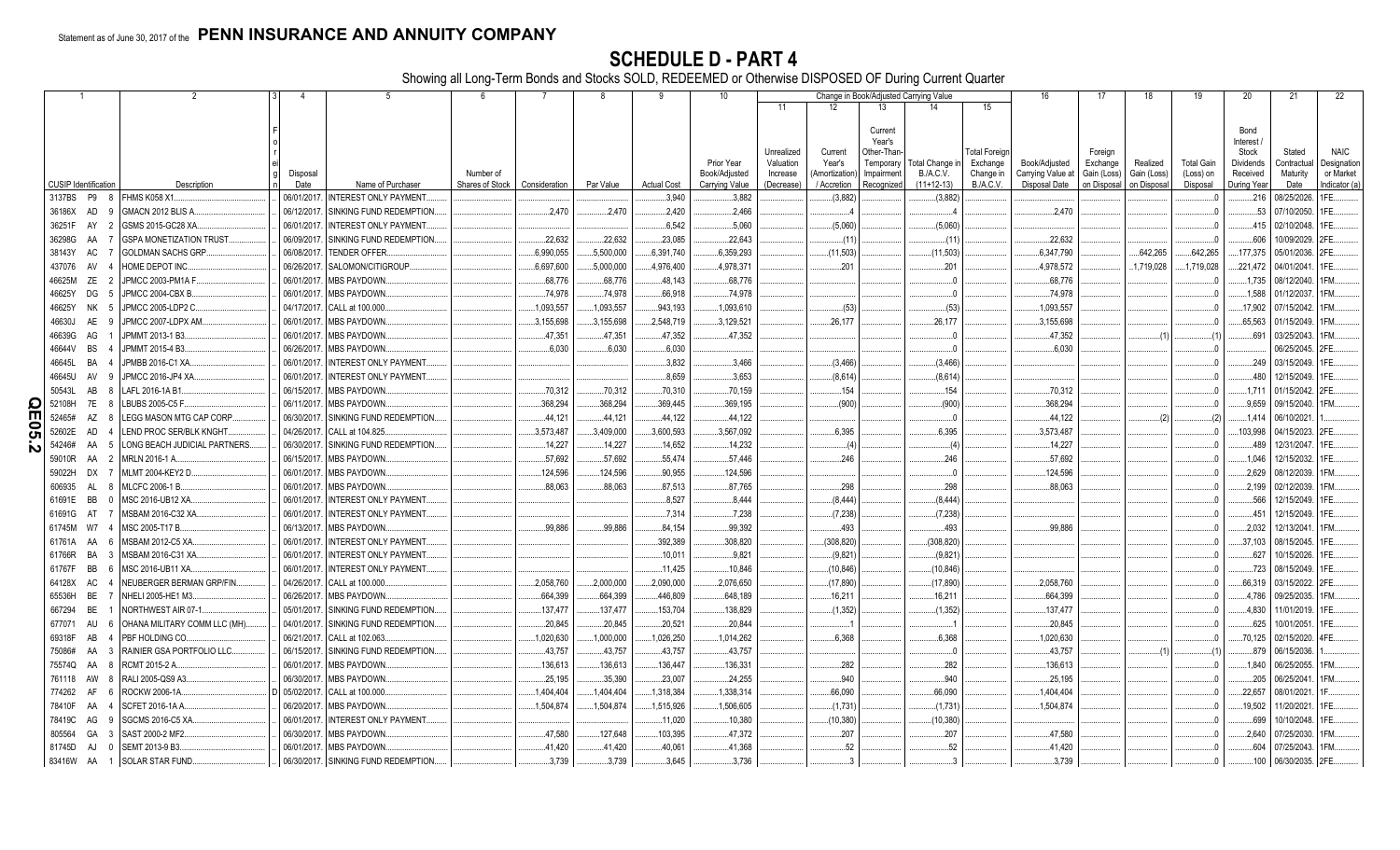# **SCHEDULE D - PART 4**

Showing all Long-Term Bonds and Stocks SOLD, REDEEMED or Otherwise DISPOSED OF During Current Quarter

|              |                                            |           | 2                                             |             | -5                            | 6               |                      | 8           | 9                      | 10 <sup>°</sup>       |            |               | Change in Book/Adjusted Carrying Value |                          |                      | 16                | 17          | 18          | 19                | 20                  | 21                         | 22            |
|--------------|--------------------------------------------|-----------|-----------------------------------------------|-------------|-------------------------------|-----------------|----------------------|-------------|------------------------|-----------------------|------------|---------------|----------------------------------------|--------------------------|----------------------|-------------------|-------------|-------------|-------------------|---------------------|----------------------------|---------------|
|              |                                            |           |                                               |             |                               |                 |                      |             |                        |                       | 11         | 12            | 13                                     | 14                       | 15                   |                   |             |             |                   |                     |                            |               |
|              |                                            |           |                                               |             |                               |                 |                      |             |                        |                       |            |               |                                        |                          |                      |                   |             |             |                   |                     |                            |               |
|              |                                            |           |                                               |             |                               |                 |                      |             |                        |                       |            |               | Current                                |                          |                      |                   |             |             |                   | Bond                |                            |               |
|              |                                            |           |                                               |             |                               |                 |                      |             |                        |                       | Unrealized | Current       | Year's<br>Other-Than <sub>`</sub>      |                          | <b>Total Foreign</b> |                   | Foreign     |             |                   | Interest /<br>Stock | Stated                     | <b>NAIC</b>   |
|              |                                            |           |                                               |             |                               |                 |                      |             |                        | Prior Year            | Valuation  | Year's        |                                        | Temporary   Total Change | Exchange             | Book/Adjusted     | Exchange    | Realized    | <b>Total Gain</b> | Dividends           | Contractual                | Designation   |
|              |                                            |           |                                               | Disposal    |                               | Number of       |                      |             |                        | Book/Adjusted         | Increase   | Amortization) | Impairment                             | <b>B./A.C.V.</b>         | Change in            | Carrying Value at | Gain (Loss) | Gain (Loss) | (Loss) on         | Received            | Maturity                   | or Market     |
|              | <b>CUSIP</b> Identification                |           | Description                                   | Date        | Name of Purchaser             | Shares of Stock | Consideration        | Par Value   | <b>Actual Cost</b>     | Carrying Value        | (Decrease) | / Accretion   | Recognized                             | $(11+12-13)$             | <b>B./A.C.V.</b>     | Disposal Date     | on Disposal | on Disposal | Disposal          | During Year         | Date                       | Indicator (a) |
|              | 83416W                                     | AB        | <b>TOPAZ SOLAR.</b>                           | 06/30/201   | SINKING FUND REDEMPTION.      |                 | .18,874              | 18,874      | 18,874                 | .18,874               |            |               |                                        |                          |                      | 18,874            |             |             |                   |                     | .746 06/30/2035.           | 2FE.          |
|              | 86212U AB                                  |           | STR 2013-1A A2.                               | 06/20/20    | MBS PAYDOWN.                  |                 | .22,897              | .22,897     | .22,889                | .22,841               |            | .56           |                                        | .56                      |                      | .22,897           |             |             |                   | 446                 | 03/20/2043.                | 1FE.          |
|              | 86213A                                     | AB        | STR 2013-3A A2.                               | 06/20/20    | MBS PAYDOWN.                  |                 | .4,275               | .4,275      | .4,430                 | .4,281                |            | .6            |                                        |                          |                      | .4,275            |             |             | . (               | .93                 | 11/20/2043.                | 1FE.          |
|              | 86213B                                     | AB        | STR 2014-1A A2.                               | 06/20/20    | MBS PAYDOWN.                  |                 | .1,250               | 1,250       | .1,249                 | .1,247                |            |               |                                        |                          |                      | .1,250            |             |             |                   | .26                 | 04/20/2044.                | 1FE.          |
|              | 88033G                                     | <b>CP</b> | FHC 7 1/2 01/01/22.                           | 05/25/201   | <b>BARCLAYS CAPITAL</b>       |                 | .217,500             | 200,000     | .200,000               | .200,000              |            |               |                                        |                          |                      | .200,000          |             | .17,500     | .17,500           |                     | 7,500 01/01/2022.          | 4FE.          |
|              | 90345K                                     | AB        | JS AIRWAYS 2010-1B PTT                        | 04/22/201   | <b>MATURITY</b>               |                 | 673,245              | .673,245    | .723,738               | 680,403               |            | (7, 158)      |                                        | (7, 158)                 |                      | .673,245          |             |             |                   | .28,613             | 04/22/2017                 | 3FE.          |
|              | 90346W                                     | AB        | US AIR 2013-1B.                               | 05/24/201   | SINKING FUND REDEMPTION.      |                 | 35,066               | .35,066     | .34,277                | 34,953                |            | .113          |                                        | .113                     |                      | .35,066           |             |             | . 0               |                     | 942 11/15/2021.            | 2FE.          |
|              | 90932P                                     | AB        | UNITED AIR 2014-1 B PTT                       | 04/11/201   | SINKING FUND REDEMPTION.      |                 | 127,764              | 127,764     | 127,501                | 127,617               |            | .147          |                                        | .147                     |                      | .127,764          |             |             |                   | .3,034              | 04/11/2022. 2FE.           |               |
|              | 91474@                                     | AA        | UNIVERSITY OF MICHIGAN                        | 06/15/201   | SINKING FUND REDEMPTION.      |                 | .15,752              | .15,752     | .15,752                | .15,752               |            |               |                                        |                          |                      | .15,752           |             |             |                   | .232                | 06/15/2039                 |               |
|              | 92553P                                     | AU        | <b>VIACOM INC</b>                             | 06/26/201   | DEUTSCHE BANK.                |                 | 4,384,480            | .4,000,000  | .3,974,120             | .3,975,203            |            | 195           |                                        | .195                     |                      | .3,975,398        |             | 409,082     | .409,082          |                     | 193,700 09/01/2043. 2FE.   |               |
|              | 92930R                                     | AF        | NFRBS 2012-C9 XA.                             | 06/01/201   | INTEREST ONLY PAYMENT.        |                 |                      |             | 13,975                 | 11,296                |            | (11,296)      |                                        | (11, 296)                |                      |                   |             |             |                   | 1,334               | 11/15/2045. 1FE.           |               |
|              | 92936T                                     | AF        | <b>WFRBS 2012-C7 XA.</b>                      | 06/01/201   | INTEREST ONLY PAYMENT.        |                 |                      |             | 136,897                | 108,859               |            | (108, 859)    |                                        | (108,859                 |                      |                   |             |             |                   | .11,553             | 06/15/2045.                | 1FE.          |
|              | 949834                                     | AA        | VFMBS 2007-14 1A1                             | 06/30/201   | MBS PAYDOWN.                  |                 | 69,745               | .83,247     | .76,492                | .68,938               |            | .808          |                                        | .808                     |                      | .69,745           |             |             |                   | .2,164              | 10/25/2037.                | 1FM.          |
|              | 94988X                                     | AX        | NFCM 2014-LC16 XA                             | 06/01/20    | <b>INTEREST ONLY PAYMENT.</b> |                 |                      |             | .9,517                 |                       |            | (9,517)       |                                        | (9,517)                  |                      |                   |             |             | . . 0             | .732                | 08/15/2050.                | 1FE.          |
|              | 94989D                                     | AZ        | VFCM 2015-C27 XA.                             | 06/01/201   | INTEREST ONLY PAYMENT.        |                 |                      |             | .8,450                 | .6,758                |            | (6,758)       |                                        | (6,758)                  |                      |                   |             |             | . . (             | 488                 | 02/15/2048.                | 1FE.          |
| Q            | 94989V                                     | AG        | VFCM 2015-NXS3 XA                             | 06/01/201   | <b>INTEREST ONLY PAYMENT.</b> |                 |                      |             | .9,714                 | .8,148                |            | (8, 148)      |                                        | (8, 148)                 |                      |                   |             |             | $\cdot$ . (       | 667                 | 09/15/2057                 | 1FE.          |
|              | 94989Y                                     | <b>BC</b> | <b>VFCM 2016-C32 XA</b>                       | 06/01/201   | <b>INTEREST ONLY PAYMENT.</b> |                 |                      |             | .7,221                 | .6,500                |            | (6,500)       |                                        | (6,500)                  |                      |                   |             |             | $\cdot$ .         | 451                 | 01/15/2059                 | 1FE.          |
|              | 95000J                                     | AY        | <b>NFCM 2016-LC25 XA</b>                      | 06/01/201   | INTEREST ONLY PAYMENT.        |                 |                      |             | .8,648                 | .8,560                |            | (8, 560)      |                                        | (8,560)                  |                      |                   |             |             | . (               | 592                 | 12/15/2059.                | 1FE.          |
| <b>ED5.3</b> | 95000M                                     | <b>BS</b> | VFCM 2016-C36 XA.                             | 06/01/201   | INTEREST ONLY PAYMENT.        |                 |                      |             | .9,756                 | .9,580                |            | (9,580)       |                                        | (9,580)                  |                      |                   |             |             | . 0               | .604                | 11/15/2059.                | 1FE.          |
|              | 95000P                                     | AH        | WFCM 2016-C37 XA                              | 06/01/201   | INTEREST ONLY PAYMENT.        |                 |                      |             | .9,865                 | .9,741                |            | (9,741)       |                                        | (9,741)                  |                      |                   |             |             | 0                 | .704                | 12/15/2049.                | 1FE.          |
|              | 97655J                                     | AH        | VIN 2016-1 1A8                                | 06/01/201   | MBS PAYDOWN.                  |                 | .410,295             | 410,295     | .418,244               | .411,244              |            | (949)         |                                        | (949                     |                      | .410,295          |             |             | . 0               | .6,324              | 01/20/2046.                | 1FM.          |
|              | 98212B                                     | AG        | WPX ENERGY INC.                               | 06/26/20    | SALOMON/CITIGROUP.            |                 | 1,075,000            | 1,000,000   | 1,000,000              | 1,000,000             |            |               |                                        |                          |                      | .1,000,000        |             | 75,000      | .75,000           | .75,167             | 08/01/2023.                | 4FE.          |
|              | 98956P                                     | AC        | ZIMMER HOLDINGS.                              | 06/29/20    | CREDIT SUISSE/FIRST BOSTON    |                 | .852,269             | .830,000    | .831,826               | .830,975              |            | (97)          |                                        | (97                      |                      | .830,879          |             | 21,390      | .21,390           | 16,730              | 11/30/2021.                | 2FE.          |
|              | G0620B                                     | AC        | ATLSS 2014-1 B.                               | 06/15/20    | MBS PAYDOWN.                  |                 | .136,855             | 136,855     | 136,855                | 136,855               |            |               |                                        |                          |                      | 136,855           |             |             | . 0               | .3,628              | 12/15/2039.                | 2FE.          |
|              | 00164N                                     | AA        | <b>ILM 2015-12A D.</b>                        | 06/20/20    | CALL at 100.000               |                 | .3,000,000           | .3,000,000  | .2,736,900             | .2,772,190            |            | 227,810       |                                        | .227,810                 |                      | .3,000,000        |             |             |                   | 133,349             | 04/16/2027                 |               |
|              | 05330K                                     | AA        | AUTO METRO PR.                                | 06/30/20    | SINKING FUND REDEMPTION.      |                 | .20,000              | .20,000     | 19,262                 | .19,262               |            |               |                                        |                          |                      | .19,262           |             | 738         | 738               | .675                | 06/30/2035.                | 3FE.          |
|              | 398435                                     | - AC      | GRIFOLS WORLDWIDE OP LTD.                     | 04/24/20    | TENDER OFFER.                 |                 | 523,867              | .500,000    | .500,000               | .500,000              |            |               |                                        |                          |                      | 500,000           |             | 23,867      | .23,867           | .13,125             | 04/01/2022.                | 4FE.          |
|              | 67590N                                     | AE        | OCT20 2014-1A C.                              | 05/12/201   | CALL at 100.000               |                 | .5,000,000           | .5,000,000  | 4,905,500              | .4,920,591            |            | 79,409        |                                        | 79,409                   |                      | .5,000,000        |             |             |                   | .93,646             | 08/12/2026.                | 1FE.          |
|              |                                            | <b>AF</b> | PETROBAS GLOBAL FINANCE                       | 06/26/20    | <b>BARCLAYS CAPITAI</b>       |                 |                      | .1,500,000  |                        |                       |            | .22,438       |                                        |                          |                      | 1,129,659         |             | 285,591     |                   | .39.922             |                            | 4FE.          |
|              | 71647N<br>77426N                           | AA        | ROCKW 2007-1A A1LA                            | 05/01/201   | CALL at 100.000               |                 | 1,415,250<br>806,055 | .806,055    | 1,053,750              | .1,107,221            |            |               |                                        | 22,438                   |                      | 806,055           |             |             | .285,591          | .4,899              | 05/20/2023.<br>08/01/2024. | 1FE.          |
|              |                                            | AE        | <b>STAMC 2007-1A B1L</b>                      | 05/30/201   | CALL at 100.000.              |                 | .6,000,000           | .6,000,000  | .780,866<br>.5,891,250 | 778,631<br>.5,929,137 |            | .27,424       |                                        | .27,424                  |                      | .6,000,000        |             |             |                   |                     | 103,548 02/27/2021.        | 1FE.          |
|              | 85430X                                     |           |                                               |             |                               |                 |                      |             |                        |                       |            | .70,863       |                                        | 70,863                   |                      |                   |             |             |                   |                     |                            |               |
|              | EF6935                                     | 10        | 2 MITCHELLS & BUTLER                          | 06/15/2017  | MBS PAYDOWN.                  |                 | 89,133               | 89,133      | 74,598                 | 88,351                |            | .782          |                                        | .782                     | $\Omega$             | .89,133           | $\Omega$    |             |                   |                     | 675 12/15/2030.            | IFE.          |
|              | 3899999.                                   |           | Total - Bonds - Industrial and Miscellaneous. |             |                               |                 | 76,862,766           | .73,147,224 | .73,324,566            | .73,941,861           |            | (202.949)     |                                        | (202, 949)               |                      | 73,869,973        |             | 2,992,792   | 2,992,792         | .2,145,810          | XXX                        | <b>XXX</b>    |
|              | <b>Bonds - Hybrid Securities</b><br>20035A | AA        | 2 COMED FIN III.                              |             | 04/04/2017. RAYMOND JAMES     |                 | 1,047,500            | .1,000,000  | .1,055,160             | .1,053,938            |            | (540)         |                                        | (540)                    |                      | 1,053,398         |             | (5,898)     | (5,898)           |                     | 35,631 03/15/2033. 3F.     |               |
|              |                                            |           |                                               |             |                               |                 | 1,047,500            | .1,000,000  | .1,055,160             | .1,053,938            |            | (540)         |                                        | (540)                    | $\cap$               | 1,053,398         |             | (5,898)     | (5,898)           | .35,631             | XXX                        | <b>XXX</b>    |
|              | 4899999.                                   |           | Total - Bonds - Hybrid Securities             |             |                               |                 | .84,393,181          |             |                        |                       | $\Omega$   | (463,004)     |                                        | (463, 004)               | $\Omega$             | .80.360.702       |             | 4.032.478   |                   |                     | <b>XXX</b>                 | XXX           |
|              | 8399997                                    |           | Total - Bonds - Part 4                        |             |                               |                 |                      | .79,638,939 | .80,224,563            | .80,690,716           |            |               |                                        |                          |                      |                   |             |             | 4,032,478         | .2,420,394          |                            |               |
|              | 8399999.                                   |           | Total - Bonds                                 |             |                               |                 | .84,393,181          | .79,638,939 | .80,224,563            | .80,690,716           |            | (463.004)     |                                        | (463.004)                |                      | .80.360.702       |             | 4.032.478   | .4,032,478        | .2,420,394          | XXX                        | XXX           |
|              |                                            | 10        | Common Stocks - Industrial and Miscellaneous  |             |                               |                 |                      |             |                        |                       |            |               |                                        |                          |                      |                   |             |             |                   |                     |                            |               |
|              | 00123Q                                     |           | AMERICAN CAPITAL AGENCY                       | 05/30/2017. | <b>WELLS FARGO</b>            | .79,000.000     | 1,614,184            | XXX         | .1,511,736             |                       |            |               |                                        |                          |                      | .1,511,736        |             | .102,448    | 102,448           | .56,880             | <b>XXX</b>                 |               |
|              | 035710                                     | 40        | ANNALY CAPITAL MANAGEMENT INC.                | 05/31/2017  | <b>WELLS FARGO</b>            | .50,000.000     | .594,667             | <b>XXX</b>  | .515,375               |                       |            |               |                                        |                          |                      | .515,375          |             | 79,292      | .79,292           | 21,021              | <b>XXX</b>                 |               |
|              | 09257W 10                                  | $\Omega$  | BLACKSTONE MORTGAGE TRU CL-A.                 | 05/31/2011  | <b>WELLS FARGO</b>            | 72,000.000      | 2,242,210            | <b>XXX</b>  | 1,964,398              | .2,165,040            | (200, 642) |               |                                        | (200, 642)               |                      | 1,964,398         |             | 277,813     | .277,813          | .89,280             | <b>XXX</b>                 |               |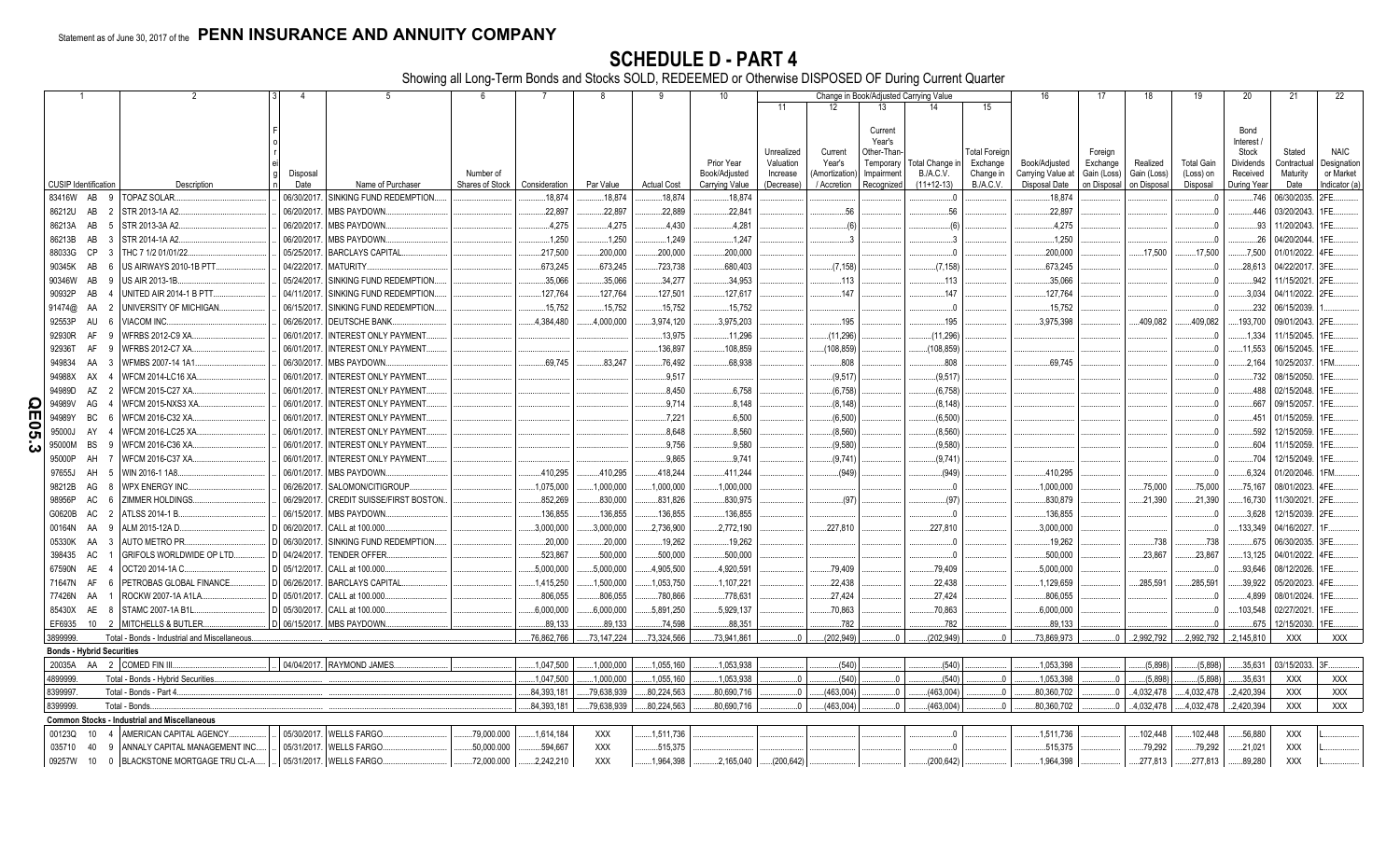# **SCHEDULE D - PART 4**

Showing all Long-Term Bonds and Stocks SOLD, REDEEMED or Otherwise DISPOSED OF During Current Quarter

|                      |                                                      |                      |                                         |                 |               |            |                    |                |                         |                   |                           | Change in Book/Adjusted Carrying Value |                                  |                   |                                     |             |                   |                    |                        | -22                      |
|----------------------|------------------------------------------------------|----------------------|-----------------------------------------|-----------------|---------------|------------|--------------------|----------------|-------------------------|-------------------|---------------------------|----------------------------------------|----------------------------------|-------------------|-------------------------------------|-------------|-------------------|--------------------|------------------------|--------------------------|
|                      |                                                      |                      |                                         |                 |               |            |                    |                |                         |                   |                           |                                        | 15                               |                   |                                     |             |                   |                    |                        |                          |
|                      |                                                      |                      |                                         |                 |               |            |                    |                |                         |                   |                           |                                        |                                  |                   |                                     |             |                   |                    |                        |                          |
|                      |                                                      |                      |                                         |                 |               |            |                    |                |                         |                   | Current                   |                                        |                                  |                   |                                     |             |                   | Bond               |                        |                          |
|                      |                                                      |                      |                                         |                 |               |            |                    |                |                         |                   | Year's                    |                                        |                                  |                   |                                     |             |                   | Interest           |                        |                          |
|                      |                                                      |                      |                                         |                 |               |            |                    | Prior Year     | Unrealized<br>Valuation | Current<br>Year's | Other-Than-               | Total Change i                         | <b>Total Foreign</b><br>Exchange | Book/Adjusted     | Foreign                             | Realized    | <b>Total Gain</b> | Stock<br>Dividends | Stated                 | <b>NAIC</b>              |
|                      |                                                      | Disposal             |                                         | Number of       |               |            |                    | Book/Adjusted  | Increase                | (Amortization)    | Temporary I<br>Impairment | B./A.C.V.                              | Change                           | Carrying Value at | Exchange<br>Gain (Loss) Gain (Loss) |             | (Loss) on         | Received           | Contractua<br>Maturity | Designation<br>or Market |
| CUSIP Identification | Description                                          | Date                 | Name of Purchaser                       | Shares of Stock | Consideration | Par Value  | <b>Actual Cost</b> | Carrying Value | (Decrease)              | Accretion         | Recognized                | $11+12-13$                             | B./A.C.V.                        | Disposal Date     | on Disposal                         | on Disposal | Disposal          | During Year        | Date                   | Indicator (a)            |
| 46131B               | <b>INVESCO MORTGAGE CAPITAL</b>                      |                      | 05/31/2017. WELLS FARGO.                | .37,000.000     | .596,094      | <b>XXX</b> | .523,332           | .540,200       | (16, 868)               |                   |                           | (16.868)                               |                                  | .523,332          |                                     | .72,762     | .72,762           | .29,600            | <b>XXX</b>             |                          |
| 617477               | <b>MORGAN STANLEY EMERGING MARK.</b>                 |                      | 06/29/2017. WELLS FARGO.                | .42.650.000     | .345.274      | <b>XXX</b> | .335,331           | .305,801       | 29,531                  |                   |                           | .29.531                                |                                  | .335.331          |                                     | .9.943      | 9,943             | 14,512             | <b>XXX</b>             |                          |
| 64828T 20            | <b>INEW RESIDENTAL INVESTMENT.</b>                   |                      | 05/30/2017. WELLS FARGO.                | 105.425.000     | 1.724.445     | <b>XXX</b> | 1,382,632          | 1,657,281      | (274, 649)              |                   |                           | (274.649)                              |                                  | 1.382.632         |                                     | 341,813     | .341,813          | .80,172            | <b>XXX</b>             |                          |
|                      | NORTHSTAR REALTY FINANCE                             |                      |                                         |                 |               |            |                    |                |                         |                   |                           |                                        |                                  |                   |                                     |             |                   |                    |                        |                          |
| 66704R 80            | <b>COMMON STK</b>                                    |                      | 01/11/2017. FREE DELIVER OF SECURITIES. | .320,971.500    | .4.147.369    | <b>XXX</b> | 4,147,369          | 4,862,718      | (715, 349)              |                   |                           | (715, 349)                             |                                  | 4.147.369         |                                     |             |                   | 14,264             | <b>XXX</b>             |                          |
| 72201Y               | PIMCO DYNAMIC INCOME FUND.                           | 05/11/2017. VARIOUS. |                                         | .27.701.000     | .811.898      | <b>XXX</b> | .806.219           | .767,318       | 38,901                  |                   |                           | .38.901                                |                                  | .806.219          |                                     | .5.680      | .5,680            | 36,648             | <b>XXX</b>             |                          |
| 85571B               | <b>STARWOOD PROPERTY TRUST</b>                       |                      | 05/30/2017. WELLS FARGO.                | 100,000.000     | .2,205,187    | <b>XXX</b> | 1,977,955          | 2,195,000      | (217,045)               |                   |                           | (217, 045)                             |                                  | 1,977,955         |                                     | 227,233     | .227,233          | .96,000            | <b>XXX</b>             |                          |
| 9099999.             | Total - Common Stocks - Industrial and Miscellaneous |                      |                                         |                 | .14,281,328   | <b>XXX</b> | .13,164,347        | 12,493,358     | 1,356,121               |                   |                           | (1,356,121)                            |                                  | 13,164,347        |                                     | 1,116,984   | .1,116,984        | 438,377            | <b>XXX</b>             | <b>XXX</b>               |
| 9799997              | Total - Common Stocks - Part 4.                      |                      |                                         |                 | .14,281,328   | <b>XXX</b> | 13,164,347         | 12,493,358     | (1,356,121)             |                   |                           | (1,356,121)                            |                                  | 13,164,347        |                                     | 1.116.984   | 1,116,984         | .438,377           | <b>XXX</b>             | <b>XXX</b>               |
| 9799999.             | Total - Common Stocks.                               |                      |                                         |                 | .14,281,328   | <b>XXX</b> | 13,164,347         | 12,493,358     | (1,356,121)             |                   |                           | (1,356,121)                            |                                  | 13,164,347        |                                     | .1,116,984  | 1,116,984         | .438,377           | <b>XXX</b>             | <b>XXX</b>               |
| 9899999.             | Total - Preferred and Common Stocks.                 |                      |                                         |                 | .14,281,328   | <b>XXX</b> | 13,164,347         | 12,493,358     | (1,356,121)             |                   |                           | (1,356,121)                            |                                  | 13,164,347        |                                     | .1,116,984  | 1,116,984         | .438,377           | <b>XXX</b>             | <b>XXX</b>               |
| 9999999.             | Total - Bonds, Preferred and Common Stocks.          |                      |                                         |                 | .98,674,509   | <b>XXX</b> | 93,388,910         | .93,184,074    | (1,356,121)             | (463,004)         |                           | (1,819,125)                            |                                  | .93,525,049       |                                     | .5,149,462  | 5,149,462         | 2,858,771          | <b>XXX</b>             | <b>XXX</b>               |

(a) For all common stock bearing the NAIC market indicator "U" provide: the number of such issues: ..........0.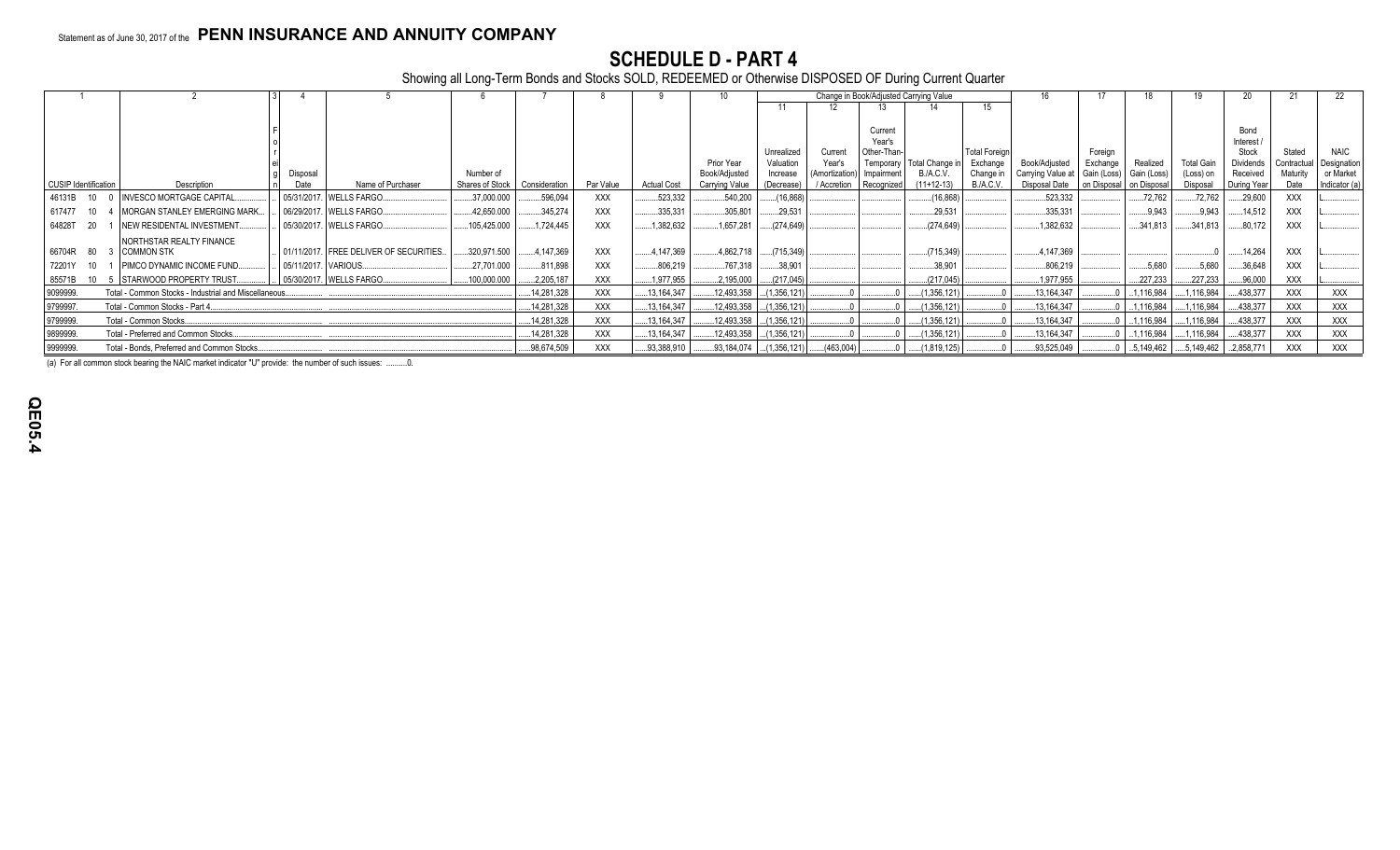# **SCHEDULE DB - PART A - SECTION 1**

Showing all Options, Caps, Floors, Collars, Swaps and Forwards Open as of Current Statement Date

|     |                                                                                  | $\mathcal{P}$                                  | $\mathbf{3}$ | $\overline{4}$                     |                                                              | 5                                          | 6                     |                       | 8            | 9           | 10                                         | 11                                                                      | 12                                                              | 13           | 14               | 15 | 16         | 17                                  | 18                                            | 19                                | 20                                              | 21        | 22                   | 23                                                               |
|-----|----------------------------------------------------------------------------------|------------------------------------------------|--------------|------------------------------------|--------------------------------------------------------------|--------------------------------------------|-----------------------|-----------------------|--------------|-------------|--------------------------------------------|-------------------------------------------------------------------------|-----------------------------------------------------------------|--------------|------------------|----|------------|-------------------------------------|-----------------------------------------------|-----------------------------------|-------------------------------------------------|-----------|----------------------|------------------------------------------------------------------|
|     |                                                                                  | Description of Item(s) Hedged, Used for Income | Schedule     | Type(s)<br>of<br>/ Exhibit Risk(s) |                                                              | Exchange, Counterparty                     | Trade                 | Date of<br>Maturity o | Number<br>of | Notional    | Strike Price,<br>Rate of Index<br>Received | Cumulative<br>Prior Year(s)<br>Initial Cost of<br>Premium<br>(Received) | <b>Current Year</b><br>Initial Cost of<br>Premium<br>(Received) | Current Year | Book/Adjusted    |    |            | Unrealized<br>Valuation<br>Increase | <b>Total Foreign</b><br>Exchange<br>Change in | Current<br>Year's<br>Amortization | Adjustment<br>to Carrying<br>Value of<br>Hedged | Potential | Credit<br>Quality of | Hedge<br>Effectiveness<br>at Inception<br>Reference and at Year- |
|     | Description<br>Purchased Options - Hedging Effective - Call Options and Warrants | Generation or Replicated                       | Identifier   | (a)                                |                                                              | or Central Clearinghouse                   | Date                  | Expiration            | Contracts    | Amount      | (Paid)                                     | Paid                                                                    | Paid                                                            | Income       | Carrying Value e |    | Fair Value | (Decrease)                          | <b>B./A.C.V.</b>                              | / Accretion                       | ltems                                           | Exposure  | Entity               | end (b)                                                          |
|     |                                                                                  |                                                |              |                                    |                                                              |                                            |                       |                       |              |             |                                            |                                                                         |                                                                 |              |                  |    |            |                                     |                                               |                                   |                                                 |           |                      |                                                                  |
|     | Call Spread                                                                      | Embedded option within IUL products.           | $N/A$        | ndex                               | Equity/I   Wells Fargo Bank,<br>N.A.                         | KB1H1DSPRFMYMCUFXT09 01/04/2017 01/02/2018 |                       |                       | 11,079       | 25,014,499  | 2303 / 2461                                |                                                                         | 748,054                                                         |              | 748,054          |    | .1,181,179 |                                     |                                               |                                   |                                                 |           |                      | 96/96.                                                           |
|     | Call Spread                                                                      | Embedded option within IUL products            | N/A          | ndex                               | Equity/I Goldman Sachs<br>International<br>Canadian Imperial | W22LROWP2IHZNBB6K528                       | 01/05/2017 01/04/2018 |                       | .10,616      | 24,106,282  | 2316 / 2475.                               |                                                                         | 670,188                                                         |              | 670,188          |    | .1,103,261 |                                     |                                               |                                   |                                                 |           |                      | 98/98.                                                           |
|     | Call Spread                                                                      | Embedded option within IUL products            | N/A          | Equity/I Bank of<br>ndex           | Commerce                                                     | 2IGI19DL77OX0HC3ZE78                       |                       | 01/09/2017 01/05/2018 | 8,727        | .19,833,591 | 2318 / 2477.                               |                                                                         | 562,433                                                         |              | 562,433          |    | .893,402   |                                     |                                               |                                   |                                                 |           |                      | 96/97.                                                           |
|     | Call Spread.                                                                     | Embedded option within IUL products            | N/A          | Equity/<br>ndex                    | SunTrust Bank                                                | IYDOJBGJWY9T8XKCSX06                       |                       | 01/11/2017 01/08/2018 | 11,561       | 26,230,753  | 2314 / 2473                                |                                                                         | 743,372                                                         |              | 743,372          |    | .1,181,669 |                                     |                                               |                                   |                                                 |           |                      | 96/96.                                                           |
|     | Call Spread.                                                                     | Embedded option within IUL products            | N/A          | ndex                               | Equity/I   Wells Fargo Bank,<br>N.A.<br>Canadian Imperial    | KB1H1DSPRFMYMCUFXT09 01/17/2017 01/12/2018 |                       |                       | 6,957        | .15,814,026 | 2319 / 2478.                               |                                                                         | 447,613                                                         |              | 447,613          |    | 714,098    |                                     |                                               |                                   |                                                 |           |                      | 96/96.                                                           |
|     | Call Spread.                                                                     | Embedded option within IUL products            | $N/A$        | ndex                               | Equity/I Bank of<br>Commerce                                 | 2IGI19DL77OX0HC3ZE78                       |                       | 01/18/2017 01/16/2018 | 11,951       | 27,103,553  | 2313 / 2472.                               |                                                                         | 780,520                                                         |              | 780,520          |    | .1,238,433 |                                     |                                               |                                   |                                                 |           |                      | 93/94.                                                           |
|     | Call Spread.                                                                     | Embedded option within IUL products            | N/A          | Equity/I<br>ndex                   | Goldman Sachs<br>International<br>Canadian Imperial          | W22LROWP2IHZNBB6K528                       |                       | 01/23/2017 01/19/201  | 9,256        | 20,994,367  | 2314 / 2472.                               |                                                                         | 585,905                                                         |              | 585,905          |    | .958,517   |                                     |                                               |                                   |                                                 |           |                      | 94/95.                                                           |
| ဌ   | Call Spread.                                                                     | Embedded option within IUL products.           | N/A          | Equity/I<br>ndex                   | Bank of<br>Commerce                                          | 2IGI19DL77OX0HC3ZE78                       |                       | 01/24/2017 01/22/2018 | 11,764       | 26,647,813  | 2311 / 2469.                               |                                                                         | 779,659                                                         |              | 779,659          |    | .1,218,026 |                                     |                                               |                                   |                                                 |           |                      | 95/96.                                                           |
| ဓ္တ | Call Spread                                                                      | Embedded option within IUL products            | N/A          | ndex                               | Equity/I   Wells Fargo Bank,<br>N.A.<br>Canadian Imperial    | KB1H1DSPRFMYMCUFXT09 01/30/2017 01/24/2018 |                       |                       | 9,289        | 21,287,230  | 2337 / 2498.                               |                                                                         | 564,493                                                         |              | 564,493          |    | .917,149   |                                     |                                               |                                   |                                                 |           |                      | 96/97.                                                           |
|     | Call Spread                                                                      | Embedded option within IUL products            | $N/A$        | Equity/I Bank of<br>ndex           | Commerce<br>Canadian Imperial                                | 2IGI19DL77OX0HC3ZE78                       |                       | 01/31/2017 01/29/2018 | 8,999        | 20,525,819  | 2327 / 2486.                               |                                                                         | 563,675                                                         |              | 563,675          |    | .900,757   |                                     |                                               |                                   |                                                 |           |                      | 95/95.                                                           |
|     | Call Spread.                                                                     | Embedded option within IUL products.           | N/A          | Equity/I   Bank of<br>ndex         | Commerce                                                     | 2IGI19DL77OX0HC3ZE78.                      |                       | 02/03/2017 02/01/2018 | 12,499       | 28,495,470  | 2325 / 2485.                               |                                                                         | .856,994                                                        |              | 856,994          |    | .1,262,842 |                                     |                                               |                                   |                                                 |           |                      | 97/97.                                                           |
|     | Call Spread                                                                      | Embedded option within IUL products.           | N/A          | Equity/<br>ndex                    | Barclays Bank                                                | G5GSEF7VJP5I7OUK5573                       |                       | 02/07/2017 02/05/2018 | 12,115       | 27,783,814  | 2339 / 2500.                               |                                                                         | 787,233                                                         |              | 787,233          |    | .1,183,286 |                                     |                                               |                                   |                                                 |           |                      | 97/97.                                                           |
|     | Call Spread.                                                                     | Embedded option within IUL products            | N/A          | ndex                               | Equity/I   Wells Fargo Bank,<br>N.A.                         | KB1H1DSPRFMYMCUFXT09 02/10/2017 02/08/2018 |                       |                       | 7,773        | 17,874,608  | 2346 / 2507                                |                                                                         | 524,056                                                         |              | 524,056          |    | .746,081   |                                     |                                               |                                   |                                                 |           |                      | 94/95.                                                           |
|     | Call Spread.                                                                     | Embedded option within IUL products            | $N/A$        | Equity/<br>ndex                    |                                                              | SunTrust Bank IYDOJBGJWY9T8XKCSX06         |                       | 02/15/2017 02/12/2018 | 10,099       | 23,522,995  | 2376 / 2539.                               |                                                                         | 699,356                                                         |              | 699,356          |    | .859,986   |                                     |                                               |                                   |                                                 |           |                      | 95/95.                                                           |
|     | Call Spread.                                                                     | Embedded option within IUL products            | N/A          | Equity/I<br>ndex                   | Wells Fargo Bank,<br>N.A.<br>Canadian Imperial               | KB1H1DSPRFMYMCUFXT09 02/21/2017 02/16/201  |                       |                       | 7,747        | .18,197,393 | 2396 / 2560.                               |                                                                         | 531,289                                                         |              | 531,289          |    | .632,743   |                                     |                                               |                                   |                                                 |           |                      | 95/95.                                                           |
|     | Call Spread.                                                                     | Embedded option within IUL products            | $N/A$        | Equity/I<br>ndex                   | Bank of<br>Commerce                                          | 2IGI19DL77OX0HC3ZE78                       | 02/22/2017            | 02/20/2018            | 9,743        | 23,045,897  | 2413 / 2578.                               |                                                                         | 636,608                                                         |              | 636,608          |    | .744,918   |                                     |                                               |                                   |                                                 |           |                      | 96/95.                                                           |
|     | Call Spread                                                                      | Embedded option within IUL products            | $N/A$        | Equity/<br>ndex                    | Barclays Bank.                                               | G5GSEF7VJP5I7OUK5573                       |                       | 02/28/2017 02/26/201  | 13,375       | 31,661,568  | 2415 / 2580.                               |                                                                         | .885,291                                                        |              | .885,291         |    | .1,021,381 |                                     |                                               |                                   |                                                 |           |                      | 94/94.                                                           |
|     | Call Spread.                                                                     | Embedded option within IUL products            | N/A          | ndex                               | Equity/I Goldman Sachs<br>International                      | W22LROWP2IHZNBB6K528                       |                       | 03/01/2017 02/28/2018 | 8,476        | 20,034,213  | 2411 / 2576.                               |                                                                         | 627,563                                                         |              | 627,563          |    | .658,652   |                                     |                                               |                                   |                                                 |           |                      | 95/94.                                                           |
|     | Call Spread.                                                                     | Embedded option within IUL products            | $N/A$        | Equity/I<br>ndex                   | Goldman Sachs<br>International                               | W22LROWP2IHZNBB6K528                       |                       | 03/03/2017 03/01/2018 | 7,957        | 19,031,155  | 2440 / 2607.                               |                                                                         | 511,874                                                         |              | 511,874          |    | .539,343   |                                     |                                               |                                   |                                                 |           |                      | 94/93.                                                           |
|     | Call Spread.                                                                     | Embedded option within IUL products            | $N/A$        | Equity/<br>ndex                    | Barclays Bank                                                | G5GSEF7VJP5I7OUK5573                       |                       | 03/07/2017 03/05/2018 | 11,542       | 27,449,877  | 2426 / 2592.                               |                                                                         | 751,384                                                         |              | 751,384          |    | .848,642   |                                     |                                               |                                   |                                                 |           |                      | 93/92.                                                           |
|     | Call Spread.                                                                     | Embedded option within IUL products            | N/A          | ndex<br>Equity/I Bank of           | Equity/I   Wells Fargo Bank,<br>N.A.<br>Canadian Imperial    | KB1H1DSPRFMYMCUFXT09 03/09/2017 03/08/2018 |                       |                       | .12,034      | 28,450,662  | 2411 / 2577.                               |                                                                         | 832,151                                                         |              | .832,151         |    | .946,133   |                                     |                                               |                                   |                                                 |           |                      | 98/98.                                                           |
|     | Call Spread.                                                                     | Embedded option within IUL products            | $N/A$        | ndex                               | Commerce                                                     | 2IGI19DL77OX0HC3ZE78                       |                       | 03/15/2017 03/12/2018 | .11,327      |             | 26,844,310 2417 / 2583.                    |                                                                         | .780.260                                                        |              | .780.260         |    | .870,691   |                                     |                                               |                                   |                                                 |           |                      | 95/95.                                                           |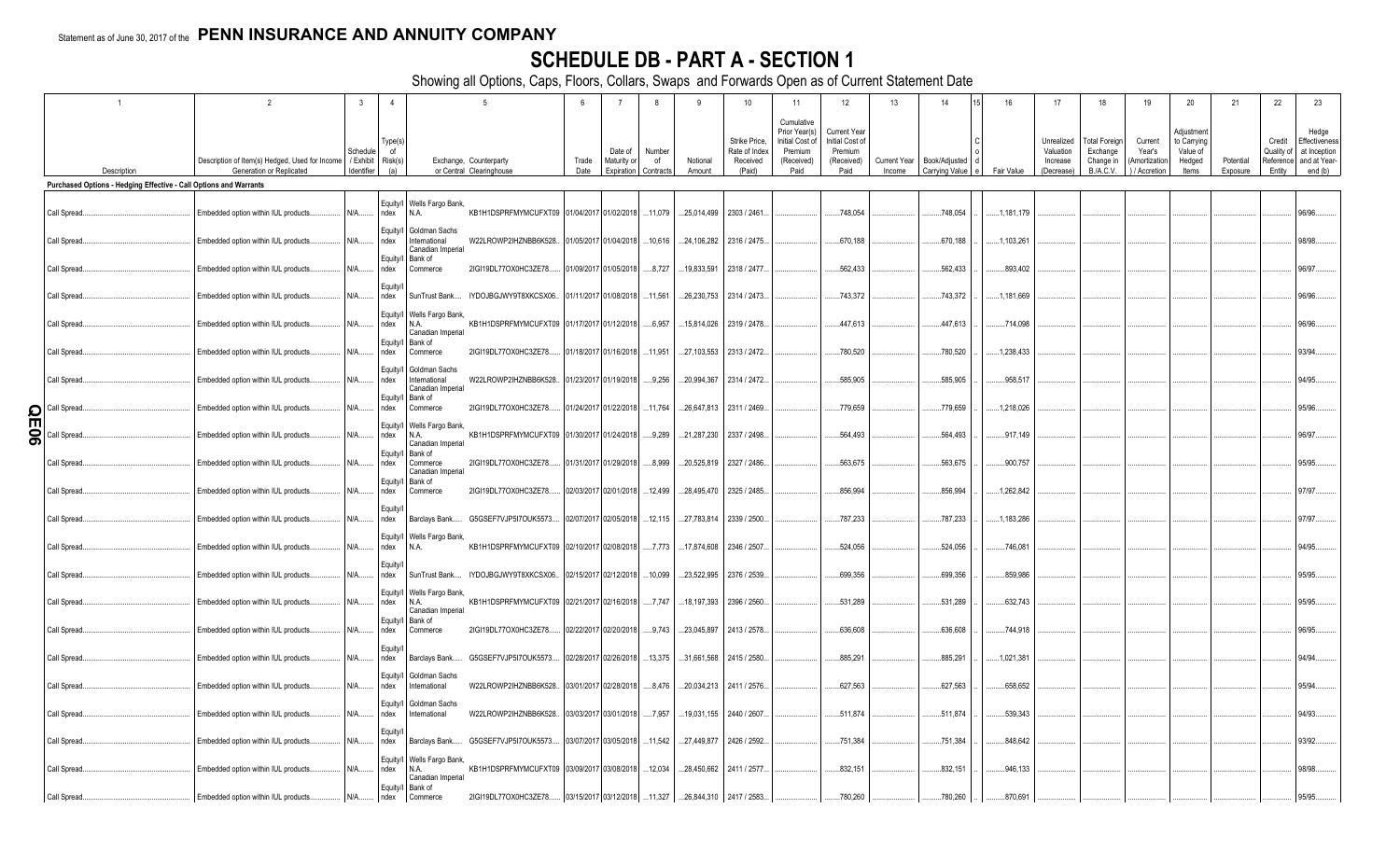# **SCHEDULE DB - PART A - SECTION 1**

Showing all Options, Caps, Floors, Collars, Swaps and Forwards Open as of Current Statement Date

|                  |             |                                                                            |                                  |                                 | 0.10mmg an                                                | optiono, oupo,                                      |               |                                                          |       |                    |                                                      |                                                                                 |                                                                         |        |                                                       |            |                                                   |                                                            |                                                     |                                                          |                       |                                |                                                                             |
|------------------|-------------|----------------------------------------------------------------------------|----------------------------------|---------------------------------|-----------------------------------------------------------|-----------------------------------------------------|---------------|----------------------------------------------------------|-------|--------------------|------------------------------------------------------|---------------------------------------------------------------------------------|-------------------------------------------------------------------------|--------|-------------------------------------------------------|------------|---------------------------------------------------|------------------------------------------------------------|-----------------------------------------------------|----------------------------------------------------------|-----------------------|--------------------------------|-----------------------------------------------------------------------------|
|                  |             | $\overline{2}$                                                             | $\overline{3}$                   | $\overline{4}$                  |                                                           | 5                                                   | -6            |                                                          | 8     | 9                  | 10                                                   | 11                                                                              | 12                                                                      | 13     | 14                                                    | 16         | 17                                                | 18                                                         | 19                                                  | 20                                                       | 21                    | 22                             | 23                                                                          |
|                  | Description | Description of Item(s) Hedged, Used for Income<br>Generation or Replicated | Schedule<br>Exhibit<br>dentifier | Type(s)<br>of<br>Risk(s)<br>(a) |                                                           | Exchange, Counterparty<br>or Central Clearinghouse  | Trade<br>Date | Date of<br>Maturity or Number of<br>Expiration Contracts |       | Notional<br>Amount | Strike Price.<br>Rate of Index<br>Received<br>(Paid) | Cumulative<br>Prior Year(s)<br>Initial Cost of<br>Premium<br>(Received)<br>Paid | <b>Current Year</b><br>Initial Cost of<br>Premium<br>(Received)<br>Paid | Income | Current Year   Book/Adjusted<br><b>Carrying Value</b> | Fair Value | Unrealized<br>Valuation<br>Increase<br>(Decrease) | Total Foreign<br>Exchange<br>Change in<br><b>B./A.C.V.</b> | Current<br>Year's<br>(Amortization<br>) / Accretion | Adjustment<br>to Carrying<br>Value of<br>Hedged<br>Items | Potential<br>Exposure | Credit<br>Quality of<br>Entity | Hedge<br>Effectiveness<br>at Inception<br>Reference and at Year-<br>end (b) |
| Call Spread.     |             | Embedded option within IUL products.                                       | N/A                              | ndex                            | Equity/I Goldman Sachs<br>International                   | W22LROWP2IHZNBB6K528                                |               | 03/20/2017 03/19/2018                                    | 9,425 | .22,445,732        | 2429 / 2596.                                         |                                                                                 | .628,271                                                                |        | .628,271                                              | 690,882    |                                                   |                                                            |                                                     |                                                          |                       |                                | 96/95                                                                       |
| Call Spread.     |             | Embedded option within IUL products.                                       | N/A                              | ndex                            | Equity/I Goldman Sachs<br>International                   | W22LROWP2IHZNBB6K528                                |               | 03/22/2017 03/21/2018 12,361                             |       |                    | 29,178,808 2408 / 2573.                              |                                                                                 | 794,318                                                                 |        | .794,318                                              | 989,388    |                                                   |                                                            |                                                     |                                                          |                       |                                | 97/96.                                                                      |
| Call Spread.     |             | Embedded option within IUL products.                                       | N/A                              | Equity/<br>ndex                 | Barclays Bank.                                            | G5GSEF7VJP5I7OUK5573                                |               | 03/27/2017 03/26/2018                                    | 7,387 |                    | .17,330,493 2393 / 2557.                             |                                                                                 | .488,059                                                                |        | .488,059                                              | 623,063    |                                                   |                                                            |                                                     |                                                          |                       |                                | 93/93.                                                                      |
| Call Spread.     |             | Embedded option within IUL products.                                       | N/A                              | Equity/I<br>ndex                | Goldman Sachs<br>International                            | W22LROWP2IHZNBB6K528                                |               | 03/29/2017 03/28/2018  13,593                            |       |                    | 31,958,910 2398 / 2563.                              |                                                                                 | .923,150                                                                |        | .923,150                                              | 1,136,927  |                                                   |                                                            |                                                     |                                                          |                       |                                | 96/96.                                                                      |
| Call Spread.     |             | Embedded option within IUL products.                                       | N/A                              | Equity/I<br>ndex                | Goldman Sachs<br>International                            | W22LROWP2IHZNBB6K528                                |               | 04/04/2017 04/02/2018  13,861                            |       | .32,695,881        | 2406 / 2571                                          |                                                                                 | 915,441                                                                 |        | 915,441                                               | 1,128,207  |                                                   |                                                            |                                                     |                                                          |                       |                                | 95/94.                                                                      |
| Call Spread.     |             | Embedded option within IUL products.                                       | N/A                              | Equity/<br>ndex                 | Barclays Bank<br>Canadian Imperial                        | G5GSEF7VJP5I7OUK5573                                |               | 04/10/2017 04/04/2018  10,306                            |       | .24,288,666        | 2404 / 2569.                                         |                                                                                 | .693,697                                                                |        | .693,697                                              | 841,229    |                                                   |                                                            |                                                     |                                                          |                       |                                | 96/96                                                                       |
| Call Spread.     |             | Embedded option within IUL products.                                       | N/A                              | Equity/I<br>ndex                | Bank of<br>Commerce<br>Canadian Imperial                  | 2IGI19DL77OX0HC3ZE78                                |               | 04/12/2017 04/09/2018                                    | 9,261 |                    | 21,823,176 2404 / 2569.                              |                                                                                 | .594,927                                                                |        | 594,927                                               | .761,449   |                                                   |                                                            |                                                     |                                                          |                       |                                | 95/95.                                                                      |
| Call Spread<br>O |             | Embedded option within IUL products.                                       | N/A                              | Equity/I<br>ndex                | Bank of<br>Commerce                                       | 2IGI19DL77OX0HC3ZE78                                |               | 04/18/2017 04/16/2018 13,675                             |       |                    | .32,077,605   2393 / 2557.                           |                                                                                 | .895,849                                                                |        | .895,849                                              | 1,163,847  |                                                   |                                                            |                                                     |                                                          |                       |                                | 95/95                                                                       |
| Call Spread.     |             | Embedded option within IUL products.                                       | N/A                              | Equity/I<br>ndex                | SunTrust Bank<br>Canadian Imperial                        | IYDOJBGJWY9T8XKCSX06                                |               | 04/21/2017 04/20/2018                                    | 7,472 |                    | .17,534,798 2394 / 2558.                             |                                                                                 | .497,262                                                                |        | .497,262                                              | .617,178   |                                                   |                                                            |                                                     |                                                          |                       |                                | 95/95.                                                                      |
| Call Spread      |             | Embedded option within IUL products.                                       | N/A                              | Equity/I<br>ndex                | Bank of<br>Commerce                                       | 2IGI19DL77OX0HC3ZE78                                |               | 04/25/2017 04/23/2018 12,524                             |       | 29,590,956         | 2410 / 2575.                                         |                                                                                 | .891,834                                                                |        | .891,834                                              | 1,019,658  |                                                   |                                                            |                                                     |                                                          |                       |                                | 95/95                                                                       |
| Call Spread.     |             | Embedded option within IUL products.                                       | N/A                              | ndex                            | Equity/I Goldman Sachs<br>International                   | W22LROWP2IHZNBB6K528                                |               | 05/01/2017 04/30/2018  14,565                            |       |                    | 34,753,692 2434 / 2625.                              |                                                                                 | 1,038,048                                                               |        | 1,038,048                                             | .1,191,911 |                                                   |                                                            |                                                     |                                                          |                       |                                | 95/94.                                                                      |
| Call Spread.     |             | Embedded option within IUL products.                                       | N/A                              | ndex                            | Equity/I Wells Fargo Bank,<br>N.A.                        | KB1H1DSPRFMYMCUFXT09. 05/02/2017 05/01/2018         |               |                                                          | 7,859 | .18,769,885        | 2436 / 2603.                                         |                                                                                 | 511,228                                                                 |        | 511,228                                               | .591,614   |                                                   |                                                            |                                                     |                                                          |                       |                                | 95/95                                                                       |
| Call Spread.     |             | Embedded option within IUL products.                                       | N/A                              | Equity/I<br>ndex                | Barclays Bank                                             | G5GSEF7VJP5I7OUK5573                                |               | 05/08/2017 05/07/2018 8,319                              |       |                    | .19,902,625 2440 / 2608.                             |                                                                                 | .553,796                                                                |        | .553,796                                              | .619,440   |                                                   |                                                            |                                                     |                                                          |                       |                                | 95/95.                                                                      |
| Call Spread.     |             | Embedded option within IUL products.                                       | N/A                              | ndex                            | Equity/I   Wells Fargo Bank,<br>N.A.<br>Canadian Imperial | KB1H1DSPRFMYMCUFXT09. 05/09/2017 05/07/2018         |               |                                                          | 9,786 | 23,480,333         | 2447 / 2639.                                         |                                                                                 | 704,494                                                                 |        | 704,494                                               | 772,790    |                                                   |                                                            |                                                     |                                                          |                       |                                | 94/93                                                                       |
| Call Spread.     |             | Embedded option within IUL products.                                       | $N/A$                            | ndex                            | Equity/I Bank of<br>Commerce                              | 2IGI19DL77OX0HC3ZE78                                |               | 05/15/2017 05/09/2018 8,891                              |       | .21,295,634        | 2443 / 2611                                          |                                                                                 | .605,744                                                                |        | 605,744                                               | .656,653   |                                                   |                                                            |                                                     |                                                          |                       |                                | 95/95.                                                                      |
| Call Spread.     |             | Embedded option within IUL products.                                       | N/A                              | Equity/I<br>ndex                | Goldman Sachs<br>International                            | W22LROWP2IHZNBB6K528                                |               | 05/16/2017 05/14/2018 9,569                              |       |                    | 22,987,800 2450 / 2619.                              |                                                                                 | 634,042                                                                 |        | 634,042                                               | .686,149   |                                                   |                                                            |                                                     |                                                          |                       |                                | 93/93.                                                                      |
| Call Spread.     |             | Embedded option within IUL products.                                       | $N/A$                            | Equity/I<br>ndex                | Goldman Sachs<br>International                            | W22LROWP2IHZNBB6K528                                |               | 05/22/2017 05/17/2018 12,256                             |       |                    | 29,110,819 2423 / 2613.                              |                                                                                 | .947,144                                                                |        | .947,144                                              | .1,052,711 |                                                   |                                                            |                                                     |                                                          |                       |                                | 90/89.                                                                      |
| Call Spread      |             | Embedded option within IUL products.                                       | N/A                              | Equity/I<br>ndex                | Goldman Sachs<br>International<br>Canadian Imperial       | W22LROWP2IHZNBB6K528                                |               | 05/23/2017 05/21/2018                                    | 9,356 | .22,398,451        | 2442 / 2657                                          |                                                                                 | 735,756                                                                 |        | 735,756                                               | .802,364   |                                                   |                                                            |                                                     |                                                          |                       |                                | 97/96                                                                       |
| Call Spread.     |             | Embedded option within IUL products.                                       | N/A                              | Equity/I<br>ndex                | Bank of<br>Commerce                                       | 2IGI19DL77OX0HC3ZE78                                |               | 05/26/2017 05/24/2018 6,549                              |       |                    | .15,754,012   2454 / 2676                            |                                                                                 | .535,708                                                                |        | .535,708                                              | .550,854   |                                                   |                                                            |                                                     |                                                          |                       |                                | 96/95.                                                                      |
| Call Spread.     |             | Embedded option within IUL products.                                       | N/A                              | ndex                            | Equity/I   Wells Fargo Bank,<br>N.A.                      | KB1H1DSPRFMYMCUFXT09. 05/31/2017 05/29/2018  10,434 |               |                                                          |       | 25,181,207         | 2462 / 2682                                          |                                                                                 | 819,486                                                                 |        | .819,486                                              | .849,146   |                                                   |                                                            |                                                     |                                                          |                       |                                | 96/95                                                                       |
| Call Spread.     |             | Embedded option within IUL products                                        | N/A                              | ndex                            | Equity/I Goldman Sachs<br>International                   | W22LROWP2IHZNBB6K528                                |               | 06/06/2017 06/04/2018  14,377                            |       |                    | 34,993,618 2483 / 2653.                              |                                                                                 | .967,572                                                                |        | .967,572                                              | 915,040    |                                                   |                                                            |                                                     |                                                          |                       |                                | 95/94.                                                                      |
| Call Spread.     |             | Embedded option within IUL products.                                       | N/A                              | ndex                            | Equity/I   Wells Fargo Bank,<br>N.A.                      | KB1H1DSPRFMYMCUFXT09. 06/09/2017 06/07/2018 7,007   |               |                                                          |       |                    | 17,043,056 2481 / 2651.                              |                                                                                 | .501,071                                                                |        | 501,071                                               | 457,676    |                                                   |                                                            |                                                     |                                                          |                       |                                | 94/93                                                                       |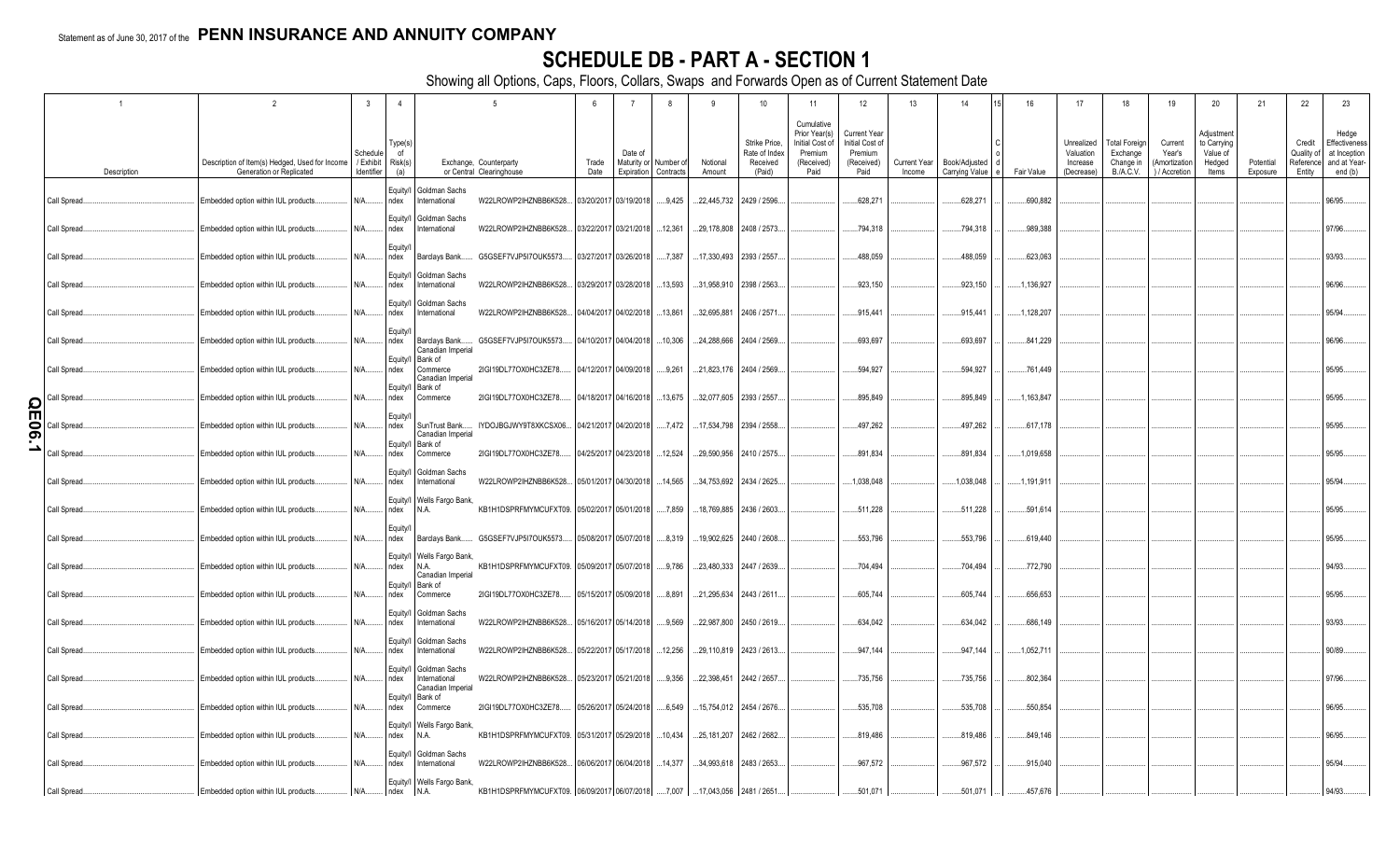# **SCHEDULE DB - PART A - SECTION 1**

Showing all Options, Caps, Floors, Collars, Swaps and Forwards Open as of Current Statement Date

|                 |                                                                               | $\overline{2}$                                                             | $\mathbf{3}$                      | $\overline{4}$                  |                                                                   |                                                    |               |                                 | 8                     | $\mathbf{q}$                | 10                                                   | 11                                                                              | 12                                                                      | 13              | 14                                             | 16          | 17                                                | 18                                                         | 19                                                  | 20                                                       | 21                    | 22                             | 23                                                                          |
|-----------------|-------------------------------------------------------------------------------|----------------------------------------------------------------------------|-----------------------------------|---------------------------------|-------------------------------------------------------------------|----------------------------------------------------|---------------|---------------------------------|-----------------------|-----------------------------|------------------------------------------------------|---------------------------------------------------------------------------------|-------------------------------------------------------------------------|-----------------|------------------------------------------------|-------------|---------------------------------------------------|------------------------------------------------------------|-----------------------------------------------------|----------------------------------------------------------|-----------------------|--------------------------------|-----------------------------------------------------------------------------|
|                 | Description                                                                   | Description of Item(s) Hedged, Used for Income<br>Generation or Replicated | Scheduk<br>/ Exhibit<br>dentifier | Type(s)<br>of<br>Risk(s)<br>(a) |                                                                   | Exchange, Counterparty<br>or Central Clearinghouse | Trade<br>Date | Date of<br>Expiration Contracts | Maturity or Number of | Notional<br>Amount          | Strike Price.<br>Rate of Index<br>Received<br>(Paid) | Cumulative<br>Prior Year(s)<br>Initial Cost of<br>Premium<br>(Received)<br>Paid | <b>Current Year</b><br>Initial Cost of<br>Premium<br>(Received)<br>Paid | Income          | Current Year   Book/Adjusted<br>Carrying Value | Fair Value  | Unrealized<br>Valuation<br>Increase<br>(Decrease) | <b>Total Foreign</b><br>Exchange<br>Change in<br>B./A.C.V. | Current<br>Year's<br>(Amortization<br>) / Accretion | Adjustment<br>to Carrying<br>Value of<br>Hedged<br>ltems | Potential<br>Exposure | Credit<br>Quality of<br>Entity | Hedge<br>Effectiveness<br>at Inception<br>Reference and at Year-<br>end (b) |
|                 | Call Spread.                                                                  | Embedded option within IUL products.                                       | N/A                               | ndex                            | Equity/I Goldman Sachs<br>International<br>Canadian Imperial      | W22LROWP2IHZNBB6K528                               |               | 06/13/2017 06/12/2018 10,683    |                       |                             | .25,959,370 2479 / 2649.                             |                                                                                 | 742,789                                                                 |                 | 742,789                                        | 698,870     |                                                   |                                                            |                                                     |                                                          |                       |                                | 95/95                                                                       |
|                 | Call Spread.                                                                  | Embedded option within IUL products.                                       | N/A                               | Equity/I<br>ndex                | Bank of<br>Commerce<br>Canadian Imperial                          | 2IGI19DL77OX0HC3ZE78                               |               | 06/16/2017 06/14/2018           | 7,887                 |                             | .19,217,306 2485 / 2656.                             |                                                                                 | .532,215                                                                |                 | .532,215                                       | .516,351    |                                                   |                                                            |                                                     |                                                          |                       |                                | 96/95.                                                                      |
|                 | Call Spread.                                                                  | Embedded option within IUL products.                                       | N/A                               | ndex                            | Equity/I Bank of<br>Commerce                                      | 2IGI19DL77OX0HC3ZE78                               |               | 06/20/2017 06/18/2018           | 8,934                 | 21,841,397                  | 2494 / 2665                                          |                                                                                 | .612,515                                                                |                 | .612,515                                       | 562,970     |                                                   |                                                            |                                                     |                                                          |                       |                                | 94/94.                                                                      |
|                 | Call Spread.                                                                  | Embedded option within IUL products.                                       | N/A                               | ndex                            | Equity/I Goldman Sachs<br>International                           | W22LROWP2IHZNBB6K528                               |               | 06/23/2017 06/21/2018 10,203    |                       | .24,850,121                 | 2484 / 2655.                                         |                                                                                 | 715,434                                                                 |                 | 715,434                                        | 662,451     |                                                   |                                                            |                                                     |                                                          |                       |                                | 97/96.                                                                      |
|                 | Call Spread.                                                                  | Embedded option within IUL products.                                       | N/A                               | Equity/I<br>ndex                | Barclays Bank                                                     | G5GSEF7VJP5I7OUK5573                               |               | 06/27/2017 06/25/2018           | 8,883                 | 21,664,749 2488 / 2658.     |                                                      |                                                                                 | .605,021                                                                |                 | .605,021                                       | .572,501    |                                                   |                                                            |                                                     |                                                          |                       |                                | 93/92                                                                       |
|                 | Call Spread.                                                                  | Embedded option within IUL products.                                       | N/A                               | ndex                            | Equity/I Goldman Sachs<br>International                           | W22LROWP2IHZNBB6K528                               |               | 06/29/2017 06/28/2018           | 9.203                 | 22.415.287 2484 / 2704.     |                                                      |                                                                                 | 696.115                                                                 |                 | .696.115                                       | 687.130     |                                                   |                                                            |                                                     |                                                          |                       |                                | 96/95.                                                                      |
|                 | 0019999. Total-Purchased Options-Hedging Effective-Call Options and Warrants. |                                                                            |                                   |                                 |                                                                   |                                                    |               |                                 |                       |                             |                                                      | $\Omega$                                                                        | 34.650.955                                                              | .0 <sub>1</sub> | .34,650,955                                    | .42.439.638 | $\Omega$                                          | $\Omega$                                                   |                                                     | $\bigcap$                                                | $\Omega$              | XXX                            | <b>XXX</b>                                                                  |
|                 | 0079999. Total-Purchased Options-Hedging Effective                            |                                                                            |                                   |                                 |                                                                   |                                                    |               |                                 |                       |                             |                                                      | $\overline{0}$ .                                                                | 34,650,955                                                              | 0               | .34,650,955                                    | 42,439,638  | $\Omega$                                          |                                                            |                                                     |                                                          |                       | <b>XXX</b>                     | <b>XXX</b>                                                                  |
|                 | Purchased Options - Hedging Other - Call Options and Warrants                 |                                                                            |                                   |                                 |                                                                   |                                                    |               |                                 |                       |                             |                                                      |                                                                                 |                                                                         |                 |                                                |             |                                                   |                                                            |                                                     |                                                          |                       |                                |                                                                             |
| <u>င</u> ္<br>0 | Call Spread.                                                                  | Embedded option within IUL products.                                       | N/A                               | Equity/<br>ndex                 |                                                                   | Barclays Bank G5GSEF7VJP5I7OUK5573                 |               | 05/31/2017 05/01/2018           | 7,859                 |                             | .18,769,885 2603 / 2658.                             |                                                                                 | .109,162                                                                |                 | .74,692                                        | 74,692      | (34, 469)                                         |                                                            |                                                     |                                                          |                       |                                |                                                                             |
| თ<br>N          | Call Spread.                                                                  | Embedded option within IUL products.                                       | N/A                               | Equity/<br>ndex                 |                                                                   | Barclays Bank G5GSEF7VJP5I7OUK5573                 |               | 05/31/2017 05/07/2018           | 8,319                 | 19,902,625                  | 2608 / 2659.                                         |                                                                                 | 106,816                                                                 |                 | .128,150                                       | 128,150     | .21,334                                           |                                                            |                                                     |                                                          |                       |                                |                                                                             |
|                 | Call Spread.                                                                  | Embedded option within IUL products.                                       | N/A                               | Equity/<br>ndex                 |                                                                   | Barclays Bank G5GSEF7VJP5I7OUK5573                 |               | 05/31/2017 05/07/2018           | 9,786                 | 23,480,333                  | 2639 / 2672                                          |                                                                                 | .71.536                                                                 |                 | .116,143                                       | 116,143     | 44,608                                            |                                                            |                                                     |                                                          |                       |                                |                                                                             |
|                 | Call Spread.                                                                  | Embedded option within IUL products.                                       | N/A                               | Equity/<br>ndex                 |                                                                   | Barclays Bank G5GSEF7VJP5I7OUK5573                 |               | 05/31/2017 05/09/2018           | 8,891                 | 21,295,634                  | 2611 / 2664                                          |                                                                                 | .116,650                                                                |                 | 68,318                                         | 68,318      | (48, 332)                                         |                                                            |                                                     |                                                          |                       |                                |                                                                             |
|                 | Call Spread.                                                                  | Embedded option within IUL products.                                       | N/A                               | Equity/<br>ndex                 |                                                                   | Barclays Bank G5GSEF7VJP5I7OUK5573                 |               | 05/31/2017 05/14/2018           | 9,569                 |                             | 22,987,800 2619 / 2677.                              |                                                                                 | 130,043                                                                 |                 | 106,987                                        | 106,987     | (23,055)                                          |                                                            |                                                     |                                                          |                       |                                |                                                                             |
|                 | Call Spread.                                                                  | Embedded option within IUL products.                                       | N/A                               | Equity/<br>ndex                 | Barclays Bank.                                                    | G5GSEF7VJP5I7OUK5573                               |               | 05/31/2017 05/17/2018  12,256   |                       |                             | 29,110,819 2613 / 2635.                              |                                                                                 | 74.884                                                                  |                 | .109,216                                       | 109,216     | 34,332                                            |                                                            |                                                     |                                                          |                       |                                |                                                                             |
|                 | Call Spread.                                                                  | Embedded option within IUL products.                                       | N/A                               | ndex                            | Equity/I Goldman Sachs<br>International                           | W22LROWP2IHZNBB6K528                               |               | 05/31/2017 03/01/2018           | ,7,957                |                             | .19,031,155   2607 / 2659.                           |                                                                                 | 72,966                                                                  |                 | .69,236                                        | 69,236      | (3,730)                                           |                                                            |                                                     |                                                          |                       |                                |                                                                             |
|                 | Call Spread.                                                                  | Embedded option within IUL products.                                       | N/A                               | ndex                            | Equity/I Goldman Sachs<br>International                           | W22LROWP2IHZNBB6K528                               |               | 05/31/2017 03/05/2018 11,542    |                       | 27,449,877                  | 2592 / 2649.                                         |                                                                                 | 132,848                                                                 |                 | 128,240                                        | 128,240     | (4,609)                                           |                                                            |                                                     |                                                          |                       |                                |                                                                             |
|                 | Call Spread.                                                                  | Embedded option within IUL products.                                       | N/A                               | ndex                            | Equity/I Goldman Sachs<br>International                           | W22LROWP2IHZNBB6K528                               |               | 05/31/2017 03/08/2018  12,034   |                       |                             | 28,450,662 2577 / 2627.                              |                                                                                 | 143,325                                                                 |                 | .141,317                                       | 141,317     | (2,008)                                           |                                                            |                                                     |                                                          |                       |                                |                                                                             |
|                 | Call Spread.                                                                  | Embedded option within IUL products.                                       | N/A                               | ndex                            | Equity/I Goldman Sachs<br>International                           | W22LROWP2IHZNBB6K528                               |               | 05/31/2017 03/12/2018 11,327    |                       | .26,844,310                 | 2583 / 2635                                          |                                                                                 | .134,791                                                                |                 | .132.347                                       | 132,347     | (2,444)                                           |                                                            |                                                     |                                                          |                       |                                |                                                                             |
|                 | Call Spread.                                                                  | Embedded option within IUL products.                                       | N/A                               | ndex                            | Equity/I   Goldman Sachs<br>International                         | W22LROWP2IHZNBB6K528                               |               | 05/31/2017 03/19/2018           | 9,425                 |                             | 22,445,732 2596 / 2645.                              |                                                                                 | .99,057                                                                 |                 | 96,597                                         | 96,597      | (2,459)                                           |                                                            |                                                     |                                                          |                       |                                |                                                                             |
|                 | Call Spread.                                                                  | Embedded option within IUL products.                                       | N/A                               | ndex                            | Equity/I Goldman Sachs<br>International                           | W22LROWP2IHZNBB6K528                               |               | 05/31/2017 03/21/2018  12,361   |                       | 29,178,882                  | 2573 / 2624                                          |                                                                                 | 162,300                                                                 |                 | 162,040                                        | 162,040     | (260)                                             |                                                            |                                                     |                                                          |                       |                                |                                                                             |
|                 | Call Spread.                                                                  | Embedded option within IUL products.                                       | N/A                               | ndex                            | Equity/I Goldman Sachs<br>International<br>Equity/I Goldman Sachs | W22LROWP2IHZNBB6K528                               |               | 05/31/2017 03/26/2018 7,387     |                       |                             | .17,330,493 2557 / 2610.                             |                                                                                 | .113,686                                                                |                 | .115,304                                       | 115,304     | 1,618                                             |                                                            |                                                     |                                                          |                       |                                |                                                                             |
|                 | Call Spread.                                                                  | Embedded option within IUL products.                                       | N/A.                              | ndex                            | International                                                     | W22LROWP2IHZNBB6K528                               |               | 05/31/2017 03/28/2018 13,593    |                       | $31,958,910$   2563 / 2613. |                                                      |                                                                                 | .223,677                                                                |                 | 195,576                                        | 195,576     | (28, 100)                                         |                                                            |                                                     |                                                          |                       |                                |                                                                             |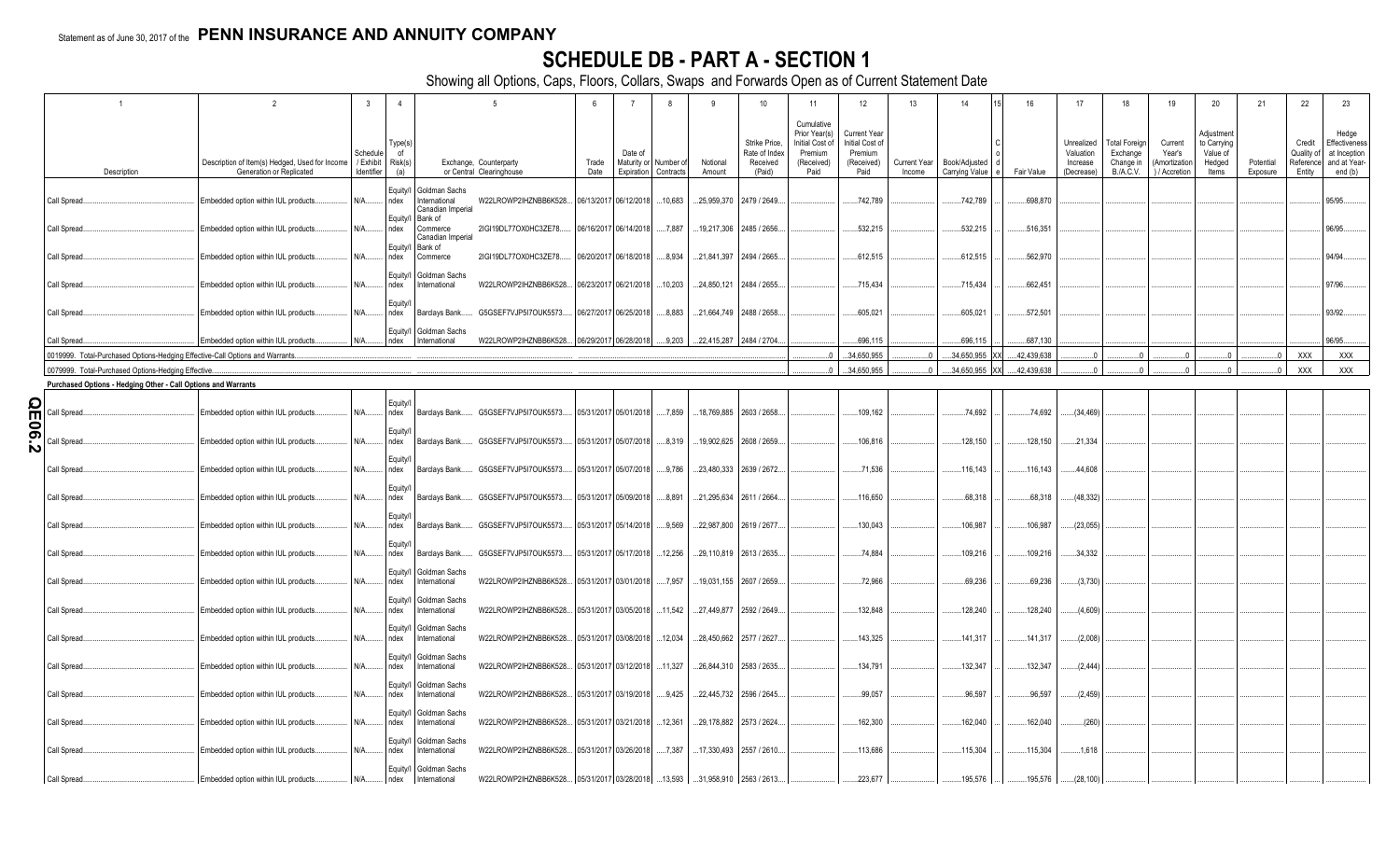# **SCHEDULE DB - PART A - SECTION 1**

Showing all Options, Caps, Floors, Collars, Swaps and Forwards Open as of Current Statement Date

|   |              |                    |                                                                            |                       |                                  | ייש פי ייטייט                           | options, oups, noors,                               |               |                               |                                               |                    |                                                     |                                                                                 |                                                                         |        |                                                |            |                                                   |                                                                   |                                                     |                                                         |                       |                                |                                                                             |
|---|--------------|--------------------|----------------------------------------------------------------------------|-----------------------|----------------------------------|-----------------------------------------|-----------------------------------------------------|---------------|-------------------------------|-----------------------------------------------|--------------------|-----------------------------------------------------|---------------------------------------------------------------------------------|-------------------------------------------------------------------------|--------|------------------------------------------------|------------|---------------------------------------------------|-------------------------------------------------------------------|-----------------------------------------------------|---------------------------------------------------------|-----------------------|--------------------------------|-----------------------------------------------------------------------------|
|   |              |                    | $\overline{2}$                                                             | $\overline{3}$        | $\overline{4}$                   |                                         | 5                                                   | 6             |                               | 8                                             | 9                  | 10                                                  | 11                                                                              | 12                                                                      | 13     | 14                                             | 16         | 17                                                | 18                                                                | 19                                                  | 20                                                      | 21                    | 22                             | 23                                                                          |
|   |              | <b>Description</b> | Description of Item(s) Hedged, Used for Income<br>Generation or Replicated | Schedule<br>dentifier | Type(s)<br>of<br>Exhibit Risk(s) |                                         | Exchange, Counterparty<br>or Central Clearinghouse  | Trade<br>Date | Date of                       | Maturity or Number of<br>Expiration Contracts | Notional<br>Amount | Strike Price<br>Rate of Index<br>Received<br>(Paid) | Cumulative<br>Prior Year(s)<br>Initial Cost of<br>Premium<br>(Received)<br>Paid | <b>Current Year</b><br>Initial Cost of<br>Premium<br>(Received)<br>Paid | Income | Current Year   Book/Adjusted<br>Carrying Value | Fair Value | Unrealized<br>Valuation<br>Increase<br>(Decrease) | <b>Total Foreign</b><br>Exchange<br>Change in<br><b>B./A.C.V.</b> | Current<br>Year's<br>(Amortization<br>) / Accretion | Adjustmen<br>to Carrying<br>Value of<br>Hedged<br>Items | Potential<br>Exposure | Credit<br>Quality of<br>Entity | Hedge<br>Effectiveness<br>at Inception<br>Reference and at Year-<br>end (b) |
|   | Call Spread. |                    | Embedded option within IUL products.                                       | N/A                   | ndex                             | Equity/I Goldman Sachs<br>International | W22LROWP2IHZNBB6K528 05/31/2017 04/02/2018 13,861   |               |                               |                                               | .32,695,881        | 2571 / 2626.                                        |                                                                                 | 207,083                                                                 |        | 206,097                                        | .206,097   | (987)                                             |                                                                   |                                                     |                                                         |                       |                                |                                                                             |
|   | Call Spread. |                    | Embedded option within IUL products.                                       | N/A                   | ndex                             | Equity/I Goldman Sachs<br>International | W22LROWP2IHZNBB6K528                                |               | 05/31/2017 04/04/2018  10,306 |                                               |                    | 24,288,666 2569 / 2619.                             |                                                                                 | 145,418                                                                 |        | .145,480                                       | 145,480    | .62                                               |                                                                   |                                                     |                                                         |                       |                                |                                                                             |
|   | Call Spread. |                    | Embedded option within IUL products.                                       | N/A                   | ndex                             | Equity/I Goldman Sachs<br>International | W22LROWP2IHZNBB6K528                                |               | 05/31/2017 04/09/2018         | 9,261                                         |                    | 21,823,176 2569 / 2620.                             |                                                                                 | .134,007                                                                |        | 134,248                                        | 134,248    | .241                                              |                                                                   |                                                     |                                                         |                       |                                |                                                                             |
|   | Call Spread. |                    | Embedded option within IUL products                                        | N/A                   | ndex                             | Equity/I Goldman Sachs<br>International | W22LROWP2IHZNBB6K528                                |               | 05/31/2017 04/16/2018  13,675 |                                               |                    | 32,077,605 2557 / 2607.                             |                                                                                 | 213,467                                                                 |        | .216,613                                       | .216,613   | .3,147                                            |                                                                   |                                                     |                                                         |                       |                                |                                                                             |
|   | Call Spread. |                    | Embedded option within IUL products.                                       | N/A                   | Equity/I<br>ndex                 | Goldman Sachs<br>International          | W22LROWP2IHZNBB6K528                                |               | 05/31/2017 04/20/2018         | 7,472                                         |                    | .17,534,798 2558 / 2608.                            |                                                                                 | 117,609                                                                 |        | .119,500                                       | .119,500   | 1,891                                             |                                                                   |                                                     |                                                         |                       |                                |                                                                             |
|   | Call Spread. |                    | Embedded option within IUL products.                                       | N/A                   | Equity/I<br>ndex                 | Goldman Sachs<br>International          | W22LROWP2IHZNBB6K528                                |               | 05/31/2017 04/23/2018  12,524 |                                               |                    | 29,590,956 2575 / 2626.                             |                                                                                 | 182,850                                                                 |        | 183,633                                        | 183,633    | .782                                              |                                                                   |                                                     |                                                         |                       |                                |                                                                             |
|   | Call Spread. |                    | Embedded option within IUL products.                                       | N/A                   | Equity/I<br>ndex                 | Goldman Sachs<br>International          | W22LROWP2IHZNBB6K528                                |               | 05/31/2017 04/30/2018  14,565 |                                               |                    | .34,753,692 2625 / 2653.                            |                                                                                 | 110,566                                                                 |        | .91,165                                        | .91,165    | (19,401)                                          |                                                                   |                                                     |                                                         |                       |                                |                                                                             |
| O | Call Spread  |                    | Embedded option within IUL products                                        | N/A                   | Equity/I<br>ndex                 | Goldman Sachs<br>International          | W22LROWP2IHZNBB6K528.                               |               | 06/01/2017 01/29/2018         | 8,999                                         |                    | .20,525,819 2486 / 2536.                            |                                                                                 | 217,062                                                                 |        | 189,618                                        | 189,618    | (27, 444)                                         |                                                                   |                                                     |                                                         |                       |                                |                                                                             |
| π | Call Spread. |                    | Embedded option within IUL products                                        | N/A                   | ndex                             | Equity/I Goldman Sachs<br>International | W22LROWP2IHZNBB6K528                                |               | 06/01/2017 01/24/2018         | 9,289                                         |                    | 21,287,230 2498 / 2549.                             |                                                                                 | .187,452                                                                |        | 181,331                                        | 181,331    | (6, 121)                                          |                                                                   |                                                     |                                                         |                       |                                |                                                                             |
| ω | Call Spread  |                    | Embedded option within IUL products.                                       | N/A                   | ndex                             | Equity/I Goldman Sachs<br>International | W22LROWP2IHZNBB6K528                                |               | 06/01/2017 01/22/2018  11,764 |                                               |                    | 26,647,813 2469 / 2520.                             |                                                                                 | 275,395                                                                 |        | 274,085                                        | .274,085   | (1,311)                                           |                                                                   |                                                     |                                                         |                       |                                |                                                                             |
|   | Call Spread. |                    | Embedded option within IUL products.                                       | N/A                   | ndex                             | Equity/I Goldman Sachs<br>International | W22LROWP2IHZNBB6K528 06/01/2017 01/19/2018          |               |                               | 9,256                                         | 20,994,367         | 2472 / 2523.                                        |                                                                                 | 212,795                                                                 |        | 210,990                                        | 210,990    | (1,806)                                           |                                                                   |                                                     |                                                         |                       |                                |                                                                             |
|   | Call Spread. |                    | Embedded option within IUL products.                                       | N/A                   | ndex                             | Equity/I Goldman Sachs<br>International | W22LROWP2IHZNBB6K528 06/01/2017 01/16/2018  11,951  |               |                               |                                               |                    | 27,103,553 2472 / 2524.                             |                                                                                 | 278,100                                                                 |        | 275,260                                        | .275,260   | (2,839)                                           |                                                                   |                                                     |                                                         |                       |                                |                                                                             |
|   | Call Spread. |                    | Embedded option within IUL products.                                       | N/A                   | ndex                             | Equity/I Goldman Sachs<br>International | W22LROWP2IHZNBB6K528 06/01/2017 01/12/2018          |               |                               | 6,957                                         |                    | .15,814,026 2478 / 2526.                            |                                                                                 | .145,819                                                                |        | 143,552                                        | 143,552    | (2,267)                                           |                                                                   |                                                     |                                                         |                       |                                |                                                                             |
|   | Call Spread. |                    | Embedded option within IUL products.                                       | N/A                   | ndex                             | Equity/I Goldman Sachs<br>International | W22LROWP2IHZNBB6K528                                |               | 06/01/2017 01/08/2018 11,561  |                                               |                    | 26,230,753 2473 / 2523.                             |                                                                                 | 256,885                                                                 |        | 253,451                                        | .253,451   | (3, 434)                                          |                                                                   |                                                     |                                                         |                       |                                |                                                                             |
|   | Call Spread. |                    | Embedded option within IUL products.                                       | N/A                   | ndex                             | Equity/I Goldman Sachs<br>International | W22LROWP2IHZNBB6K528                                |               | 06/01/2017 01/05/2018 8,727   |                                               | .19,833,591        | 2477 / 2526.                                        |                                                                                 | 185,885                                                                 |        | 182,494                                        | 182,494    | (3, 391)                                          |                                                                   |                                                     |                                                         |                       |                                |                                                                             |
|   | Call Spread. |                    | Embedded option within IUL products.                                       | N/A                   | Equity/I<br>ndex                 | Goldman Sachs<br>International          | W22LROWP2IHZNBB6K528                                |               | 06/01/2017 01/04/2018 10,616  |                                               |                    | 24,106,282 2475 / 2525.                             |                                                                                 | 232,172                                                                 |        | .228,139                                       | .228,139   | (4,033)                                           |                                                                   |                                                     |                                                         |                       |                                |                                                                             |
|   | Call Spread. |                    | Embedded option within IUL products.                                       | $N/A$                 | ndex                             | Equity/I Goldman Sachs<br>International | W22LROWP2IHZNBB6K528 06/01/2017 01/02/2018 11,079   |               |                               |                                               |                    | 25,014,499 2461 / 2511.                             |                                                                                 | 260,135                                                                 |        | .259,157                                       | .259,157   | .(977)                                            |                                                                   |                                                     |                                                         |                       |                                |                                                                             |
|   | Call Spread  |                    | Embedded option within IUL products.                                       | $N/A$                 | ndex                             | Equity/I   Wells Fargo Bank,<br>N.A.    | KB1H1DSPRFMYMCUFXT09. 06/01/2017 02/28/2018         |               |                               | 8,476                                         |                    | 20,034,213 2576 / 2626.                             |                                                                                 | .108,747                                                                |        | .100,729                                       | .100,729   | (8,019)                                           |                                                                   |                                                     |                                                         |                       |                                |                                                                             |
|   | Call Spread. |                    | Embedded option within IUL products.                                       | N/A                   | ndex                             | Equity/I   Wells Fargo Bank,<br>N.A.    | KB1H1DSPRFMYMCUFXT09. 06/01/2017 02/26/2018  13,375 |               |                               |                                               |                    | 31,661,568 2580 / 2632.                             |                                                                                 | 170,531                                                                 |        | .156,613                                       | 156,613    | (13,918)                                          |                                                                   |                                                     |                                                         |                       |                                |                                                                             |
|   | Call Spread. |                    | Embedded option within IUL products.                                       | N/A                   | ndex                             | Equity/I   Wells Fargo Bank,<br>N.A.    | KB1H1DSPRFMYMCUFXT09. 06/01/2017 02/20/2018         |               |                               | 9,743                                         | 23,045,897         | 2578 / 2628.                                        |                                                                                 | 119,352                                                                 |        | .109,228                                       | 109,228    | (10, 124)                                         |                                                                   |                                                     |                                                         |                       |                                |                                                                             |
|   | Call Spread. |                    | Embedded option within IUL products                                        | N/A                   | ndex                             | Equity/I Wells Fargo Bank,<br>N.A.      | KB1H1DSPRFMYMCUFXT09. 06/01/2017 02/16/2018         |               |                               | 7,747                                         |                    | .18,197,393 2560 / 2611.                            |                                                                                 | 108,535                                                                 |        | .101,792                                       | 101,792    | (6,744)                                           |                                                                   |                                                     |                                                         |                       |                                |                                                                             |
|   | Call Spread. |                    | Embedded option within IUL products.                                       | N/A                   | ndex                             | Equity/I   Wells Fargo Bank,<br>N.A.    | KB1H1DSPRFMYMCUFXT09. 06/01/2017 02/12/2018  10,099 |               |                               |                                               |                    | 23,522,995 2539 / 2589.                             |                                                                                 | 161,180                                                                 |        | 154,871                                        | 154,871    | (6,309)                                           |                                                                   |                                                     |                                                         |                       |                                |                                                                             |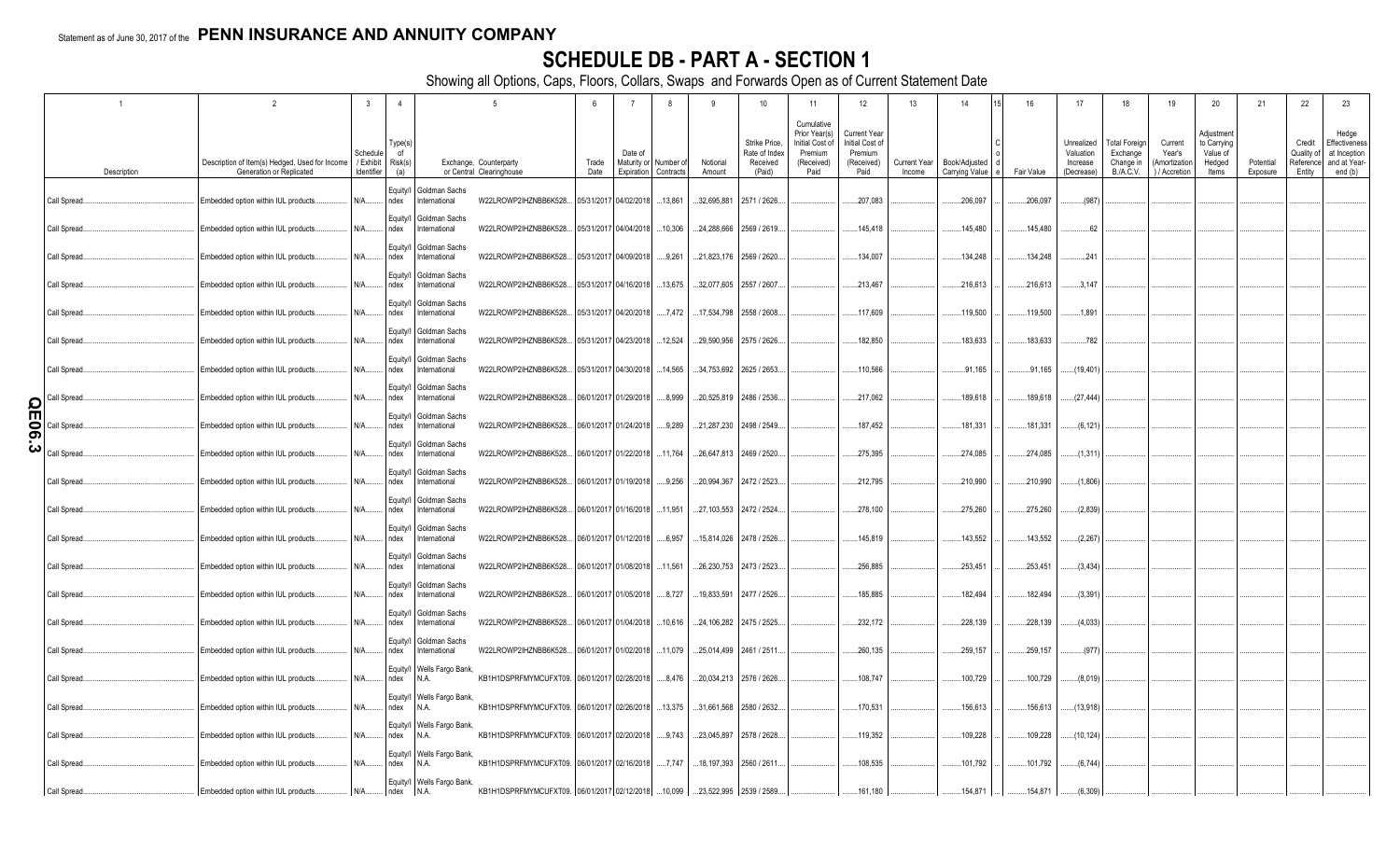# **SCHEDULE DB - PART A - SECTION 1**

Showing all Options, Caps, Floors, Collars, Swaps and Forwards Open as of Current Statement Date

|                                                                           |                                                                            |                       |                                     |                                                                                   |               |                                                          |               |                            |                                                      |                                                                                 | 12                                                               |        |                                                |            |                                                   | 18                                                                |                                                   | 20                                                       |                       | 22                             | 23                                                                          |
|---------------------------------------------------------------------------|----------------------------------------------------------------------------|-----------------------|-------------------------------------|-----------------------------------------------------------------------------------|---------------|----------------------------------------------------------|---------------|----------------------------|------------------------------------------------------|---------------------------------------------------------------------------------|------------------------------------------------------------------|--------|------------------------------------------------|------------|---------------------------------------------------|-------------------------------------------------------------------|---------------------------------------------------|----------------------------------------------------------|-----------------------|--------------------------------|-----------------------------------------------------------------------------|
| Description                                                               | Description of Item(s) Hedged, Used for Income<br>Generation or Replicated | Scheduk<br>Identifier | Type(s)<br>/ Exhibit Risk(s)<br>(a) | Exchange, Counterparty<br>or Central Clearinghouse                                | Trade<br>Date | Date of<br>Maturity or Number of<br>Expiration Contracts |               | Notional<br>Amount         | Strike Price,<br>Rate of Index<br>Received<br>(Paid) | Cumulative<br>Prior Year(s)<br>Initial Cost of<br>Premium<br>(Received)<br>Paid | Current Year<br>Initial Cost of<br>Premium<br>(Received)<br>Paid | Income | Current Year   Book/Adjusted<br>Carrying Value | Fair Value | Unrealized<br>Valuation<br>Increase<br>(Decrease) | <b>Total Foreign</b><br>Exchange<br>Change in<br><b>B./A.C.V.</b> | Current<br>Year's<br>(Amortization<br>/ Accretion | Adjustment<br>to Carrying<br>Value of<br>Hedged<br>Items | Potential<br>Exposure | Credit<br>Quality of<br>Entity | Hedge<br>Effectiveness<br>at Inception<br>Reference and at Year-<br>end (b) |
| Call Spread.                                                              | Embedded option within IUL products                                        | N/A                   | ndex                                | Equity/I Wells Fargo Bank,<br>KB1H1DSPRFMYMCUFXT09. 06/01/2017 02/08/2018         |               |                                                          | $\dots$ 7,773 |                            | $17,874,635$ 2507 / 2559.                            |                                                                                 | 154.527                                                          |        | .152.599                                       | .152,599   | (1,928)                                           |                                                                   |                                                   |                                                          |                       |                                |                                                                             |
| Call Spread                                                               | Embedded option within IUL products                                        | $N/A$                 | ndex                                | Equity/I Wells Fargo Bank,<br>KB1H1DSPRFMYMCUFXT09. 06/01/2017 02/05/2018<br>IN.A |               |                                                          | 12,115        | $27,783,814$   2500 / 2549 |                                                      |                                                                                 | 238.544                                                          |        | 236,365                                        | .236,365   | (2.180)                                           |                                                                   |                                                   |                                                          |                       |                                |                                                                             |
| Call Spread                                                               | Embedded option within IUL products                                        | N/A                   | ndex                                | Equity/I   Wells Fargo Bank,<br>KB1H1DSPRFMYMCUFXT09.<br>N.A                      |               | 02/01/2018                                               | 12,499        | $28,495,470$   2485 / 2535 |                                                      |                                                                                 | 268,479                                                          |        | 268,375                                        | .268,375   | (104)                                             |                                                                   |                                                   |                                                          |                       |                                |                                                                             |
| 0089999. Total-Purchased Options-Hedging Other-Call Options and Warrants. |                                                                            |                       |                                     |                                                                                   |               |                                                          |               |                            |                                                      |                                                                                 | .6,384,336                                                       |        | .6,219,548 XX                                  | .6,219,548 | (164, 789)                                        |                                                                   |                                                   |                                                          |                       | XXX                            | XXX                                                                         |
| 0149999. Total-Purchased Options-Hedging Other                            |                                                                            |                       |                                     |                                                                                   |               |                                                          |               |                            |                                                      |                                                                                 | .6,384,336                                                       |        | .6,219,548 XX                                  | .6,219,548 | (164,789)                                         |                                                                   |                                                   |                                                          |                       | <b>XXX</b>                     | XXX                                                                         |
| 0369999. Total-Purchased Options-Call Options and Warrants.               |                                                                            |                       |                                     |                                                                                   |               |                                                          |               |                            |                                                      |                                                                                 | .41,035,291                                                      |        | .40,870,503 XX                                 | 48,659,186 | (164, 789)                                        |                                                                   |                                                   |                                                          |                       | <b>XXX</b>                     | XXX                                                                         |
| 0429999. Total-Purchased Options                                          |                                                                            |                       |                                     |                                                                                   |               |                                                          |               |                            |                                                      |                                                                                 | .41,035,291                                                      |        | .40,870,503 XX                                 | 48.659.186 | (164,789)                                         |                                                                   |                                                   |                                                          |                       | <b>XXX</b>                     | XXX                                                                         |
| 1399999. Total-Hedging Effective                                          |                                                                            |                       |                                     |                                                                                   |               |                                                          |               |                            |                                                      |                                                                                 | .34,650,955                                                      |        | .34,650,955 XX                                 | 42,439,638 |                                                   |                                                                   |                                                   |                                                          |                       | <b>XXX</b>                     | XXX                                                                         |
| 1409999. Total-Hedging Other                                              |                                                                            |                       |                                     |                                                                                   |               |                                                          |               |                            |                                                      |                                                                                 | .6,384,336                                                       |        | .6,219,548 XX                                  | 6,219,548  | (164, 789)                                        |                                                                   |                                                   |                                                          |                       | <b>XXX</b>                     | XXX                                                                         |
| 1449999. TOTAL.                                                           |                                                                            |                       |                                     |                                                                                   |               |                                                          |               |                            |                                                      |                                                                                 | 41,035,291                                                       |        | .40,870,503 XX                                 | 48,659,186 | (164,789)                                         |                                                                   |                                                   |                                                          |                       | <b>XXX</b>                     | XXX                                                                         |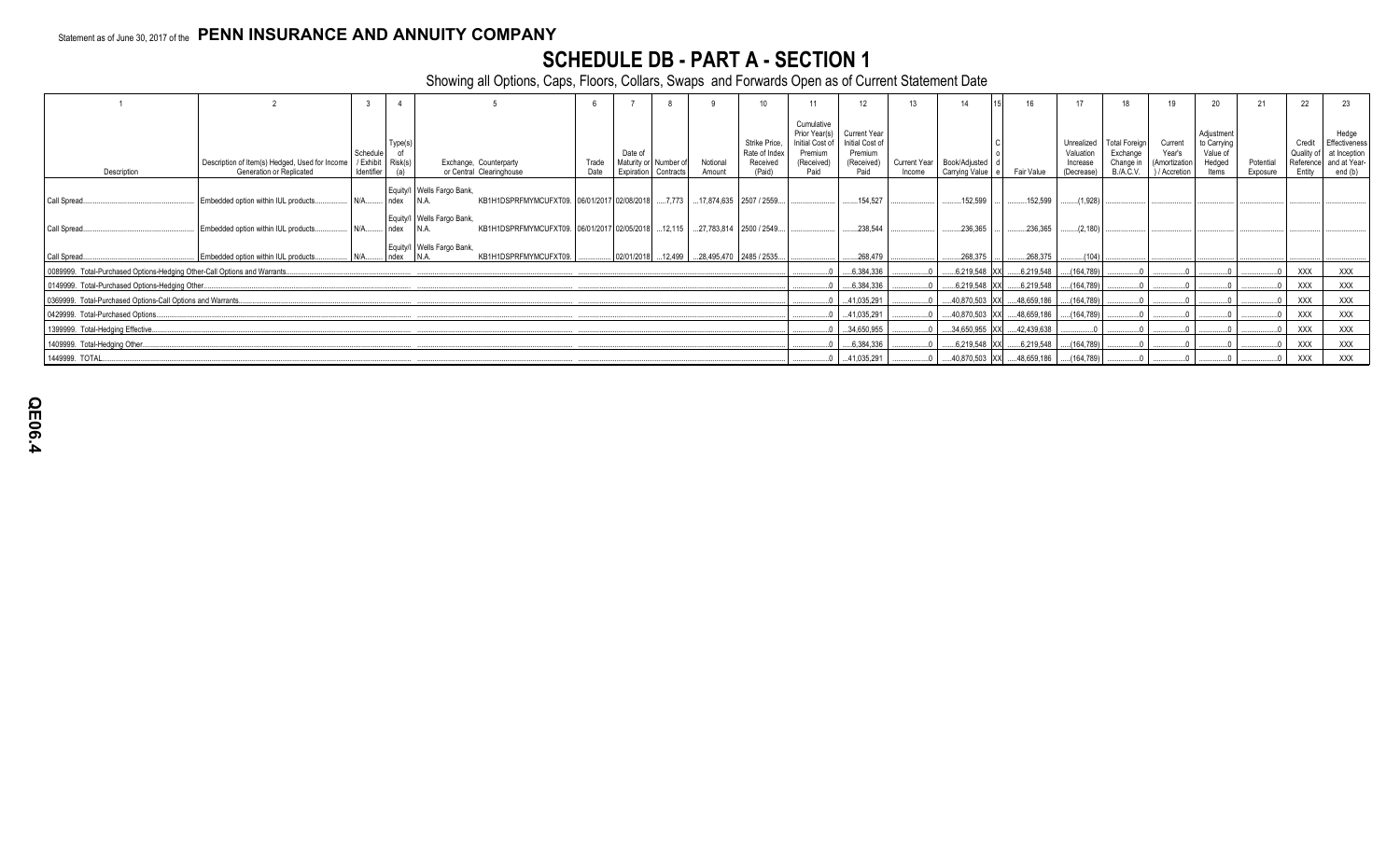# **SCHEDULE DB - PART B - SECTION 1**

Futures Contracts Open as of the Current Statement Date

|        |                  |          |             |                                                                    |            |            |          |       |             |            |            |                |            | <b>Highly Effective Hedges</b> |                                |            |                                           |           |               |              |
|--------|------------------|----------|-------------|--------------------------------------------------------------------|------------|------------|----------|-------|-------------|------------|------------|----------------|------------|--------------------------------|--------------------------------|------------|-------------------------------------------|-----------|---------------|--------------|
|        |                  |          |             |                                                                    |            |            |          |       |             |            |            |                |            |                                |                                |            |                                           |           |               |              |
|        |                  |          |             |                                                                    |            |            |          |       |             |            |            |                |            |                                |                                |            |                                           |           |               |              |
|        |                  |          |             |                                                                    |            |            |          |       |             |            |            |                |            |                                |                                |            |                                           |           |               |              |
|        |                  |          |             |                                                                    |            |            |          |       |             |            |            |                |            |                                | Change in<br>Variation         |            | Change in<br>Variation                    |           | Hedge         |              |
|        |                  |          |             |                                                                    |            |            |          |       |             |            |            |                |            |                                | Margin Gain                    | Cumulative | Margin Gain                               |           | Effectiveness |              |
|        | Number           |          |             | Description of Item(s) Hedged, Schedule Type(s) Date of            |            |            |          |       |             |            |            |                | Cumulative | Deferred                       | (Loss) Used to                 | Variation  | (Loss)                                    |           | at Inception  |              |
| Ticker |                  | Notional |             | Used for Income Generation or / Exhibit   of Risk(s)   Maturity or |            |            |          | Trade | Transaction | Reporting  |            | Book/Adjusted  | Variation  | Variation                      | Adjust Basis of Margin for All |            | Recognized in                             | Potential | and at Year-  | Value of One |
|        | Symbol Contracts | Amount   | Description | Replicated                                                         | Identifier | Expiration | Exchange | Date  | Price       | Date Price | Fair Value | Carrying Value | Margin     | Margin                         |                                |            | Hedged Item   Other Hedges   Current Year | Exposure  | end (b)       | (1) Point    |

# **NONE**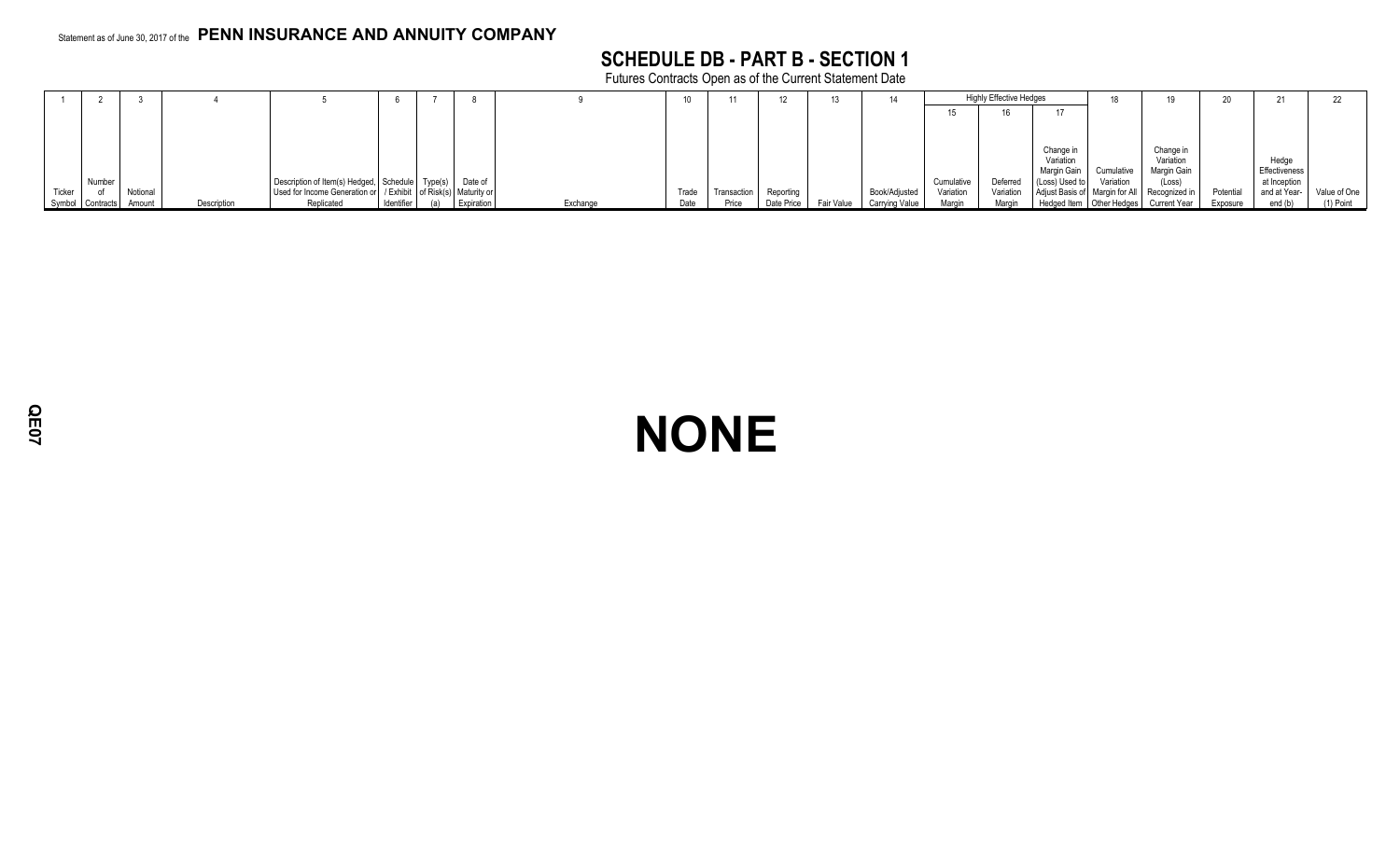# SCHEDULE DB - PART D - SECTION 1<br>Counterparty Exposure for Derivative Instruments Open as of Current Statement Date

|                                                                |                                 |                                            |                                        |                                                         | Book Adjusted Carrying Value                            |                               |                                  | Fair Value                       |                               | 11                    | 12                            |
|----------------------------------------------------------------|---------------------------------|--------------------------------------------|----------------------------------------|---------------------------------------------------------|---------------------------------------------------------|-------------------------------|----------------------------------|----------------------------------|-------------------------------|-----------------------|-------------------------------|
|                                                                |                                 |                                            |                                        |                                                         |                                                         |                               |                                  |                                  | 10 <sup>10</sup>              |                       |                               |
|                                                                |                                 |                                            |                                        |                                                         |                                                         |                               |                                  |                                  |                               |                       |                               |
| Description of Exchange, Counterparty or Central Clearinghouse | Master<br>Agreement<br>(Y or N) | <b>Credit Support</b><br>Annex<br>(Y or N) | Fair Value of Acceptable<br>Collateral | Contracts with<br>Book/Adjusted Carrying<br>Value $> 0$ | Contracts with<br>Book/Adjusted Carrying<br>Value $< 0$ | Exposure Net<br>of Collateral | Contracts with<br>Fair Value > 0 | Contracts with<br>Fair Value < 0 | Exposure Net<br>of Collateral | Potential<br>Exposure | Off-Balance<br>Sheet Exposure |
| <b>NAIC 1 Designation</b>                                      |                                 |                                            |                                        |                                                         |                                                         |                               |                                  |                                  |                               |                       |                               |
| Barclays Bank                                                  | G5GSEF7VJP5I7OUK5573.           |                                            | .6,110,000                             | .5,367,987                                              |                                                         |                               | .6,313,048                       |                                  | 203,048                       |                       |                               |
| Canadian Imperial Bank of Commerce                             | 2IGI19DL77OX0HC3ZE78            |                                            | 12,180,000                             | .9,628,941                                              |                                                         |                               | 12,360,851                       |                                  | .180,851                      |                       |                               |
| Goldman Sachs International                                    | W22LROWP2IHZNBB6K528.           |                                            | 17,280,000                             | .16,469,078                                             |                                                         |                               | .18,237,273                      |                                  | .957,273                      |                       |                               |
| Wells Fargo Bank, N.A                                          | KB1H1DSPRFMYMCUFXT09 Y          |                                            | .8,980,000                             | 7,464,507                                               |                                                         |                               | .9,089,181                       |                                  | .109,181                      |                       |                               |
| 0299999. Total NAIC 1 Designation.                             |                                 |                                            | 44,550,000                             | 38,930,513                                              |                                                         |                               | 46,000,353                       |                                  | .1,450,353                    |                       |                               |
| <b>NAIC 2 Designation</b>                                      |                                 |                                            |                                        |                                                         |                                                         |                               |                                  |                                  |                               |                       |                               |
| SunTrust Bank                                                  | IYDOJBGJWY9T8XKCSX06.           |                                            | .2,690,000                             | .1,939,990                                              |                                                         |                               | 2,658,833                        |                                  |                               |                       |                               |
| 0399999. Total NAIC 2 Designation.                             |                                 |                                            | .2,690,000                             | .1,939,990                                              |                                                         |                               | 2,658,833                        |                                  |                               |                       |                               |
| 0999999. Gross Totals                                          |                                 |                                            | 47,240,000                             | .40,870,503                                             |                                                         |                               | 48,659,186                       |                                  | .1,450,353                    |                       |                               |
| 1. Offset per SSAP No. 64.                                     |                                 |                                            |                                        |                                                         |                                                         |                               |                                  |                                  |                               |                       |                               |
| 2. Net after right of offset per SSAP No. 64                   |                                 |                                            |                                        | .40,870,503                                             |                                                         |                               |                                  |                                  |                               |                       |                               |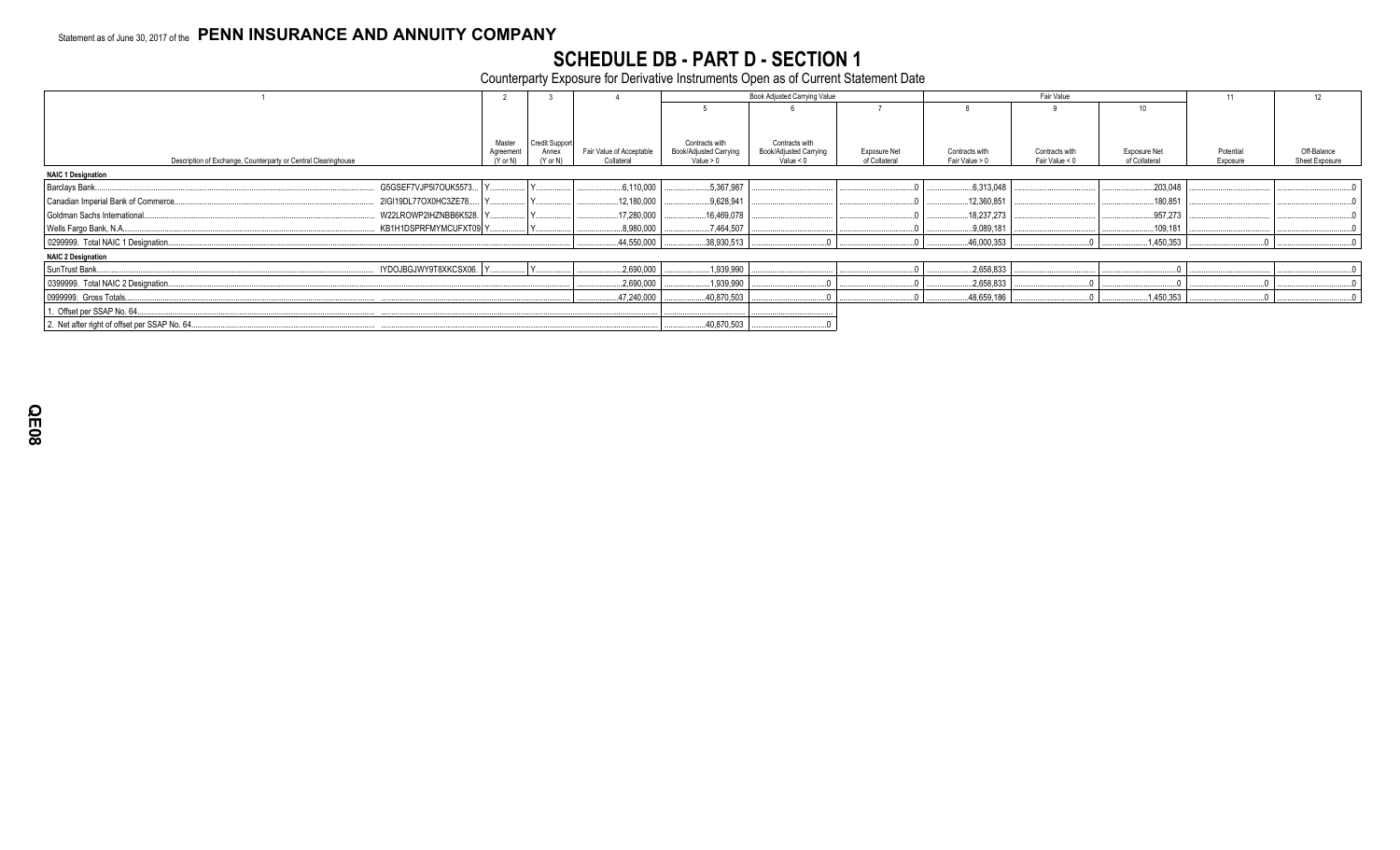# **SCHEDULE DB - PART D - SECTION 2**

Collateral for Derivative Instruments Open as of Current Statement Date

| Exchange, Counterparty or Central Clearinghouse |                            | Type of Asset Pledged | <b>CUSIP</b> Identification | Description | Fair Value  | Par Value  | Book/Adjusted<br>Carrving Value | Maturity<br>Date | <b>Type of Margir</b><br>(I, V or IV) |
|-------------------------------------------------|----------------------------|-----------------------|-----------------------------|-------------|-------------|------------|---------------------------------|------------------|---------------------------------------|
| <b>Collateral Pledged to Reporting Entity</b>   |                            |                       |                             |             |             |            |                                 |                  |                                       |
| Barclays Bank                                   | G5GSEF7VJP5I7OUK5573 Cash  |                       |                             |             | 6,110,000   | 6,110,000  | <b>XXX</b>                      |                  |                                       |
| Canadian Imperial Bank of Commerce              | 2IGI19DL77OX0HC3ZE78       | Cash.                 |                             |             | .12,180,000 | 12,180,000 | <b>XXX</b>                      |                  |                                       |
| Goldman Sachs International                     | W22LROWP2IHZNBB6K528 Cash  |                       |                             |             | 17,280,000  | 17,280,000 | <b>XXX</b>                      |                  |                                       |
| SunTrust Bank                                   | IYDOJBGJWY9T8XKCSX06 Cash  |                       |                             |             | 2,690,000   | .2,690,000 | <b>XXX</b>                      |                  |                                       |
| Wells Fargo Bank, N.A                           | KB1H1DSPRFMYMCUFXT09. Cash |                       |                             |             | .8,980,000  | .8,980,000 | XXX                             |                  |                                       |
| 0299999. Totals                                 |                            |                       |                             |             | .47,240,000 | 47,240,000 | XXX                             | XXX              | <b>XXX</b>                            |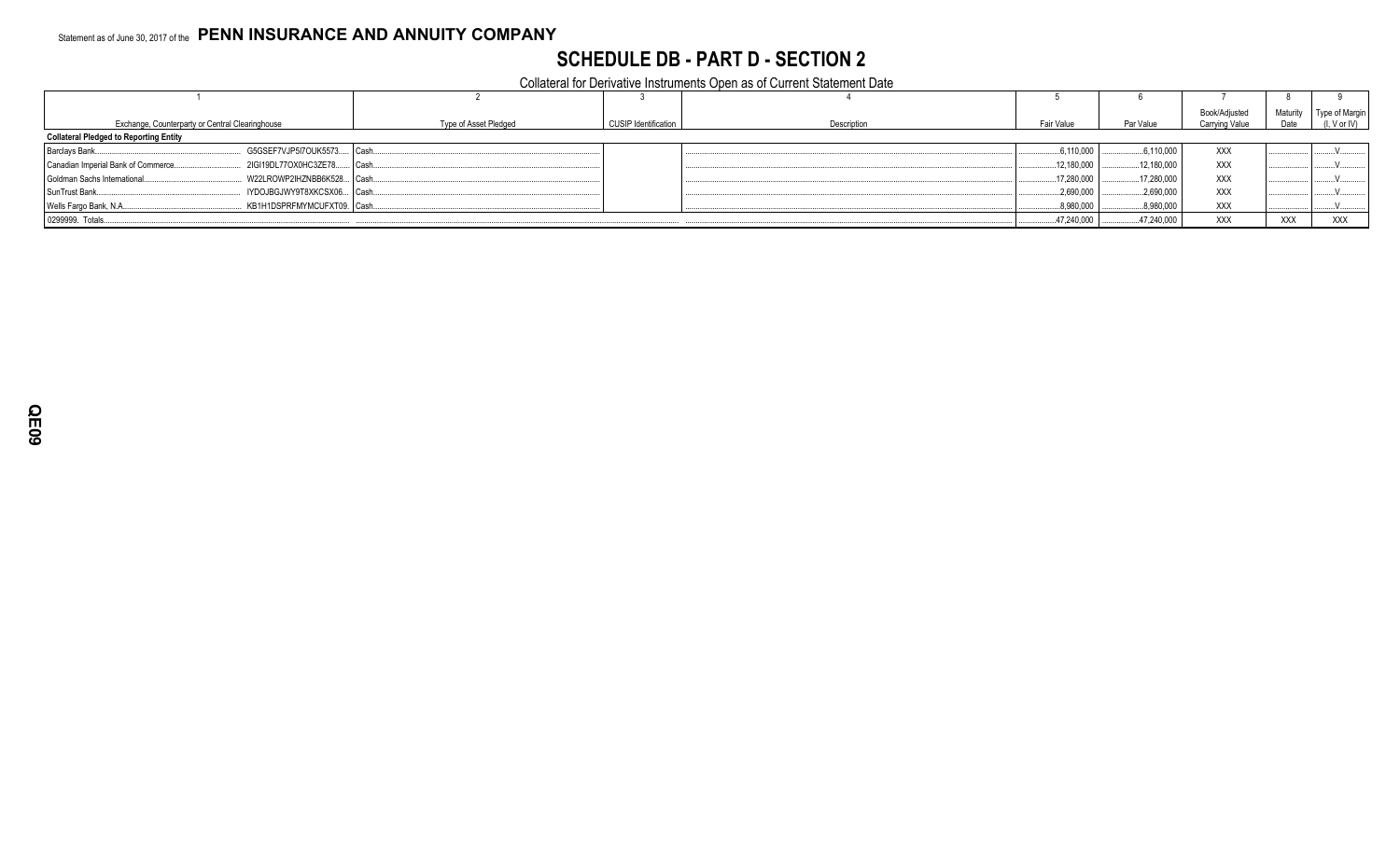**Sch. DL - Pt. 1 NONE**

**Sch. DL - Pt. 2 NONE**

**QE10, QE11**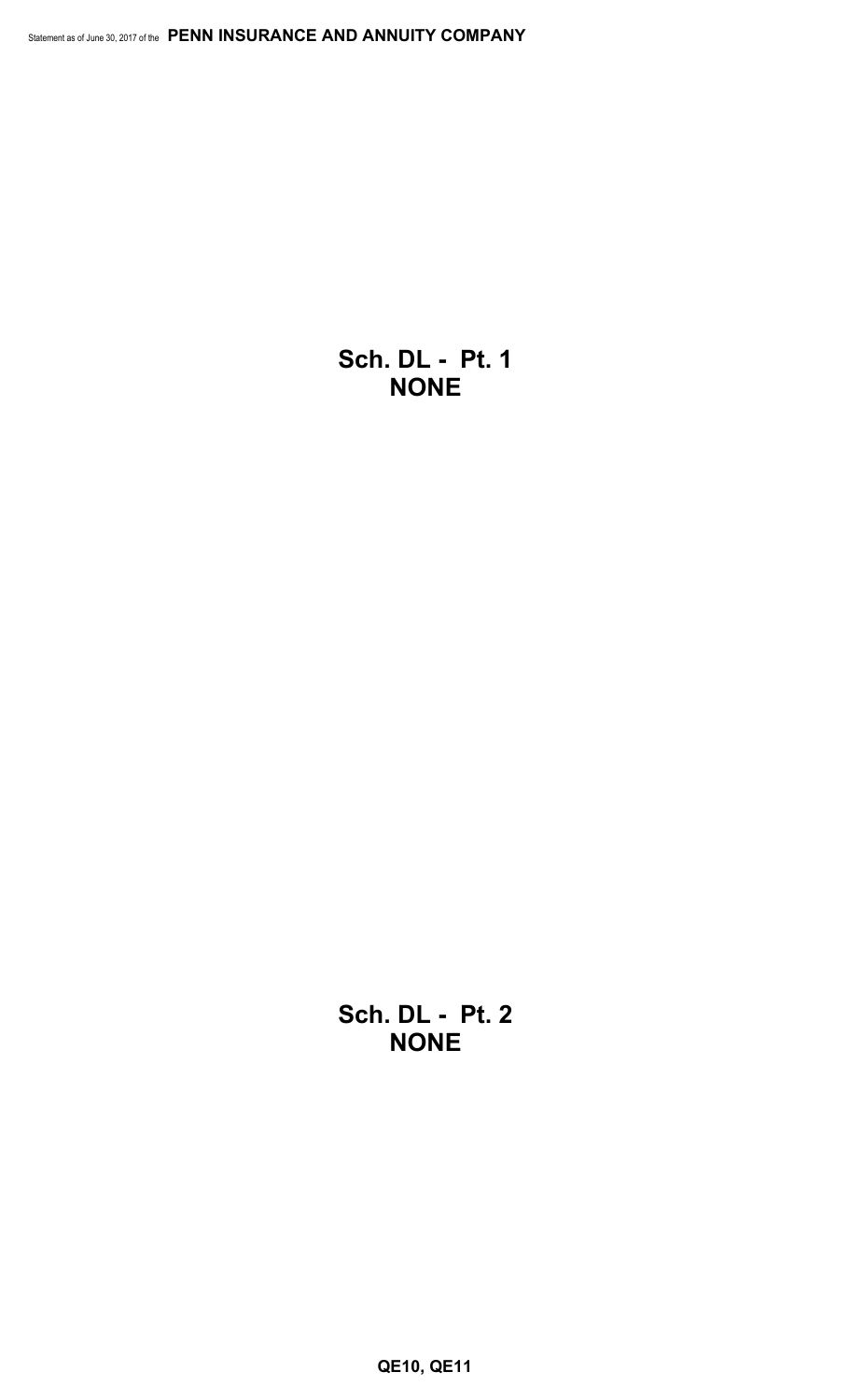# Statement as of June 30, 2017 of the PENN INSURANCE AND ANNUITY COMPANY **SCHEDULE E - PART 1 - CASH**

|                          |               |                  | Month End Depository Balances                                          |                                                                   |                                   |                              |                    |            |
|--------------------------|---------------|------------------|------------------------------------------------------------------------|-------------------------------------------------------------------|-----------------------------------|------------------------------|--------------------|------------|
|                          | $\mathcal{D}$ | २                |                                                                        |                                                                   |                                   | Book Balance at End of Each  |                    | Q          |
|                          |               |                  |                                                                        |                                                                   |                                   | Month During Current Quarter |                    |            |
|                          |               |                  |                                                                        |                                                                   | 6                                 |                              |                    |            |
| Depository               | Code          | Rate of Interest | Amount of Interest<br><b>Received During</b><br><b>Current Quarter</b> | Amount of Interest<br>Accrued at Current<br><b>Statement Date</b> | First Month                       | Second Month                 | <b>Third Month</b> |            |
| <b>Open Depositories</b> |               |                  |                                                                        |                                                                   |                                   |                              |                    |            |
| State Street             |               |                  |                                                                        |                                                                   | 3,636,499                         | 5,631,659                    | 17,718,293         | XXX        |
|                          |               |                  |                                                                        |                                                                   | 802,631                           | 201,352                      | 350,791            | XXX        |
|                          |               |                  |                                                                        |                                                                   | .62.981                           | 63.824                       | .62,736            | <b>XXX</b> |
|                          |               |                  |                                                                        |                                                                   | 41,485                            | 47,791                       | 41,377<br>         | <b>XXX</b> |
|                          |               |                  |                                                                        |                                                                   |                                   |                              | 805,219            | XXX        |
|                          | <b>XXX</b>    | XXX              |                                                                        |                                                                   | 1.14444659                        | 5,534,083                    | 8,978,416          | XXX        |
|                          | <b>XXX</b>    | <b>XXX</b>       |                                                                        |                                                                   | 4,444,659                         | 5,534,083                    | 3,978,416          | XXX        |
|                          | XXX           | XXX              |                                                                        | 0                                                                 | 4,444,659   5,534,083   8,978,416 |                              |                    | XXX        |